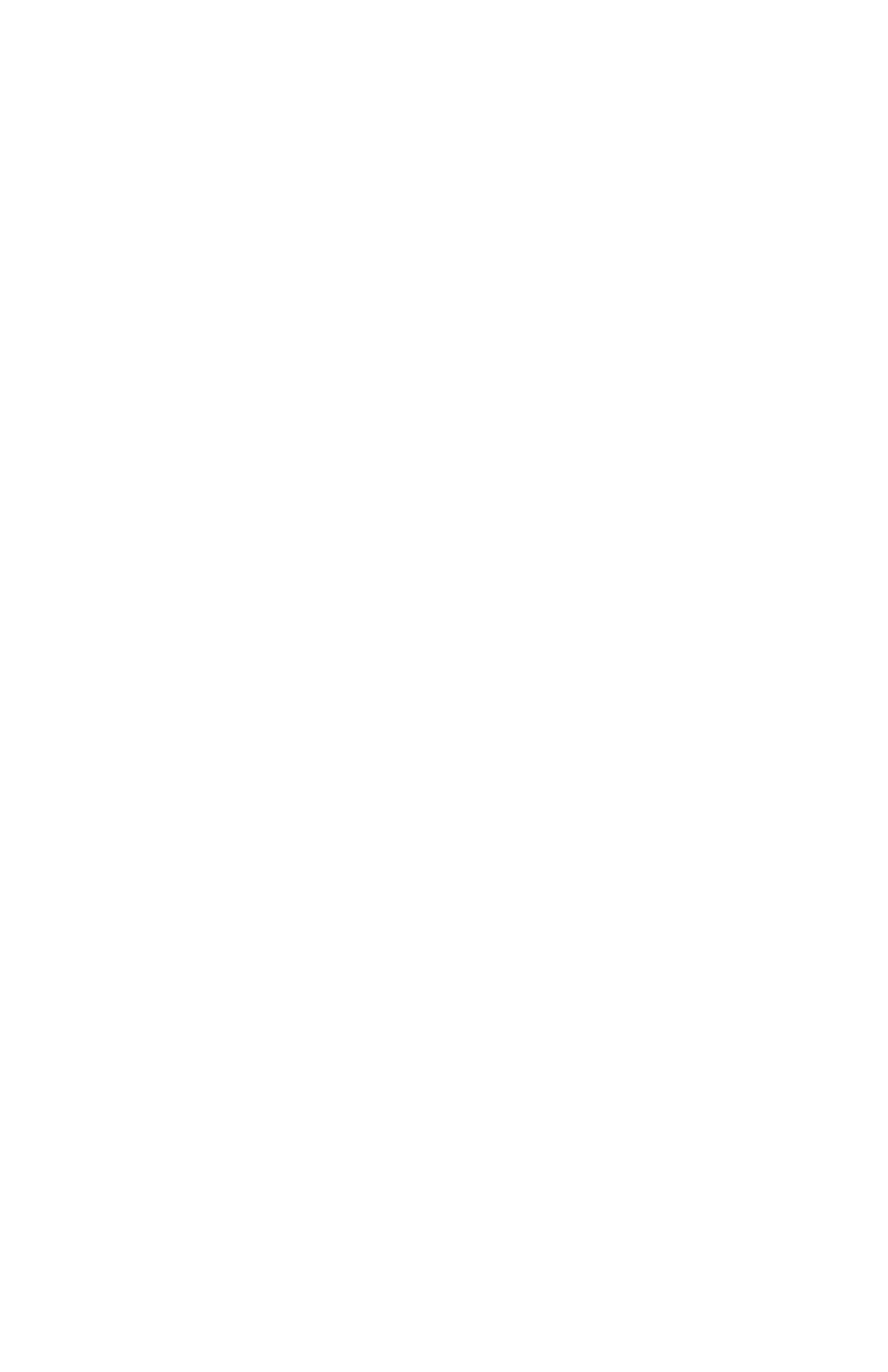*"Wherefore Jesus also, that he might sanctify the people with his own blood, suffered without the gate." Heb. 13:12.*

# **By J. W. BYERS**

**Printed in 1902 by GOSPEL TRUMPET COMPANY** 

**FAITH PUBLISHING HOUSE** 

*Digitally Published by*  **THE GOSPEL TRUTH <www.churchofgodeveninglight.com>**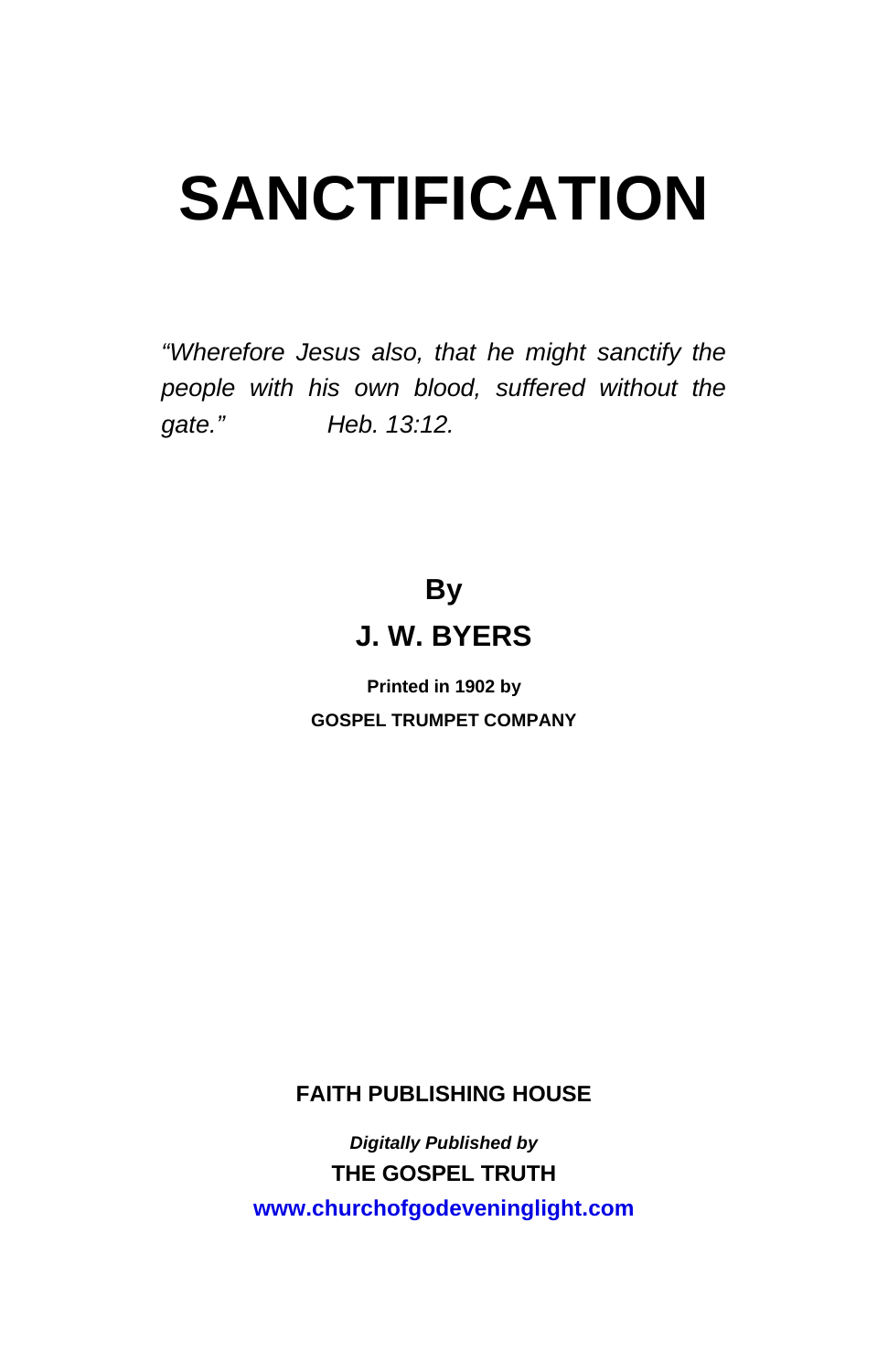# **Contents**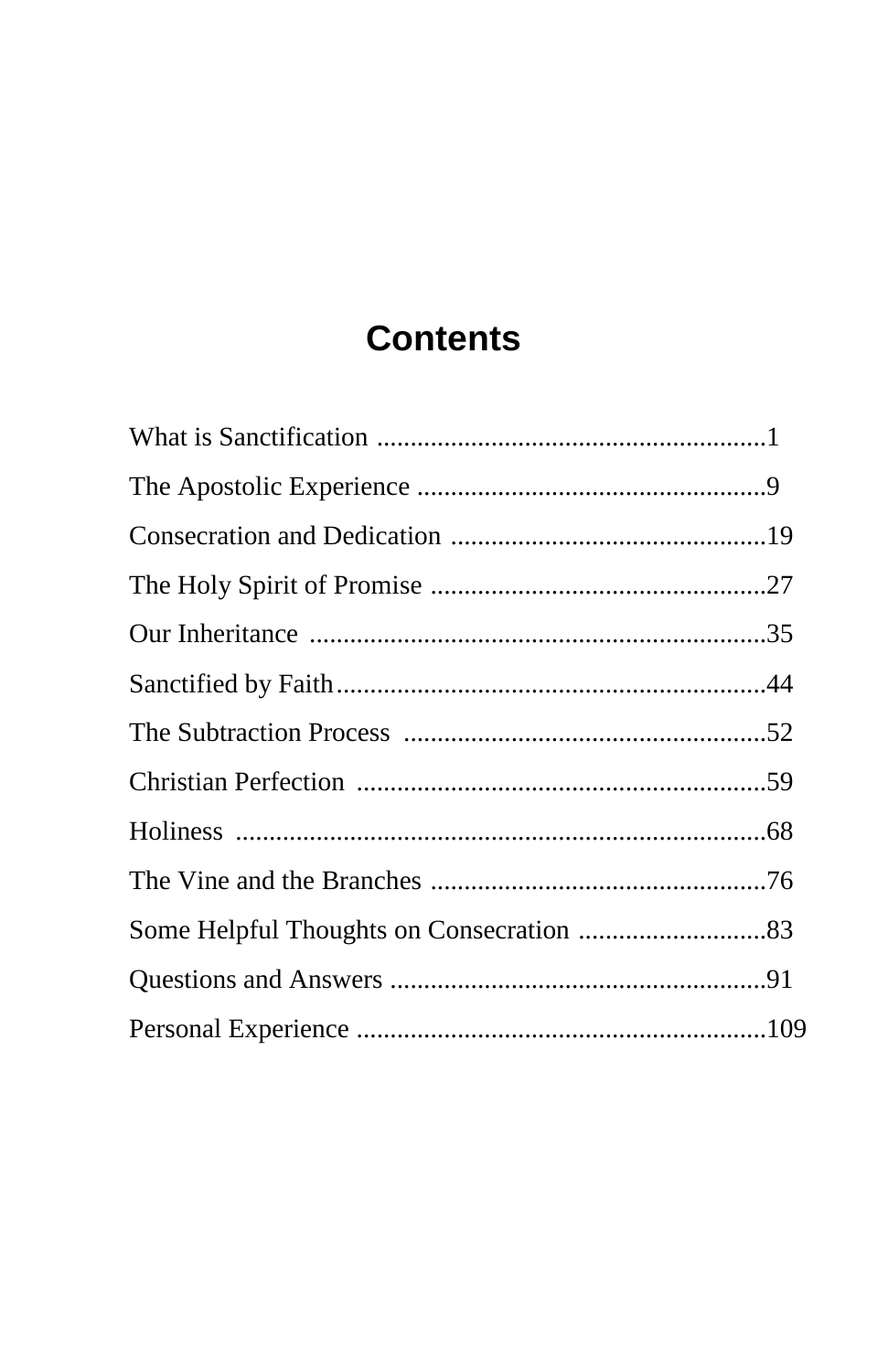# <span id="page-4-0"></span>**What is Sanctification?**

Scripturally, the word **sanctification** has three meanings: First, separation; second, dedication; third, spirit-filling. Webster's definition of it is as follows: "1. Sanctification is the act of God's grace by which the affections of man are purified, or alienated from sin and the world, and exalted to a supreme love of God; also, the state of being thus purified or sanctified. 2. The act of consecrating, or setting apart for a sacred purpose." "**Sanctifier.** One who sanctifies or makes holy; specifically, the Holy Ghost." "**Sanctify.** 1. To set apart to a holy or religious use. 2. To make holy or free from sin; to cleanse from moral corruption or pollution; to make holy by detaching the affections from the world and its defilements and exalting them to a supreme love of God." Scripturally and practically, the terms sanctification, holiness, purity, and perfection are synonymous. **Holiness**, Separation: setting apart; sacredness. **Purity**. Cleanness; chastity. **Perfection.** Completeness; wholeness. All this is comprehended in one word, **sanctification**.

It is evident that this term signifies much more in the New Testament sense than it does in the Old Testament. In the Old Testament it meant but a dedication, a setting apart to a holy use, as in the example of the sanctification of the tabernacle and its contents—the altar and laver, and all the vessels belonging thereto—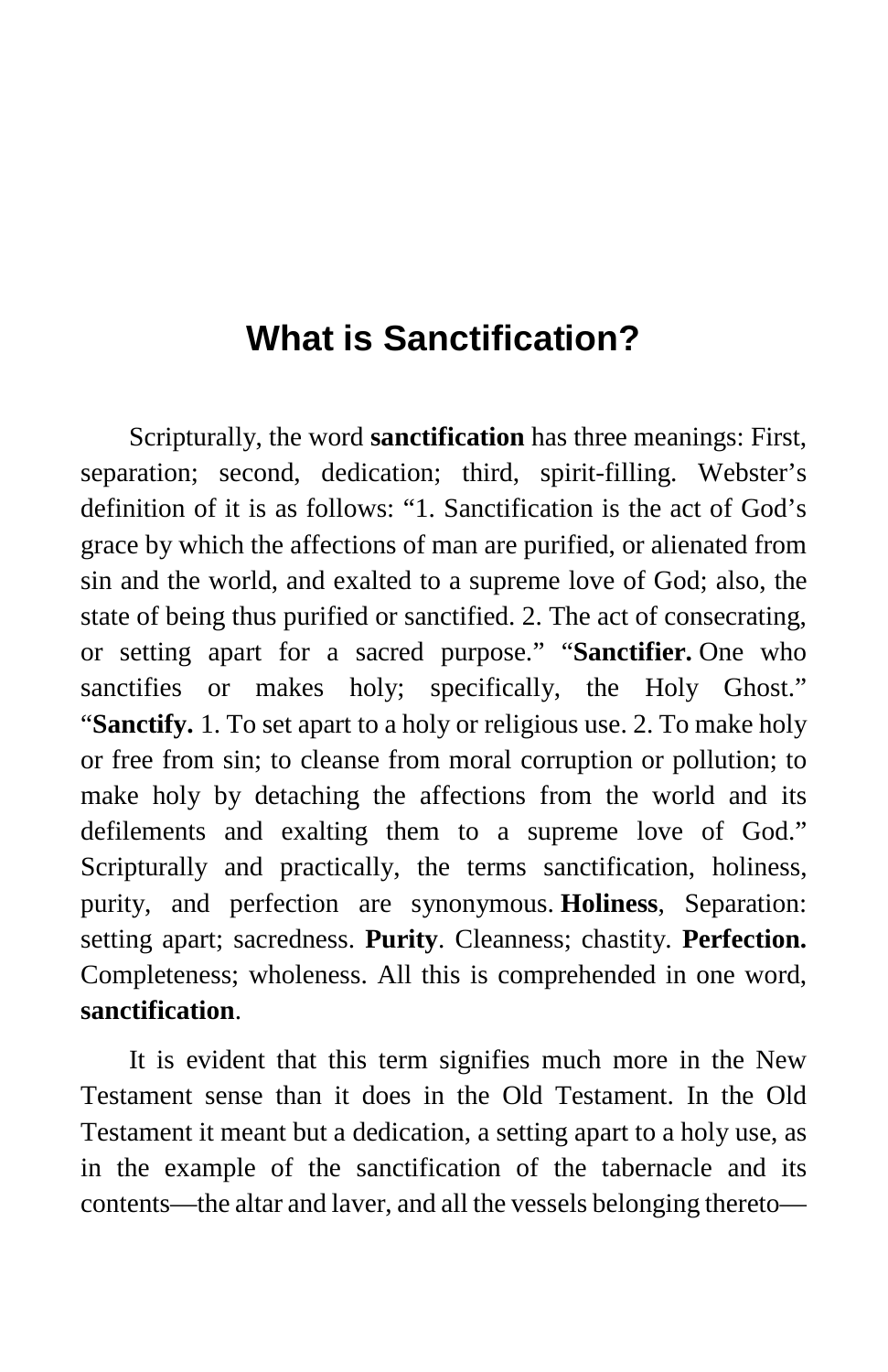and Aaron and his sons and their garments. Lev. 8:10-30. In this dispensation of grace it means infinitely more; for in that dispensation it was but an outward and ceremonial work, but now it is an inwrought work, permeating and purifying the affections through and through by the cleansing blood and heavenly fire, and filling the dedicated temple, our body, with the Holy Ghost, as in the example of the early church at Pentecost.

The justified believer must meet the conditions of complete separation and exclusive dedication of himself to God, in a sense that no guilty sinner can do. This is the believer's part. He must purify himself. "Every man that hath this hope in him purifieth himself, even as he is pure."—1 John 3:3. "Having therefore these promises, dearly beloved, let us cleanse ourselves from all filthiness of the flesh and spirit, perfecting holiness in the fear of God."— 2 Cor. 7:1. This brings the believer into the condition where God can fulfill his part. He can now take exclusive possession of the dedicated temple, and sanctify it. "And the very God of peace sanctify you wholly."—1 Thess. 5:23. "And they were all filled with the Holy Ghost."—Acts 2:4. This brings the believer into a more perfect spiritual relationship with God than when simply justified.

## **Sanctification A Bible Doctrine**

"And now, brethren, I commend you to God, and to the word of his grace, which is able to build you up, and to give you an inheritance among all them which are sanctified." Acts 20:32.

"To open their eyes, and to turn them from darkness to light, and from the power of Satan unto God, that they may receive forgiveness of sins, and inheritance among them which are sanctified by faith that is in me."—Acts 26:18.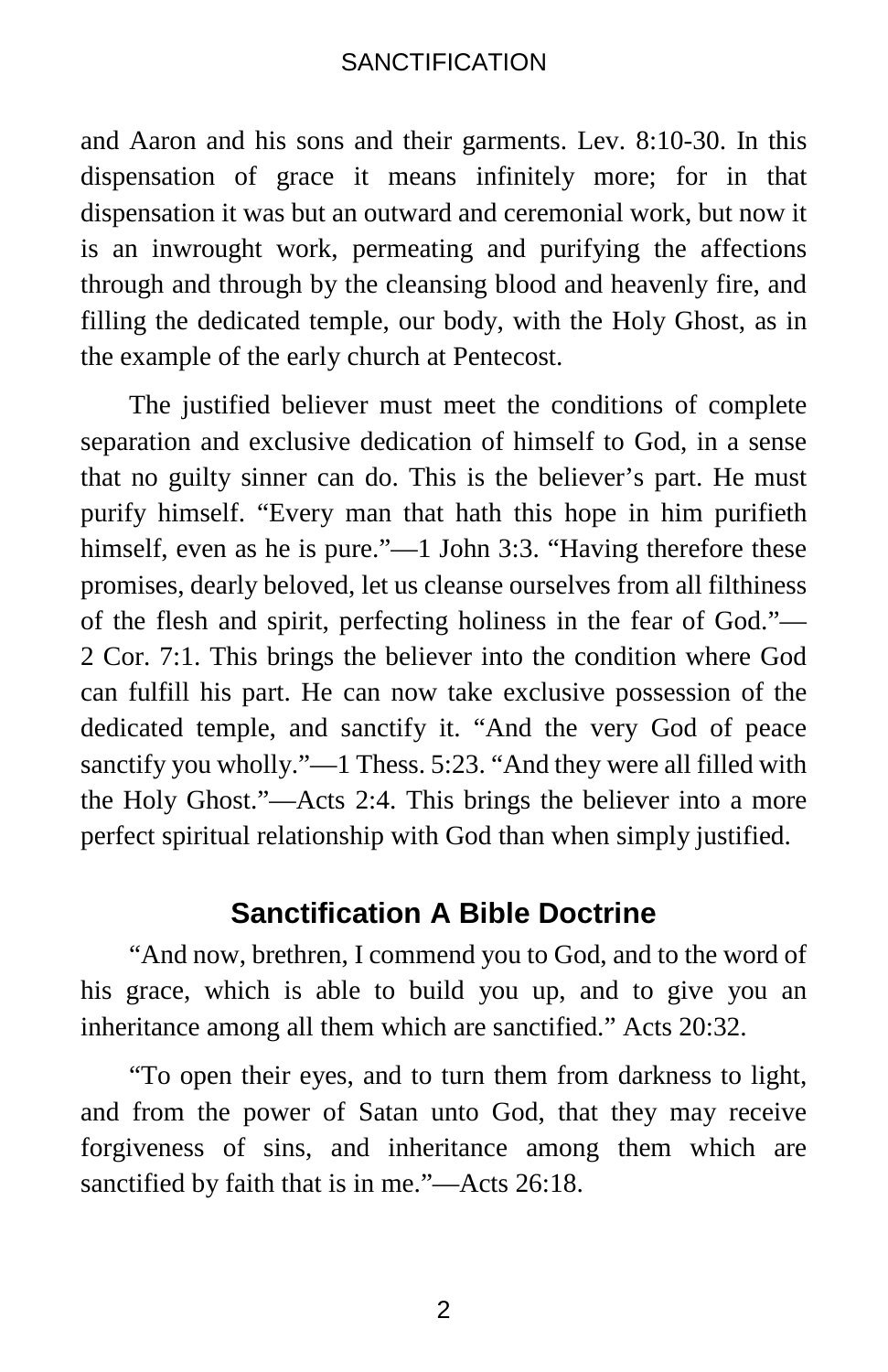"Sanctify them through thy truth: thy word is truth. . . . And for their sakes I sanctify myself, that they also might be sanctified through the truth. Neither pray I for these alone, but for them also which shall believe on me through their word."—John 17:17, 19, 20.

"If a man therefore purge himself from these, he shall be a vessel unto honour, sanctified, and meet for the master's use, and prepared unto every good work."—2 Tim. 2:21.

"That every one of you should know how to possess his vessel in sanctification and honour."—1 Thess. 4:4.

# **God Our Sanctifier**

"And the very God of peace sanctify you wholly; and I pray God your whole spirit and soul and body be preserved blameless unto the coming of our Lord Jesus Christ. Faithful is he that calleth you, who also will do it."—1 Thess. 5:23, 24.

"Jude, the servant of Jesus Christ, and brother of James, to them that are sanctified by God the Father, and preserved in Jesus Christ, and called."—Jude 1.

## **Sanctified In Christ**

"Unto the church of God which is at Corinth, to them that are sanctified inChrist Jesus." "But of him are ye in Christ Jesus, who of God is made unto us wisdom, and righteousness, and sanctification, and redemption."—1 Cor. 1:2, 30.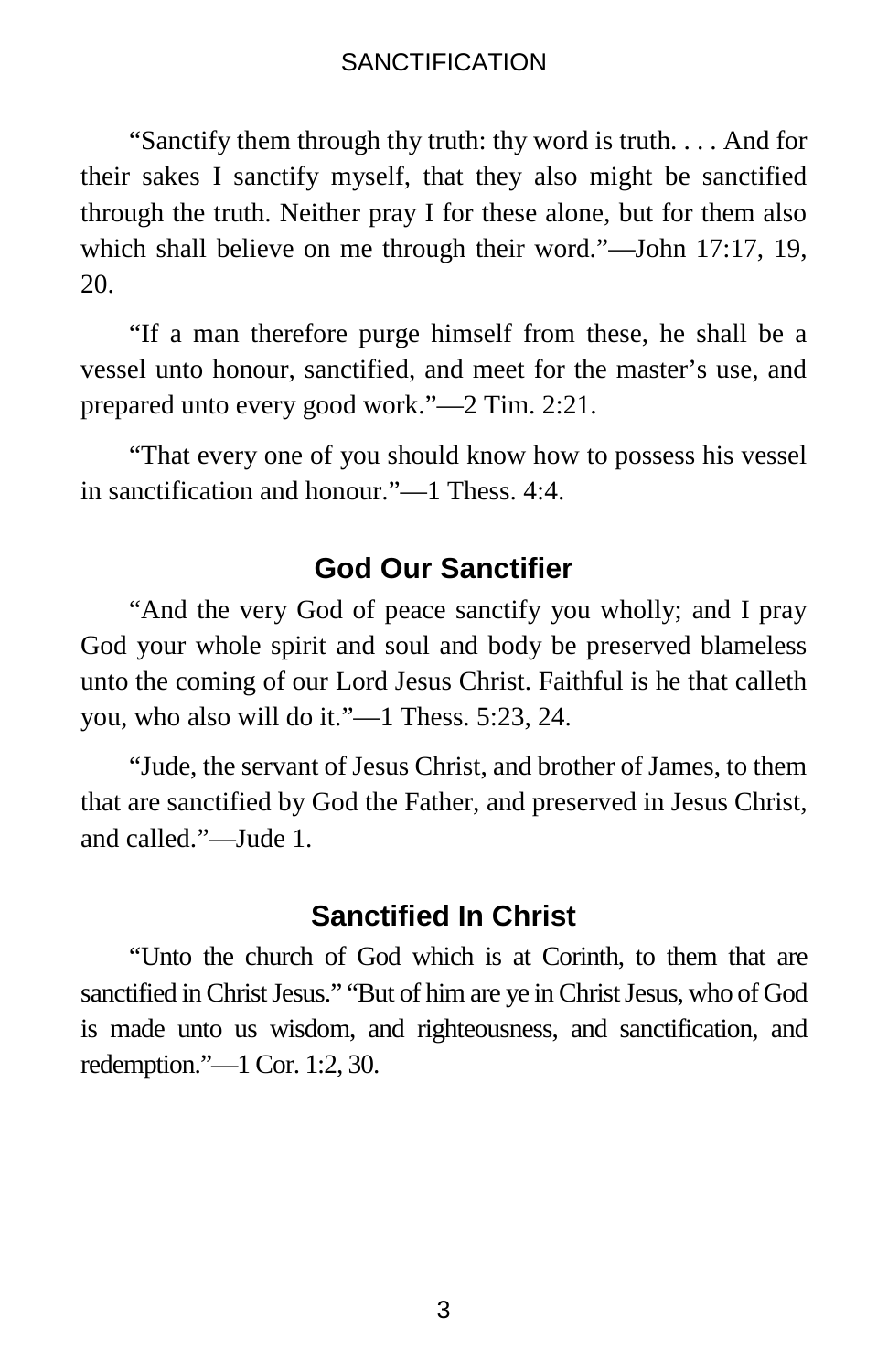# **Sanctified Through the Truth**

"Sanctify them through thy truth; thy word is truth."—John 17:17. "That he might sanctify and cleanse it with the washing of water by the word."—Eph. 5:26.

# **By The Blood of Jesus**

"Wherefore Jesus also, that he might sanctify the people with his own blood, suffered without the gate." "For if the blood of bulls and of goats, and the ashes of an heifer sprinkling the unclean, sanctifieth to the purifying of the flesh: how much more shall the blood of Christ, who through the eternal Spirit offered himself without spot to God, purge your conscience from dead works to serve the living God?" "By the which will we are sanctified through the offering of the body of Jesus Christ once for all." "For by one offering he hath perfected for ever them that are sanctified."

"Of how much sorer punishment, suppose ye, shall he be thought worthy, who hath trodden under foot the Son of God, and hath counted the blood of the covenant, wherewith he was sanctified, an unholy thing, and hath done despite unto the Spirit of grace?"—Heb. 13:12; 9:13, 14; 10:10, 14, 29.

# **And The Holy Spirit**

"That I should be the minister of Jesus Christ to the Gentiles, ministering the gospel of God, that the offering up of the Gentiles might be acceptable, being sanctified by the Holy Ghost."—Rom. 15:16. "But we are bound to give thanks alway to God for you, brethren beloved of the Lord, because God hath from the beginning chosen you to salvation through sanctification of the Spirit and belief of the truth."—2 Thess. 2:13.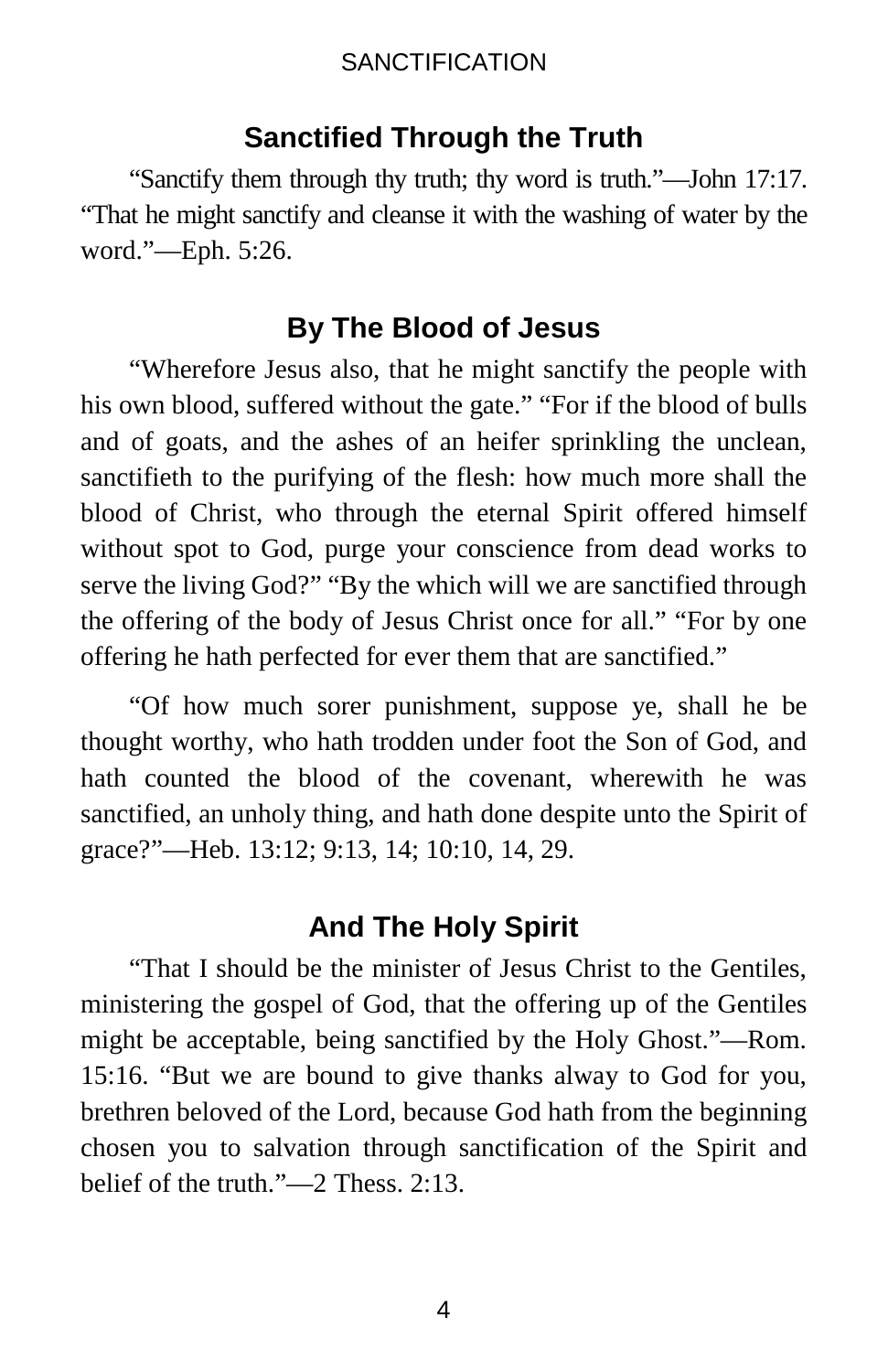These and many other texts of scripture teach us that sanctification is a Bible doctrine. There is but one reason why some people cannot see it in the Bible—their eyes are blinded. All who are willing to yield themselves to God and His word, will soon be taught this blessed truth. Jesus prayed that His disciples might become sanctified. They had not yet come into this experience. Jesus knew that they needed it. It was His desire for their highest good. They were not able to go forth and cope with the powers of sin. They had been under the teaching of the Master and in His presence, and therefore were protected by Him from the enemy; but now he was soon to be taken from them, and He knew that they must be "endued with power from on high." Therefore He implored the Father for the sanctification of the eleven; and not "for these alone," but "for them also which shall believe on me through their word." This reaches down through the entire gospel dispensation. It is His blessed will that we all shall be sanctified. As justified believers, we each are as needy of this grace as were the eleven disciples. It is [indispensable](https://www.gutenberg.org/files/26691/26691-h/26691-h.htm#cn2) for our spiritual welfare.

Some are disposed to look upon this matter as optional with them; but such is a mistake. The time comes in the experience of every true believer when the Holy Spirit brings before him the conditions of a definite and absolute consecration. A refusal to meet these conditions, done ignorantly, will bring a cloud over our experience of justification and, eventually, if persisted in willfully, will bring us into God's utter disapproval. "Therefore to him that knoweth to do good, and doeth it not, to him it is sin."—Jas. 4:17.

Sanctification is the normal state of the Christian. The Father, Son and Holy Spirit are jointly interested in us, that we attain unto this grace. Our unity with the Godhead is incomplete without it, so also is our unity with each other; "For both he that sanctifieth and

5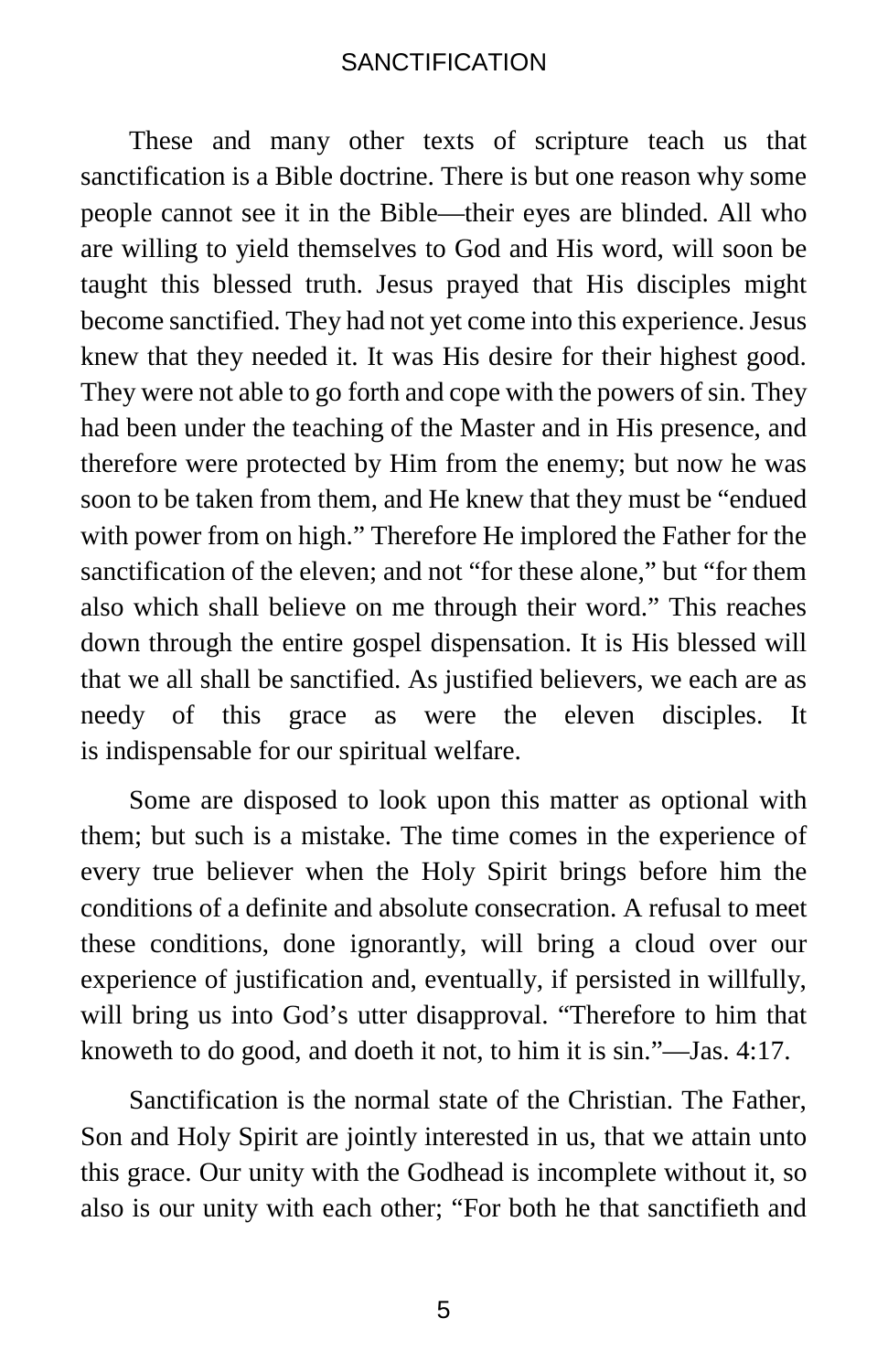they who are sanctified are all of one: for which cause he is not ashamed to call them brethren."—Heb. 2:11. A heart washed and made pure by the blood of Christ and filled with the Holy Spirit will always be in perfect fellowship with divinity, and also with all other hearts of like experience. The unsanctified heart of the believer cannot be fully satisfied, because of the consciousness of the presence of the carnal nature, more scripturally called "our old man." Just what it is may not perhaps be perfectly understood by the new convert, but that something abnormal exists will soon be discovered, and there will be a longing in the heart for an inward cleansing—a normal desire for the normal experience. On the other hand, when this blessed experience is attained, there comes with it the consciousness of inward purity which fully satisfies the heart, and it can sing with the spirit and with the understanding, "Hallelujah for the cleansing; it has reached my inmost soul."

For this purpose Christ gave himself for the church—"That he might sanctify and cleanse it." God gave him to the world that whosoever believes in him shall not perish, but have everlasting life, for our justification; but Christ gave himself for the church, for our sanctification.

The gospel commission of the apostle Paul specifies clearly the doctrine of sanctification, the "inheritance among them which are sanctified." He could not have been faithful to this commission without leading souls from "forgiveness of sins" into this "inheritance." His ministry and epistles to the different churches prove his faithfulness. Upon his first acquaintance with the brethren at Ephesus he asked them the question, "Have ye received the Holy Ghost since ye believed?" And after three years of faithful ministry in that city, upon the solemn event of his departure from them, among his last words he reminds the church of the "inheritance

6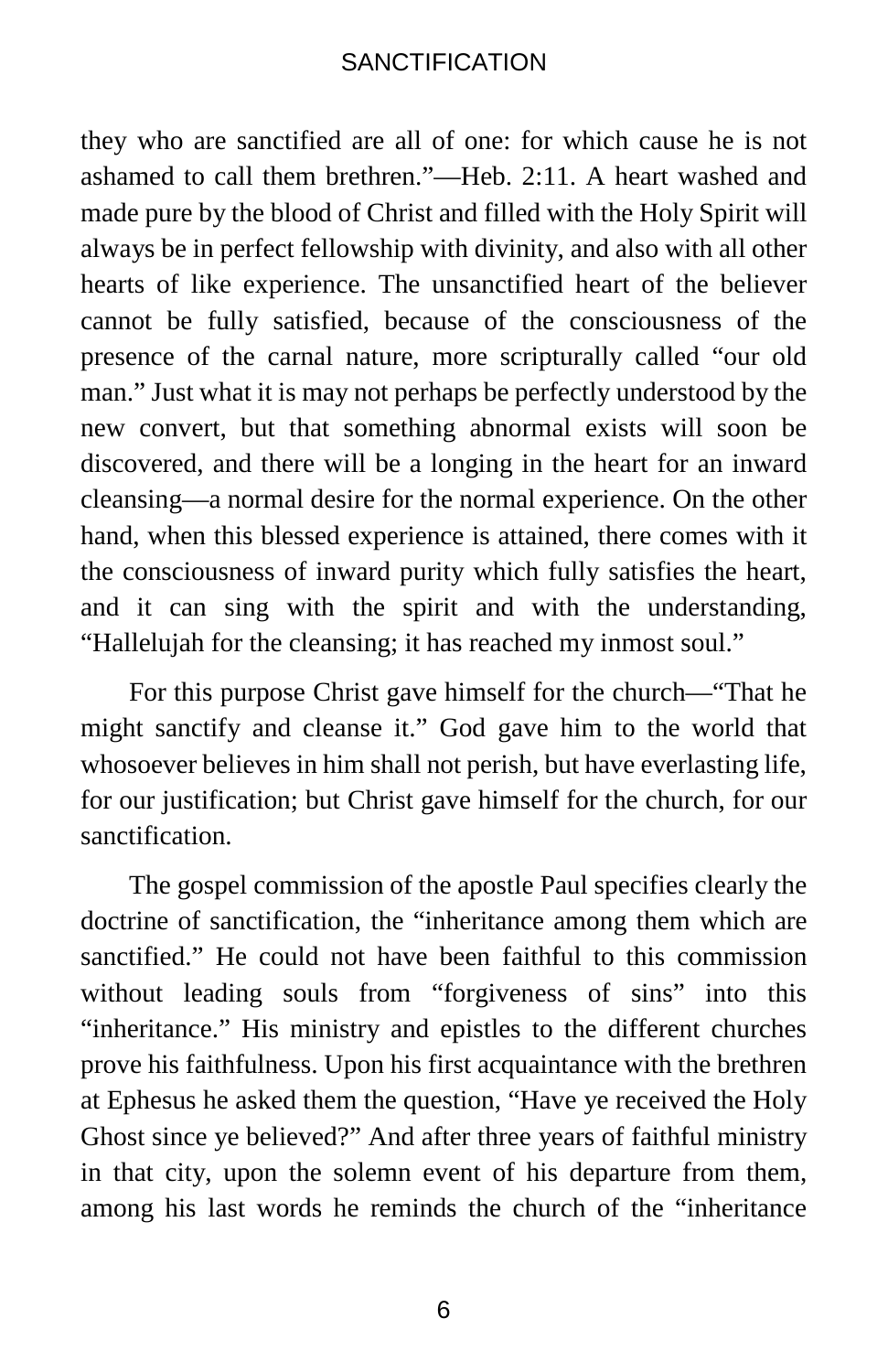among all them which are sanctified." Then about four years later, while a prisoner at Rome, he writes back to them his epistle to the Ephesians, which in every chapter sparkles with beautiful gems of thought upon the subject of sanctification. In his letter to the church of Rome we are forcibly reminded that this doctrine was prominent in his teaching, employing such terms as, "this grace wherein we stand" (Rom. 5:2), "our old man is crucified," "that the body of sin might be destroyed," "dead indeed unto sin," "free from sin" (Chap. 6), "married to ... him who is raised from the dead" (Chap. 7), "present your bodies a living sacrifice" (Chap. 12) "being sanctified by the Holy Ghost" (Chap. 15). These terms and others signify the precious experiences of sanctification.

In the first and second epistles to the Corinthians we also notice the mention of this experience, and that there were some saints at Corinth that were sanctified (1:2, 30), although some were not, and were told that they were yet carnal. There were evidently only the two classes—sanctified and justified, in the church there, the same as is usually the case everywhere today. In speaking of the congregation, he says "But ye are washed, but ye are sanctified, but ye are justified in the name of the Lord Jesus, and by the Spirit of God."—1 Cor. 6:11. In the second epistle, Chap. 7:1, he exhorts them: "Let us cleanse ourselves from all filthiness of the flesh and spirit, perfecting holiness in the fear of God," and among the closing words of this letter, he says, "Be perfect."

Thus we can see in all the epistles of this apostle, the theme of sanctification. His personal testimony to the Galatians reads: "I am crucified with Christ." His statement to the brethren at Philippi was: "As many as be perfect"; to those at Colosse: "Ye are dead and your life is hid with Christ in God," "Ye have put off the old man with his deeds, and have put on the new man"; his teaching in the epistles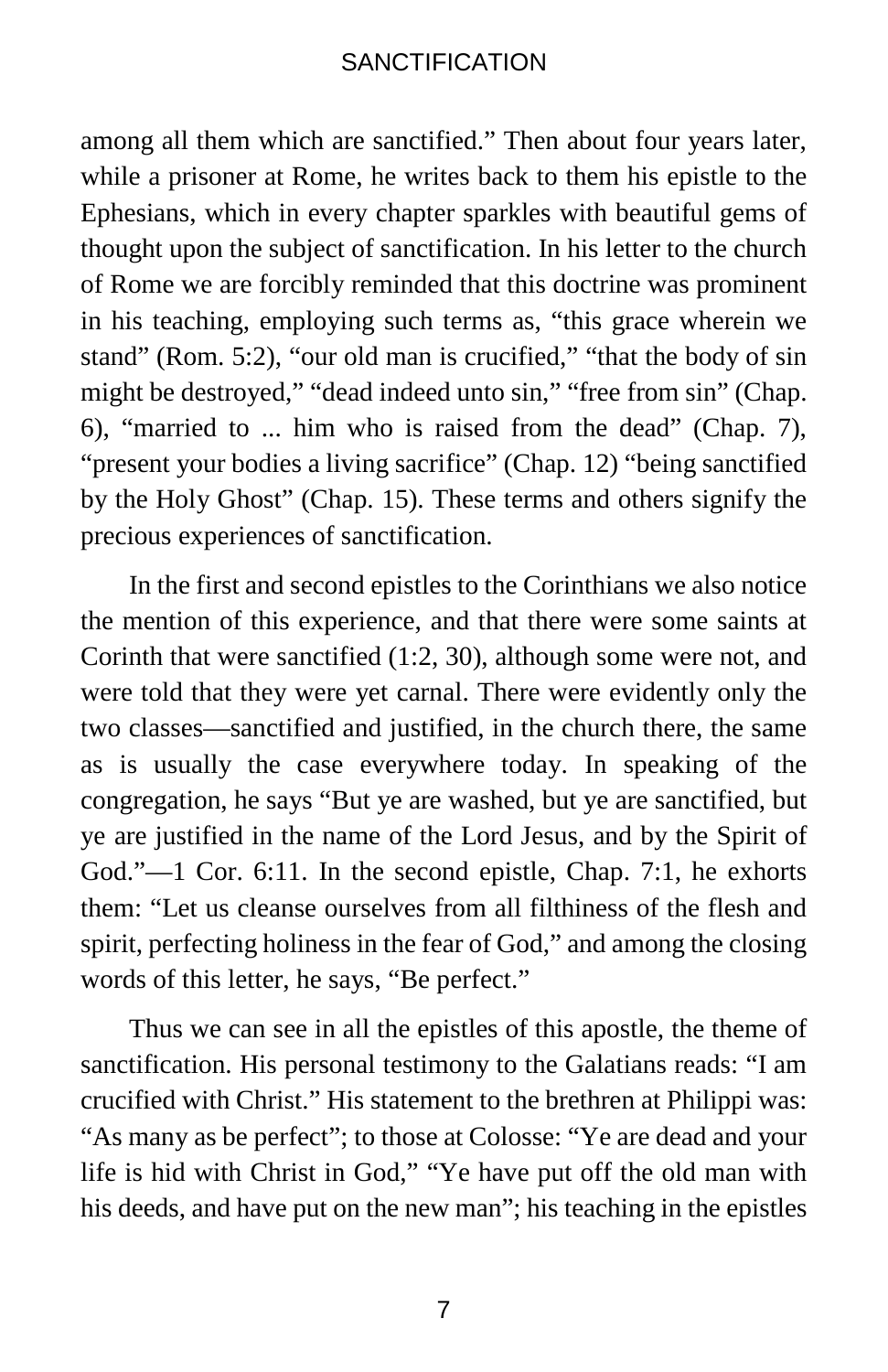to the Thessalonians, showing them that sanctification is the will of God to them, and his desire that the "God of peace sanctify you wholly." His instructions to Timothy show how we may become a vessel "sanctified and meet for the Master's use," and he refers to the fact that there were some who "call on the Lord out of a pure heart." His letter to Titus, in which he mentions how Jesus gave himself for us, that he might "purify unto himself a peculiar people." These all add testimony to this doctrine and the apostle's faithfulness in his ministry. Some scholars think Apollos is the author of the epistle to the Hebrews; but whether Paul or Apollos, it abounds with truth upon sanctification.

All the other writers of the New Testament teach the same truth. James says, "Purify your hearts, ye double-minded." Peter gives emphasis to the doctrine of holiness: "Be ye holy," and that "we, being dead to sins, should live unto righteousness"; and desires that the God of all grace "make you perfect, stablish, strengthen, settle you;" and that at the coming of Christ "ye may be found of him in peace, without spot and blameless." Jude addresses his epistle "to them that are sanctified," and "preserved."

Then when we search the writings of John we are almost overwhelmed with glory, as we read his beautiful teachings upon this theme, which he so clearly sets forth. God grant that we all may "walk in the light as he is in the light," walking "even as he walked," that his love in us may be "perfected," that we may prayerfully hold fast and abide in this "unction from the Holy One," that the "anointing" may abide in us. Such an experience can be realized only by every one that "purifieth himself even as he is pure."

8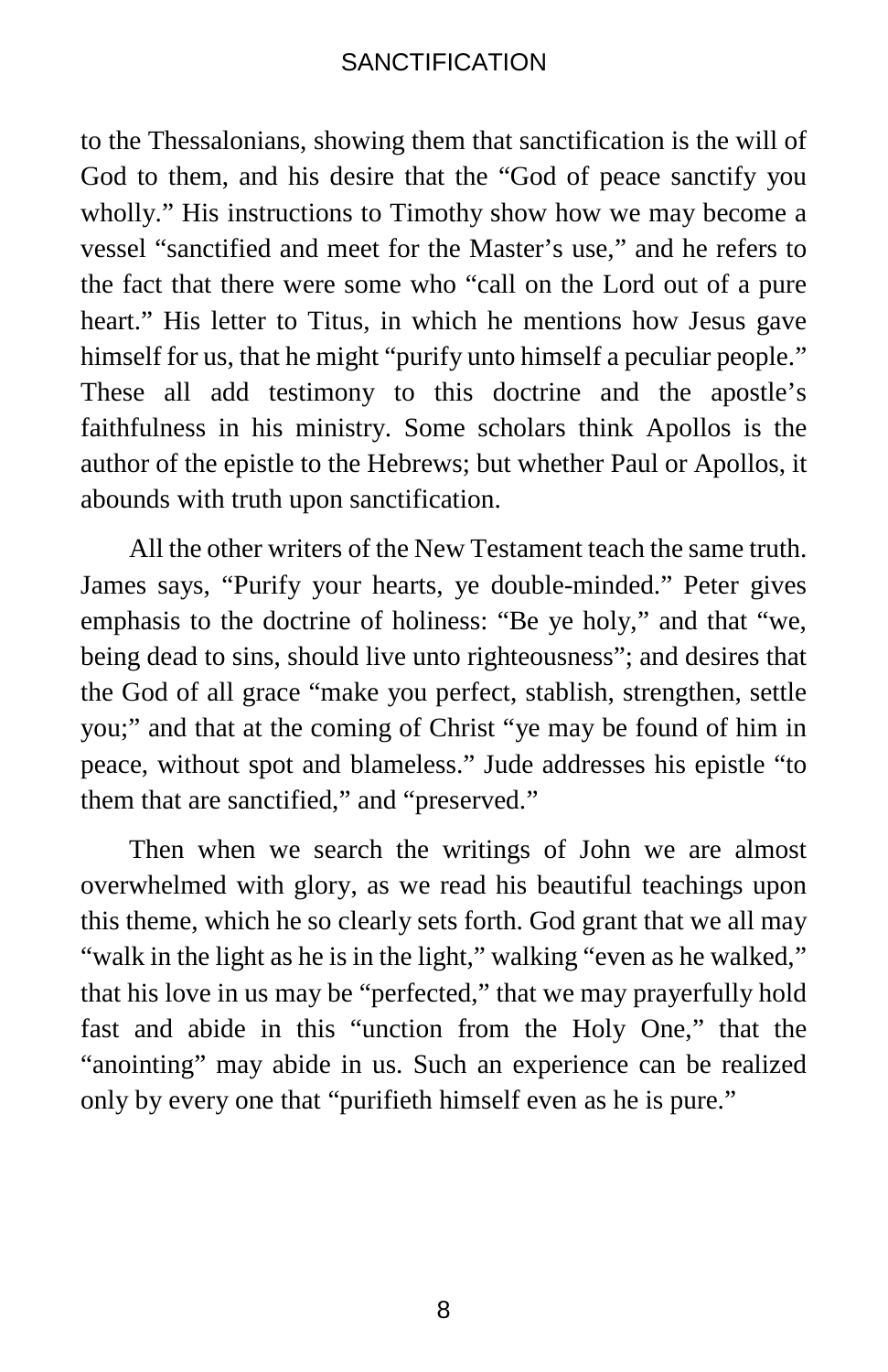# **Chapter II**

# <span id="page-12-0"></span>**The Apostolic Experience**

"All scripture is given by inspiration of God, and is profitable for doctrine, for reproof, for correction, for instruction in righteousness: that the man of God may be perfect, thoroughly furnished unto all good works."—2 Tim. 3:16, 17.

In our study of this theme we find that the word of God is our only standard to prove that sanctification is a Bible doctrine. The experience and testimony of the Bible writers and the other apostles of the early church also prove to us and teach the nature of this doctrine and its relative position to the experience of justification. It will be important and profitable for us to review these experiences, not only to establish the doctrine in our faith, but also to examine our own hearts and see that our experiences are truly apostolic.

The author of this treatise was sanctified at a time when there was a battle raging against the doctrine as a second work of grace. He had himself taken a stand against it for some years, because it did not seem that the scriptures and apostolic testimonies were sufficiently clear to establish the second-work doctrine. In this he had been blinded by the theories on the opposing side, notwithstanding the brilliant testimonies to the contrary of those whose lives were unimpeachable. Of course it was impossible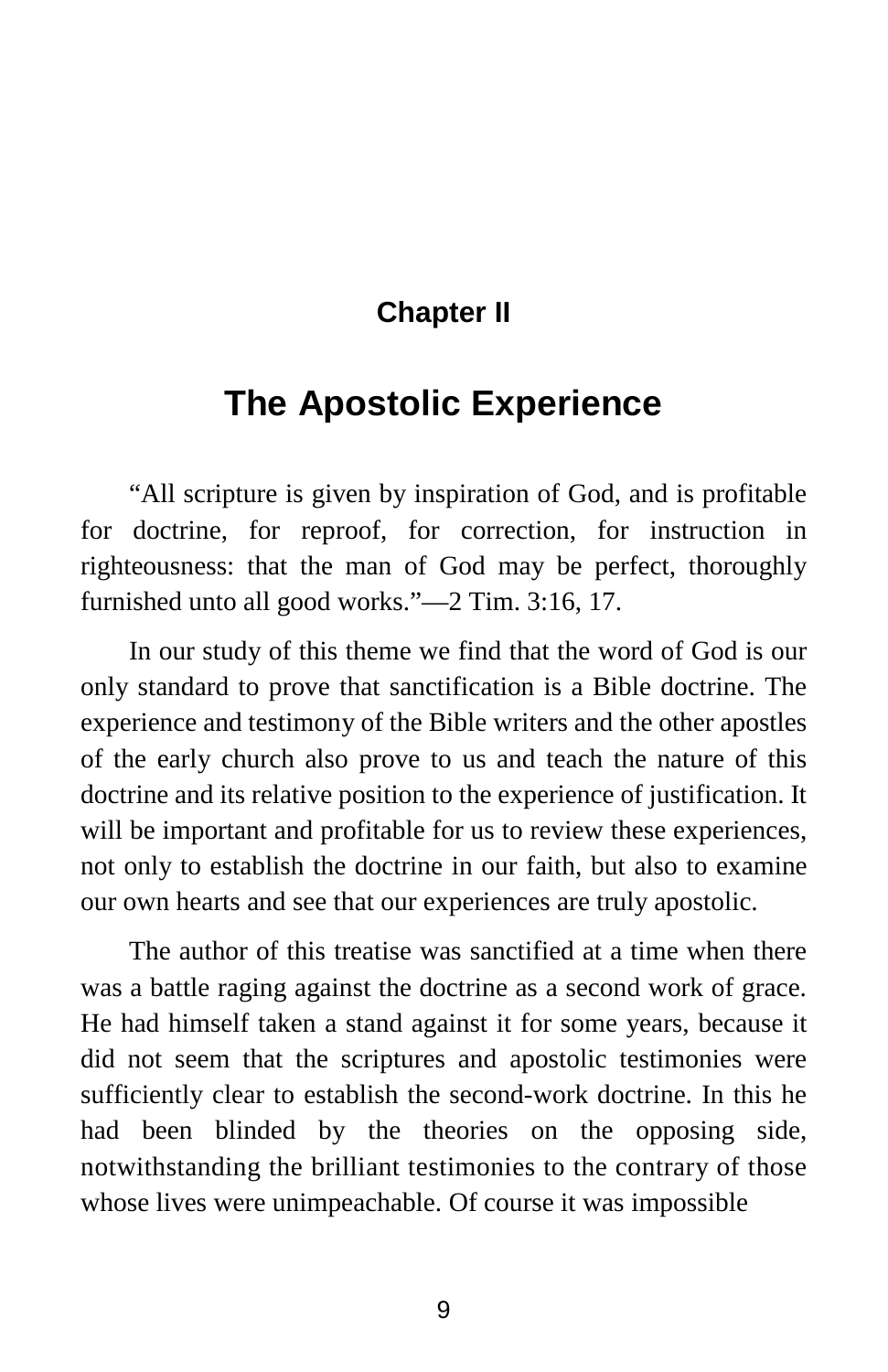to consecrate for and receive the experience under such circumstances, and consequently years of unsatisfactory experience passed by, until at last the indisputable symptoms of inborn depravity, and the deplorable weakness of the heart and will to cope with the mighty power of the enemy, brought the struggling soul into depths of despair at the feet of Jesus, crying, "Forgive me, O Lord, for all my sad failures, and 'create in me a clean heart, O God.' " It was not a question at this crisis about it being a second work of grace. The crying need of the soul was a clean heart. It was all too evident that the heart was not clean, and it was also evident that it was the will of God, even my sanctification; and dear loved ones were daily proving by life and testimony that the experience was attainable.

It will be sufficient to say at present that the definite consecration and definite faith in the definite promises of God brought the definite experience. The inward struggle was over, and the soul had entered into its promised land—the heavenly rest; "for we which have believed do enter into rest."—Heb. 4:3. Experimentally, the question of the second work was most thoroughly and satisfactorily answered, and it seemed as clear as the noonday sun in a cloudless sky. The internal evidence was overwhelming, and now it only remained necessary to become established scripturally, which, by the study of the apostolic experiences and testimonies, was by the anointing received in due time. Praise God!

Were it not for the perverted teaching, every truly justified child of God would soon be led by the Holy Spirit into this grace, because it is the inheritance of the soul, and its normal state. The apostles before Pentecost needed it, and so does every other child of God.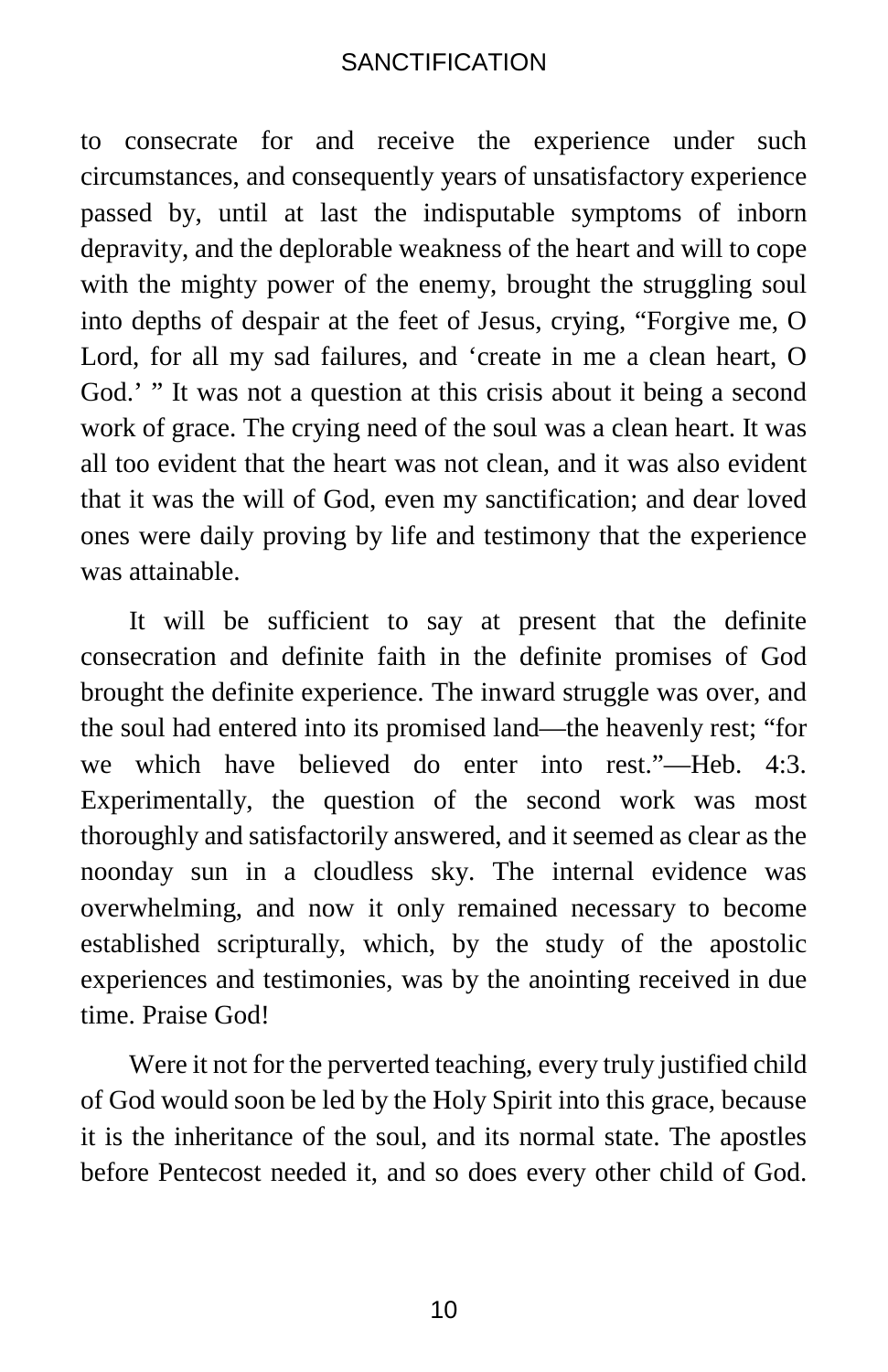Let us briefly consider the experience of the apostolic brethren, both before and upon their Pentecost.

**They were born of God before Pentecost.** This is very definitely established by the following scriptures. "Whosoever believeth that Jesus is the Christ is born of God"—1 John 5:1. "He saith unto them, But whom say ye that I am? And Simon Peter answered and said, Thou art the Christ, the Son of the living God."— Matt. 16:15, 16. "But as many as received him, to them gave he power to become the sons of God, even to them that believe on his name: which were born, not of blood, nor of the will of the flesh, nor of the will of man, but of God."—John 1:12, 13. "Nathanael answered and saith unto him, Rabbi, thou art the Son of God."— John 1:49. "Then saith he to Thomas, Reach hither thy finger, and behold my hands; and reach hither thy hand, and thrust it into my side; and be not faithless, but believing. And Thomas answered and said unto him, My Lord and my God. Jesus saith unto him, Thomas, because thou hast seen me, thou hast believed: blessed are they that have not seen, and yet have believed."—John 20:27-29.

This is sufficient to prove their experience, both before and after the death and resurrection of Christ. Some would contend that the disciples could not have been regenerated in a true New Testament sense before Pentecost, because the plan of salvation was not finished before Christ's death on the cross. If this were true, there is sufficient in the foregoing text (John 20:27-29) to prove that the eleven were enjoying the regenerating grace; for they all had at least as much faith as Thomas, that Jesus is the Christ; and when Thomas was invited to prove to his own satisfaction that Jesus had indeed risen from the dead, he at once acknowledged him "My Lord and my God." This was after the atonement for sin was made, and the disciples believed in him and beyond doubt were justified and born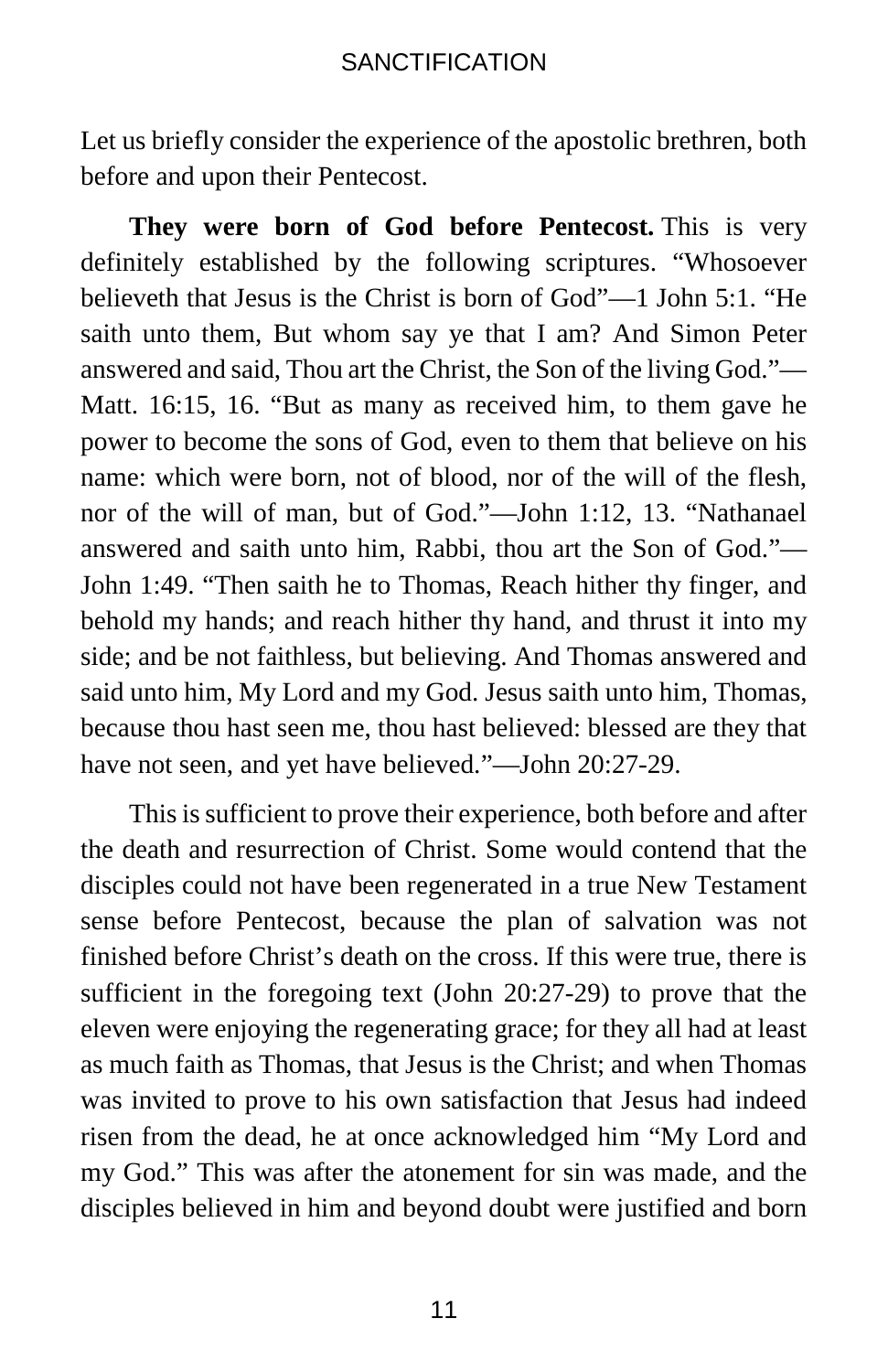of God in the perfect New Testament sense. This not only is true of the eleven, but equally so of all who believed that he arose from the dead; for he said, "Blessed are they that have not seen and yet have believed."

The language of the apostle to the Roman brethren (Chap. 10:9, 10) adds to this testimony—"That if thou shalt confess with thy mouth the Lord Jesus, and shalt believe in thine heart that God hath raised him from the dead, thou shalt be saved. For with the heart man believeth unto righteousness; and with the mouth confession is made unto salvation." The apostle John says (1 John 2:29), "If ye know that he is righteous, ye know that every one that doeth righteousness is born of him." He also says, "Every one that loveth is born of God, and knoweth God."—1 John 4:7.

**Their names were written in heaven.** "Notwithstanding in this rejoice not, that the spirits are subject unto you; but rather rejoice, because your names are written in heaven."—Luke 10:20. The critic will say that this was said of the seventy and not of the twelve. Well, it was said of the seventy, but how could it be less true of the twelve whom he had previously chosen and sent out to preach the kingdom of God, to cast out devils, and to heal the sick? It is likely that a number of those seventy, if not all, were among the one hundred twenty at Pentecost. To say the least concerning the spiritual standing of the twelve, they were equal with the seventy.

**They were not of the world.** "If ye were of the world, the world would love his own: but because ye are not of the world, but I have chosen you out of the world, therefore the world hateth you."—John 15:19. "I have given them thy word; and the world hath hated them, because they are not of the world, even as I am not of the world. . . They are not of the world, even as I am not of the world." John 17:14, 16.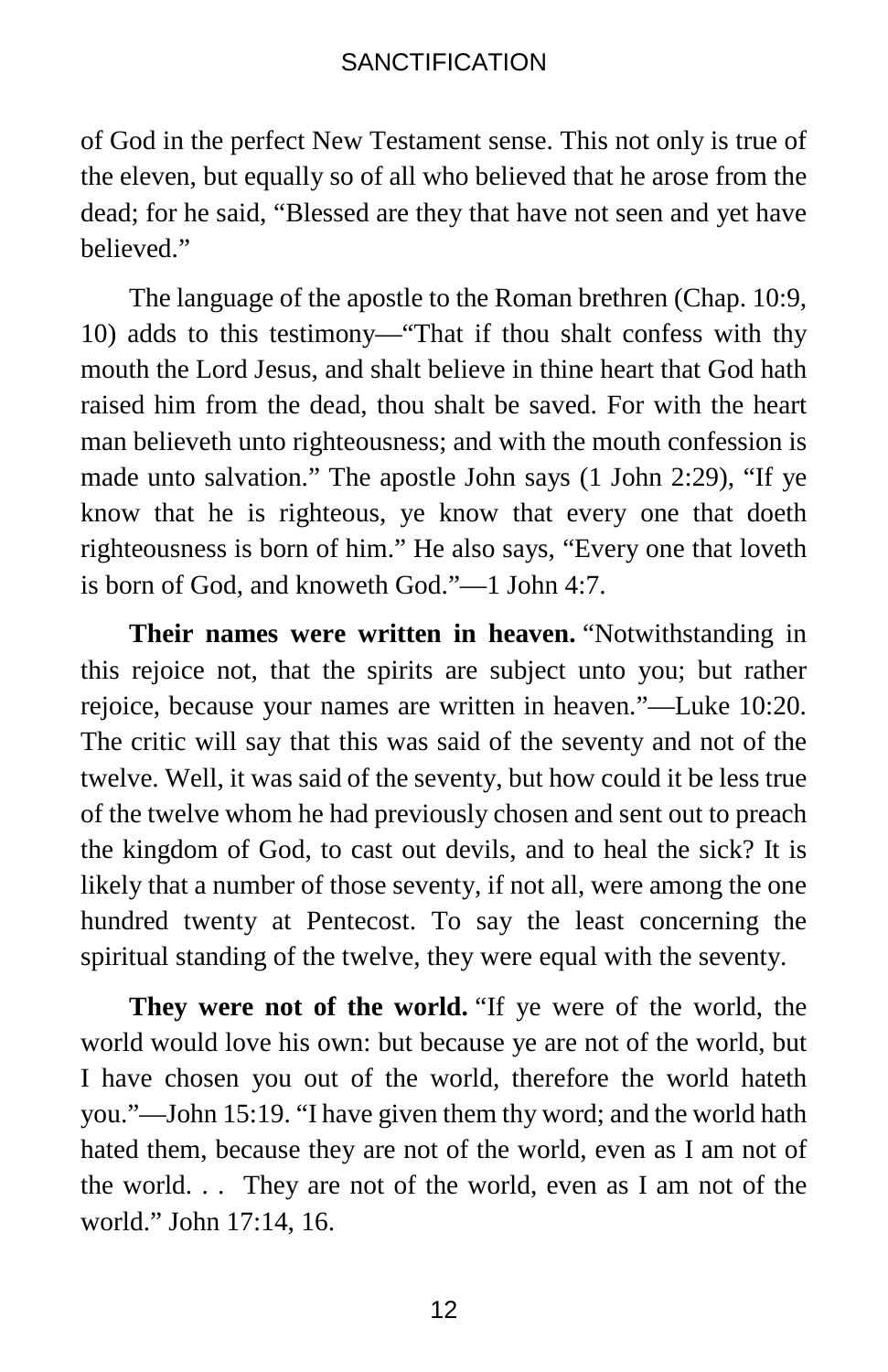**They kept the word of God.** "I have manifested thy name unto the men which thou gavest me out of the world: thine they were, and thou gavest them me; and they have kept thy word. For I have given unto them the words which thou gavest me; and they have received them, and have known surely that I came out from thee, and they have believed that thou didst send me."—John 17:6, 8.

**They belonged to God.** "I pray for them: I pray not for the world, but for them which thou hast given me; for they are thine. All mine are thine, and thine are mine; and I am glorified in them."— John 17:9, 10.

This was the spiritual condition of the eleven before Pentecost testified to by Jesus himself. It is certainly a blessed condition born of God, their names written in heaven, not of the world. They belonged to God, and they kept His word. Would that every professing follower of Jesus were in this blessed state. It would produce a revolution in Christendom. Does not this signify all that can possibly be comprehended in justification?

Then after the blood of Jesus had been shed and the ransom for sin paid, he opened their understanding (Luke 24:45) that they might understand the scriptures, how he should suffer and rise again from the dead. We see that they believed in him the Redeemer, and now understood the object of his suffering and death; but there was still a glorious work of grace awaiting them, to be inwrought by the Holy Ghost, the sanctifier.

**They were not yet sanctified**, and for this reason Jesus prayed for them as he did. He well knew that they could not be kept from the evil of the world in a manner that would prove satisfactory to themselves and the Father, unless there should be accomplished in them more than had yet been done. Therefore he prayed, "Sanctify them through thy truth, thy word is truth."—John 17:17.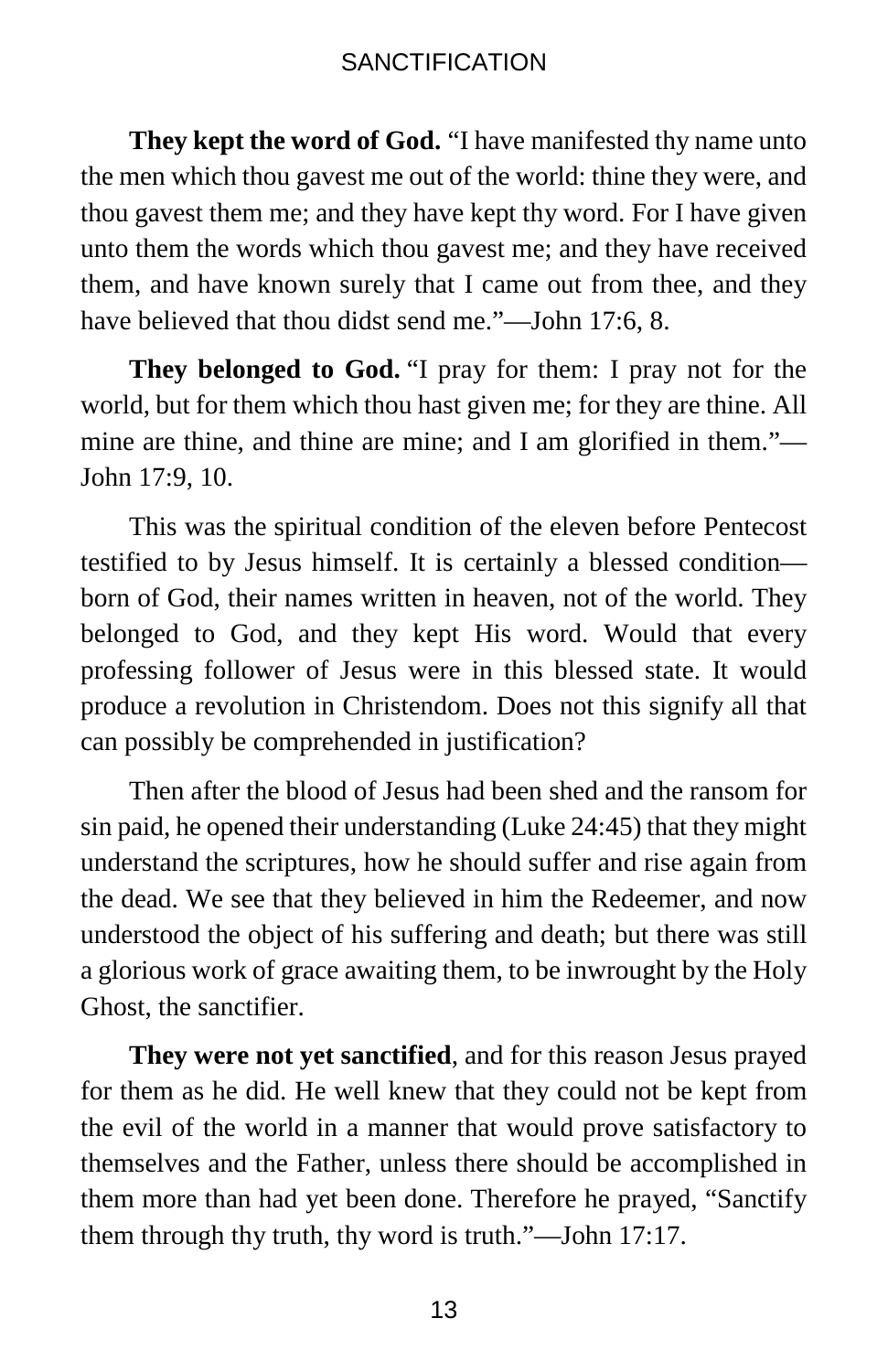**They had not yet received the Holy Ghost.** "And, behold, I send the promise of my Father upon you: but tarry ye in the city of Jerusalem, until ye be endued with power from on high."—Luke 24:49. "For John truly baptized with water: but ye shall be baptized with the Holy Ghost not many days hence."

**This promise was fulfilled.** "And when the day of Pentecost was fully come, they were all with one accord in one place. And suddenly there came a sound from heaven as of a rushing mighty wind, and it filled all the house where they were sitting. And there appeared unto them cloven tongues like as of fire, and it sat upon each of them. And they were all filled with the Holy Ghost."—Acts  $2:1-4.$ 

We will presently consider the testimony of the apostle Peter with reference to this experience at Pentecost, but will first notice the experience of:

# **Cornelius and His Household**

This brother was a devout man; he feared God with all his house; he prayed to God always and gave much alms, which were accepted of God and were had in remembrance in his sight; he had a good report. God heard his prayers, accepted him, and answered his prayers; and he and his household were all anxious to hear the preaching of Peter, testifying, "Now therefore are we all here present before God, to hear all things that are commanded thee of God."— Acts 10:33.

This was not a company of sinners. Peter did not preach repentance to them. Although they were Gentiles and did not have the privileges that many others had and were not acquainted with the apostles, they were acquainted with God. Peter expressed his surprise at this, saying, "Of a truth, I perceive that God is no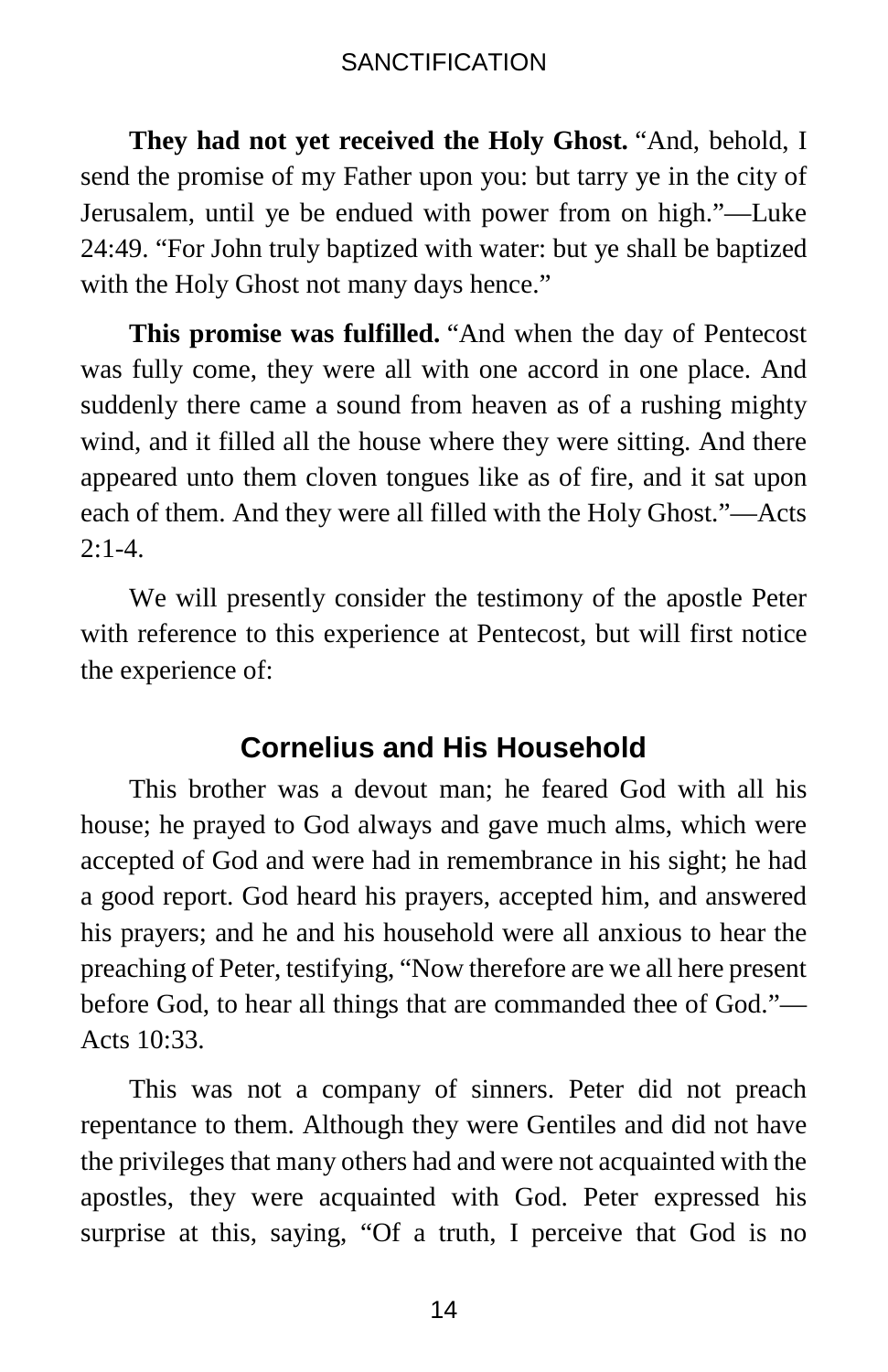respecter of persons: but in every nation he that feareth him, and worketh righteousness, is accepted with him." Acts 10:34, 35. Here Peter testifies both to the righteousness and to the acceptance with God of this household.

From Peter's statement in Acts 11:14, in his testimony to the church concerning this event, a doubt might arise as to this company being saved in the full New Testament justification. He refers to the words of the angel in his message to Cornelius, instructing him to send for Peter, "Who shall teach thee words whereby thou and all thy house shall be saved." But this statement in itself cannot be interpreted to mean that this company were not already justified. We have a parallel statement of Peter in his testimony to the church upon another occasion, when he again refers to the grace of God to the Gentile world, saying (Acts 15:10, 11), "Now therefore why tempt ye God, to put a yoke upon the neck of the disciples, which neither our fathers nor we were able to bear? But we believe that through the grace of the Lord Jesus Christ we shall be saved, even as they." The term "saved" in both these instances signifies more than justification; for truly Peter and the disciples to whom he was speaking in this last instance were justified.

The household of Cornelius were ready with open hearts to receive all that God had for them, and while Peter spoke the word of God to them "the Holy Ghost fell on all them which heard the word." This experience was identical in character with that of the Jewish saints at Pentecost.

# **Peter's Testimony**

In rehearsing this wonderful event to the brethren and apostles at Jerusalem he testified to the unquestionable leading of the Spirit to this company of believers. He said (Acts 11:15, 17), "And as I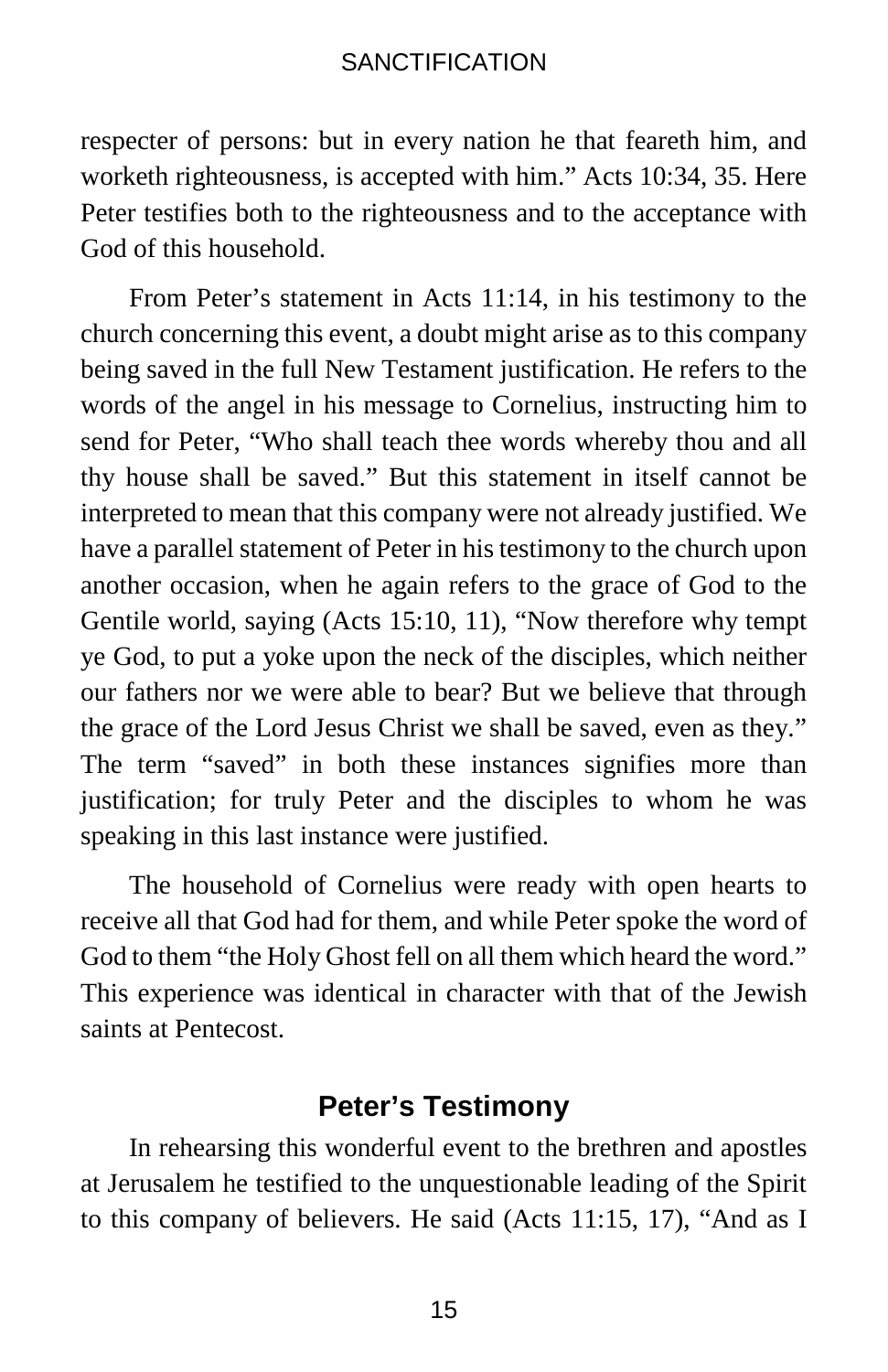began to speak, the Holy Ghost fell on them, as on us at the beginning. Forasmuch then as God gave them the like gift as he did unto us, who believed on the Lord Jesus Christ; what was I, that I could withstand God?" Upon another occasion at Jerusalem Peter again spoke of the same event, saying, "And God, which knoweth the hearts, bare them witness, giving them the Holy Ghost, even as he did unto us; and put no difference between us and them, purifying their hearts by faith."—Acts 15:8, 9. But Peter testified to the fact that the Gentiles are placed upon a level with the Jews, not only in the reception of the Holy Spirit, but in the experience of cleansing. He testified to these two phases of sanctification, equally wrought in the hearts of the Jews and Gentiles, making "no difference between us and them"; and in this same testimony he plainly states that "purifying their hearts" was an experience co-incident with the reception of the Holy Ghost—"giving them the Holy Ghost," "purifying their hearts," "even as he did unto us." Opposers of this truth have argued that Peter's statement, "purifying their hearts," in the Greek text reads, "having purified their hearts," the [word](https://www.gutenberg.org/files/26691/26691-h/26691-h.htm#cn3) "having" signifying that their hearts were purified previous to the event of their reception of the Holy Ghost; but this objection has no foundation in scripture, history, or experience. If there could be a shadow of meaning in this form of this word in the Greek text, to signify that the "purifying their hearts" occurred prior to the outpouring of the Holy Ghost, it simply has reference to the order of these two phases of sanctification, which were effected within them upon this occasion.

It is evident that in the divine order of sanctification purifying the heart by faith is preparatory to the outpouring of the Holy Spirit. He must have a pure heart in which to make his abode. However, there is no lapse of time perceptible between the **negative** and **positive** phase of sanctification. How easily this is understood by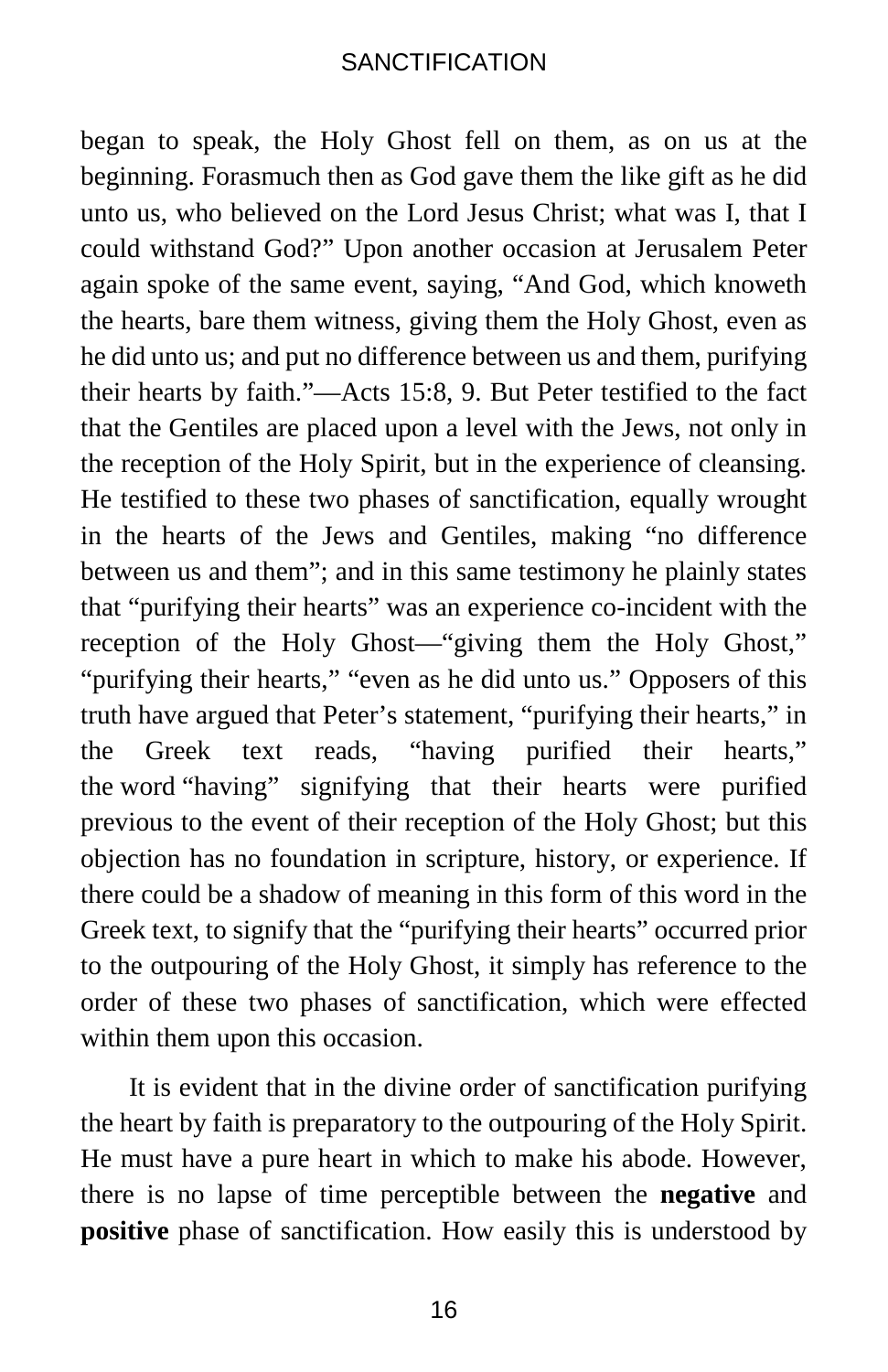those who have truly received the Pentecostal experience. How the "anointing" teaches us and witnesses in our hearts to the testimony of Peter; but to those who have not yet had their Pentecost, and especially such as are blinded by theory and the doctrines of men, there is likely to be discussion and argument of words. The apostles and brethren at Jerusalem had no argument to make when Peter rehearsed his experience. They simply "glorified God."

# **Paul's Testimony**

"Nevertheless, brethren, I have written the more boldly unto you in some sort, as putting you in mind, because of the grace that is given to me of God, that I should be the minister of Jesus Christ to the Gentiles, ministering the gospel of God, that the offering up of the Gentiles might be acceptable, being sanctified by the Holy Ghost."—Romans 15:15, 16.

This testimony agrees with Peter in his account of the outpouring of the Holy Ghost upon the Gentile believers. It is not plainly stated that Paul has reference to this event in his testimony quoted, yet we can see clearly that he does have reference to the experience of sanctification, and that it is identical with that of all believers, being a specific work of the Holy Ghost.

# **Experiences of the Brethren at Samaria**

"Then Philip went down to the city of Samaria, and preached Christ unto them. But when they believed Philip preaching the things concerning the kingdom of God, and the name of Jesus Christ, they were baptized, both men and women."—Acts 8:5, 12. About three years prior to this time there was a greater One than Philip at Samaria preaching the words of life, and many more than the woman at the well believed, and they said to the woman, "Now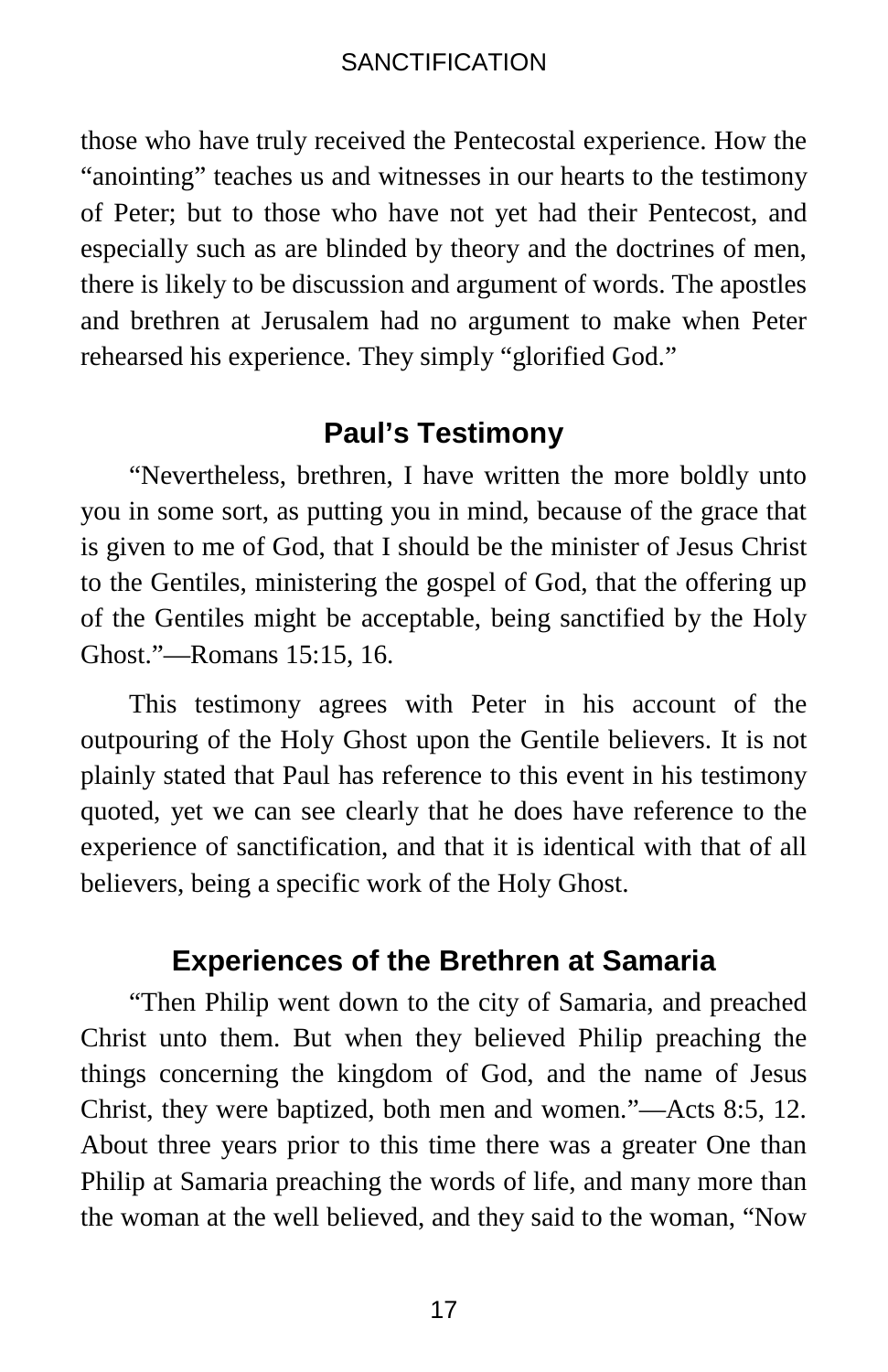we believe, not because of thy saying: for we have heard him ourselves, and know that this is indeed the Christ, the Saviour of the world."—John 4:42. This was an effectual introduction of the gospel, and when Philip went to that city he found much good soil for the precious word in the name of Jesus Christ. There is no room for doubt as to the acceptable condition of these converts. They believed in the name of Jesus and were baptized. Some had doubtless remained firm believers since Jesus' visit to that city; others believed through the preaching of Philip. Certainly they were justified by faith in the name of Jesus, but like the disciples before Pentecost they were not yet sanctified, and when the apostles at Jerusalem heard of this work of grace at Samaria they sent down Peter and John, "who when they were come down, prayed for them, that they might receive the Holy Ghost: (For as yet he was fallen upon none of them: only they were baptized in the name of the Lord Jesus) then laid they their hands on them, and they received the Holy Ghost."—Acts 8:15-17.

How clearly the inspired record here proves the second work of grace, and how beautifully this event harmonizes with the others relative to the outpouring of the Holy Spirit. And then, how glorious to have an experience like it in our own hearts. Praise God for this glorious, vivid, and living reality which by its divine power pales every theory into utter obscurity.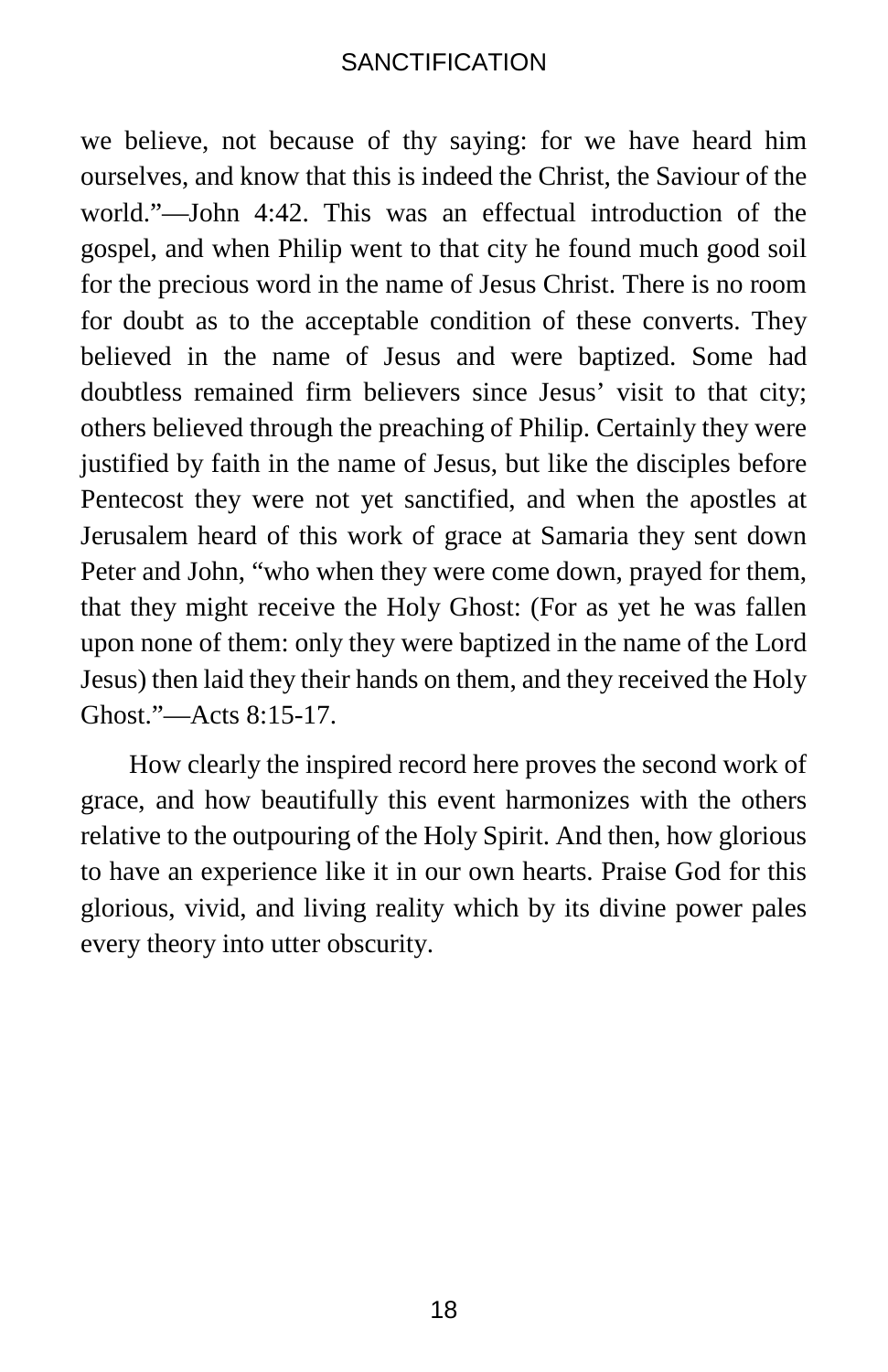# **Chapter III**

# <span id="page-22-0"></span>**Consecration and Dedication**

"I beseech you therefore, brethren, by the mercies of God, that ye present your bodies a living sacrifice, holy, acceptable unto God, which is your reasonable service. And be not conformed to this world: but be ye transformed by the renewing of your mind, that ye may prove what is that good, and acceptable, and perfect, will of God."—Romans 12:1, 2.

In this chapter we will notice the scriptures upon the theme of consecration and dedication—the important step necessary on the part of the justified believer, before he can enter into this blessed grace of entire sanctification.

We find that in the old dispensation everything that was to be employed in the service of God necessarily had to be consecrated. In the tabernacle and temple service every vessel and article of furniture, even the smallest spoon, the tongs, and snuffers, together with the building itself, and all the priests and their garments, were consecrated wholly unto God, to be used for no other purpose than divine service. This setting apart for holy service was the Old Testament sanctification. The setting apart of these things, together with the ceremonial application of what God had ordained to be used in this dedication, was acceptable in his sight.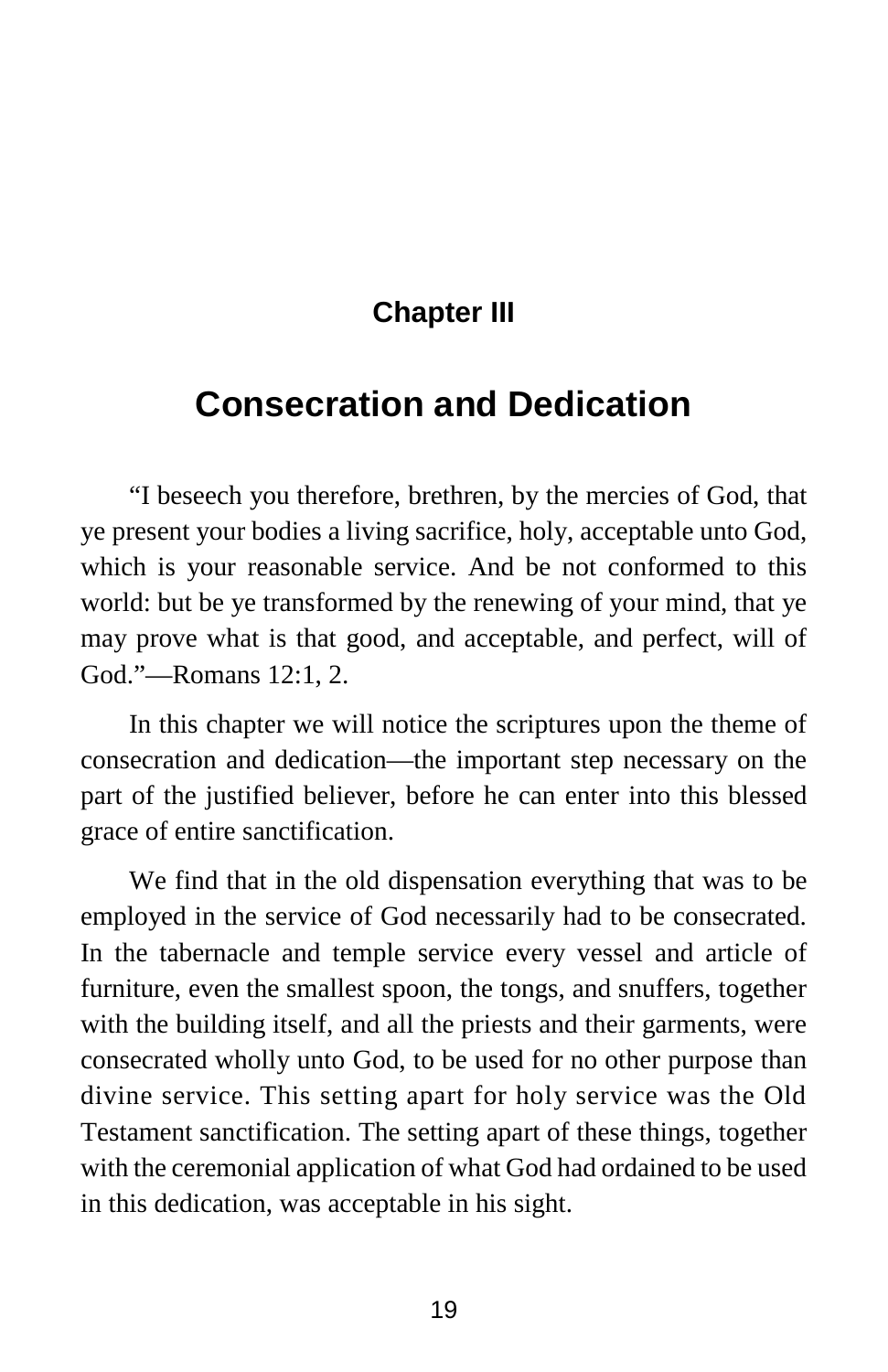This consecration in the old dispensation is but a shadow of the new. It was God's own way of sanctification—making things holy unto himself. The mere declaration on the part of Moses, in the consecration of these things, that they were now holy, would not have been sufficient without the careful observance of the application of the blood of animals and the holy anointing oil, which were typical of the blood of Jesus and the Holy Spirit. Some of the articles of the tabernacles and temple were sanctified simply by a setting apart and sprinkling with oil (Lev. 8:10), while others required the application of oil and blood. Lev. 8:11, 15. In the consecration of Aaron and his sons the anointing oil and the blood were applied. Without this they would not have been sanctified. Lev. 8:30. The apostle speaks of this in his letter to the Hebrews—"For if the blood of bulls and of goats, and the ashes of a heifer sprinkling the unclean, sanctifieth to the purifying of the flesh: how much more shall the blood of Christ, who through the eternal Spirit offered himself without spot to God, purge your conscience from dead works to serve the living God?"—Heb. 9:13.

The importance of an exclusive dedication to the service of God should impress our minds with deep solemnity. Anything held back from such a dedication would most certainly have been rejected in the old dispensation, and truly it is the same in the new. Many professing to follow Jesus into a thorough consecration, are at heart disposed to keep back some treasured idol. Many have doubtless made a profession of sanctification, and yet have never made a definite consecration. Such are deceived, and never know the joys of this glorious experience. The cleansing blood and the Holy Spirit will never be applied to the heart that is not absolutely consecrated.

It is both scriptural and logical that we present our bodies a living sacrifice, not only for service but for actual sacrifice in a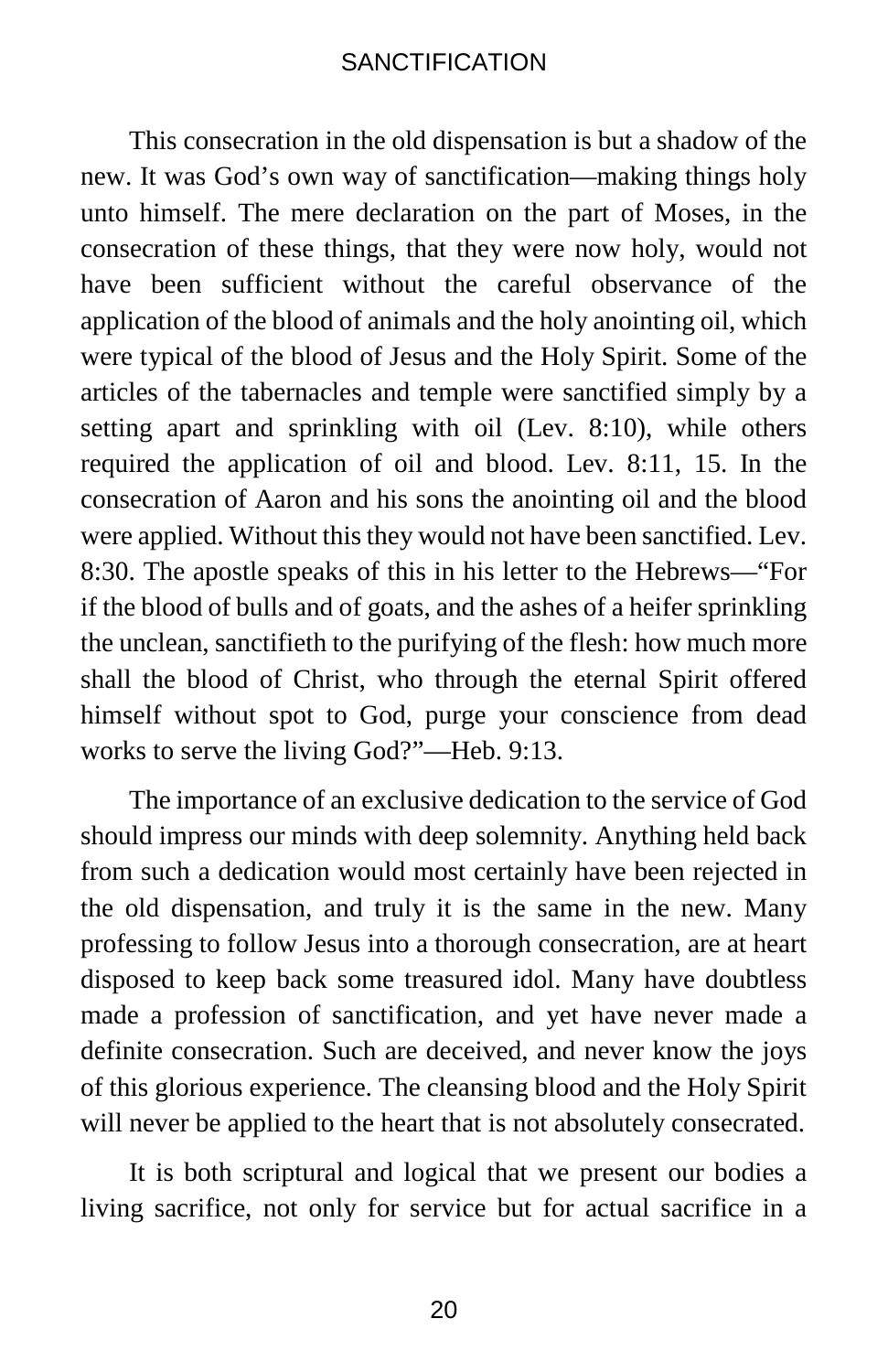definite and absolute consecration. We have no bad things to present to the Lord in this consecration; for we are not sinners. We would not be proper candidates for sanctification if we were clinging to anything sinful. Everything sinful must be forsaken and denounced by the guilty sinner when he comes to God for pardon. Otherwise he would never be forgiven of his sins. The world, the flesh, and the devil are forsaken in true repentance. "Denying ungodliness and worldly lusts, we should live soberly, righteously, and godly, in this present world." Therefore all sinful things are laid aside forever in repentance. This is the Bible signification of repentance: To give up all sinful things. But the Bible signification of consecration is to present to Jesus all the sacred treasures of our hearts—give up all our good things.

No sinner can make a definite Bible consecration; for he has no good things to bring to God. He is guilty and condemned in the sight of God. It is the justified believer who has learned by experience that his inward spiritual condition is not yet satisfactory. It may have been for a time; but he sooner or later becomes aware that there is a deeper work of grace needed. He doubts not that he is justified, but knows that something more must be wrought within. Through the ministry of the word of God and the blessed guidance of the Holy Spirit, he is soon taught that a definite consecration must be made as one of the Bible conditions for sanctification. Now comes the searching and far-reaching question: Are you willing to make this consecration? This means everything to the soul. All the sacred God-given treasures around which the heart's affections have so closely entwined, and which have become a part of the very life itself, are now required to be yielded up to Jesus as a voluntary offering. There is no danger that anything will be forgotten; for the heart-searching eye of God will reveal every hidden treasure, and make known the depths of meaning to the soul, which will be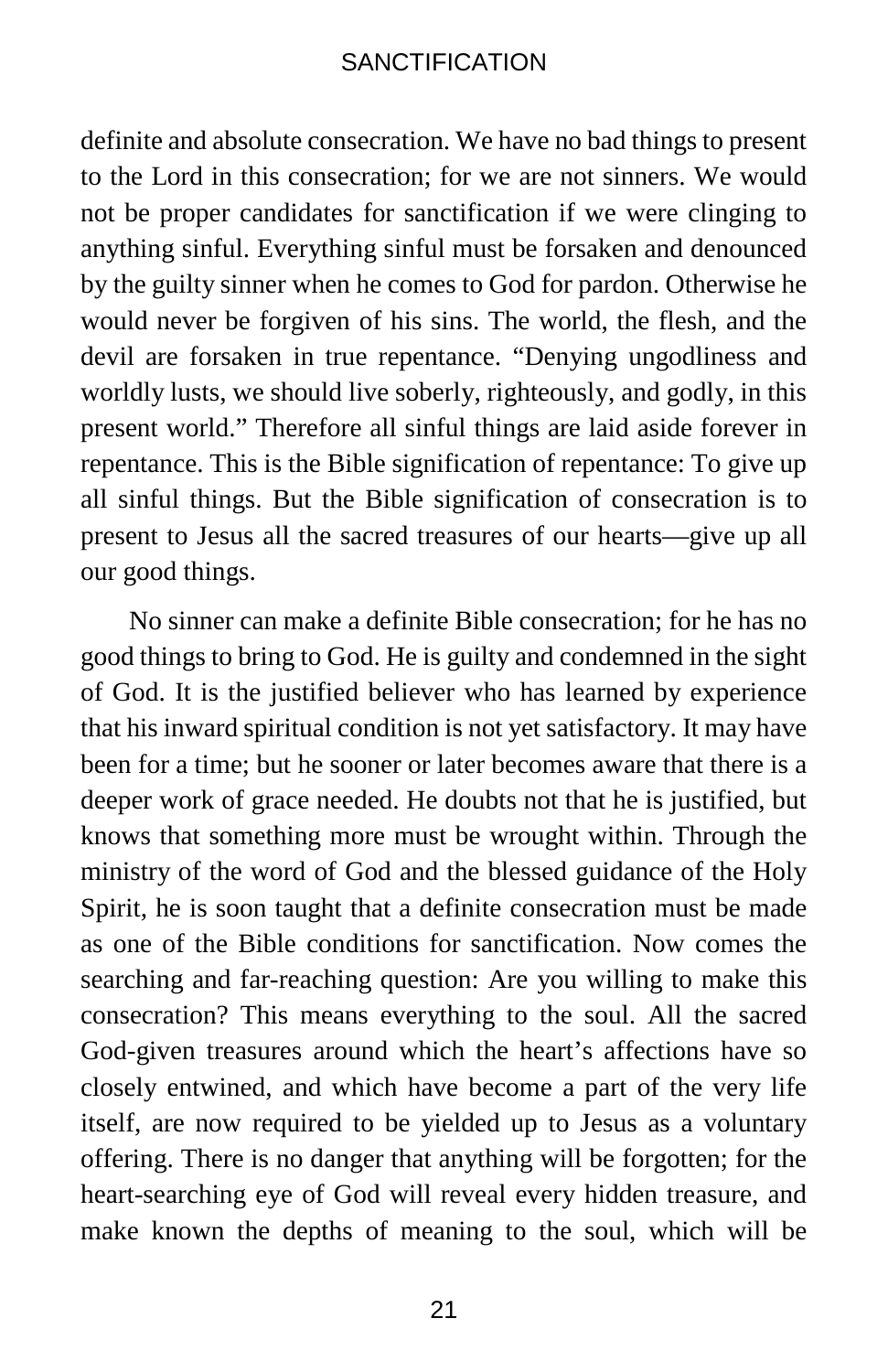astounded to know as never before how much it means to lay all of itself and sacred treasures at the feet of Jesus. There comes an inward struggle, perhaps. The heart's affections tighten around the sacred objects of its love, until they seem dearer than ever before; but while this is being done there comes a sadness stealing over the soul; for whereas these objects seem so sacred and precious, there is a consciousness within that Jesus is slighted. The affections are divided between Jesus and these treasures. He asks the question, "Lovest thou me more than these?" You can answer, "Yes, Lord; thou knowest that I love thee." But must I give up these treasures, these sacred things of my heart for thee? Cannot I have both them and thee? This is where death must set in. Thank God, it is the deathroute, the only road to this glorious Canaan of soul-rest.

It soon becomes a significant fact thoroughly understood that Jesus requires the undivided heart and every affection. You cannot refuse him. He has done too much for you. He suffered without the gate that he might sanctify you with his own blood. He gave himself for the church that he might sanctify and cleanse it; and now how can you withhold anything from him? He has a just right to all your affections. He gave his all for you, and now it is right that you should give your all for him. He sacrificed his life for you; now you are brought to the sacrifice of your life for him—a living sacrifice. You see that this claim is right and just. It is a reasonable requirement on his part; a "reasonable service" on your part.

But, dear reader, the question must be answered. Are you going to yield? You may answer, Yes; but the Lord requires you to do so at once. Usually when the soul is brought face to face with this consecration and begins to become willing to yield up its treasures, it lets go the easiest ones first, and as one by one they are counted over to the Lord there comes a final struggle; the dearest one of all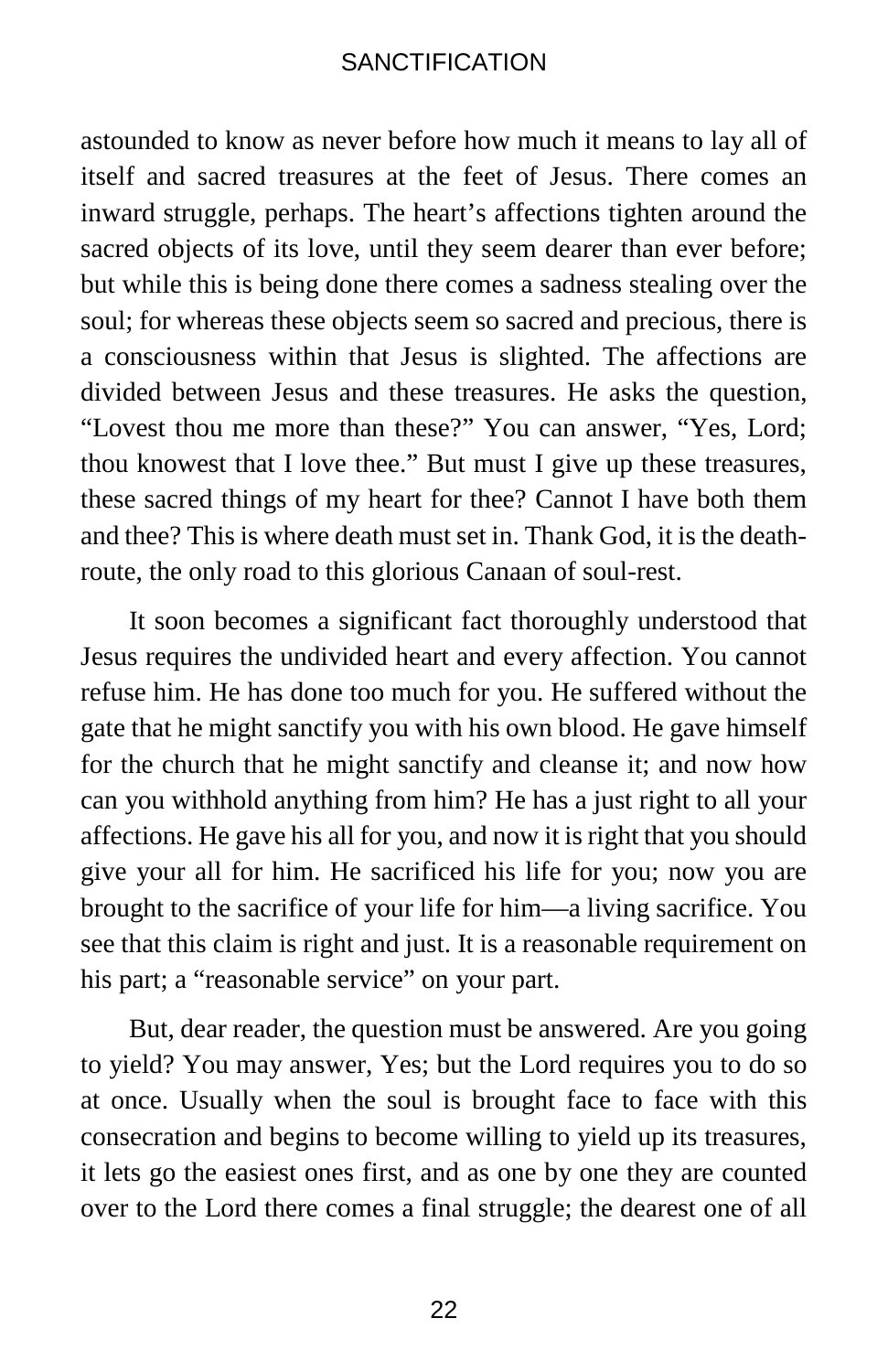is now before you. The emotions of the heart begin to deepen as the affections cling to this treasure. Everything has now centered upon this one object. It is to be sacrificed for Jesus or he must be sacrificed for it. Which will it be? It must be Jesus only. Much reasoning may arise upon this important matter, but all is vain. There must be the yielding. You must say from the depths of your soul, "Thy will be done." You have often said this before, but it never meant nearly what it does now. You truly feel the agonies of death. Were you to be laid on your death-bed or in your coffin, there would be no greater separation from everything of this earth than this. No loved one can now go with you. No treasure can be kept as your own. The lone, dark vale must be crossed. No sympathy of friend can follow you. Everything must be left behind. Dear reader, this is a critical moment. The destiny of your soul is hanging upon a single thread. You are swinging out over the deep precipice—clinging, clinging, clinging. Jesus demands that you let go and drop completely into his will. You desire to do this, but your soul shrinks. It seems so dark below. Many a one has here taken counsel with his own soul and decided to swing back upon the side of self, thereby losing incalculable wealth, and missing this glorious soul-rest which "remaineth therefore ... for the people of God." O dear soul, do not fail to labor to enter in! Let the death struggle continue until it has completed its work—until you have truly ceased from your own works. The floodgates of heaven are ready to open and fill you with such glory that it will cause this old world to fade out of sight; but not until you can cheerfully and willingly let go and say to Jesus, "Thy will be done." Your Pentecost is just in reach. Will you have it, or will you not?

In the dedication of the tabernacle we have a beautiful type of the dedication of ourselves to this "reasonable service" of God. The erection of the tabernacle, the placing of all the furniture, and the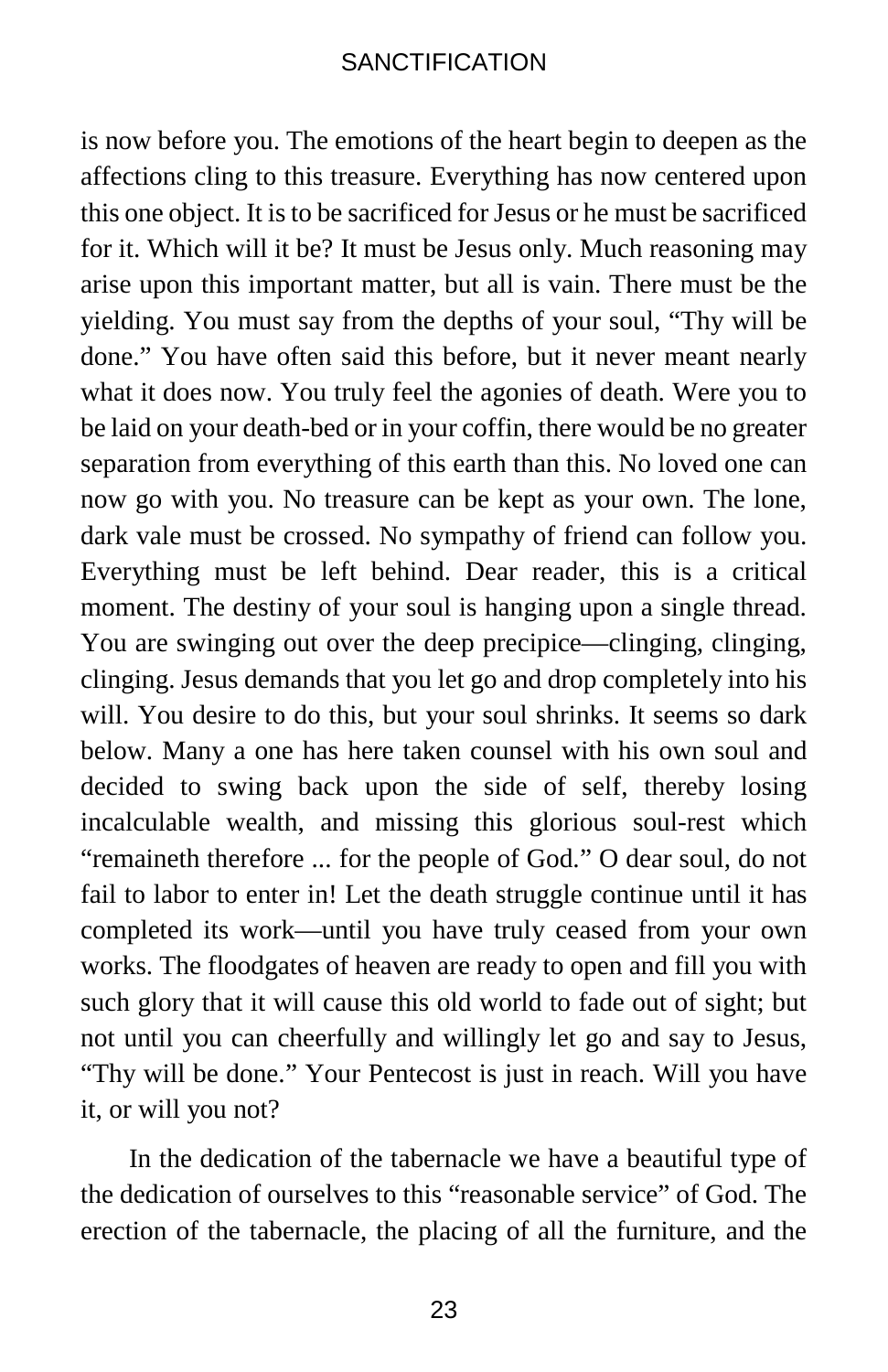arrangement of the entire structure had to be made in every respect "according to the pattern" shown to Moses on the mount. In the completion of all the work, we read in Ex. 40 that it was now all done "as the Lord commanded Moses." He might have thought it did not matter much about some of these things, and that the Lord would not require every small thing to be done according to the pattern; but no matter what he might have thought, he knew that obedience to every requirement of the Lord was his only safety; so he made everything according to the pattern. In verse 33 the record says, "So Moses finished the work."

Dear soul, can this be said of you? Have you finished the work? Have you ceased from your own works? You must reach this point in your consecration, so you can realize just as definitely as Moses did, that you have truly finished the work. When this was the condition in the dedication of the tabernacle, "a cloud covered the tent of the congregation, and the glory of the Lord filled the tabernacle. And Moses was not able to enter into the tent of the congregation, because the cloud abode thereon, and the glory of the Lord filled the tabernacle." V. 34. When Moses had finished the work and the dedication was complete, the glory of the Lord came into the tabernacle. So it is with the consecrated heart; the glory of the Lord will fill it.

In the dedication of the temple we also have a type of this Pentecostal experience. "Solomon, and all the congregation of Israel that were assembled unto him before the ark, sacrificed sheep and oxen, which could not be told nor numbered for multitude."—2 Chron. 5:6. See the sacrifice unto the Lord. Nothing was too great; everything was fully yielded up to him without reserve. "And it came to pass, when the priests were come out of the holy place: (for all the priests that were present were sanctified, and did not then wait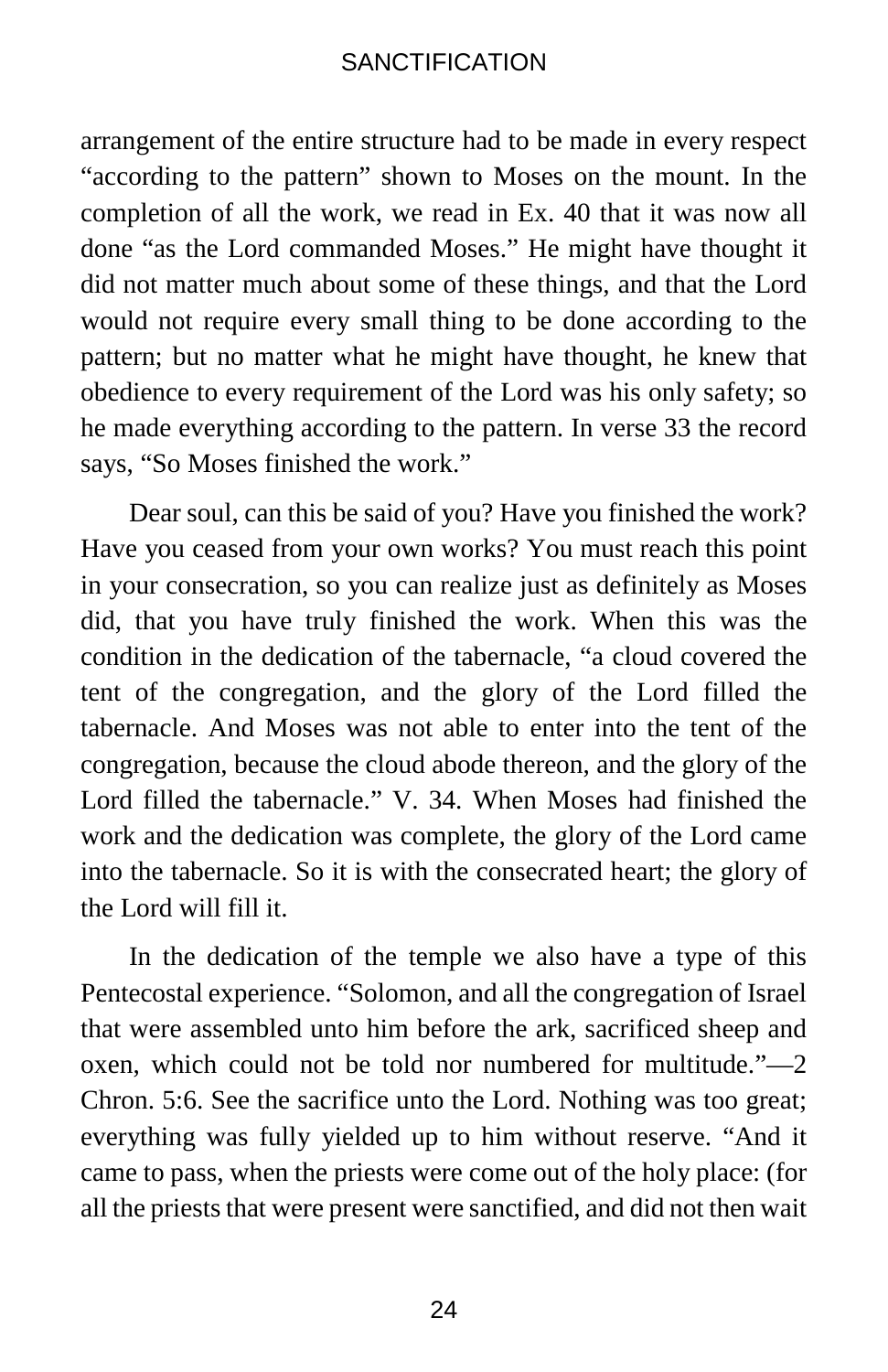by course: also the Levites which were the singers, all of them of Asaph, of Heman, of Jeduthun, with their sons and their brethren, being arrayed in white linen having cymbals and psalteries and harps, stood at the east end of the altar, and with them an hundred and twenty priests sounding with trumpets:) it came even to pass, as the trumpeters and singers were as one, to make one sound to be heard in praising and thanking the Lord; and when they lifted up their voice with the trumpets and cymbals and instruments of musick, and praised the Lord, saying, For he is good; for his mercy endureth forever: that then the house was filled with a cloud, even the house of the Lord; so that the priests could not stand to minister by reason of the cloud; for the glory of the Lord had filled the house of God."—2 Chron. 5:11-14. Thus we see that when the sacrifice was complete and everything was in perfect order, the glory of God filled the temple.

This was but a type of the day of Pentecost at Jerusalem. In the type, the glory of the Lord filled the consecrated temple. In the antitype, the consecrated hearts (the temples of the Holy Ghost) were filled with the glory of the Lord. Now this is just what Jesus will do with every consecrated heart today. "He shall baptize you with the Holy Ghost and with fire."—Matt. 3:11. But the consecration must be complete. It is reasonable that Jesus should require us to yield up everything to him. Our hearts cannot be purified until every affection is yielded. He requires this for our own highest good. He wants the supreme right of way so that he can work his own will in our entire being. He wants the absolute control, so that he can get between us and everything. Praise his name! this is for our benefit, which we will plainly see when once we have paid the full price. When his will is completely wrought in us, then he will with himself freely give us all things for our greatest good and his highest glory. Even an hundredfold shall be our delightful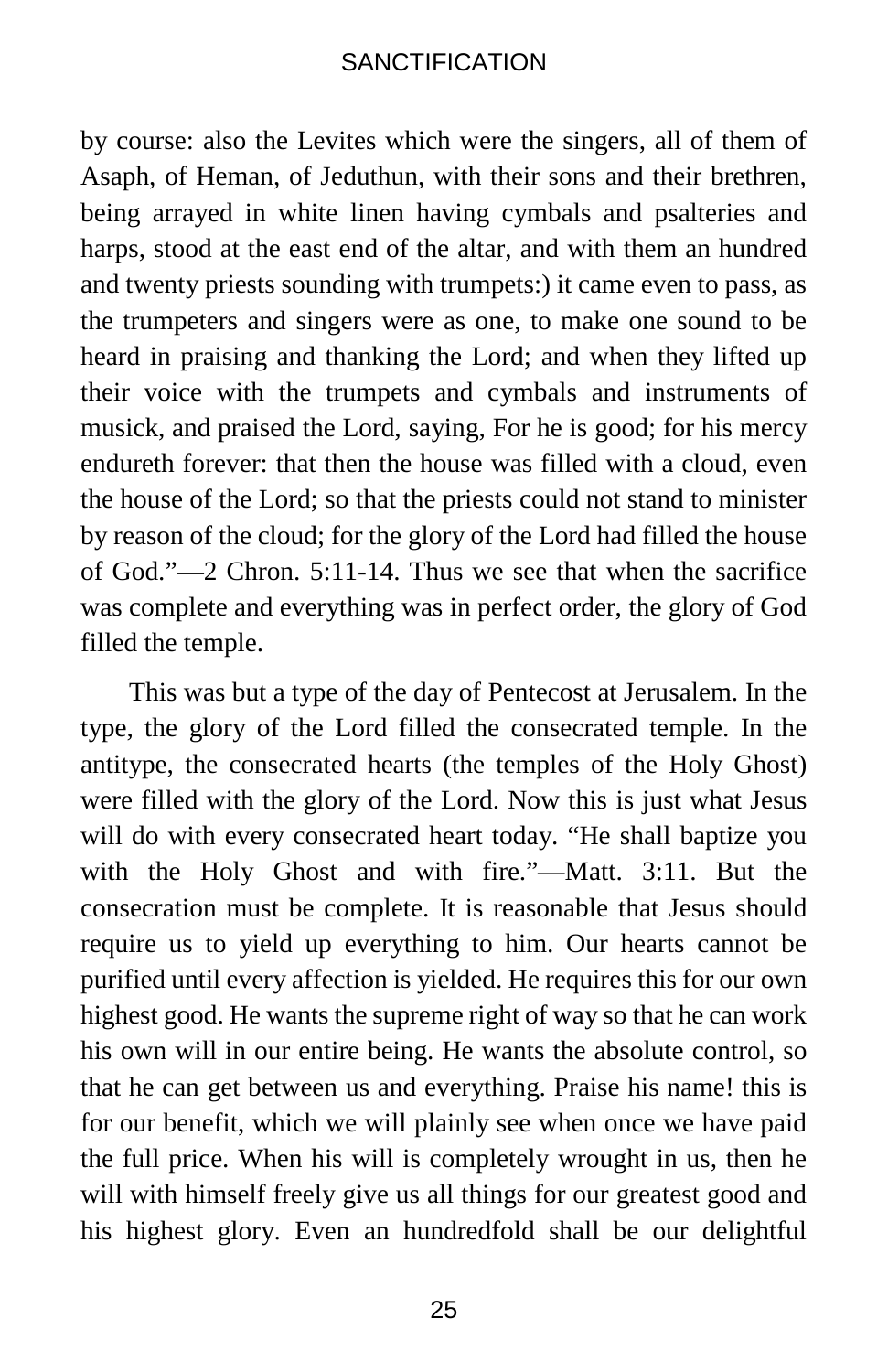portion. But the loss of all things must precede this wonderful increase. An absolute death must precede this abundant life. Then and then only can the Holy Ghost come into and possess the temple. Oh, that every professed believer in Jesus might see the importance of this consecration! The suffering of death is serious indeed; but the unspeakable glory that follows causes the enraptured soul to be astonished at the marvelous gain for so small a loss. The perfect love of Jesus now flows from his heart into the one which has yielded its all to him. The undivided affections now feel the blessedness of perfect unity with him—married indeed to him who is raised from the dead.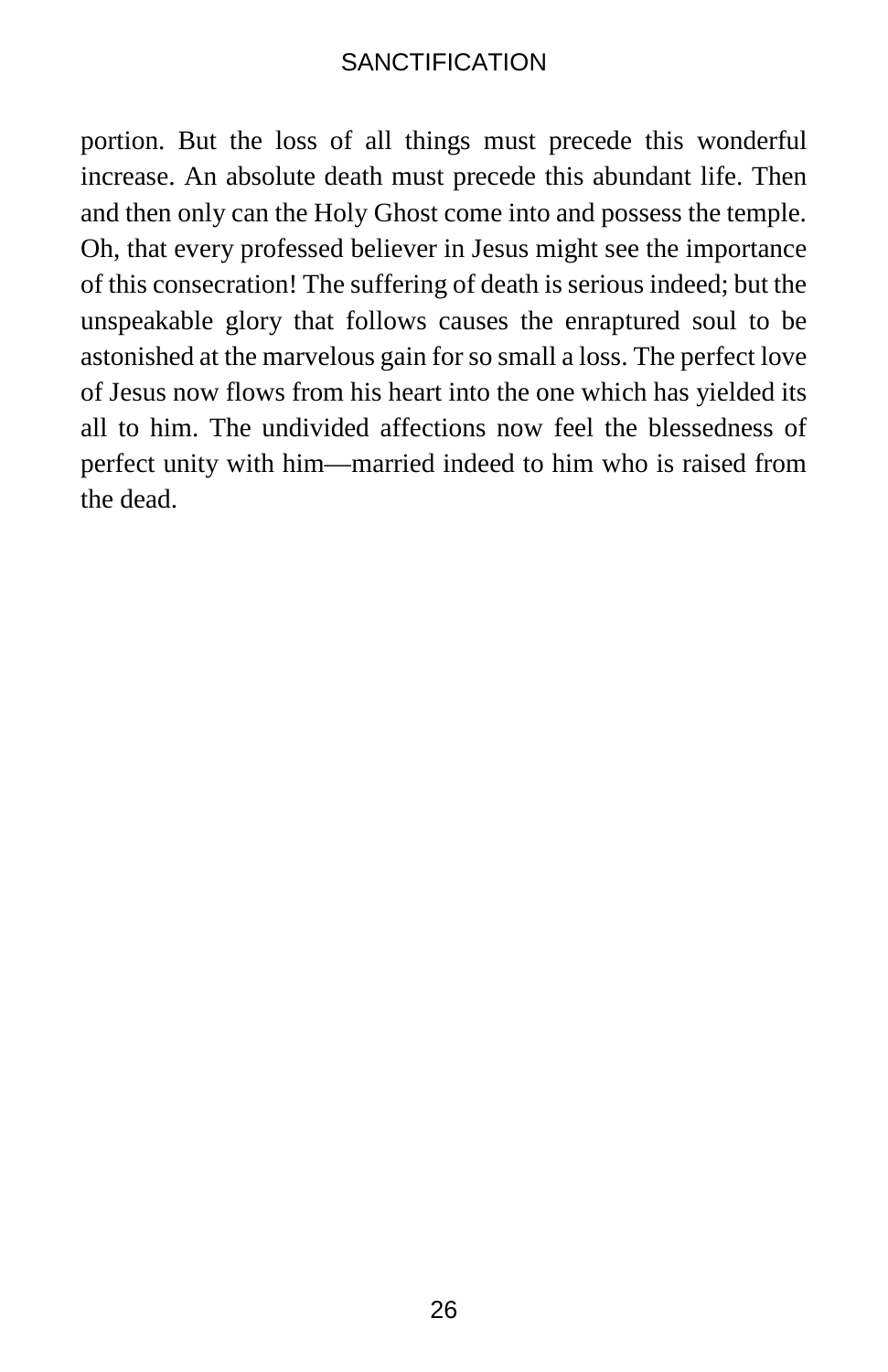# **Chapter IV**

# <span id="page-30-0"></span>**The Holy Spirit of Promise**

The Holy Spirit was promised through the prophets. "Until the spirit be poured upon us from on high, and the wilderness be a fruitful field, and the fruitful field be counted for a forest. Then judgment shall dwell in the wilderness, and righteousness remain in the fruitful field. And the work of righteousness shall be peace; and the effect of righteousness quietness and assurance forever. And my people shall dwell in a peaceable habitation, and in sure dwellings, and in quiet resting places."—Isa. 32:15-18.

"And I will give them one heart, and I will put a new spirit within you; and I will take the stony heart out of their flesh, and will give them a heart of flesh: that they may walk in my statutes, and keep mine ordinances, and do them: and they shall be my people, and I will be their God."—Ezek. 11:19, 20. "For I will pour water upon him that is thirsty, and floods upon the dry ground: I will pour my spirit upon thy seed, and my blessing upon thine offspring: and they shall spring up as among the grass, as willows by the water courses."—Isa. 44:3, 4.

"Then will I sprinkle clean water upon you, and ye shall be clean: from all your filthiness, and from all your idols, will I cleanse you. A new heart also will I give you, and a new spirit will I put within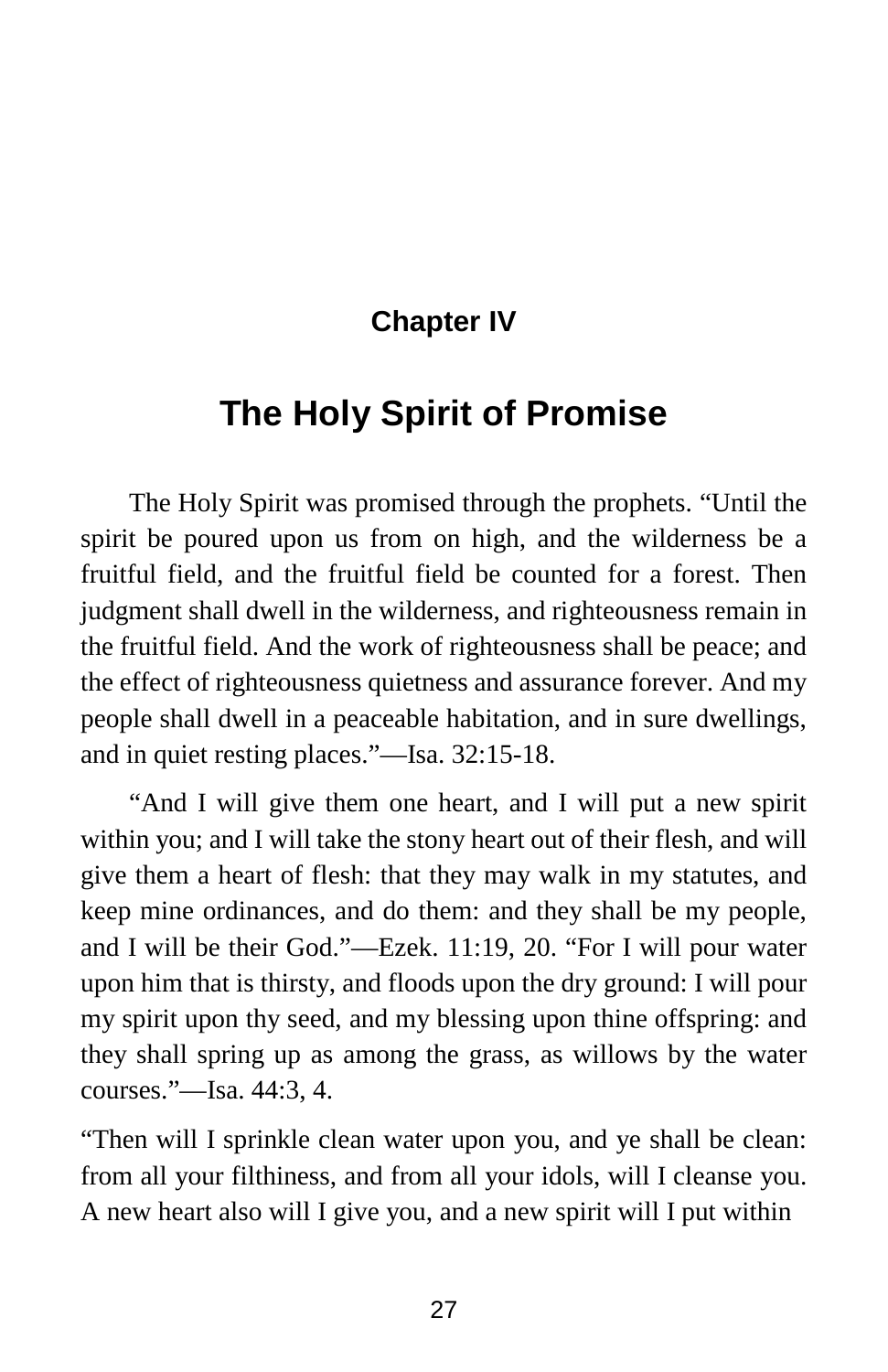you: and I will take away the stony heart out of your flesh, and I will give you an heart of flesh. And I will put my spirit within you, and cause you to walk in my statutes, and ye shall keep my judgments, and do them. And ye shall dwell in the land that I gave to your fathers; and ye shall be my people, and I will be your God."—Ezek. 36:25-28.

"And it shall come to pass afterward, that I will pour out my spirit upon all flesh; and your sons and your daughters shall prophesy, your old men shall dream dreams, and your young men shall see visions: and also upon the servants and upon the handmaids in those days will I pour out my spirit."—Joel 2:28, 29.

**Promised through Christ.** "And, behold, I send the promise of my Father upon you: but tarry ye in the city of Jerusalem, until ye be endued with power from on high."—Luke 24:49. "But whosoever drinketh of the water that I shall give him shall never thirst; but the water that I shall give him shall be in him a well of water springing up into everlasting life."—John 4:14. "He that believeth on me, as the scripture hath said, out of his belly shall flow rivers of living water. (But this spake he of the Spirit, which they that believe on him should receive: for the Holy Ghost was not yet given, because that Jesus was not yet glorified.)"—John 7:38, 39.

"If ye love me, keep my commandments. And I will pray the Father, and he shall give you another Comforter, that he may abide with you forever; even the Spirit of truth; whom the world cannot receive, because it seeth him not, neither knoweth him: but ye know him; for he dwelleth with you, and shall be in you. At that day ye shall know that I am in my Father, and ye in me, and I in you. But the Comforter, which is the Holy Ghost, whom the Father will send in my name, he shall teach you all things, and bring all things to your remembrance, whatsoever I have said unto you."—John 14:15-17,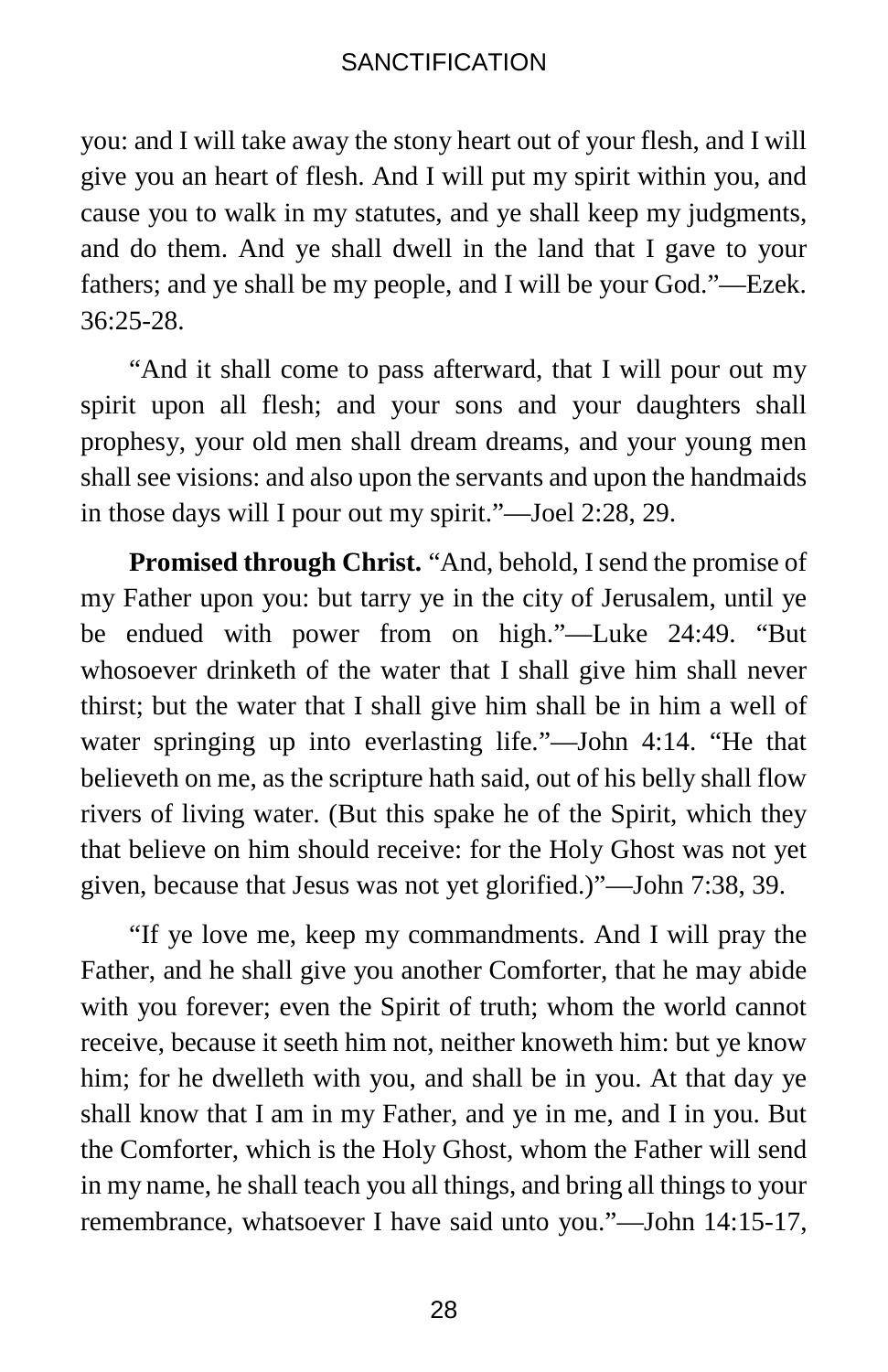20, 26. "But when the Comforter is come, whom I will send you from the Father, even the Spirit of truth, which proceedeth from the Father, he shall testify of me."—John 15:26.

Nevertheless I tell you the truth; It is expedient for you that I go away: for if I go not away, the Comforter will not come unto you; but if I depart, I will send him unto you. And when he is come, he will reprove the world of sin, and of righteousness, and of judgment: of sin, because they believe not on me; of righteousness, because I go to my Father, and ye see me no more; of judgment, because the prince of this world is judged. I have yet many things to say unto you, but ye cannot bear them now. Howbeit when he, the Spirit of truth, is come, he will guide you into all truth: for he shall not speak of himself; but whatsoever he shall hear, that shall he speak: and he will show you things to come. He shall glorify me: for he shall receive of mine, and shall show it unto you. All things that the Father hath are mine: therefore said I, that he shall take of mine, and shall show it unto you."—John 16:7-15. "John truly baptized with water; but ye shall be baptized with the Holy Ghost not many days hence."—Acts 1:5.

# **A Fulfillment of This Promise**

"And when the day of Pentecost was fully come, they were all with one accord in one place. And suddenly there came a sound from heaven as of a rushing mighty wind, and it filled all the house where they were sitting. And there appeared unto them cloven tongues like as of fire, and it sat upon each of them. And they were all filled with the Holy Ghost."—Acts 2:1-4.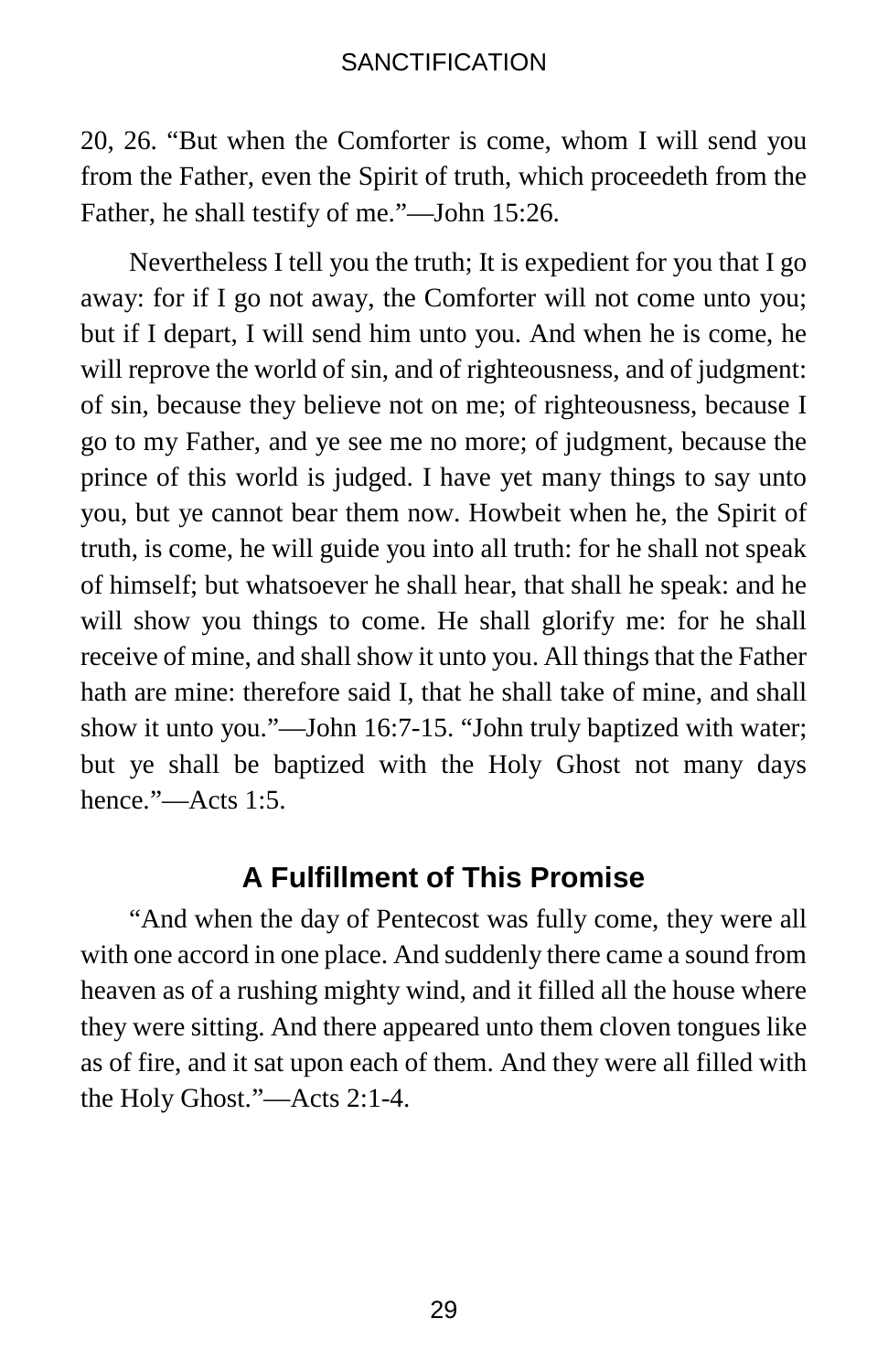# **A Testimony of Its Fulfillment**

"But this is that which was spoken by the prophet Joel; and it shall come to pass in the last days, saith God, I will pour out of my Spirit upon all flesh: and your sons and your daughters shall prophesy, and your young men shall see visions, and your old men shall dream dreams: and on my servants and on my handmaidens I will pour out in those days of my Spirit; and they shall prophesy.... This Jesus hath God raised up, whereof we all are witnesses. Therefore being by the right hand of God exalted, and having received of the Father the promise of the Holy Ghost, he hath shed forth this, which ye now see and hear."—Acts 2:16-18, 32, 33.

# **To Whom Is This Promised?**

"Then Peter said unto them, Repent, and be baptized every one of you in the name of Jesus Christ for the remission of sins, and ye shall receive the gift of the Holy Ghost. For the promise is unto you, and to your children, and to all that are afar off, even as many as the Lord our God shall call."—Acts 2:38, 39.

"And we are his witnesses of these things; and so is also the Holy Ghost, whom God hath given to them that obey him."—Acts 5:32. "That the blessing of Abraham might come on the Gentiles through Jesus Christ; that we might receive the promise of the Spirit through faith."—Gal. 3:14.

"That I should be the minister of Jesus Christ to the Gentiles, ministering the gospel of God, that the offering up of the Gentiles might be acceptable, being sanctified by the Holy Ghost."—Rom. 15:16. "But we are bound to give thanks always to God for you, brethren beloved of the Lord, because God hath from the beginning chosen you to salvation through sanctification of the Spirit and belief of the truth."—2 Thess. 2:13.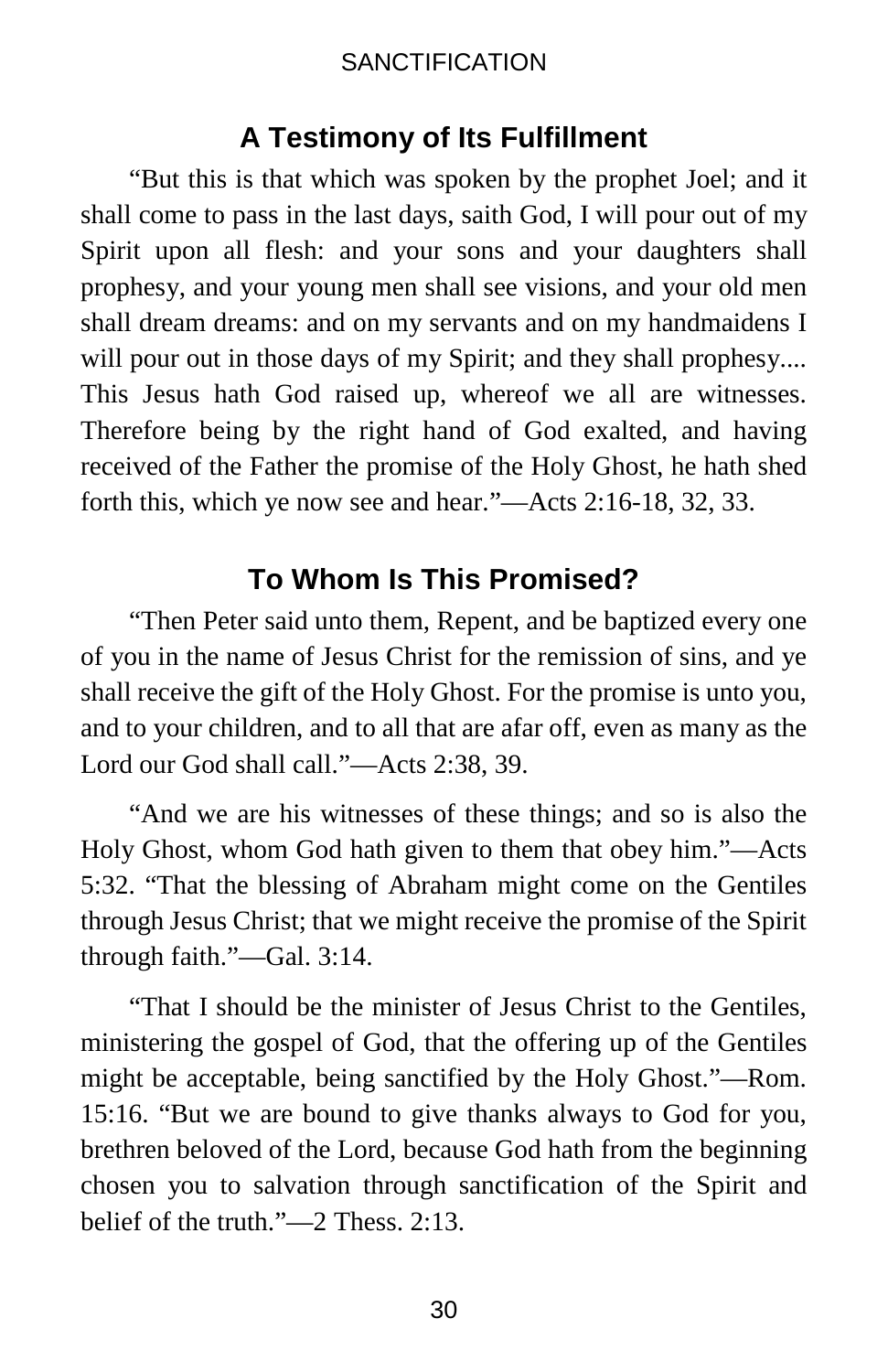In a previous chapter we have noticed that the Holy Ghost experience of the apostles and all those of the early church was the same; and we see definitely by the texts just quoted that it is the design of God that all believers receive it. Also we have seen that this Holy Ghost experience is a subsequent one to regeneration, and identical with sanctification. Every young convert who has truly been regenerated, will in due time find that something more needs to be done in his heart before he can fully realize an experience that will correspond with the fulfillment of the many exceeding great and precious promises of the Holy Ghost.

The Scriptures clearly teach us that regeneration is a work of the Holy Spirit. "For by one Spirit are we all baptized into one body."—1 Cor. 12:13. This does not have reference to the Pentecostal baptism, but to the work of the Holy Spirit in regeneration, inducting us into the body of Christ, the church. This is very different from the baptism with the Holy Ghost. In regeneration the Holy Ghost baptizes the believer into Christ; in sanctification Christ baptizes the believer with the Holy Ghost. "He shall baptize you with the Holy Ghost and with fire."—Matt. 3:11.

This latter is the sanctification and Pentecostal experience. Both are spiritual experiences. When reading these wonderful promises by the prophets, we can clearly distinguish the two works of grace foretold.

The birth of the Spirit (John 3:3-8), or that experience which inducts us into Christ, must necessarily precede the experience of sanctification. The Holy Ghost will never come into the temple to abide until he has first gained possession of the same. The heart must first be both justified and fully consecrated before the divine Guest can make it his exclusive and permanent abode. This glorious grace of sanctification does not detract from the marvelous work of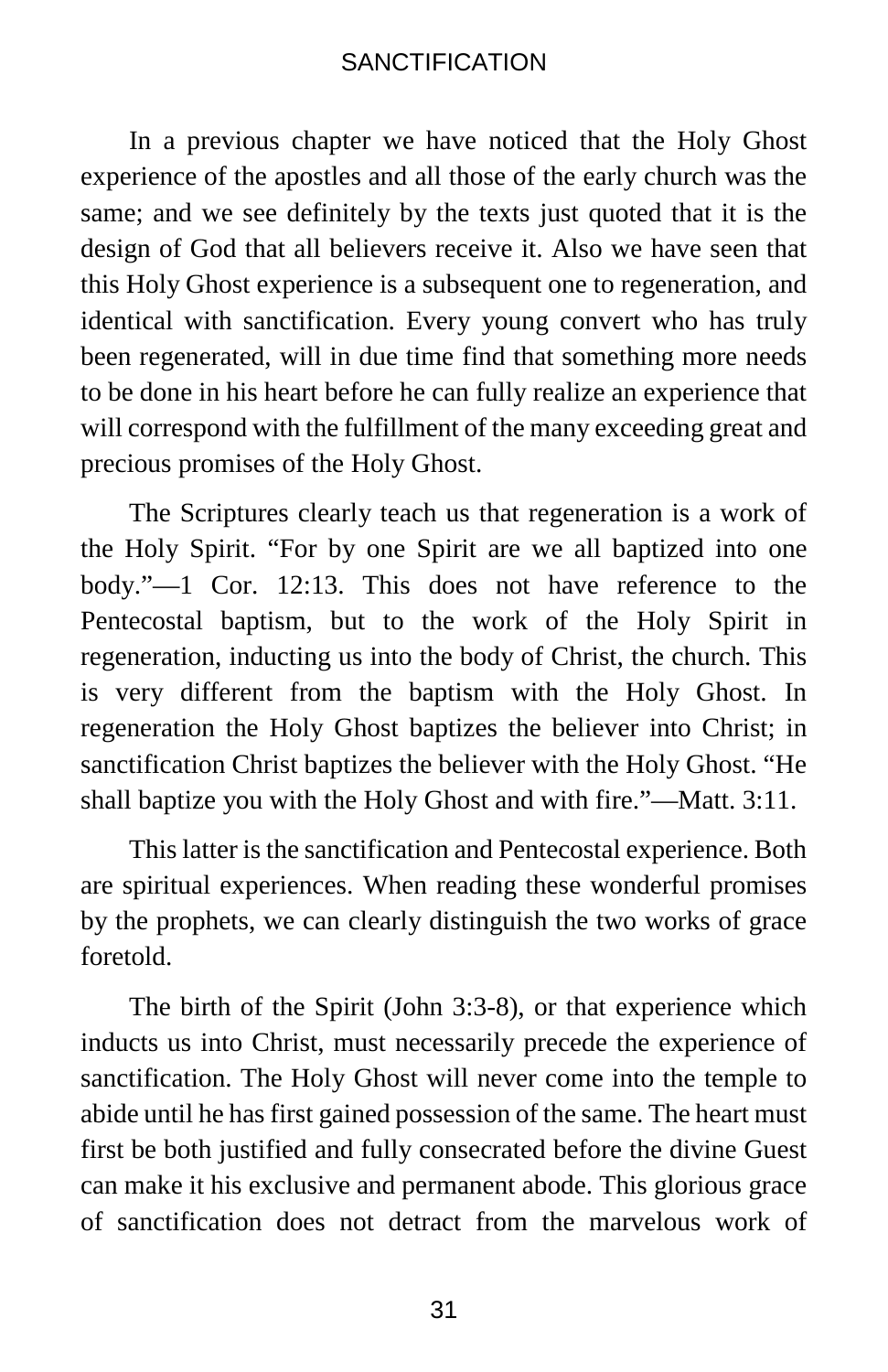justification. Both have their import and place in God's wonderful redemption plan, and stand out distinctly in many of the scriptures; and yet we occasionally hear of some who say of this beautiful doctrine that it is not taught in the word of God. Why such remarks are made is simply because of a misconception of the glorious redemption plan—in some instances it is owing to the perverted doctrines of men, while in others it may be because of a perverted individual experience of justification. To the willing and obedient heart, God will impart knowledge and understanding of his sweet and glorious soul-rest.

Oh, let us praise and magnify the Lord for his wonderful grace that he has so abundantly supplied through repentance toward God and faith toward our Lord Jesus Christ, that he is so willing and ready to remove from our hearts the guilt of all our sins and transgressions, and remember them against us no more forever, and then bestow upon us this blessed inheritance among them which are sanctified by faith that is in Christ Jesus! Would that every justified believer might be kept from all the perverted doctrines of men, so that the heart could receive the knowledge of the pure word of God and become instructed in the doctrine of the Holy Ghost life. The promise of the Father which the resurrected Christ said he would send upon his justified disciples was no more a promise for them than for every justified believer throughout the gospel dispensation. Why then should any of us come short of entering into this blessed covenant of an entire consecration and receiving the fulfillment of the promise? Thank God it is for us and our children and to all that are afar off.

Until the believer reaches this grace, he is not in his normal spiritual condition, and cannot live the Christ-life in a manner that is perfectly satisfactory to his own heart. The great need is a clean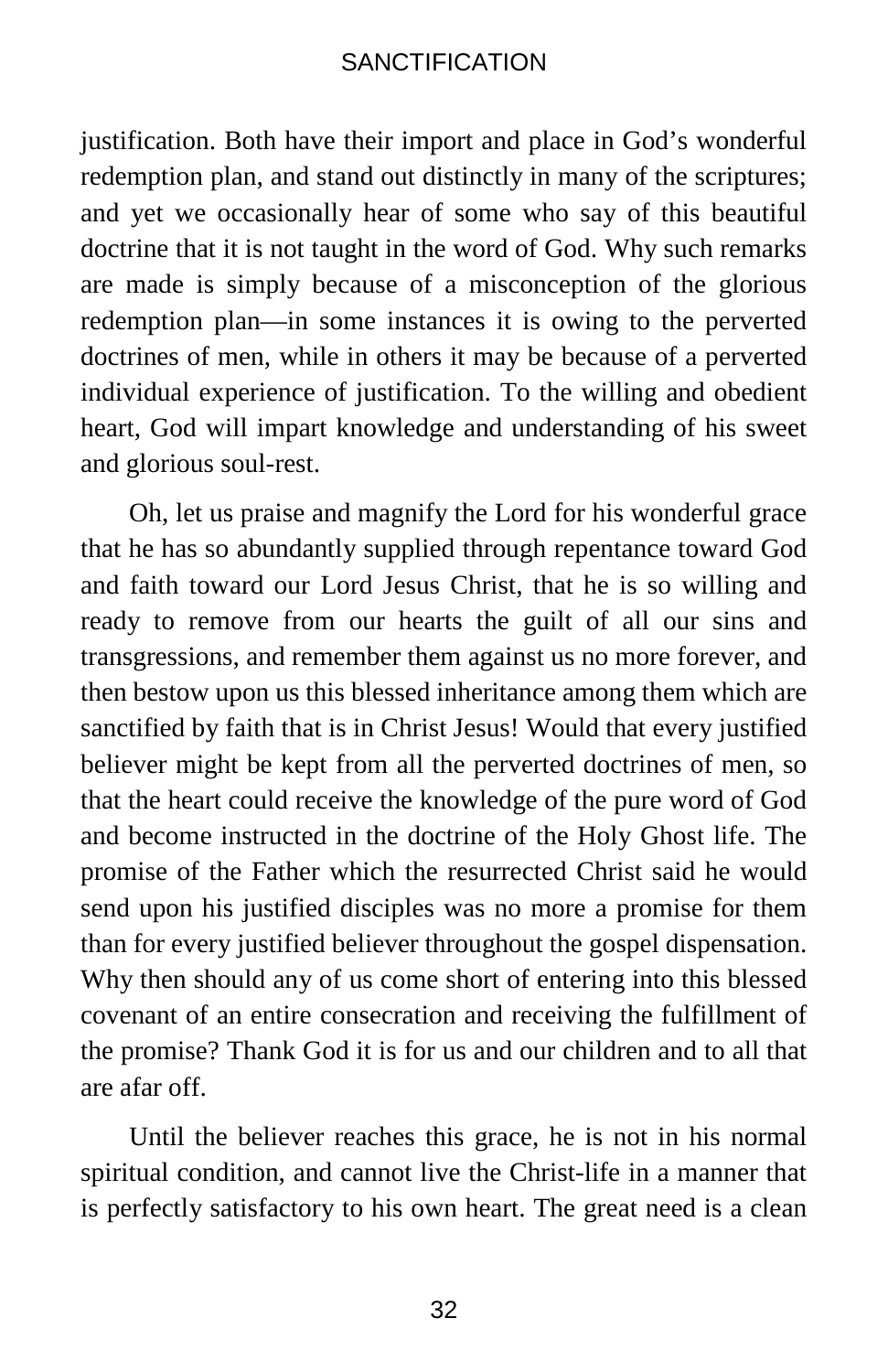heart and the indwelling Holy Spirit, without which there is not the power within at all times to withstand every evil attack of the enemy with perfect victory. Jesus knew this need in his disciples. Their usefulness in the world could not be satisfactory until they received the fulfillment of the promise. They had been useful in his hands and under his personal guidance in the ministry of the gospel of the kingdom. They had already by his help been able to bear fruit, but it was the will of the Father that they should bear more fruit, through the power of the Spirit-filled life; hence they were not to depart from Jerusalem until they were endued with power from on high. "Ye shall receive power after that the Holy Ghost is come upon you." How many of the dear people of God today have never had their Pentecost! Some are out in the world preaching the gospel with no deeper spiritual experience than that of the disciples before they tarried at Jerusalem. Many have mistaken some natural ability for the power of the Holy Ghost. Others have accepted the doctrine of sanctification theoretically—made a formal consecration and claimed the experience, but have never received the Holy Ghost. Dearly beloved brethren and sisters, let us entreat you to tarry and do not depart from your positive death bed consecration, until you are endued with power from on high. It is the will of the Father that you receive the Holy Spirit to possess your being—the consecrated temple—and make your life from this moment a reproduction of the life of Jesus. He is not here now as he was during his earthly ministry, but the Father has designed that the Holy Spirit should dwell in the hearts of consecrated men and women who shall go forth into the world and be witnesses unto Jesus—representatives that will live the Christ-life in this world, so that men may plainly see his character and fruits in us. When Jesus ascended to the throne, he by no means intended that his people should be left comfortless,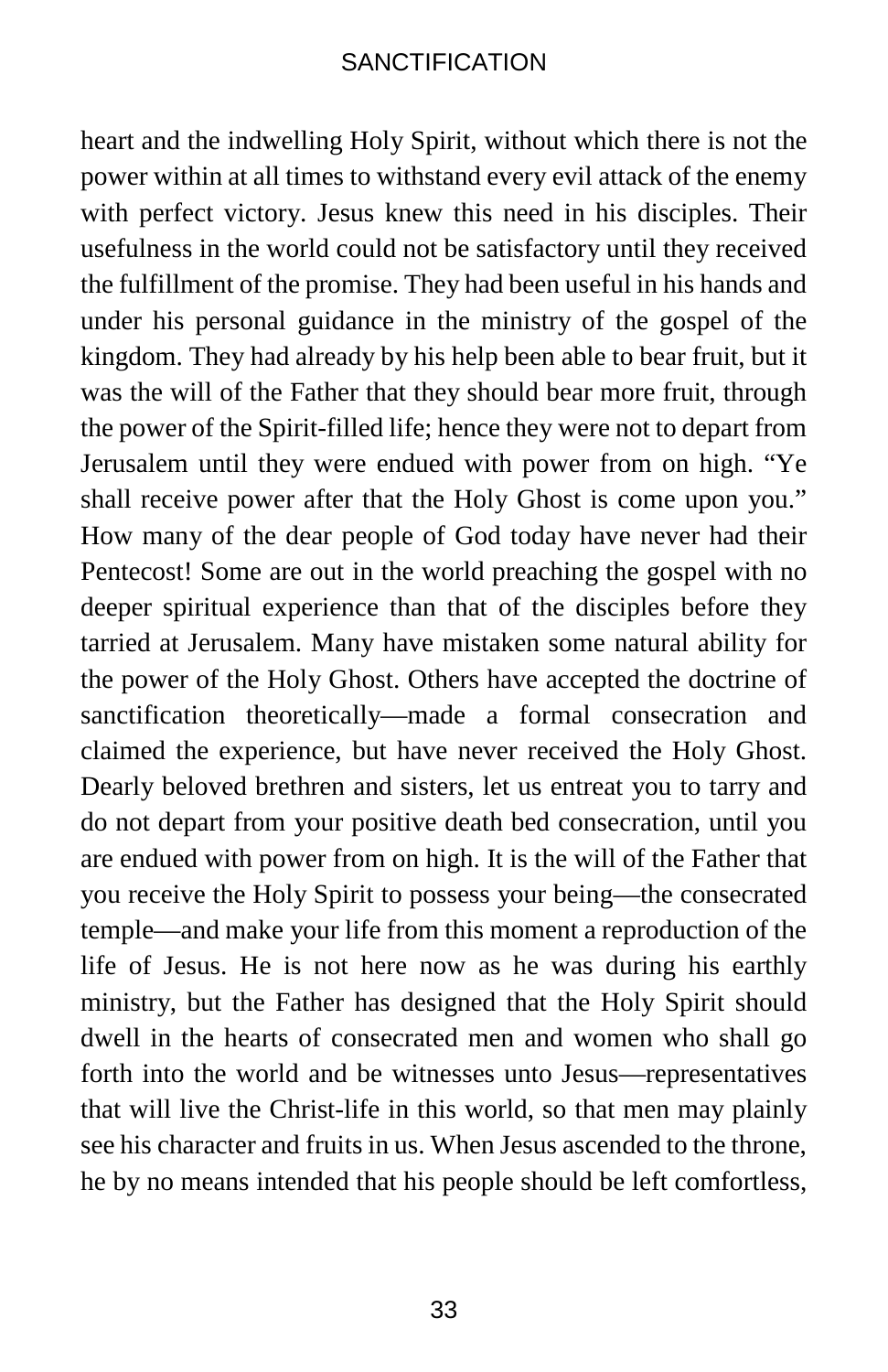or deprived of his presence; but rather, he said, "It is expedient for you that I go away."

The "Comforter, which is the Holy Ghost," is the divine executive of Jesus. He was the power and life in Jesus when here in his redemption work, and when he ascended to his throne in heaven the Holy Ghost descended to earth to carry on this glorious redemption work to the end of the world. But he must have human instrumentality through which to work. Where he can find a truly consecrated temple, there he makes his abode, and taking full control of the entire being, performs the perfect will of God through this instrumentality. This is why the apostles were so much more useful after Pentecost than before. They were now fully possessed by the Holy Ghost, and in, through faith in, the name of Jesus were enabled to shake the world. Jesus has left his name here on earth. Through it the Holy Spirit now effects this great redemption. He cannot do this by himself. He cannot "reprove the world of sin, of righteousness, and of judgment," only as he can find consecrated hearts on earth in which to abide. The Spirit-filled lives of the people are the only factors that can be used in the hand of God to produce apostolic results in these perilous days in which we live. This final reformation was unquestionably begun by the power of the Holy Spirit, and will never be completed by any other power. It is a spiritual work, and only as the glorious doctrine of sanctification is taught and the experience obtained and retained, will the church reach the apostolic plane.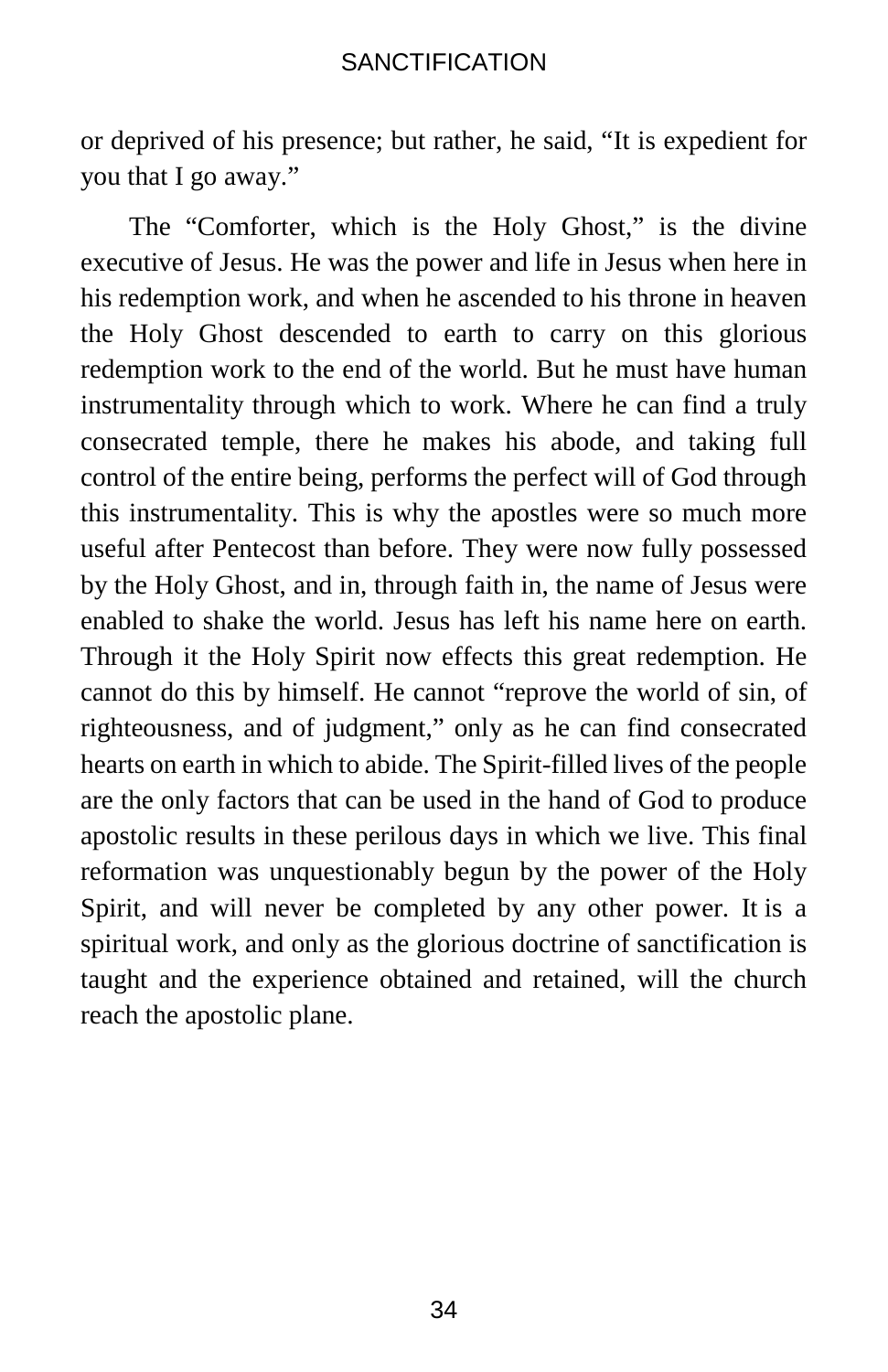### **Chapter V**

## **Our Inheritance**

"And now, brethren, I commend you to God, and to the word of his grace, which is able to build you up, and give you an inheritance among all them which are sanctified."—Acts 20:32. "And inheritance among them which are sanctified by faith that is in me."—Acts 26:18. "For this is the will of God, even your sanctification."—1 Thess. 4:3.

"That ye be not slothful, but followers of them who through faith and patience inherit the promises. For when God made promise to Abraham, because he could swear by no greater, he sware by himself, saying, Surely blessing I will bless thee, and multiplying I will multiply thee. And so after he had patiently endured, he obtained the promise. For men verily swear by the greater: and an oath for confirmation is to them an end of all strife. Wherein God, willing more abundantly to show unto the heirs of promise the immutability of his counsel, confirmed it by an oath: that by two immutable things, in which it was impossible for God to lie, we might have a strong consolation, who have fled for refuge to lay hold upon the hope set before us: which hope we have as an anchor of the soul, both sure and steadfast, and which entereth into that within the veil."—Heb. 6:12-19.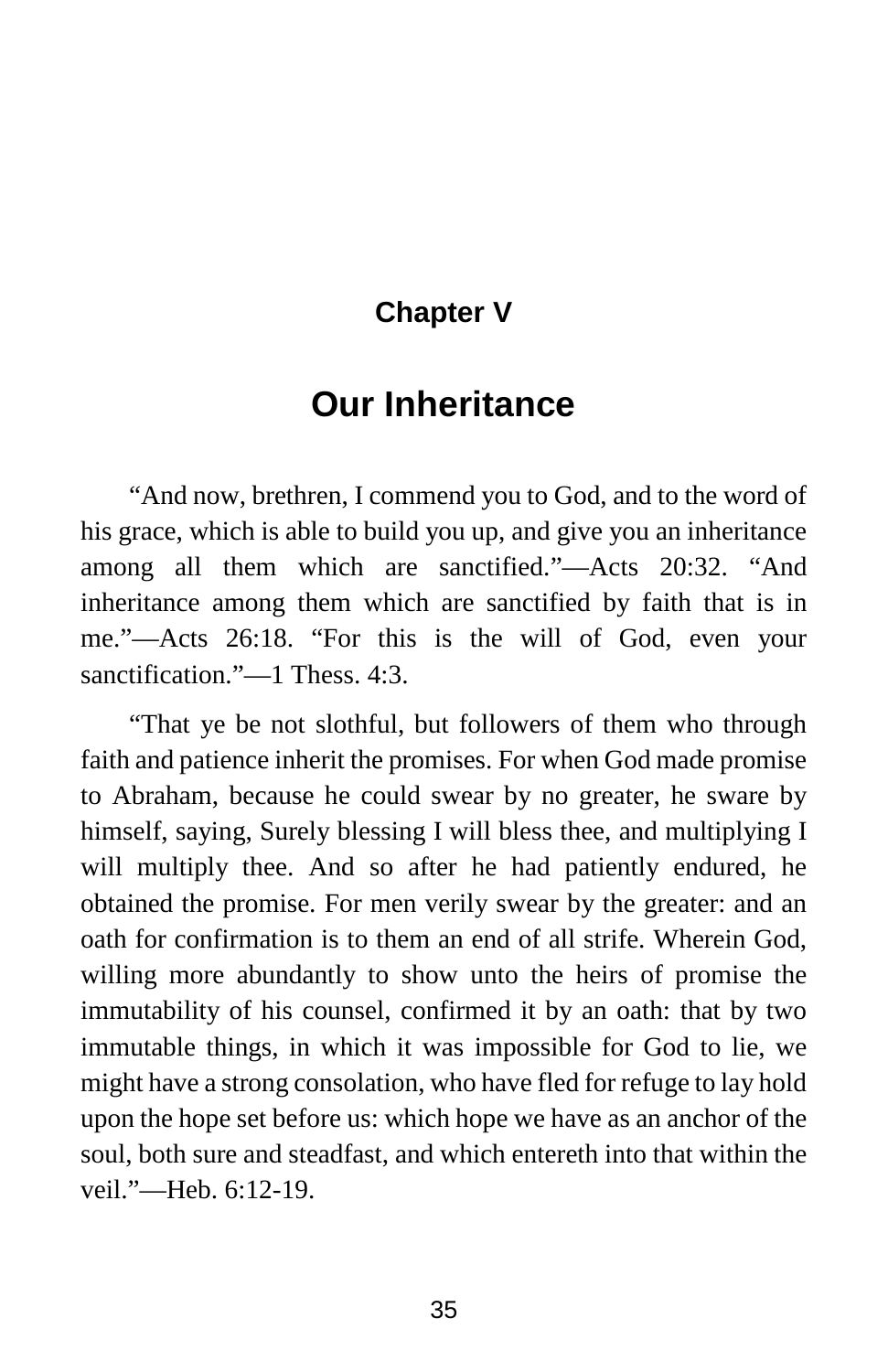"But into the second went the high priest alone once every year, not without blood, which he offered for himself, and for the errors of the people: the Holy Ghost this signifying, that the way into the holiest of all was not yet made manifest, while as the first tabernacle was yet standing: which was a figure for the time then present, in which were offered both gifts and sacrifices, that could not make him that did the service perfect, as pertaining to the conscience; which stood only in meats and drinks, and divers washings and carnal ordinances, imposed on them until the time of reformation. But Christ being come an high priest of good things to come, by a greater and more perfect tabernacle, not made with hands, that is to say, not of this building; neither by the blood of goats and calves, but by his own blood he entered in once into the holy place, having obtained eternal redemption for us. For if the blood of bulls and of goats, and the ashes of a heifer sprinkling the unclean, sanctifieth to the purifying of the flesh; how much more shall the blood of Christ, who through the eternal Spirit offered himself without spot to God, purge your conscience from dead works to serve the living God? And for this cause he is the mediator of the new testament, that by means of death, for the redemption of transgressions that were under the first testament, they which are called might receive the promise of eternal inheritance."—Heb. 9:7-15.

"Wherefore when he cometh into the world, he saith, Sacrifice and offering thou wouldest not, but a body hast thou prepared me: ... Above when he said, Sacrifice and offering and burnt offerings and offering for sin thou wouldest not, neither hadst pleasure therein which are offered by the law; then said he, Lo, I come to do thy will, O God. He taketh away the first, that he may establish the second. By the which will we are sanctified through the offering of the body of Jesus Christ once for all ... For by one offering he hath perfected for ever them that are sanctified."—Heb. 10:5, 8-10, 14.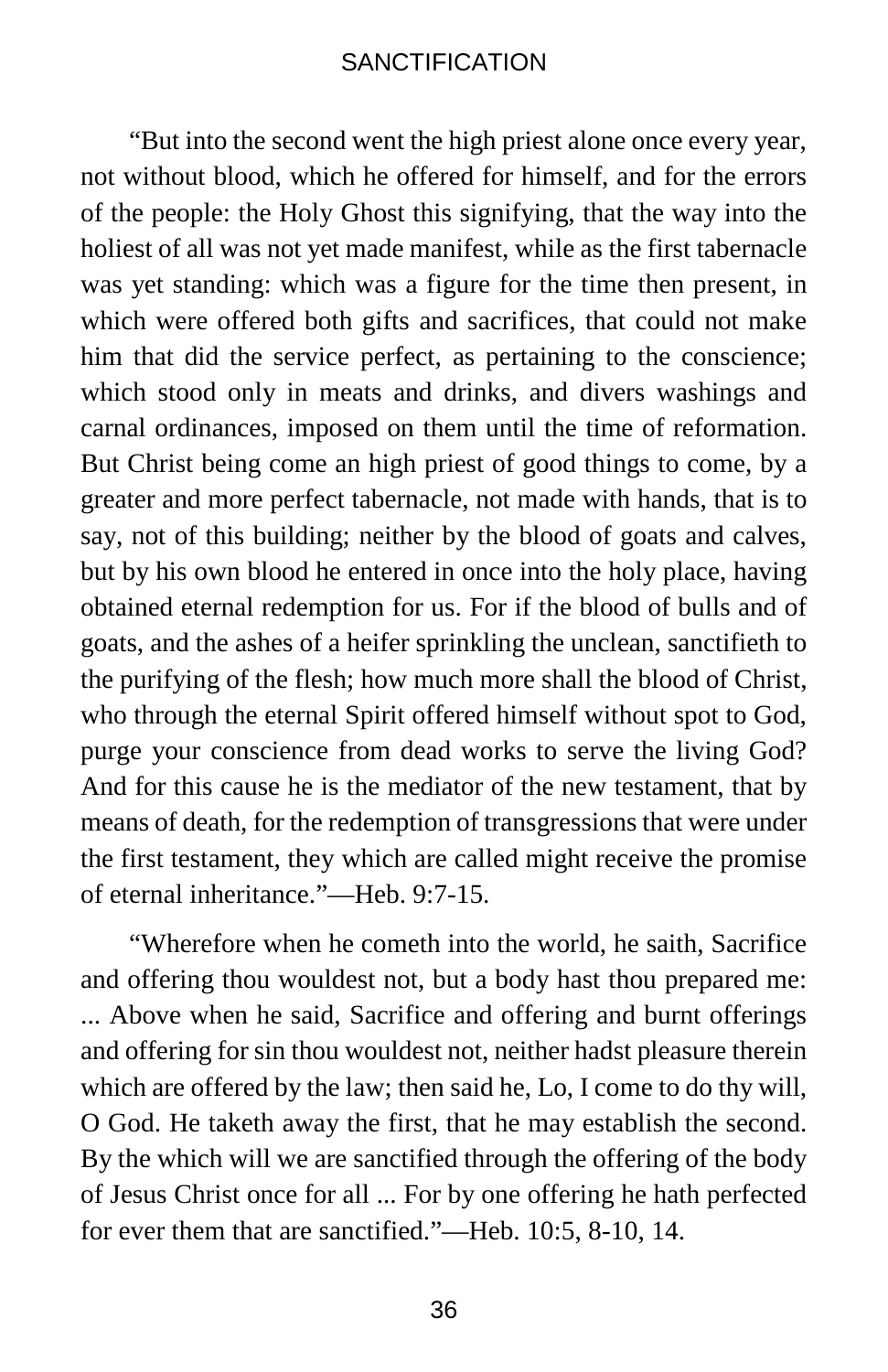"Husbands, love your wives, even as Christ also loved the church, and gave himself for it; that he might sanctify and cleanse it with the washing of water by the word, that he might present it to himself a glorious church, not having spot, or wrinkle, or any such thing: but that it should be holy and without blemish."—Eph. 5:25- 27.

"In whom also we have obtained an inheritance, being predestinated according to the purpose of him who worketh all things after the counsel of his own will: ... in whom ye also trusted, after that ye heard the word of truth, the gospel of your salvation; in whom also after that ye believed ye were sealed with that holy Spirit of promise, which is the earnest of our inheritance until the redemption of the purchased possession, unto the praise of his glory."

"Who gave himself for us, that he might redeem us from all iniquity, and purify unto himself a peculiar people, zealous of good works."—Tit. 2:14. "To perform the mercy promised to our fathers, and to remember his holy covenant; the oath which he sware to our father Abraham, that he would grant unto us, that we being delivered out of the hand of our enemies, might serve him without fear, in holiness and righteousness before him, all the days of our life."— Luke 1:72-75.

"Now to Abraham and his seed were the promises made. He saith not, And to seeds as of many; but as of one, And to thy seed, which is Christ ... For if the inheritance be of the law, it is no more of promise but God gave it to Abraham by promise." "That the blessing of Abraham might come on the Gentiles through Jesus Christ, that we might receive the promise of the Spirit through faith." "And if ye be Christ's, then are ye Abraham's seed, and heirs according to the promise."—Gal. 3:16, 18, 14, 29.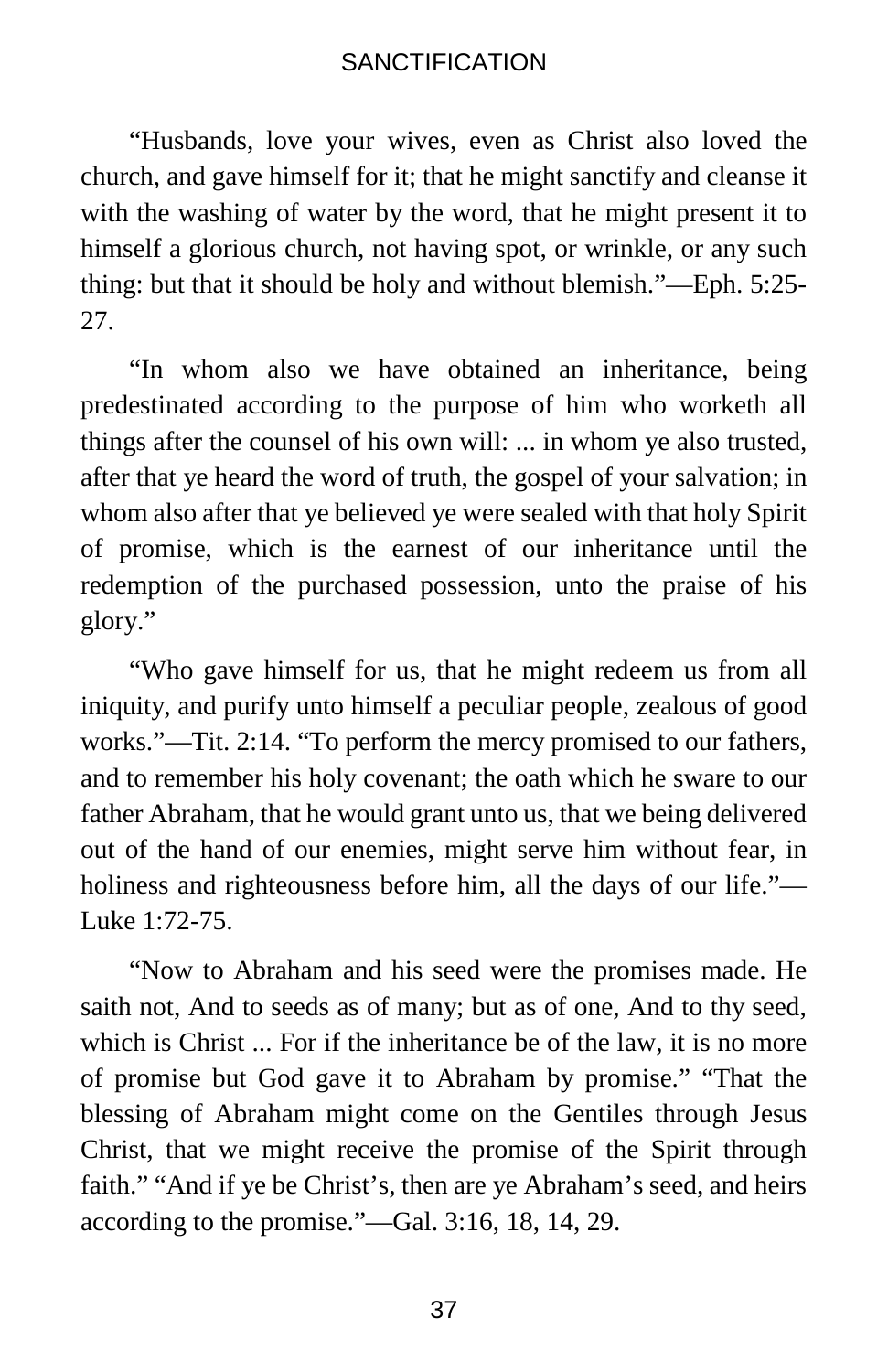The Abrahamic covenant embraced a twofold nature: the promised seed, and the promised land. Isaac was the literal fulfillment of the promised seed; Canaan, the literal fulfillment of the promised land. These were but the foreshadowing of their great and glorious antitype, Christ and the gospel, which are the spiritual fulfillment of the promises made to Abraham.

"And in thy seed shall all the kindreds of the earth be blessed," which blessing begins in the regenerate heart, is perfected in the inheritance of entire sanctification, and consummated in that inheritance "reserved in heaven for us." That part which is yet reserved in heaven for us will be realized in due time, when this mortal shall put on immortality and the redemption of Christ shall be completed for spirit, soul, and body. We can all rejoice in this "blessed hope" which shall be fully realized when Jesus the resurrected Redeemer shall come again and fashion our dying bodies like unto his glorious body. But the object of this chapter is to point out the scriptures which teach us the blessed truth of the present-tense gospel inheritance, which in the redemption plan is to be realized by the people of God in this gospel dispensation, on this side of the second coming of Christ.

The blessed grace of entire sanctification is scripturally the bequest of God to his people. It is not simply the will of God in the sense that he desires us to have this experience, but it is truly a blood-bought inheritance, provided and willed by our Father through Jesus Christ to every child of God. This blessed experience of regeneration, or the divine birth, inducts us into the family of God, making us a scriptural heir to all the good things of Father's possessions. Father has perfected every necessary provision for every one of his children to come into immediate possession of this inheritance. A will or testament must specify the nature of the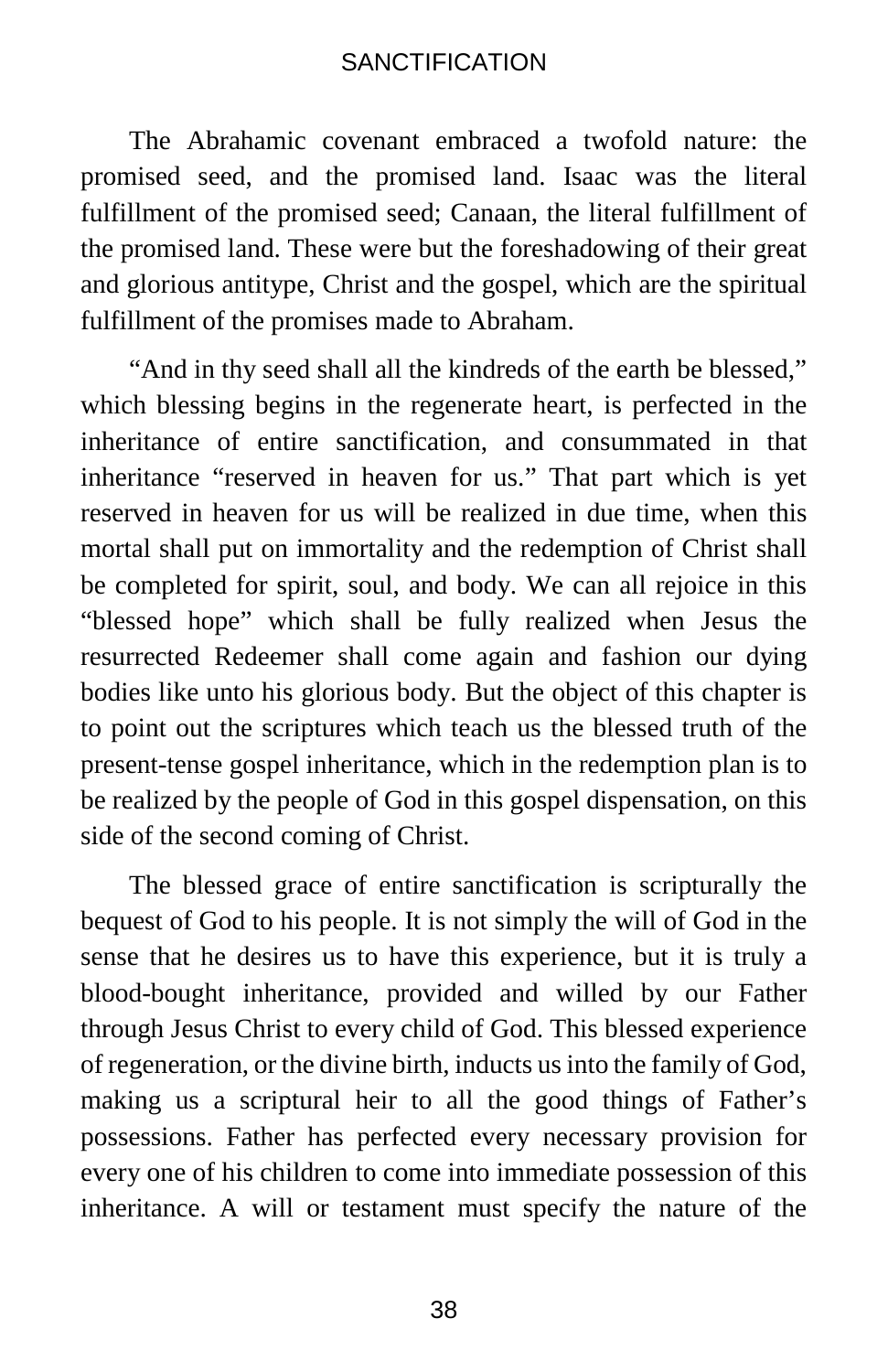inheritance, mention distinctly the names of the heirs, must have the signature of the testator affixed in the presence of witnesses, should appoint an executor, and in every respect it must be perfect or it will not stand legally. Scripturally, this is equally as true. The New Testament is the will, which distinctly specifies the nature of the inheritance of the people of God "among them which are sanctified." The sanctified have entered into their possessions of this Holy Ghost Canaan, and now every regenerated child of God who knows his name is written in Father's family record—the Book of life—soon finds by reading the will that this inheritance is for him. He knows it as he reads and believes, and more and more the Holy Spirit leads him to meet all the spiritual conditions requisite to the coming into possession of this inheritance. He sees also in the will, the signature of the testator. He sees that the Father has authorized Jesus Christ to make this will of force. Legally, a will is not of force until after the death of the testator. Scripturally, this is equally a fact. The child of God sees that it requires the death of the testator to make it possible that he could be sanctified. He reads in the will that Jesus, the testator, suffered without the gate that he might sanctify his people with his own blood and that this is the will of God, even your sanctification.

We see in the will that Father has given every necessary instruction to enable us to meet every condition of entrance into this blessed possession. His word teaches us that as Abraham with faith and patience obtained the promise, so we should profit by his example. God has shown us through his covenant with Abraham that what he promises he is ready and able to fulfill. He has shown his people, who are the heirs of this inheritance, the immutability of his counsel by his word and by his oath, that it is impossible for him to break his word and that we should come to him with perfect confidence that he will do just what he has promised.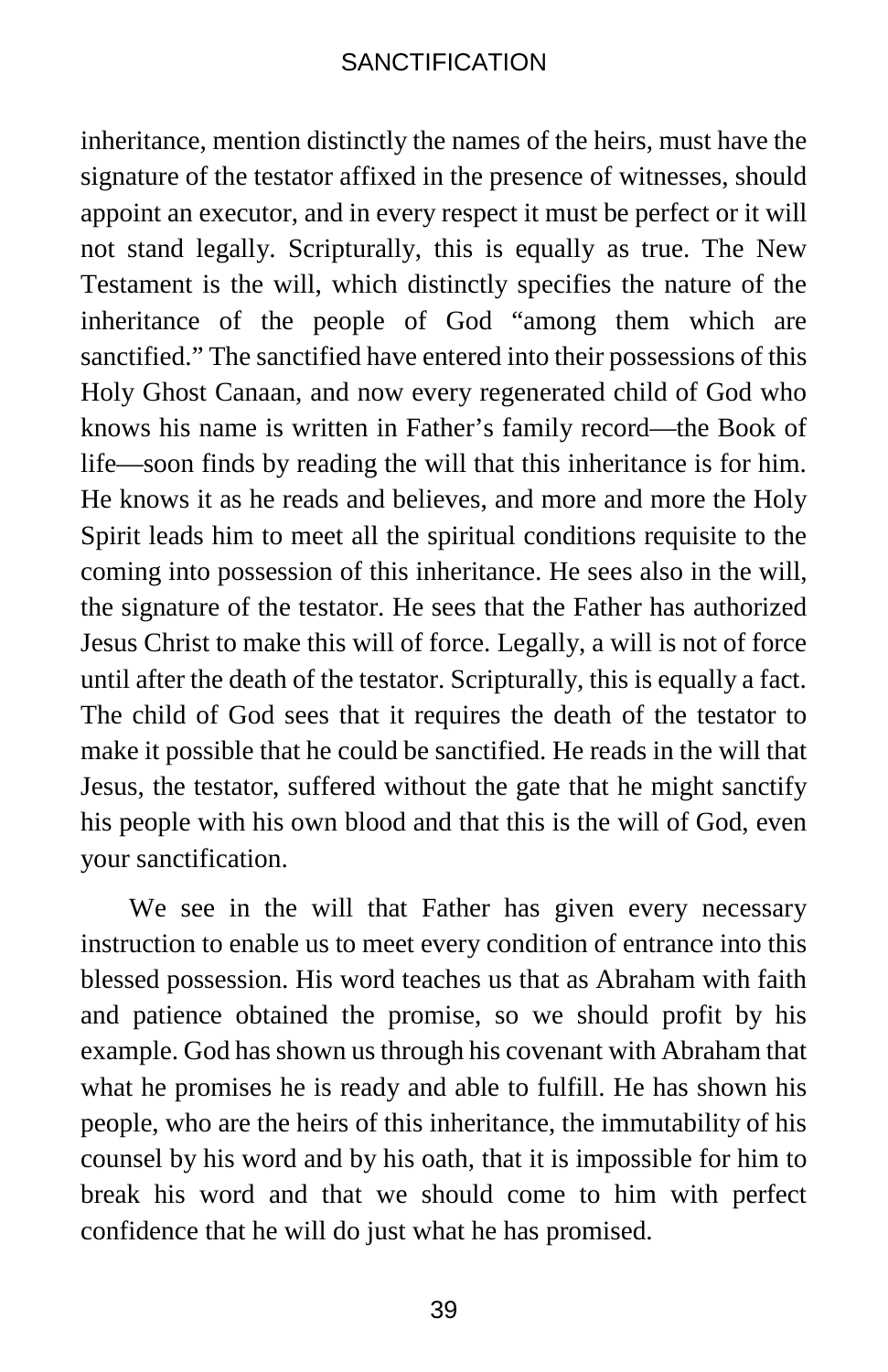There is a remarkable certainty in the fulfillment of this wonderful will. It is as far above any earthly will or testament as the heavens are higher than the earth. In an earthly will made by man, the very incident that makes the will of force also makes it liable to become annulled; for after the death of the testator there frequently is found a defect in the will, also there are instances where the heirs, dissatisfied with their portion of the inheritance, proceed by legal process to annul the entire will and have a new one made according to their own desires. But no such objections can possibly be brought against this divine will.

There are three reasons why it is absolutely beyond the power of man or principality to overthrow this will.

1. It is positively without fault. God had made a will, the Old Testament, which was defective. The apostle says, "For if that first covenant had been faultless, [then](https://www.gutenberg.org/files/26691/26691-h/26691-h.htm#cn4) should no place have been sought for the second."—Heb. 8:7. In the preceding verse he says, "But now hath he obtained a more excellent ministry, by how much also he is the mediator of a better covenant [testament or will], which was established upon better promises." The blood of those animals in the old covenant was acceptable under that dispensation, but it could not produce the desired effect in sanctification. It could only sanctify to the purifying of the flesh; could not reach the spiritual and moral nature of man; for there was no spiritual nor moral nature in the sacrifice. It was only a sacrifice of animal life; therefore it could only purify the flesh, or animal life, of man (Heb. 9:13) in a ceremonial sense. Therefore, the first will or testament was necessarily defective, and God himself has annulled it. Heb. 8:13. But Father's last will is vastly different. It is complete, perfect, and utterly without fault.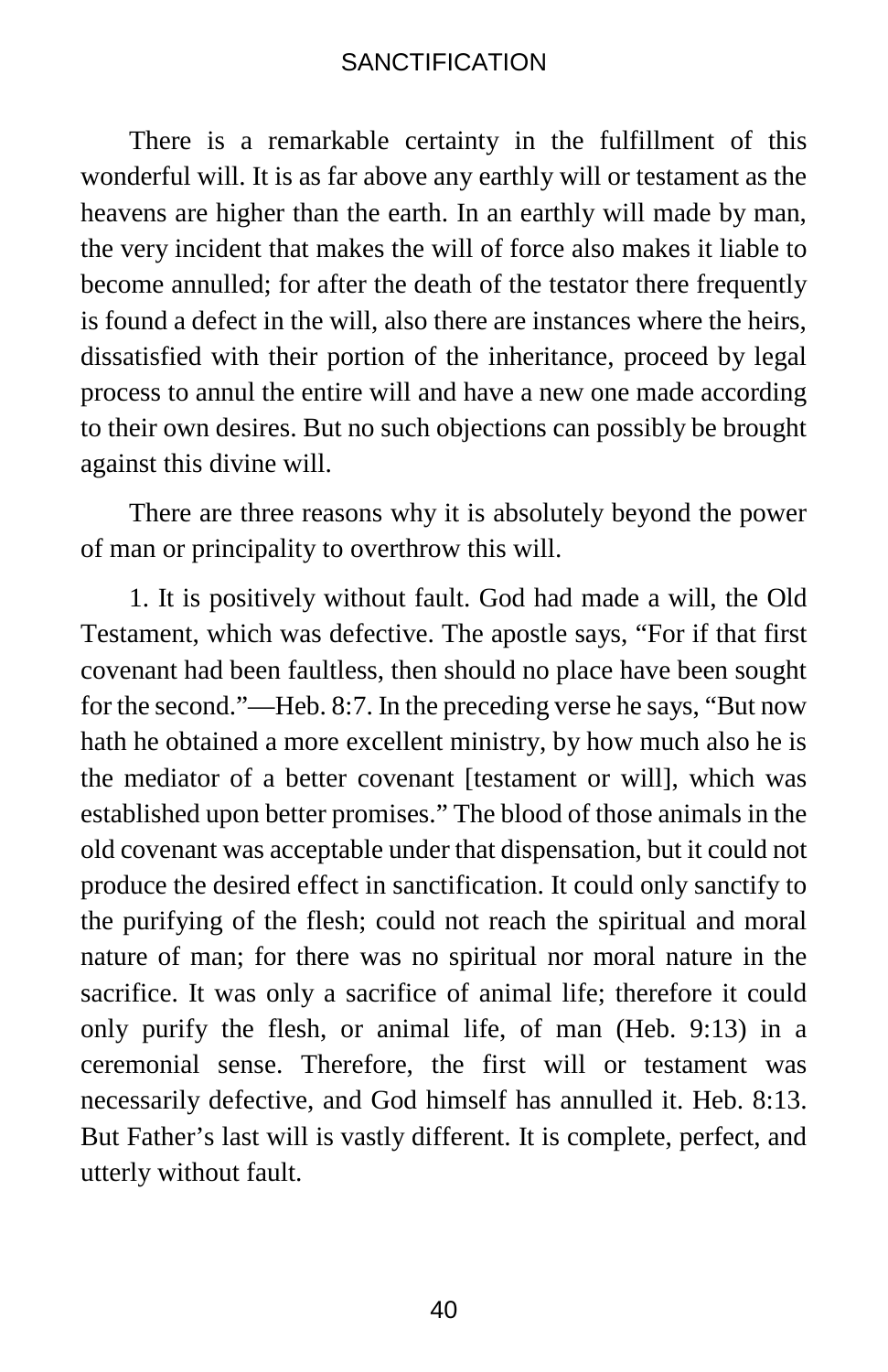2. It is so divinely and infinitely perfect in its power to sanctify and reach every inmost need of the heart that none of the heirs can possibly become dissatisfied with their individual portion; for this portion is the entire inheritance for each individual heir. It is not divided into certain bounded portions for different heirs, but each is entitled to the entire inheritance, and can come into the full enjoyment of the whole possession without diminishing, in the least degree, the privilege of every heir to enjoy the same. This makes it unspeakably satisfactory. But what yet adds to it in its power to satisfy, is that, the sacrifice which was required to bring this will and testament into force was the precious blood of Christ. The great purpose of God in this judicial sacrifice was that the sins of the world might be forgiven, that we might thus become the sons of God and heirs of this inheritance. But, my dear brother and sister, our Saviour had also another purpose in view in this stupendous sacrifice. He gave himself for the church, that he might sanctify and cleanse it. Eph. 5:25, 26 and Heb. 13:12.

Ah, dear reader, do you not see your inheritance in this? His blood can sanctify wholly our spiritual, moral and physical nature. The blood of the old will had no spiritual nor moral power in it at all; therefore, no wonder it could sanctify only to the purifying of the flesh. But, oh, the matchless, marvelous grace of God to prepare a sacrifice (a body—Heb. 10:5) pure and spotless spiritually, morally, and physically, which blood can cleanse our corresponding nature spiritually, morally, and physically, and reaching every spot of our entire being, make us clean from the least and last remains of sin. In comparing these sacrifices no wonder the apostle asks, "How much more shall the blood of Christ, who through the eternal Spirit offered himself without spot to God, purge your conscience from dead works to serve the living God?" Truly, when we have obtained this inheritance we can sing with the inspired poet: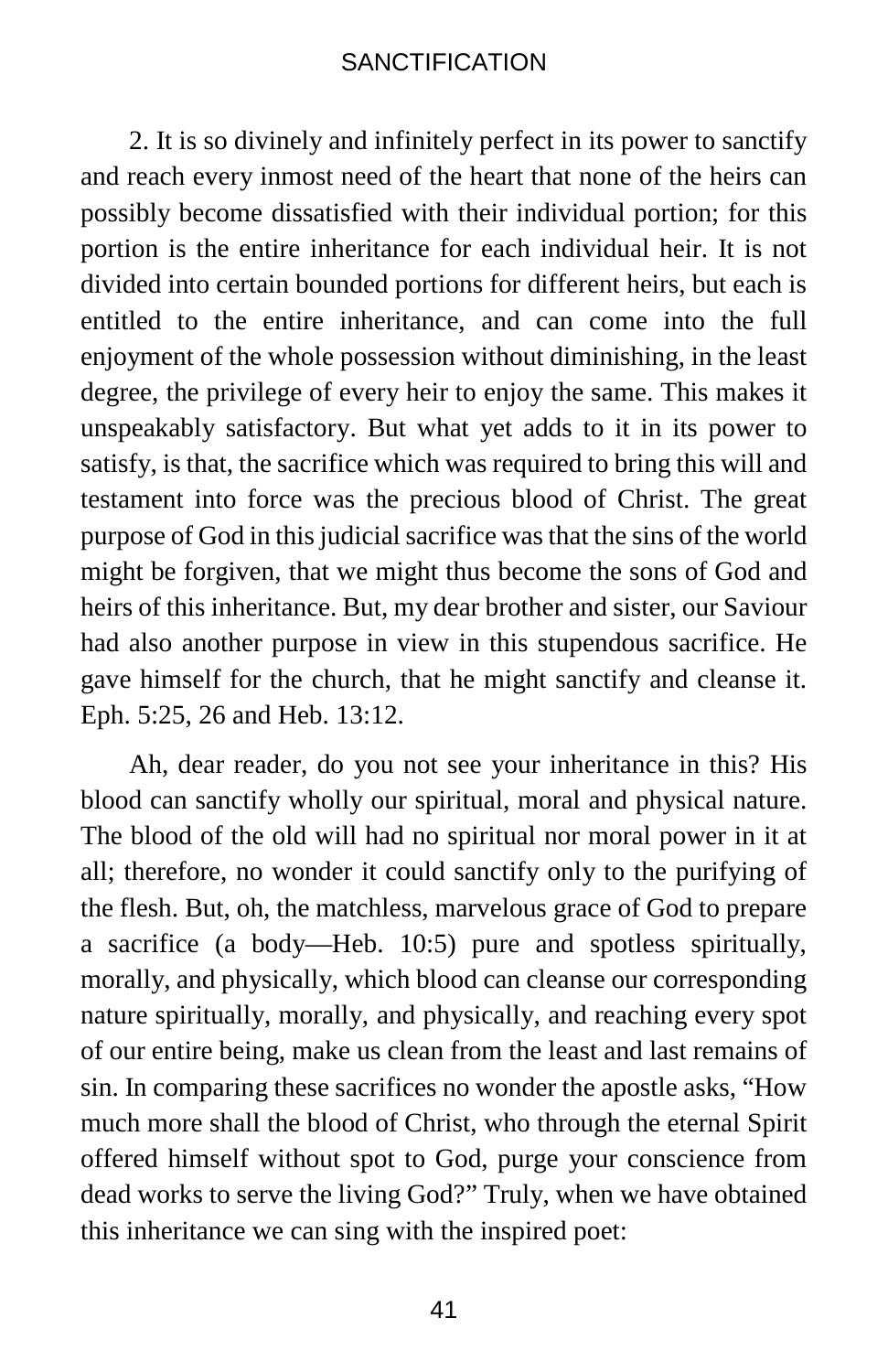"I have found it, Lord, in thee, An everlasting store, Of comfort, joy, and bliss to me How can I wish for more?"

Praise God for the cleansing which reaches our inmost soul and saves to the uttermost! It, therefore, readers, is impossible for the heir to become dissatisfied with the inheritance.

3. To make the inheritance doubly certain, we have already seen that God has confirmed it by two immutable things; his word, and his oath; but to add still more to this matter and make it absolutely certain and impossible for any principality or power to overthrow this will, God has appointed Jesus Christ to be executor of his own will. From a human standpoint this would be impossible; for the will could not be of force at all while the testator was alive, and his death would render him incapable of any part in it as an executor. But with God these things are possible; for when the testator died that he might bring this will into force, he could not be holden by the power of death; but arose again from the dead, that he might lead captivity captive and give gifts unto men. Thus he has become the executor of his own will, and now stands ready to bestow upon every heir the full possession of his inheritance.

Dear reader, this is the glorious land of promise of which the land of Canaan was but a type. The children of Israel were the heirs of that land because they were the children of Abraham. We are heirs to this Holy Ghost Canaan because we are the children of God through Christ. This Holy Spirit life can only be obtained through this God-appointed plan. It is the "inheritance among them which are sanctified." God gave it to Abraham by promise, and as his faith grasped hold on the promises he saw beyond the literal seed into the blessings of the gospel of Christ and this glorious Holy Spirit life.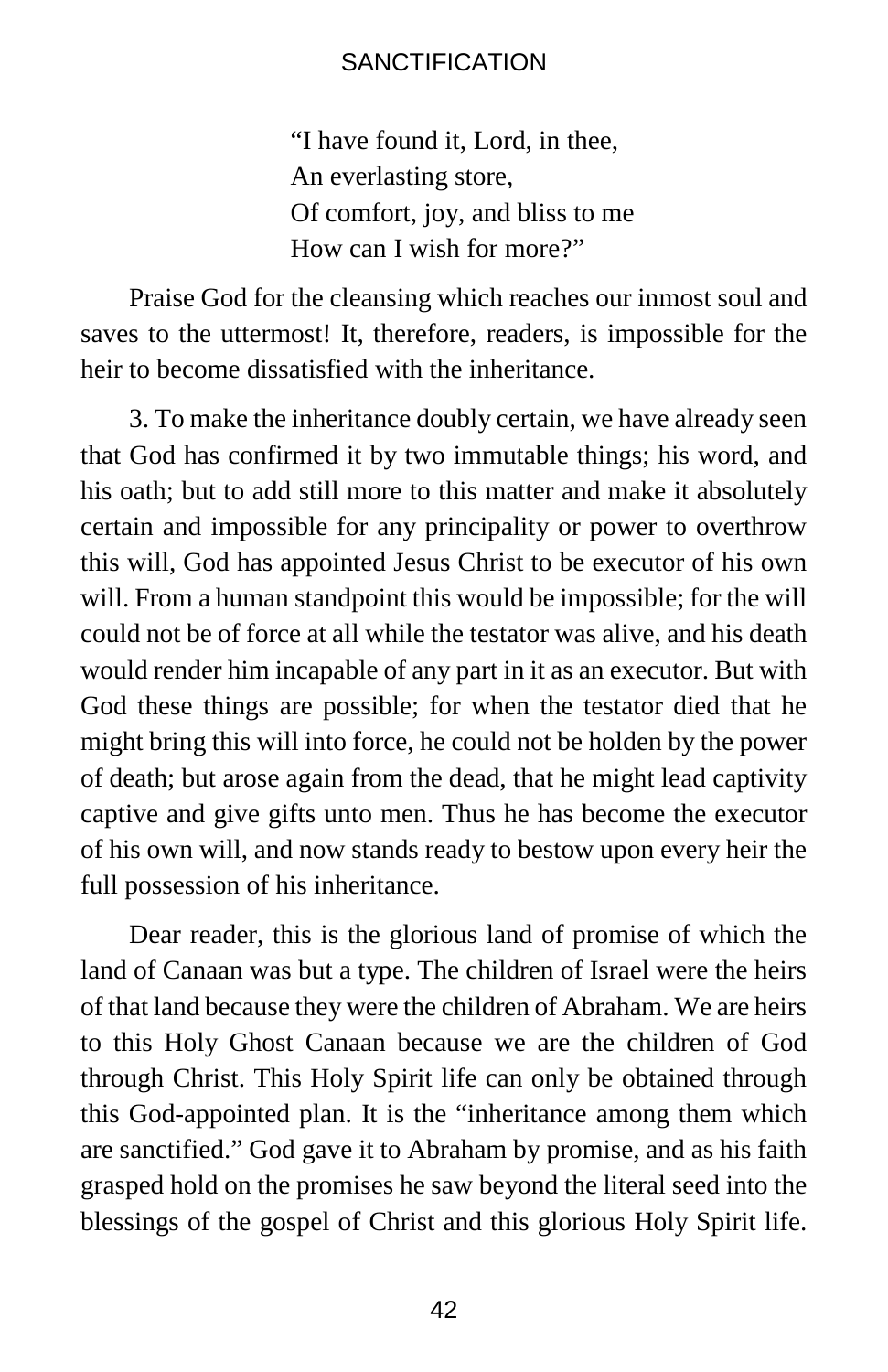Christ has fulfilled these promises which Abraham saw and believed; and now the apostle can truly say in looking over this wonderful plan, that "they which be of faith are blessed with faithful Abraham. That the blessing of Abraham might come on the Gentiles through Jesus Christ; that we might receive the promise of the Spirit through faith."—Gal. 3:9, 14.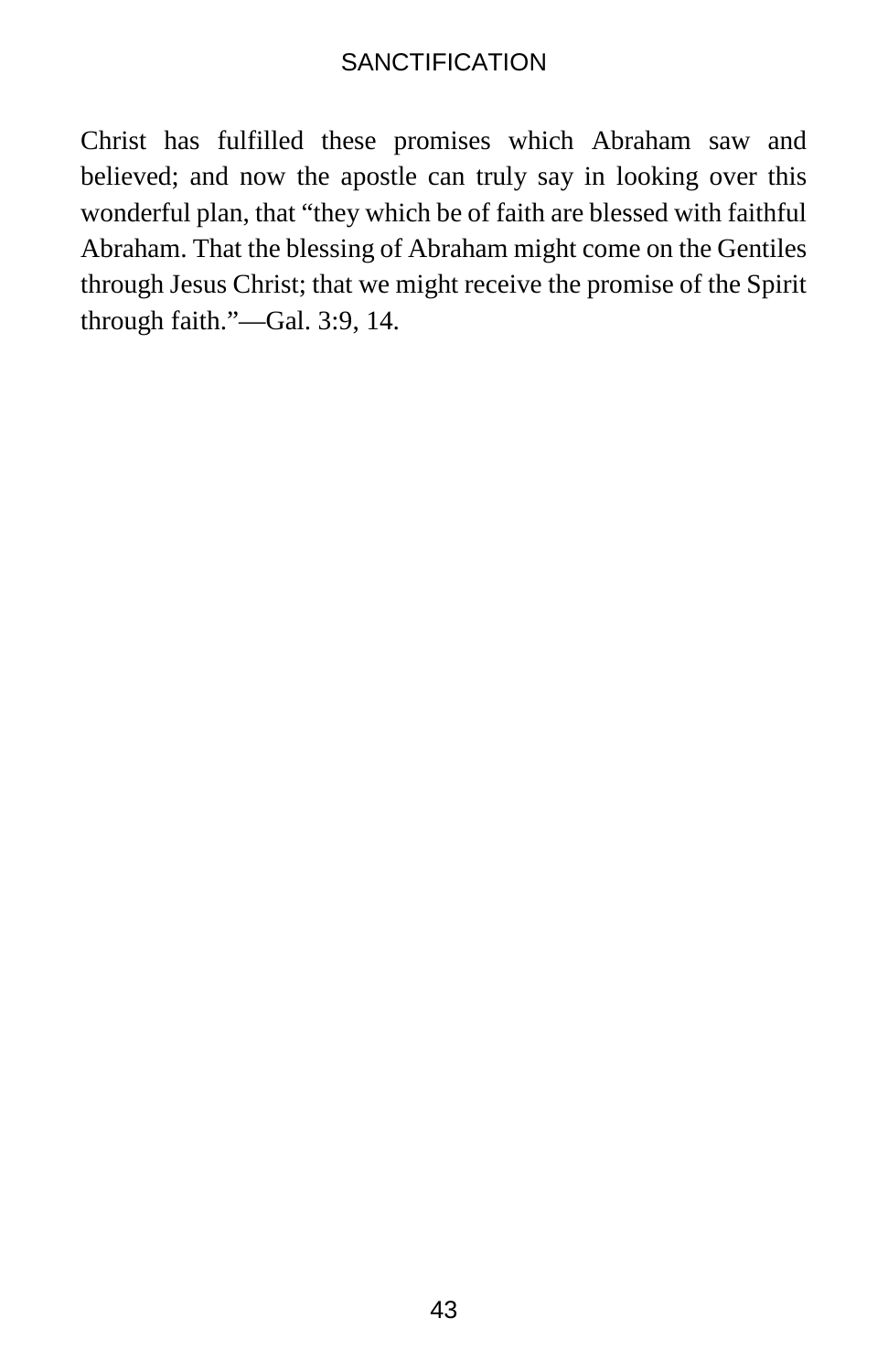## **Chapter VI**

## **Sanctified by Faith**

"But without faith it is impossible to please him: for he that cometh to God must believe that he is, and that he is a rewarder of them that diligently seek him."—Heb. 11:6.

"That they may receive forgiveness of sins, and inheritance among them which are sanctified by faith that is in me."—Acts  $26.18$ 

"Therefore being justified by faith, we have peace with God through our Lord Jesus Christ: by whom also we have access by faith into this grace wherein we stand."—Rom. 5:1, 2.

Faith in the blood of Christ. "Wherefore Jesus also, that he might sanctify the people with his own blood, suffered without the gate."—Heb. 13:12. "But if we walk in the light, as he is in the light, we have fellowship one with another, and the blood of Jesus Christ his Son cleanseth us from all sin."—1 John 1:7.

Dead to sin by faith. "Knowing this, that our old man is crucified with him, that the body of sin might be destroyed, that henceforth we should not serve sin. For he that is dead is freed from sin ... Likewise reckon ye also yourselves to be dead indeed unto sin, but alive unto God through Jesus Christ our Lord."—Rom. 6:6, 7, 11.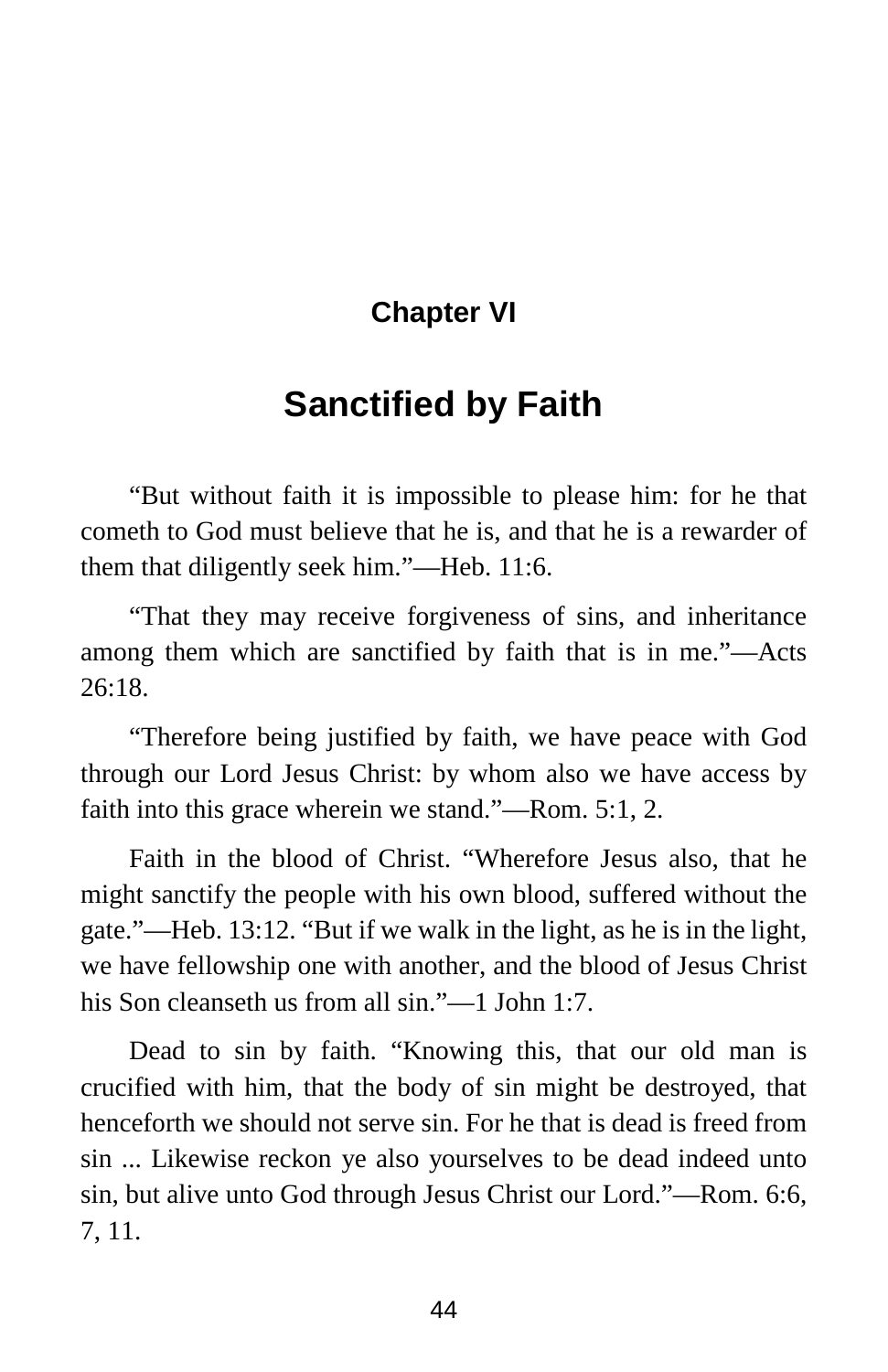Free from sin by faith. "Being then made free from sin, ye became the servants of righteousness ... For as ye have yielded your members servants to uncleanness and to iniquity unto iniquity; even so now yield your members servants to righteousness unto holiness ... But now being made free from sin, and become servants to God, ye have your fruit unto holiness, and the end everlasting life."— Rom. 6:18-22. "Jesus answered them, Verily, verily, I say unto you, Whosoever committeth sin is the servant of sin. And the servant abideth not in the house for ever: but the Son abideth ever. If the Son therefore shall make you free, ye shall be free indeed."—John 8:34- 36.

"And ye know that he was manifested to take away our sins; and in him is no sin. Whosoever abideth in him sinneth not: whosoever sinneth hath not seen him, neither known him.... He that committeth sin is of the devil; for the devil sinneth from the beginning. For this purpose the Son of God was manifested, that he might destroy the works of the devil. Whosoever is born of God doth not commit sin; for his seed remaineth in him: and he cannot sin, because he is born of God. In this the children of God are manifest, and the children of the devil."—1 John 3:5-10.

A pure heart by faith. "And God, which knoweth the hearts, bare them witness, giving them the Holy Ghost, even as he did unto us; and put no difference between us and them, purifying their hearts by faith."—Acts 15:8, 9.

We receive the Holy Spirit by faith. "That the blessing of Abraham might come on the Gentiles through Jesus Christ: that we might receive the promise of the Spirit through faith."—Gal. 3:14. "That I should be the minister of Jesus Christ to the Gentiles, ministering the gospel of God, that the offering up of the Gentiles might be acceptable, being sanctified by the Holy Ghost."—Rom.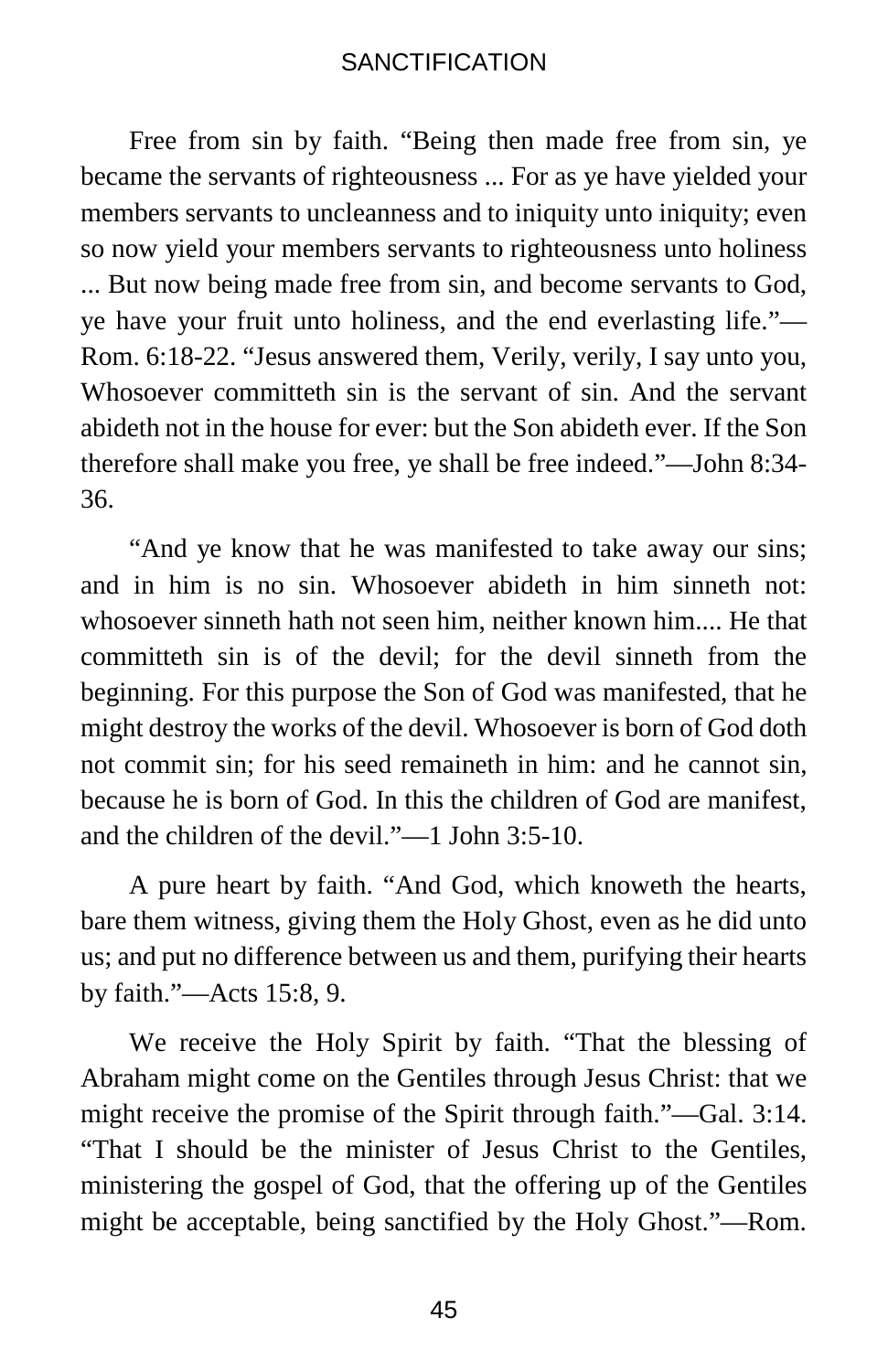15:16. "If ye then, being evil [earthly], know how to give good gifts unto your children: how much more shall your heavenly Father give the Holy Spirit to them that ask him?"—Luke 11:13.

Sanctification is a redemption blessing offered to us upon specified conditions. The natural and general blessings of God toward men, such as the sunshine, rain, and all other temporal or earthly blessings, may be received alike by both saint and sinner, who come into conformity with the natural laws by which these natural blessings are governed. Every redemption or spiritual blessing is also governed by divinely fixed laws, which if complied with will invariably bring to us all that is contained in the promise. God is able to bestow upon us these blessings unconditionally if this should be his sovereign will in some individual instances; but according to his redemption plan there is no assurance given to anyone for any of these specified blessings without a strict conformity to divine law. The word of God plainly sets forth the laws upon which these different redemption blessings are based. Repentance and faith are the laws of justification. It is a divinely established fact that God cannot lie. He has forever settled his word in heaven and also upon earth; therefore, it is impossible that any sinner should comply with the laws of repentance and faith and not be justified. Consecration and faith are the laws of sanctification, which if complied with, must necessarily bring us into this glorious soul-rest.

We have considered the law of consecration as a condition of sanctification in a previous chapter; and from the quoted texts in this chapter we will now briefly consider the law of faith. These laws are definitely fixed, and must as definitely be complied with. A definite consecration and a definite faith will produce a definite experience. One great lack in the church today is a lack of definiteness. The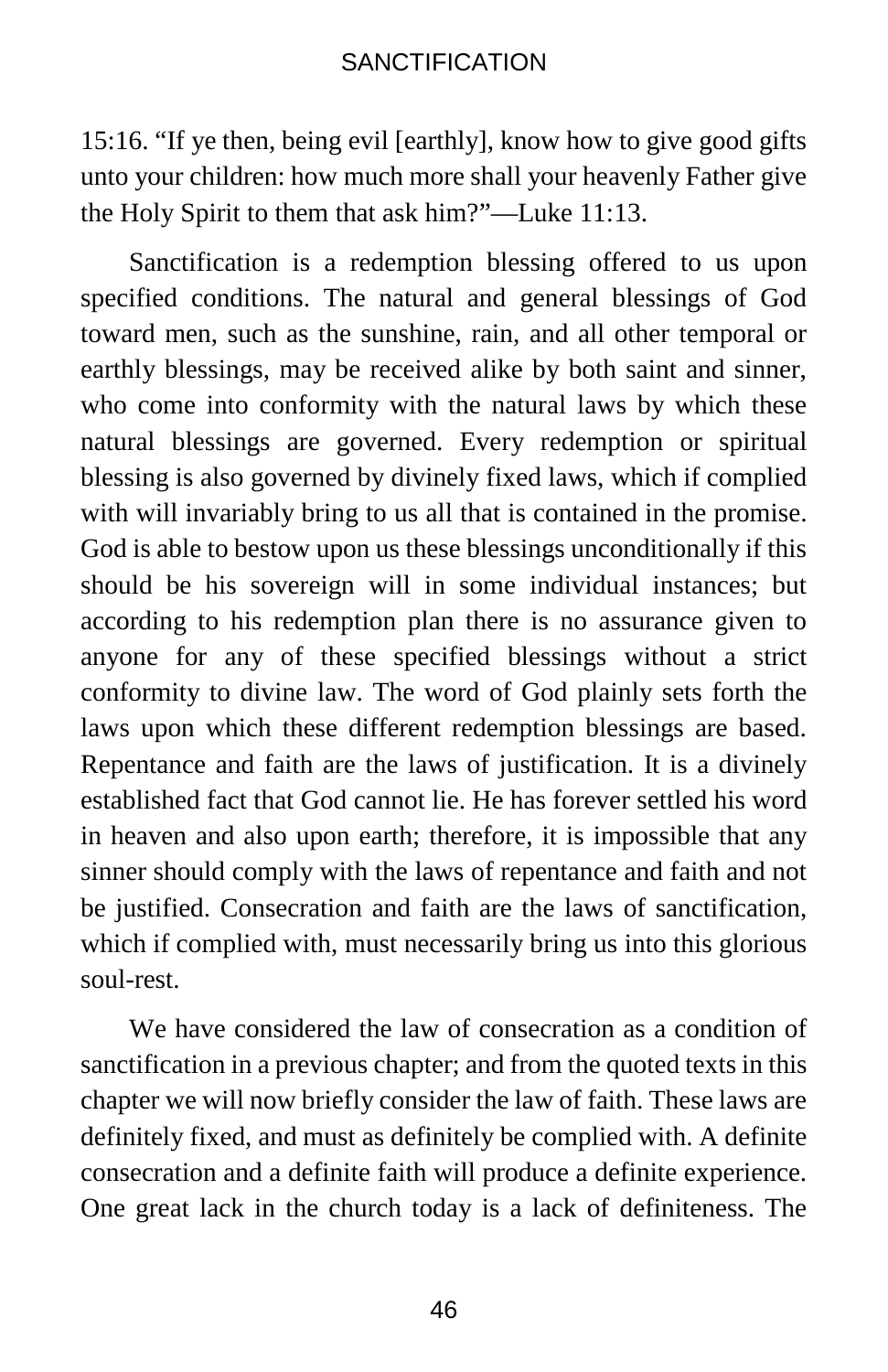doctrine of sanctification must be more definitely taught by God's anointed ministry, who have themselves definitely met the conditions, both to obtain and retain this definite experience. When it is definitely taught it will consequently be definitely sought and obtained.

In the apostle's commission we distinctly see that we are sanctified by faith. Acts 26:18. We also see that Jesus suffered on the cross that he might sanctify us with his own blood. This points us to the fact that we must have faith in his blood. This grace is purchased for us, and now it is for us to receive it. We also see that he has made provision in this same purchase that we may be kept sanctified. This is upon the simple condition of walking in the light as he is in the light. The result of which is: his blood cleanseth us from all sin. These precious truths will do us no good if we do not believe them. No heart can ever receive the benefits of this inestimable purchase without faith. Faith is the hand that reaches out and takes it. Jesus can do no more than he has done to bring it to us. He holds it out to us, all perfect and complete, and as we meet the conditions of consecration and faith it becomes ours.

The apostle teaches us in Rom. 6:11 to reckon ourselves "dead indeed unto sin." This can be done only by faith. The reckoning of faith is a very simple process; it is just believing God. Abraham believed God, simply reckoned that what God said was true, and then God counted something to Abraham. He counted it to him for righteousness.

This is the divine law of faith. When we believe it is so because God says it, then God makes it so because we believe it. This law applies to all the graces of the gospel alike. It is a sad fact that some professing Christians do not believe we can be sanctified in this life. Now, it is utterly impossible for such people to get it. They do not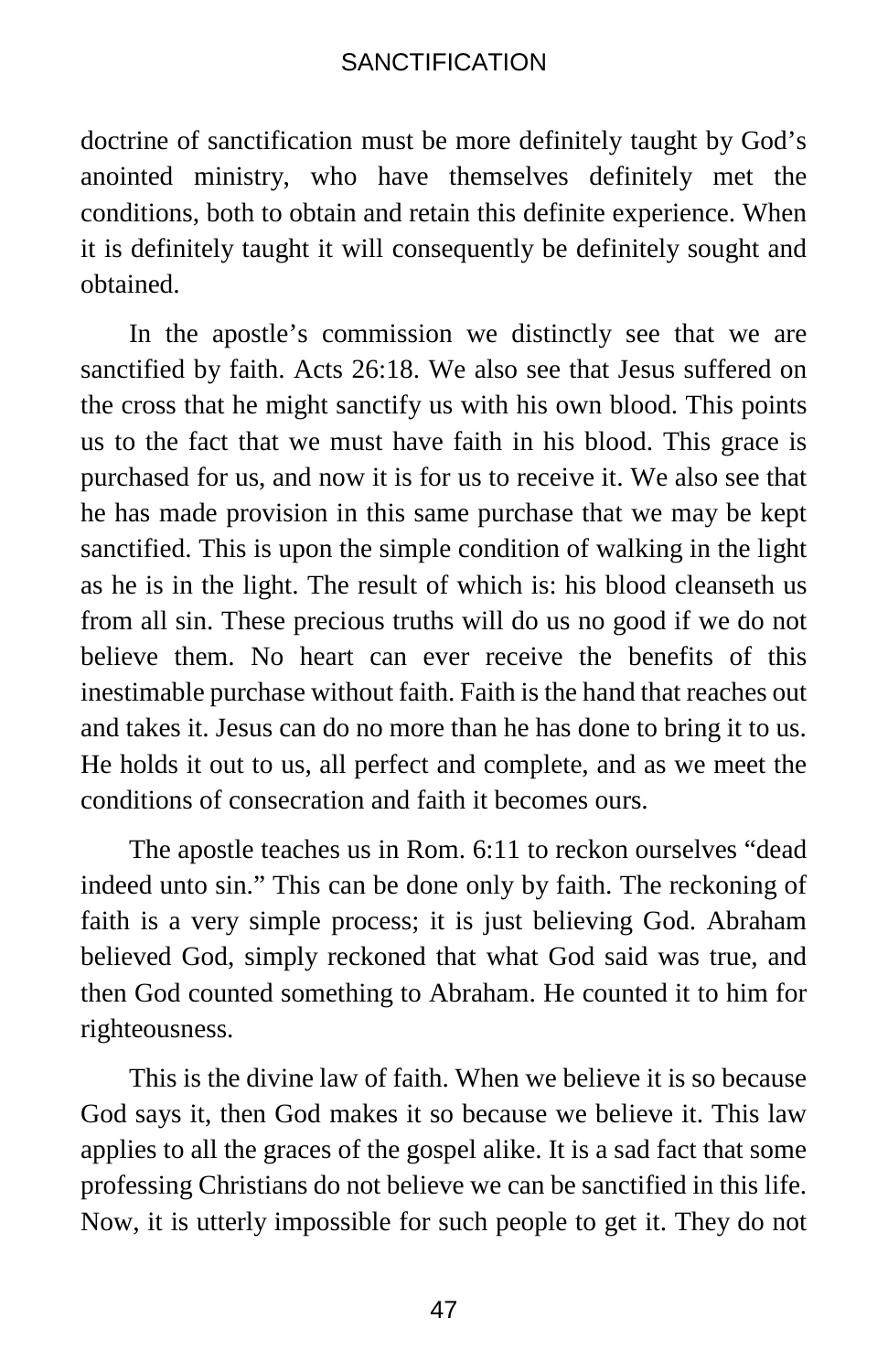believe. The blood of Christ cannot sanctify them in this condition. It is not for them at all. It is only for them that believe, and of course no one can believe for it in the scriptural sense without having met the condition of scriptural consecration. Then the scriptural reckoning will bring the scriptural and satisfactory result.

Let us illustrate with a simple mathematical reckoning. In a case of addition we take two numbers and reckon them together before we get the sum. It can never be obtained any other way. The two numbers are entirely distinct and separate from each other until they are reckoned together. It is the reckoning that produces the sum. This is exactly true in the process of faith. The justified believer comes to God for his inheritance of sanctification. He makes the absolute and definite consecration. He sees that the blood of Jesus has been shed that he may be sanctified. This is Jesus' part. The consecration is the believer's part. There are the two separate parts which, if they are not reckoned together, will never produce the result. We might say that we have now made the consecration, and can do no more. This would be a mistake, we can do more: we have not yet done the reckoning. We can take the two parts, the blood of Jesus and our consecration, and by faith add them together, and according to the immutable law of God, which is the law of faith, the sum of the reckoning is, our sanctification. This is the scriptural method of obtaining this experience; and as we from henceforth reckon ourselves dead indeed unto sin upon the condition of an absolute, unbroken consecration, we may rest assured that the blood of Jesus keeps us cleansed from all sin. The fact that some one may say he does not believe we can be kept free from sin, by no means affects this divine law. It is as true as heaven, despite all the unbelief of men. Oh, the power of the sin-cleansing blood! Can we not say with deep, heartfelt reality,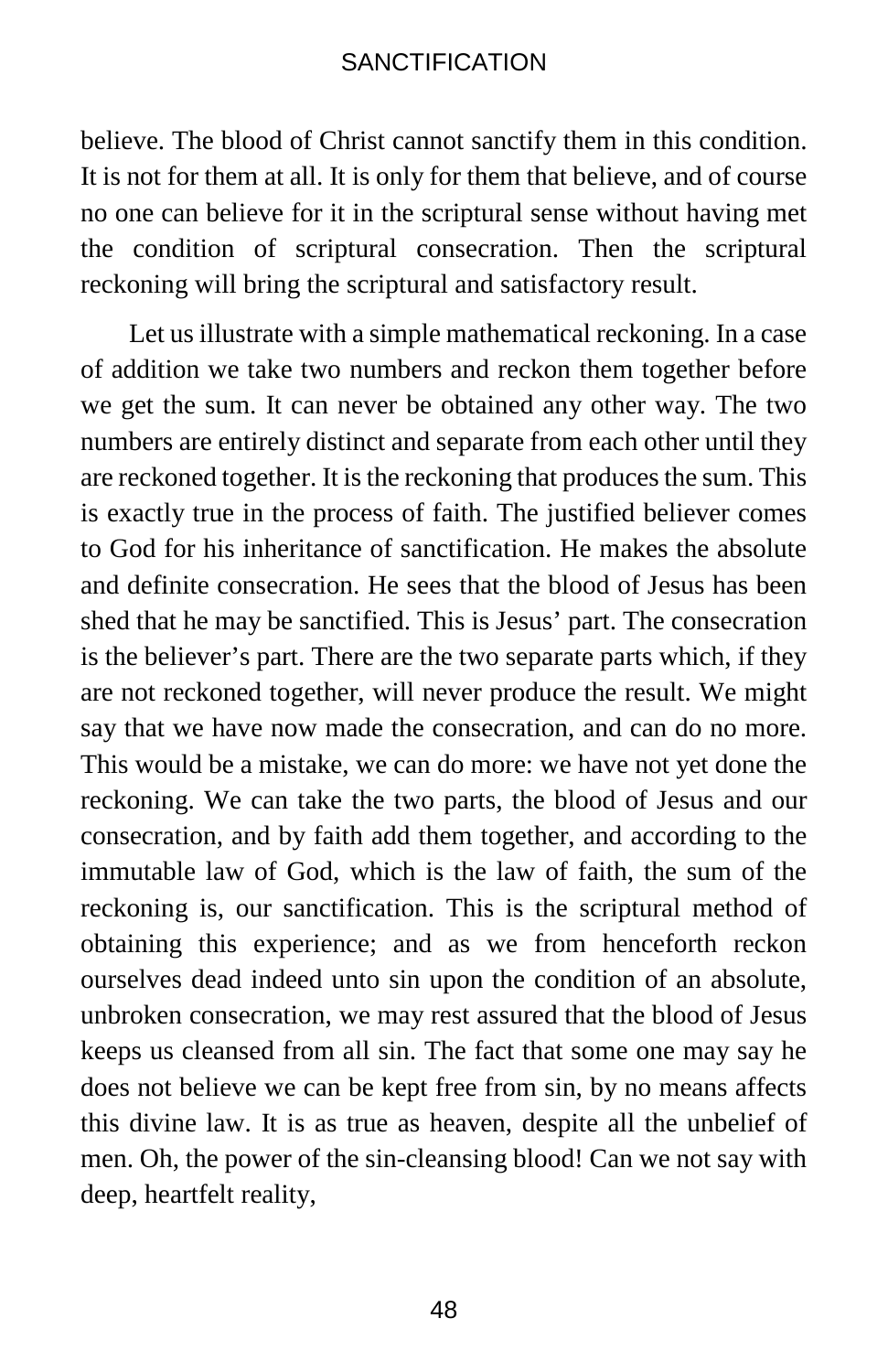"Hallelujah for the cleansing; It has reached my inmost soul"?

Truly it is the sweet soul-rest, the heavenly Canaan of the soul, which is the inheritance of the people of God.

The apostle Peter, in his testimony of the inwrought grace of God at Pentecost, speaks of this law of faith, which effected in him and his brethren at Jerusalem, as well as the household of Cornelius upon the event of their induction into this glorious grace, the experience of heart purity, "and put no difference between us and them, purifying their hearts by faith." This is one phase of sanctification, and according to the testimony of Peter, was a part of the pentecostal experience. The other phase of it is, in the previous verse of this testimony, "giving them the Holy Ghost, even as he did unto us." This is explained by the apostle Paul. "That we might receive the promise of the Spirit through faith."—Gal. 3:14. Now if we turn to Rom. 15:16, again we see that we are "sanctified by the Holy Ghost." Certainly it could not be made more plain than these scriptures set it forth. We receive the pure heart and the Holy Spirit by faith, which experience is scripturally termed sanctification; therefore, we can understand the language of Jesus in that part of the commission of the apostle already quoted: "and inheritance among them which are sanctified by faith that is in me."

Dear brother and sister, let us magnify God and the name of Jesus for our inheritance, and if there should be one reader who has not yet entered into this promised land, let us go over at once and possess it.

We see a beautiful example of faith in the experience of the children of Abraham crossing the Jordan to enter into their literal inheritance. The priests that bore the ark, which went before the people, were to be the first to go down into the stream, which, God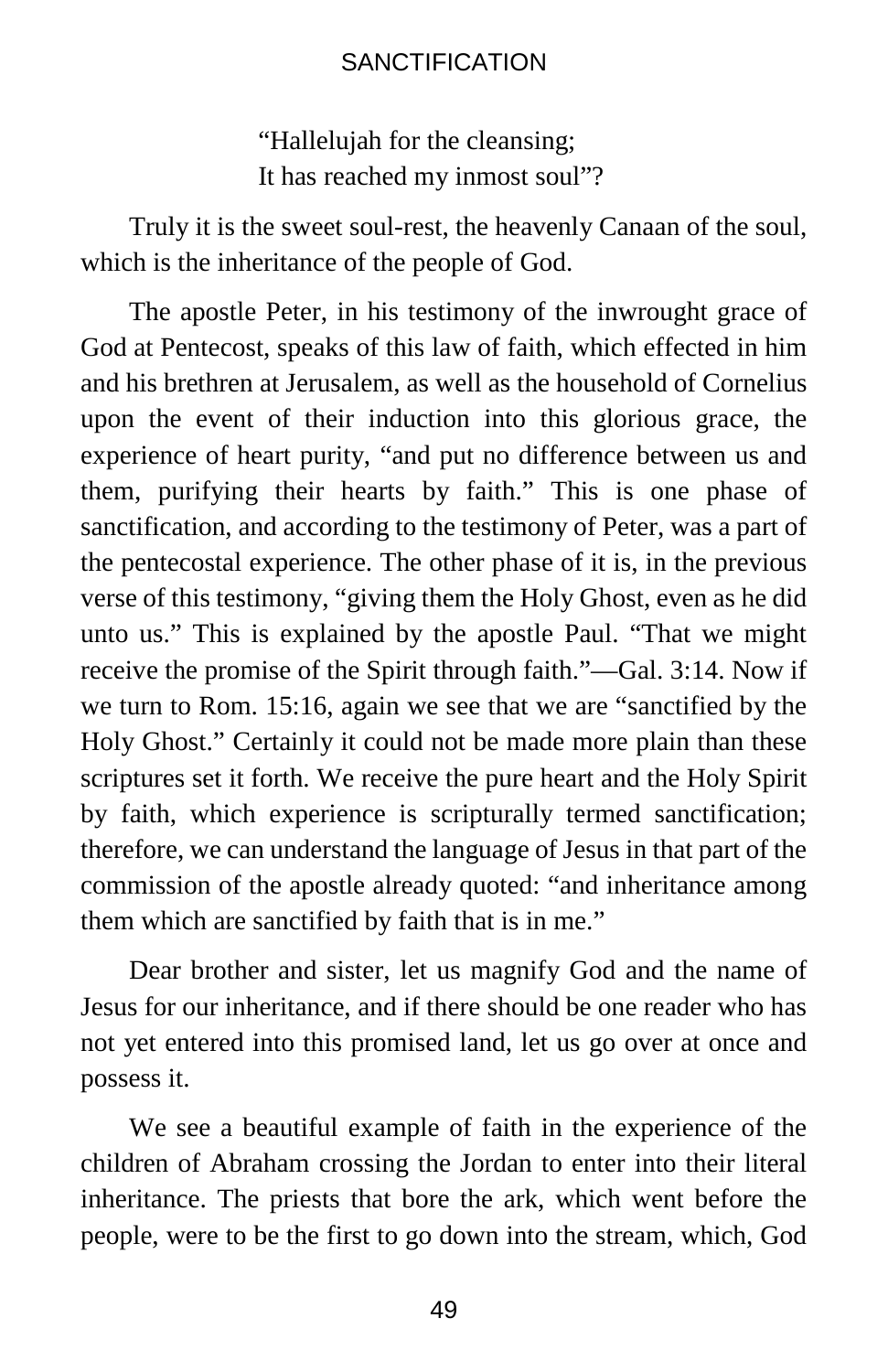had said, should be divided, and the people should go over into their inheritance. As they came down to the river, their feet were dipped into the stream before the waters parted. God had promised it. They believed it and obeyed accordingly, and God fulfilled his promise; the waters were parted, and they all passed over. How different this was from those who, forty years previous to this event had been brought by the hand of God to Kadesh Barnea, who had all the promises of God in their favor, that he would cause them to go in and possess the land. But because of unbelief they were sent back into the wilderness, to wander and die. This literal Canaan was their promised land, their land of rest, their very own; God had promised Abraham that it should be possessed by his seed. But these forfeited it because of unbelief. This was the type of this spiritual inheritance of sanctification, our land of rest, our very own, which we, the spiritual seed of Abraham through faith in Christ, are to go into and possess.

The apostle gives us some wholesome admonition upon the importance of seeking to enter in. "Take heed, brethren, lest there be in any of you an evil heart of unbelief, in departing from the living God."—Heb. 3:4. An evil heart of unbelief will most certainly cause us to lose our inheritance. We are made partakers of it only by faith. As certainly as the unbelief of literal children of Abraham caused them to be rejected and disinherited, so will unbelief cause the same sad result in losing the spiritual inheritance. They provoked God with their unbelief, and he who had sworn to Abraham that his seed should possess Canaan, now sware that these unbelieving ones should not enter in. They could not enter in because of unbelief. God's word was not broken, however; for he brought into this land those of the children who, their unbelieving fathers said, would become a prey to the inhabitants of the land. And, what still keeps God's word from being broken is, that he has opened to us this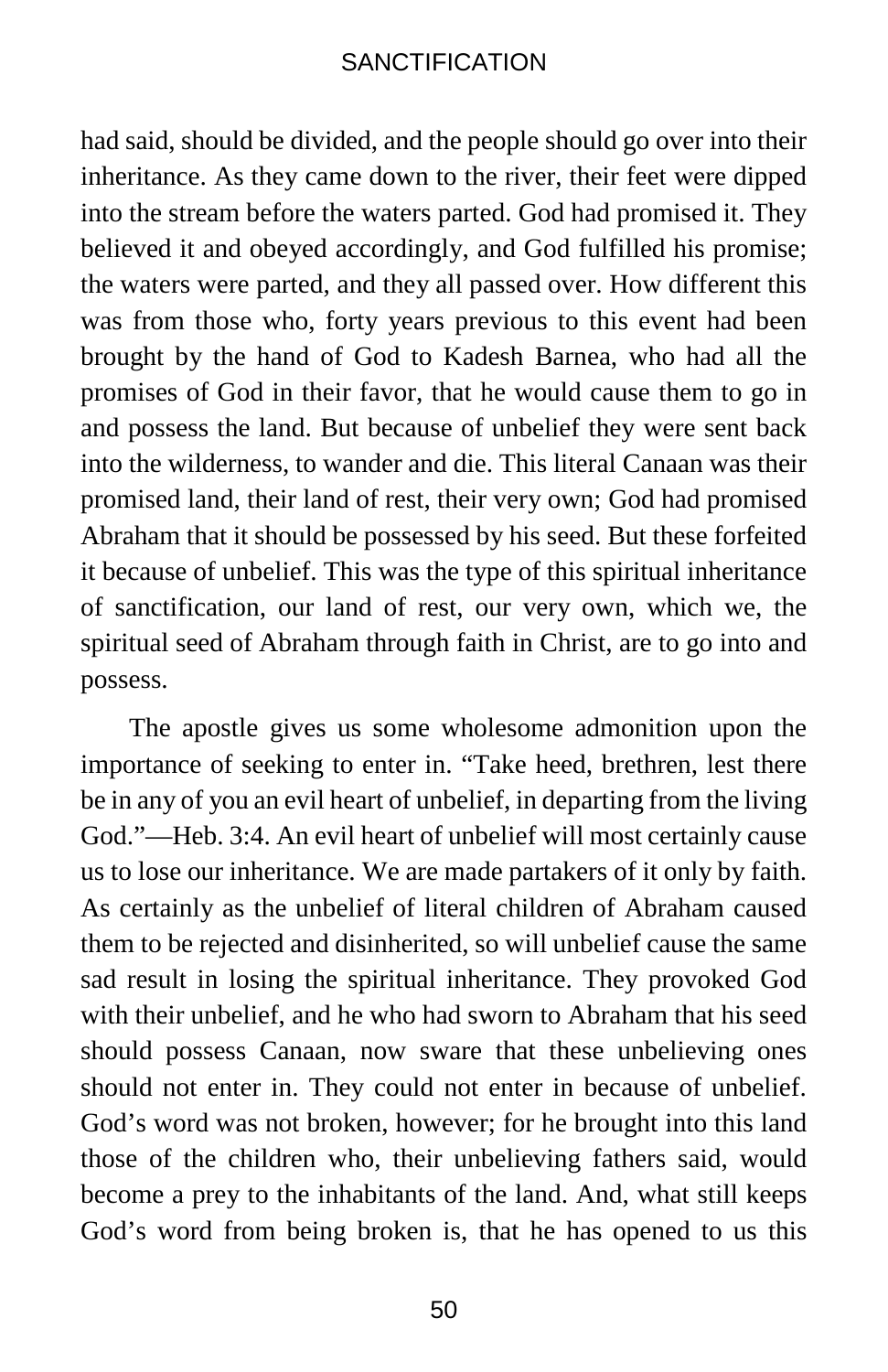glorious spiritual land, and tells us to go over and possess it. Dear brother, are you at Kadesh Barnea today, and afraid of the giants? God has given the land to us. The message of reproof comes to you with this solemn and important question, "How long are ye slack to go to possess the land which the Lord God of your fathers hath given you?"

This gospel of sanctification is preached to us today as the gospel of literal Canaan was preached to those descendants of Abraham in that day. It did not profit them, not being mixed with faith in them that heard it. The apostle says, "We which have believed do enter into rest," but more must enter in. God's promise to Abraham must yet be more completely fulfilled. The question is simply left with us, Will we enter in or will we not? If we will not, then the inheritance will be given to others, and we will lose the blessed soul-rest that is provided in this redemption for the people of God. In his exhortation to us, the apostle says "Let us labor therefore to enter into that rest, lest any man fall after the same example of unbelief."

> "Oh, this blessed holy rest, On my Jesus' loving breast. Oh, the sweetness and completeness Of perfected holiness."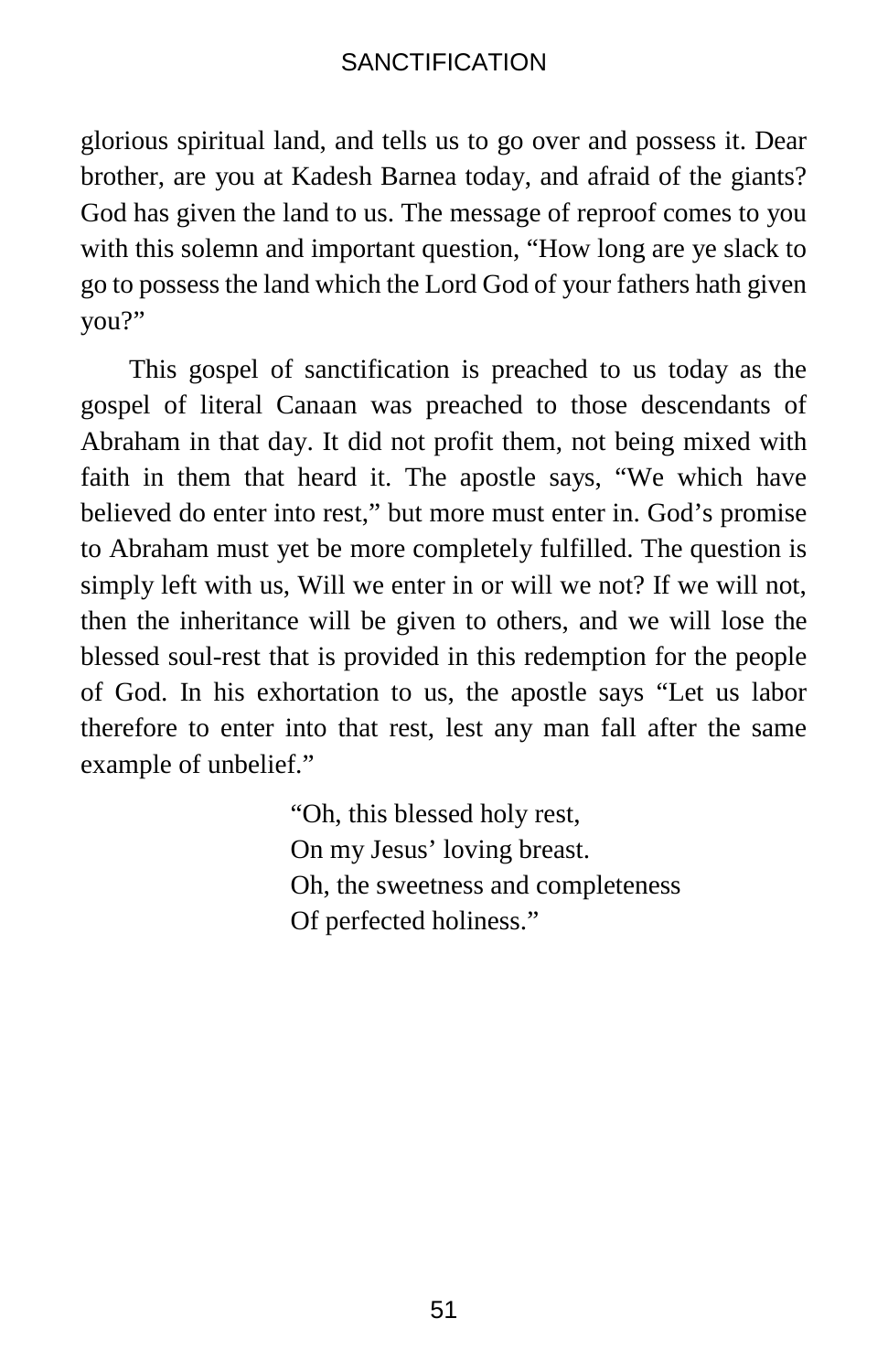### **Chapter VII**

## **The Subtraction Process**

The baptism with the Holy Ghost and fire, the entering into the heavenly inheritance of Canaan, and the possession of the land, and all the blessings that follow are unmistakably a process of addition to the already blessed experience of the justified soul. This addition is scripturally termed "sanctification." No mortal language can ever express how much of an addition it is; but there must necessarily precede this marvelous grace, a definite and absolute subtraction, a loss of all things for the excellency of Christ, a complete selfabnegation, which has been mentioned in a previous chapter upon consecration. Until this absolute loss of all things has been truly experienced, there cannot be obtained the gain of this additional experience. We cannot lay hold of the promised inheritance until we completely let go of everything else that has been called our own.

There is, within our spiritual, moral, and physical nature, a depravity, "our old man," which must be extracted before we can possess the purity of heart so plainly taught in the word of God. This depravity is so deeply [embedded](https://www.gutenberg.org/files/26691/26691-h/26691-h.htm#cn5) in, and interwoven into, our affections and nature, that, like a closely fitting garment, it seems a part of us; and were it not for the plain teachings of the word of God, and the power of the all-cleansing blood of Christ which can reach the inmost center of our nature, purging out all unnatural tendencies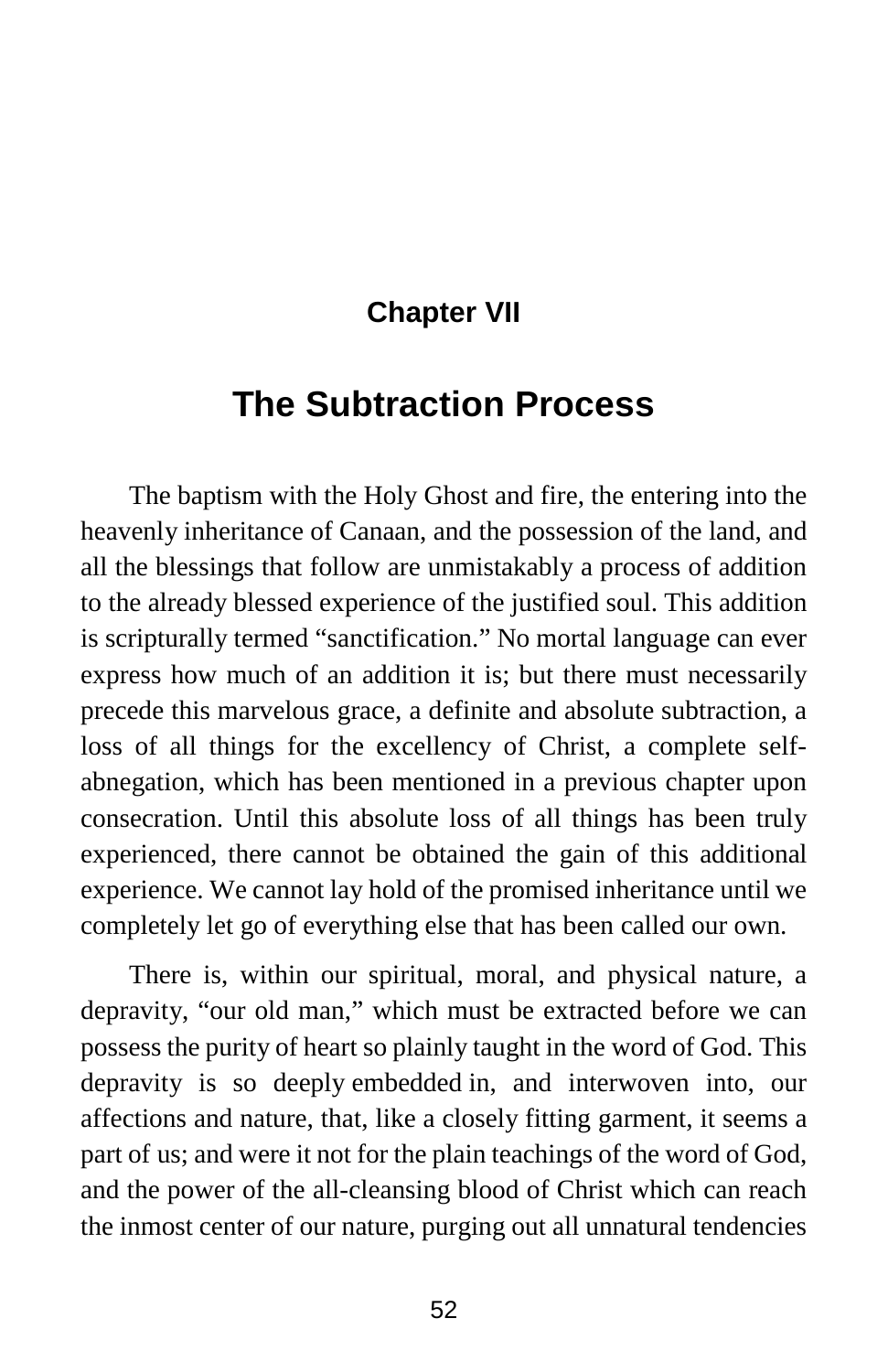and unholy tempers, the justified believer might conclude that this inborn depravity must be permitted to exist and remain with us all through life. But thank God! there is a remedy in this great redemption plan. The heart can be purified and become a holy temple for the indwelling of the Holy Ghost. This depends upon the plainly specified conditions taught in the word of God. He will prepare the temple for his abode if we but furnish him an absolute consecration of the temple. This is our part in this preparatory stage of the work of sanctification. In order that he may purify our nature, we must yield up to him everything that is to be purified. This process involves the loss of all things; for when the heart is thus yielded, everything that it clings to is also yielded, and then, and only then, can the blood of Christ be applied for a perfect cleansing. This is where the subtraction work is effected, where every vestige of depravity is removed from the heart; because it has for this purpose yielded to Jesus. The following scripture sets forth this experience.

"Knowing this, that our old man is crucified with him, that the body of sin might be destroyed, that henceforth we should not serve sin."—Rom. 6:6. It cannot be improved upon nor cultivated. It is sinful in nature, and must be dealt with according to the redemption law of crucifixion. It is condemned and must die. It is utterly worthless to God, and harmful to man; therefore, it must die. It clings to life with remarkable tenacity, and it is not within the power of man alone to put it to death. It has so entwined itself into our affections that they and each of their objects must be absolutely yielded up to death, even the most sacred treasures of the heart; so that the true work of purity may be perfectly wrought within us. To simply yield up our old man for his destruction would be but a pleasant sacrifice; for every justified believer who has obtained the knowledge of this enemy within becomes anxious for his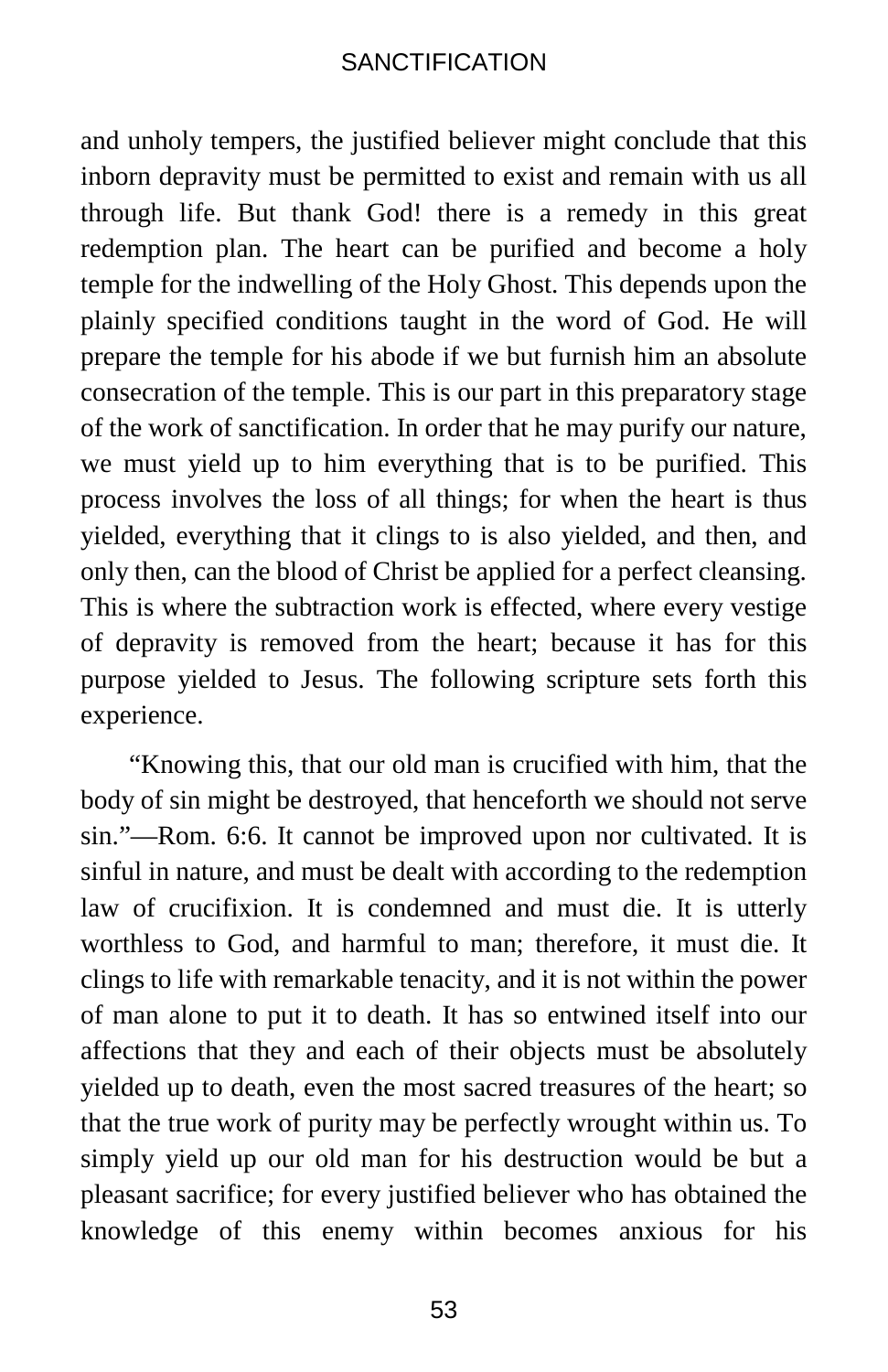destruction. It is not the yielding up of our old man, therefore, that seems such a loss to us; but when we see that our whole being, spirit, soul, and body, with every affection and its object, must be yielded up and truly laid upon the altar, we realize the subtraction process of sanctification—the loss of all things. Our old man cannot be crucified until everything is thus first yielded up. As long as any one object of our affection is withheld, the consecration is incomplete and the affections can not be purified from this depravity; hence the necessity of an absolute yielding up of everything, to obtain the excellency of this heavenly grace. In this condition we can assuredly experience the meaning of the words: "Knowing this, that our old man is crucified with him, that the body of sin might be destroyed." Thank God! this is a present-tense experience for everyone who is willing to be conformed to the perfect will of God. In this condition, Jesus can have the perfect right of way within, and work in us that which is well-pleasing in his sight.

Someone might wonder if we are never permitted in this truly consecrated condition, to set our affections upon anything in this world, or, if we can possess anything as our own, if all must be yielded up and laid upon the altar. If our affections and every object of the same are yielded to Jesus, then we certainly cannot have them placed upon anything else. This is one of the grand provisions of his grace. Jesus now gets between us and every object of our affections. He not only has our affections, but he has the objects of our affections. In the consciousness of this loss to us we also become conscious of the loss of our old, depraved nature, and the gain of a glorious, heavenly purity which we before did not possess. But above all things, we become conscious of the fact that Jesus has become enthroned within our hearts, and now has full control of our entire being. In him we possess all things. He gives us back, with himself, everything that is good for us: father, mother, brother,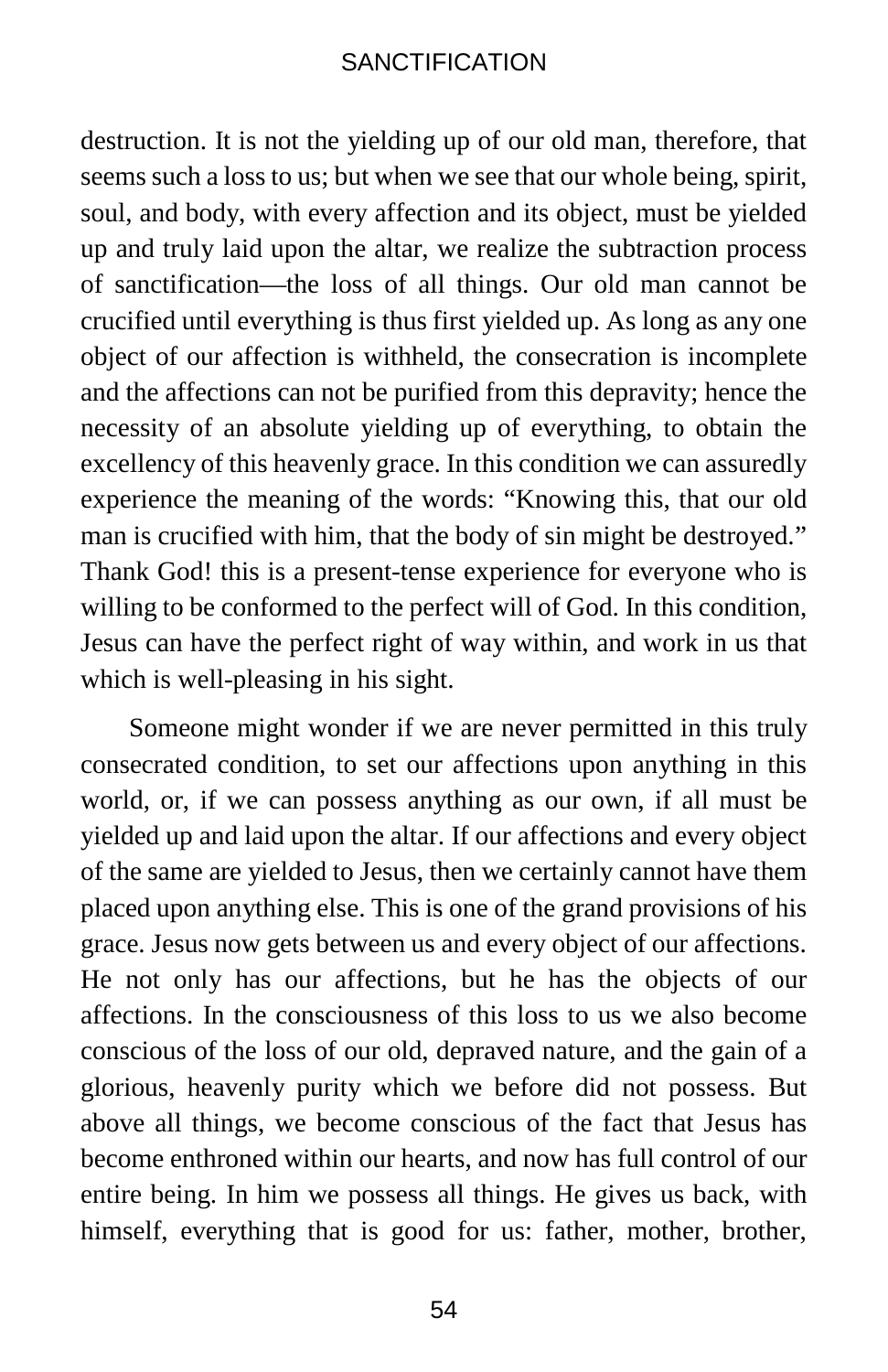sister, and every God-given blessing that we had yielded up to him. But they do not seem to us now like they did before. There is something between us and them. What is it? It is Jesus! This makes every blessing so much more precious to us now. A sacredness exists between us and our loved ones which we never realized before. They now get our love only as they get it through Jesus, for he is between us and them. Praise God for this precious experience! We gave everything, our all, for him. He purified our hearts and now gives everything, his all, to us. Without the subtraction of our all, first, we cannot obtain the addition, his all. Thus, after all, we lose nothing but the depravity of our nature, which loss, of course, involves the loss of all things for the time being, but means the gain of all things in the fullness of Christ.

The apostle Paul expresses this crucifixion in his testimony in Gal. 2:20 "I am crucified with Christ: nevertheless I live; yet not I, but Christ liveth in me: and the life which I now live in the flesh I live by the faith of the Son of God, who loved me, and gave himself for me." There was something of the apostle that was crucified. It was the same as he speaks of in Rom. 6:6, "our old man." That depraved, carnal self, the proud, haughty Pharisee, the great Saul of Tarsus who considered himself of such importance among men. This was the **I** that was crucified; but there was an **I** who still lived. This was the humble, sanctified Paul, the servant of Jesus Christ, who now considered himself less than the least of all saints, and not worthy to be called an apostle. What a contrast between the two **I**'s. The one, the big **I**; the other, the little **I**. They are exactly of opposite natures. The one was Paul's "old man," the other his humble individual self. Jesus and the big I cannot rule together in the same heart.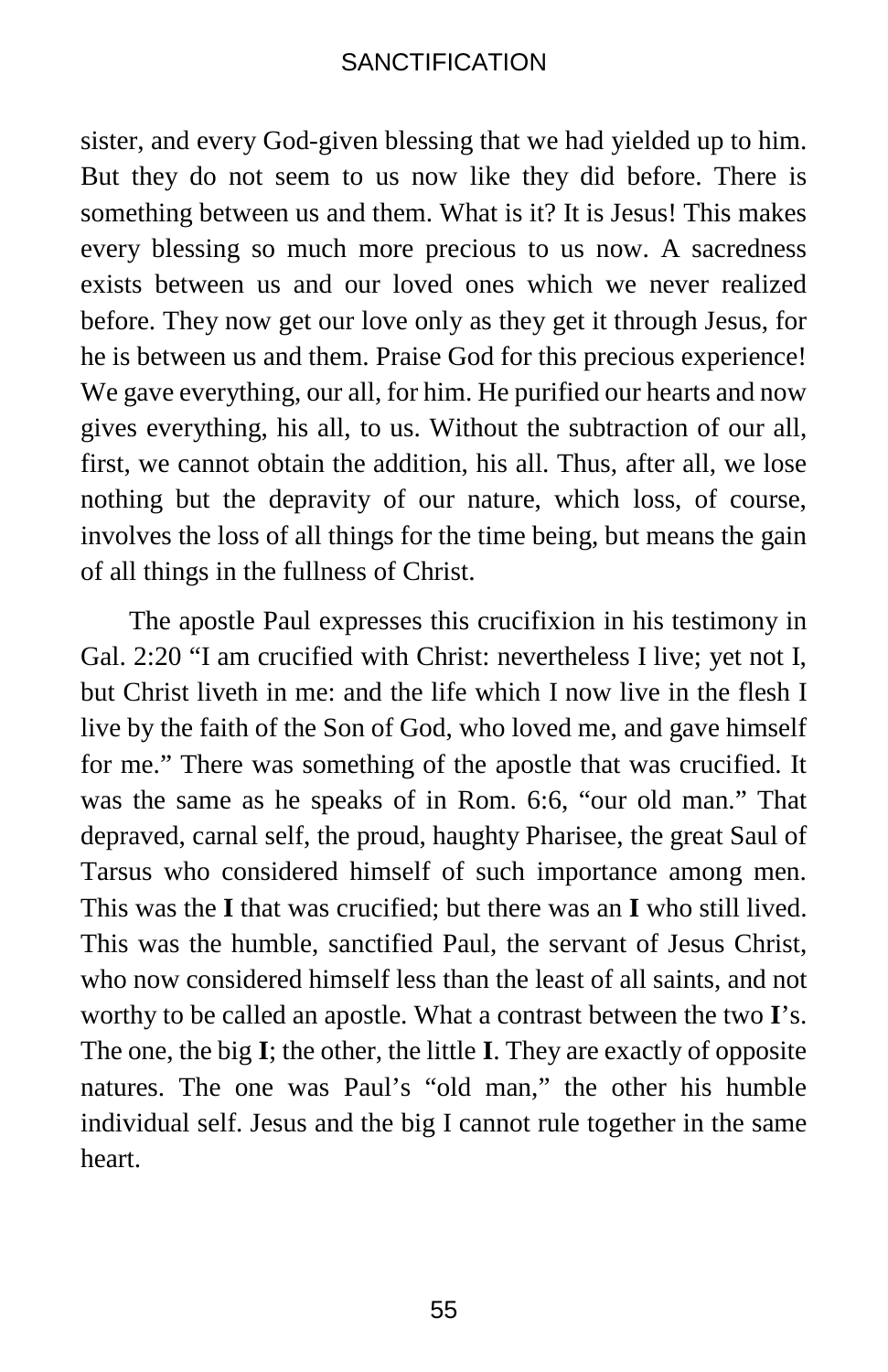How many there are today who have not reached the death experience. They have had their sins forgiven and realize that they are the children of God; but they cannot say that they are crucified with Christ, in the sense of the actual death of their old man. How many there are who are conscious of this inward foe, and yet are taught that it can never become dislodged from their nature and crucified. Praise God! he has provided a remedy in the blood of Christ. By faith in this blood the consecrated believer can receive the cleansing. The depraved nature is crucified, and Christ now takes supreme control of the holy temple.

The language of the apostle in Gal. 6:14 also expresses the same experience: "But God forbid that I should glory, save in the cross of our Lord Jesus Christ, by whom the world is crucified unto me, and I unto the world." The blood of the cross has destroyed that inward nature which was the point of contact with the world. As long as this exists within, the world has a strong claim upon us, which, so long as it exists within us, will assert its nature, and, if permitted, will communicate with the world, and cause defeat in our Christian life, so that we cannot conscientiously say we are dead to the world: for there is something within us yet that is actually alive in this respect. This is the point of inward contact with the world, which, when brought into crucifixion, changes our inward condition and enables us to truly say with the apostle, that the world is crucified unto us and we unto the world, by the blood of the cross of Christ, and the life we now live in this mortal body, which is the temple of the Holy Ghost, we live by the faith of the Son of God, who has all power to keep us in the divine law of the Spirit of life in Christ Jesus, which makes and keeps us free from the law of sin and death.

In Matt. 15:13 we have this same doctrine of cleansing expressed in the words of Jesus: "Every plant, which my heavenly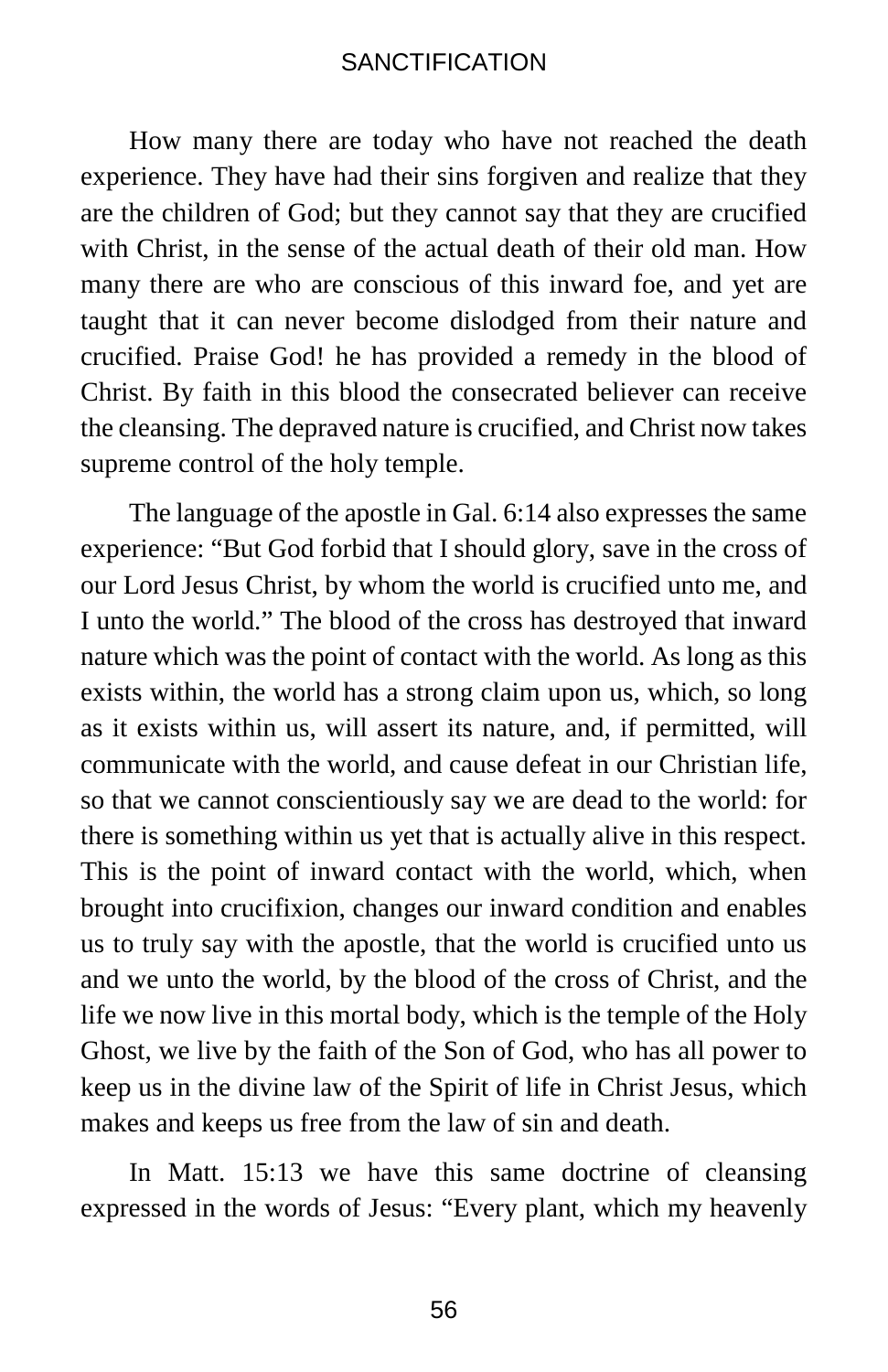Father hath not planted, shall be rooted up." While it is true that Jesus was speaking of the doctrines of the Pharisees in this instance, we can see beyond the simple doctrines and traditions of men, which are but the outgrowth of this root of depravity which our heavenly Father never planted in the nature of man. The depraved heart is the fertile soil which spontaneously grows all these evil things which Jesus mentions in this parable. The root is there, and so long as it remains, there cannot be a satisfactory Christian life. But the heavenly decree has been uttered by the Redeemer himself, that this plant shall be rooted up, which rooting up can be testified to by thousands of blood-washed saints today. Many plain scriptures teach us that this experience of heart purity was a recognized fact in the apostolic days. Jesus taught that it was attainable and told of its blessings when in Matt. 5:8 he speaks of the pure in heart. John writes: "And every man that hath this hope in him purifieth himself, even as he is pure." Paul says that "the end of the commandment is charity out of a pure heart" (1 Tim. 1:5), and in the same letter he writes: "Holding the mystery of the faith in a pure conscience."— Chap. 3:9. Also in Chap. 4:12, he writes: "Let no man despise thy youth: but be thou an example of the believers, in word, in conversation, in charity, in spirit, in faith, in purity." In Chap. 5:22, he says, "Keep thyself pure." In 2 Tim. 2:22 we are taught that many of the saints had this experience of cleansing: "Flee also youthful lusts; but follow righteousness, faith, charity, peace, with them that call on the Lord out of a pure heart."

The prophet Malachi saw the glorious fullness of this gospel salvation as he beheld and spake by the Spirit: "And he shall sit as a refiner and purifier of silver and he shall purify the sons of Levi, and purge them as gold and silver, that they may offer unto the Lord an offering in righteousness."—Mal. 3:3.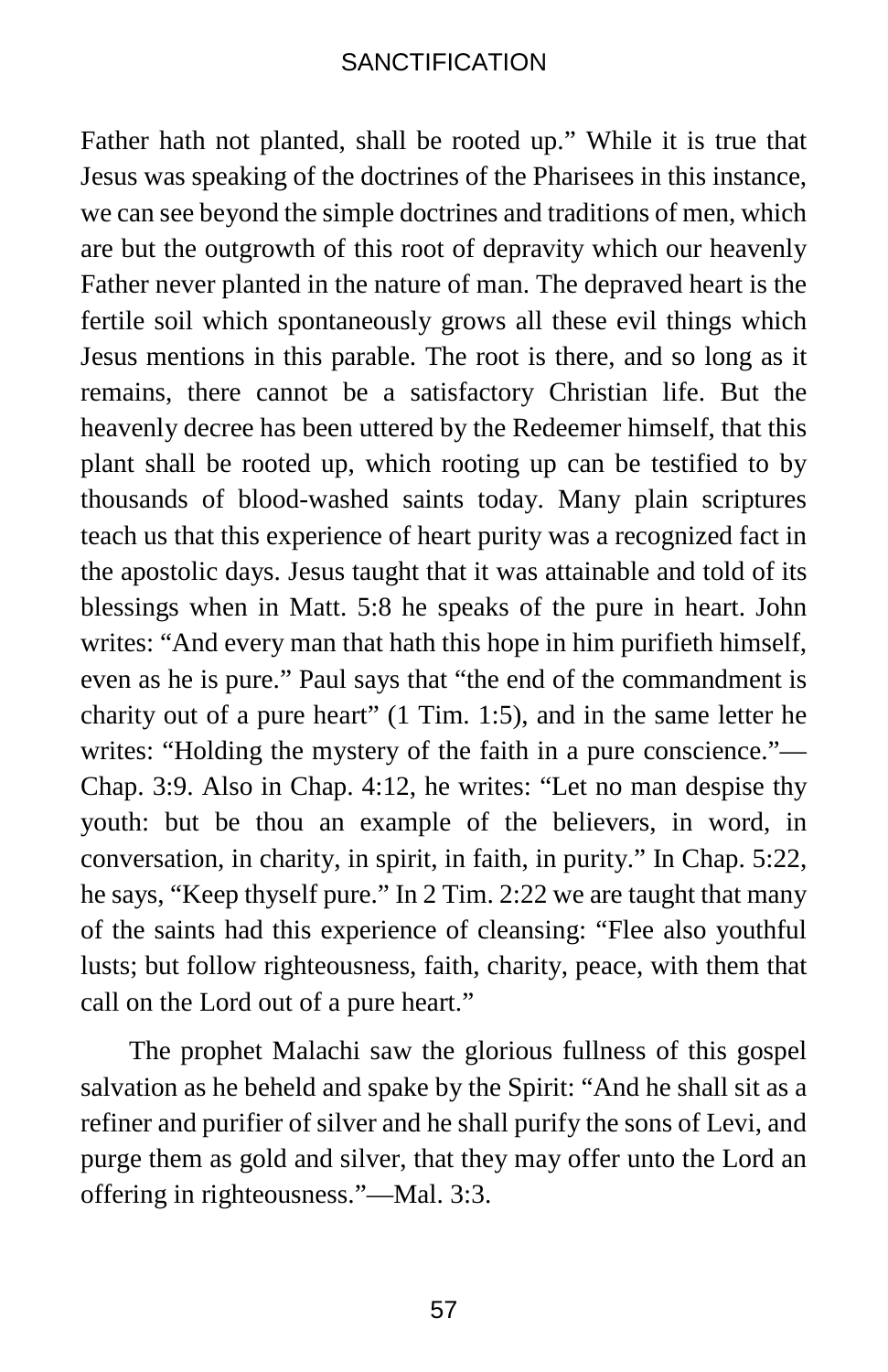All these plain texts set forth the doctrines of cleansing beyond question. Then when Peter takes the witness-stand (Acts 15:9) and testifies that he and all the one hundred twenty at Pentecost, and afterward the household of Cornelius, received the cleansing at the time of the outpouring upon them of the Holy Spirit, we must acknowledge that God certainly is no respecter of persons, and has the same measure of grace for his people in this evening time of the gospel day. Praise his holy name! Let us magnify and exalt the power of the all-cleansing blood, for it can reach beyond the inmost depths of our fallen nature and wash us whiter than snow. "For if the blood of bulls and of goats, and the ashes of a heifer, sprinkling the unclean, sanctifieth to the purifying of the flesh: how much more shall the blood of Christ, who through the eternal Spirit offered himself without spot to God, purge your conscience from dead works to serve the living God?"—

> "Oh, now I see the cleansing wave, That fountain deep and wide; Jesus, my Lord, mighty to save, Points to his wounded side.

"The cleansing stream, I see, I see, I plunge, and oh, it cleanseth me Oh, praise the Lord, it cleanseth me! It cleanseth me, yes, cleanseth me."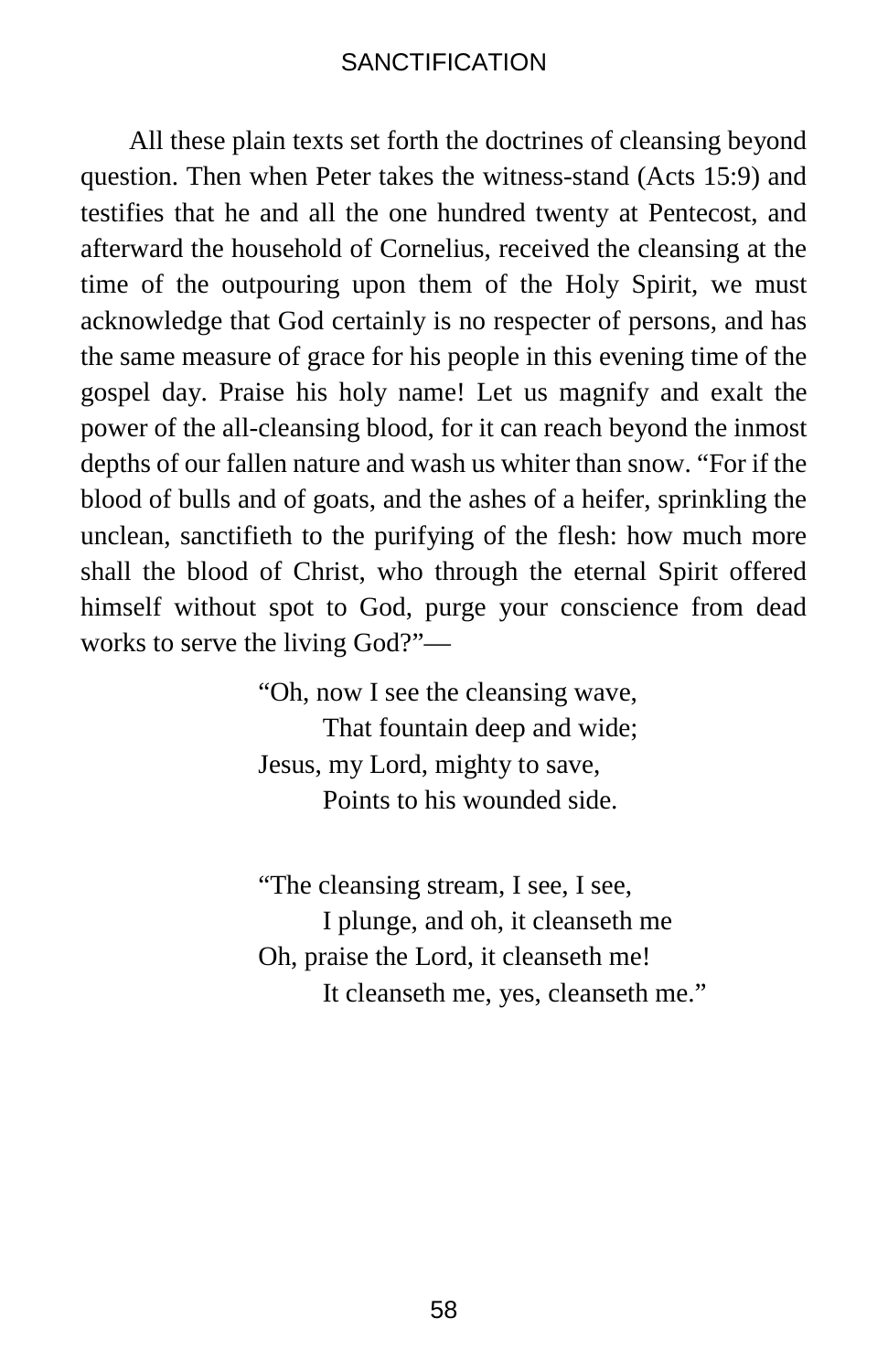### **Chapter VIII**

## **Christian Perfection**

Definition of **perfection**: Unblemished, blameless, pure.

We are commanded to be perfect. "Be ye therefore perfect, even as your Father which is in heaven is perfect."—Matt. 5:48. "For we are glad, when we are weak, and ye are strong: and this also we wish, even your perfection. Finally, brethren, farewell. Be perfect, be of good comfort, be of one mind, live in peace; and the God of love and peace shall be with you."—2 Cor. 13:9, 11. "Therefore leaving the principles of the doctrine of Christ, let us go on unto perfection."—Heb. 6:1.

We must be perfect in love. "Thou shalt love the Lord thy God with all thy heart, and with all thy soul, and with all thy strength, and with all thy mind; and thy neighbor as thyself."—Luke 10:27. "And above all these things put on charity, which is the bond of perfectness."—Col. 3:14. "But whoso keepeth his word, in him verily is the love of God perfected: hereby know we that we are in him."—1 John 2:5. "If we love one another, God dwelleth in us, and his love is perfected in us. . . . Herein is our love made perfect, that we may have boldness in the day of judgment: because as he is, so are we in this world."—1 John 4:12, 17.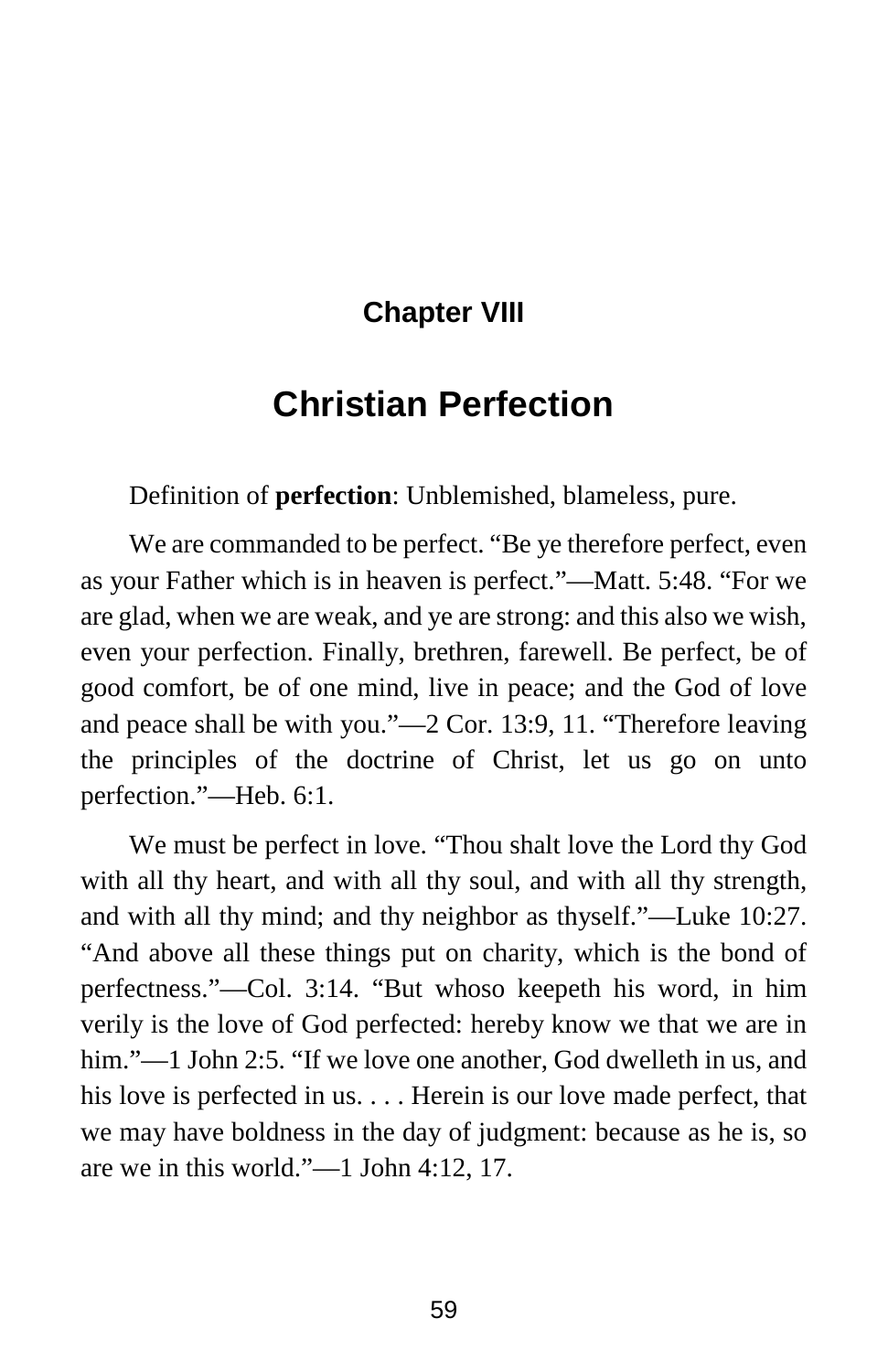Perfect in unity. "For both he that sanctifieth and they who are sanctified are all of one: for which cause he is not ashamed to call them brethren."—Heb. 2:11. "And for their sakes I sanctify myself, that they also might be sanctified through the truth. Neither pray I for these alone, but for them also which shall believe on me through their word: that they all may be one; as thou, Father, art in me, and I in thee, that they also may be one in us: that the world may believe that thou hast sent me. And the glory which thou gavest me I have given them; that they may be one, even as we are one: I in them, and thou in me, that they may be made perfect in one; and that the world may know that thou hast sent me, and hast loved them, as thou hast loved me."—John 17:19-23.

Perfect in Christ. "Whom we preach, warning every man, and teaching every man in all wisdom; that we may present every man perfect in Christ Jesus." "And ye are complete in him, which is the head of all principality and power." "Epaphras, who is one of you, a servant of Christ, saluteth you, always laboring fervently for you in prayers, that ye may stand perfect and complete in all the will of God."—Col. 1:28; 2:10; 4:12.

Perfect in purity. "Beloved, now are we the sons of God, and it doth not yet appear what we shall be: but we know that, when he shall appear, we shall be like him; for we shall see him as he is. And every man that hath this hope in him purifieth himself even as he is pure."—1 John 3:2, 3. "Having therefore these promises, dearly beloved, let us cleanse ourselves from all filthiness of the flesh and spirit, perfecting holiness in the fear of God."—2 Cor. 7:1. "And the Lord make you to increase and abound in love one toward another, and toward all men, even as we do toward you: to the end he may stablish your hearts unblameable in holiness before God, even our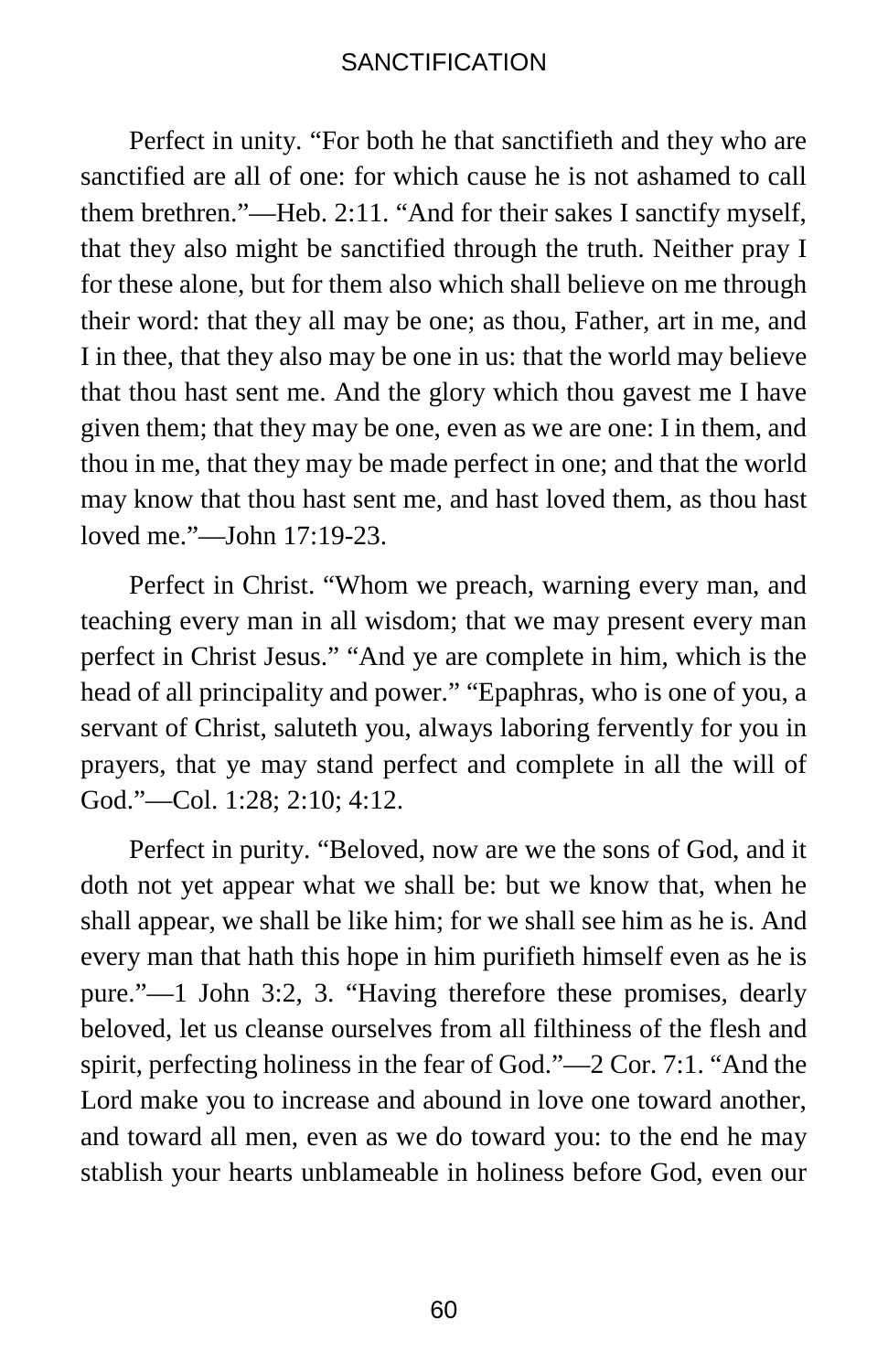Father, at the coming of our Lord Jesus Christ with all his saints."— 1 Thess. 3:12, 13.

This perfection is attainable. "Till we all come in the unity of the faith, and of the knowledge of the Son of God, unto a perfect man, unto the measure of the stature of the fulness of Christ."—Eph. 4:13. "Let us therefore, as many as be perfect, be thus minded: and if in anything ye be otherwise minded, God shall reveal even this unto you."—Phil. 3:15. "For by one offering he hath perfected forever them that are sanctified."—Heb. 10:14. "For the law made nothing perfect, but the bringing in of a better hope did; by the which we draw nigh unto God."—Heb. 7:19. "Which was a figure for the time then present, in which were offered both gifts and sacrifices, that could not make him that did the service perfect, as pertaining to the conscience."—Heb. 9:9.

A perfection not attainable in this life. "Not as though I had already attained, either were already perfect: but I follow after, if that I may apprehend that for which also I am apprehended of Christ Jesus."

Christian perfection is not maturity in wisdom, grace, or knowledge. "Ye therefore, beloved, seeing ye know these things before, beware lest ye also, being led away with the error of the wicked, fall from your own steadfastness. But grow in grace, and in the knowledge of our Lord and Saviour Jesus Christ."—2 Pet. 3:17, 18.

Christian perfection is looked upon by some as an impossibility in this life; but when we turn to the word of God and see the many plain texts upon the subject, it must become evident to every candid mind that it is in the plan of redemption that every child of God should attain to it. It would not be according to the nature of divine grace to require of us anything we could not do. No reasonable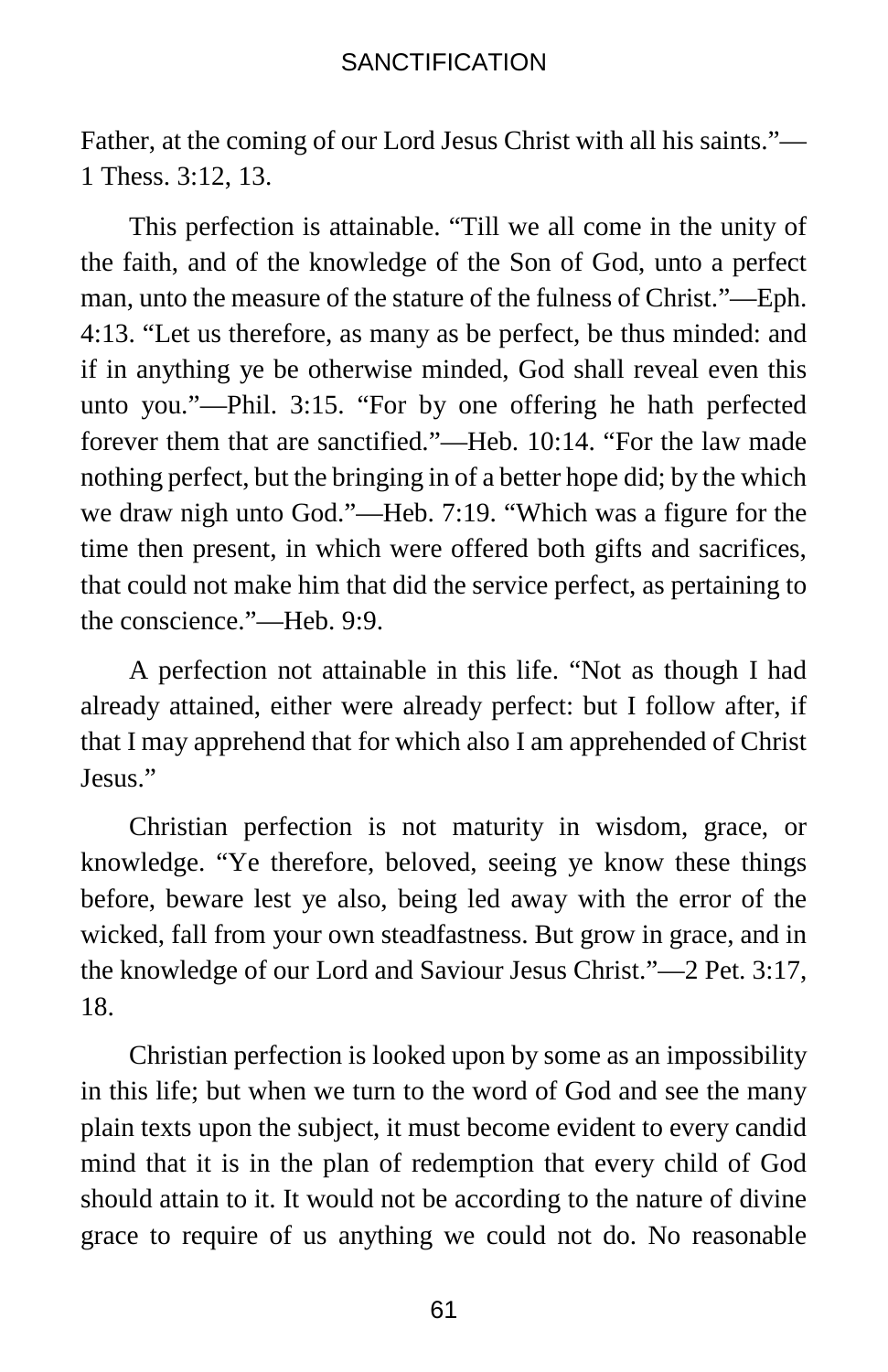earthly parent would demand an impossibility of a child, and it is certain our heavenly Father would not command us to be "perfect even as he is perfect" unless he has provided abundant grace to bring us up to this blessed experience. According to our own power or ability we could never reach such an exalted plane, for it is not within the power of man to change his depraved nature, and every self-effort to reach a state of perfection is but vain. But God is able to make all grace abound and as an All-wise Father he has made it possible that we should be perfect.

From the scriptures quoted we can plainly see that the perfection required of us is reasonable and just. Had he commanded us to be perfect in knowledge, wisdom, judgment, or in anything else in an absolute sense, we would be forced to the conclusion that God has either required an impossibility of us or it is not for us to attain in this life and therefore belongs only to the resurrected state. But we can clearly see the nature of his requirements and that they are all within the limits of his grace toward us in this life.

When Jesus commanded us to be perfect (Matt. 5:48) we can quite easily comprehend his meaning when we notice in the few preceding verses that we should be perfect in love, even to the extent that we shall love our enemies, that we may indeed be the children of our Father which is in heaven. The children of this world love those that love them. It is an easy matter and quite natural to do this. But to love our enemies is very contrary to the depraved nature; unless there has been the cleansing wrought within, there will be some inward consciousness of hatred toward those who despitefully use and persecute us. The high standard of righteousness which Jesus teaches here and throughout this chapter is the standard of sanctification. The love of God must be perfected in us, which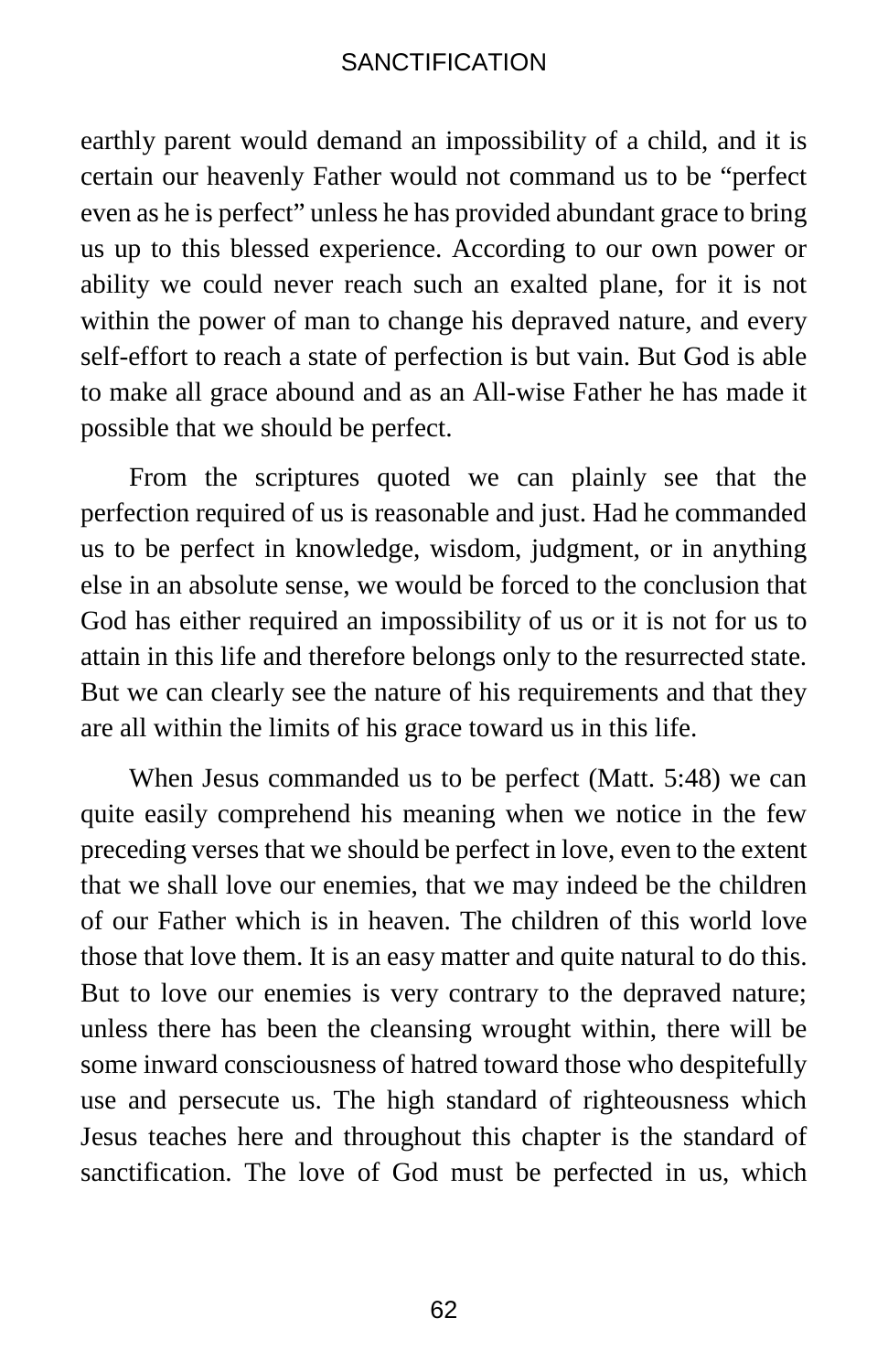destroys every element of the old nature, of which hatred is a prominent characteristic.

The first and great commandment, both of the old and new dispensation, "Thou shalt love the Lord thy God with all thy heart," etc., is also a standard too high to be attained perfectly without the experience of entire sanctification. This commandment was given during the old dispensation; but it was not possible then that it could be kept perfectly, for there was no provision then made to destroy the power of, and cleanse the heart from, inbred depravity. The blood of those sacrifices could do no more than sanctify "to the purifying of the flesh." The inward condition of the heart could not be changed. Thus we see clearly that this commandment could not be kept in the New Testament sense of perfect love. Now, the blood of Jesus, which he shed on the cross that he might sanctify and cleanse our hearts, can make us holy. When the heart has realized the power of this cleansing and the love of God "shed abroad in our hearts by the Holy Ghost," we can in deed and in truth love the Lord our God with all our heart, soul, mind, and strength. Praise God for his wonderful love to us! He furnishes the love with which to love him. If we but give him our hearts he will furnish all the rest. He wants an empty, clean vessel into which to pour out his love, that it may be manifested in this dark and sinful world.

Oh, that every child of God could see the imperative need of an absolute consecration and then cheerfully and voluntarily meet the conditions of the same, so that God could fill each heart with love, and cause each one to know what it means to love God with all our heart. As long as our affections are divided between God and anything else, our love is not perfect and until the regenerate heart has made the scriptural consecration, there will be a divided condition of the affections. The obedient regenerate heart dwells in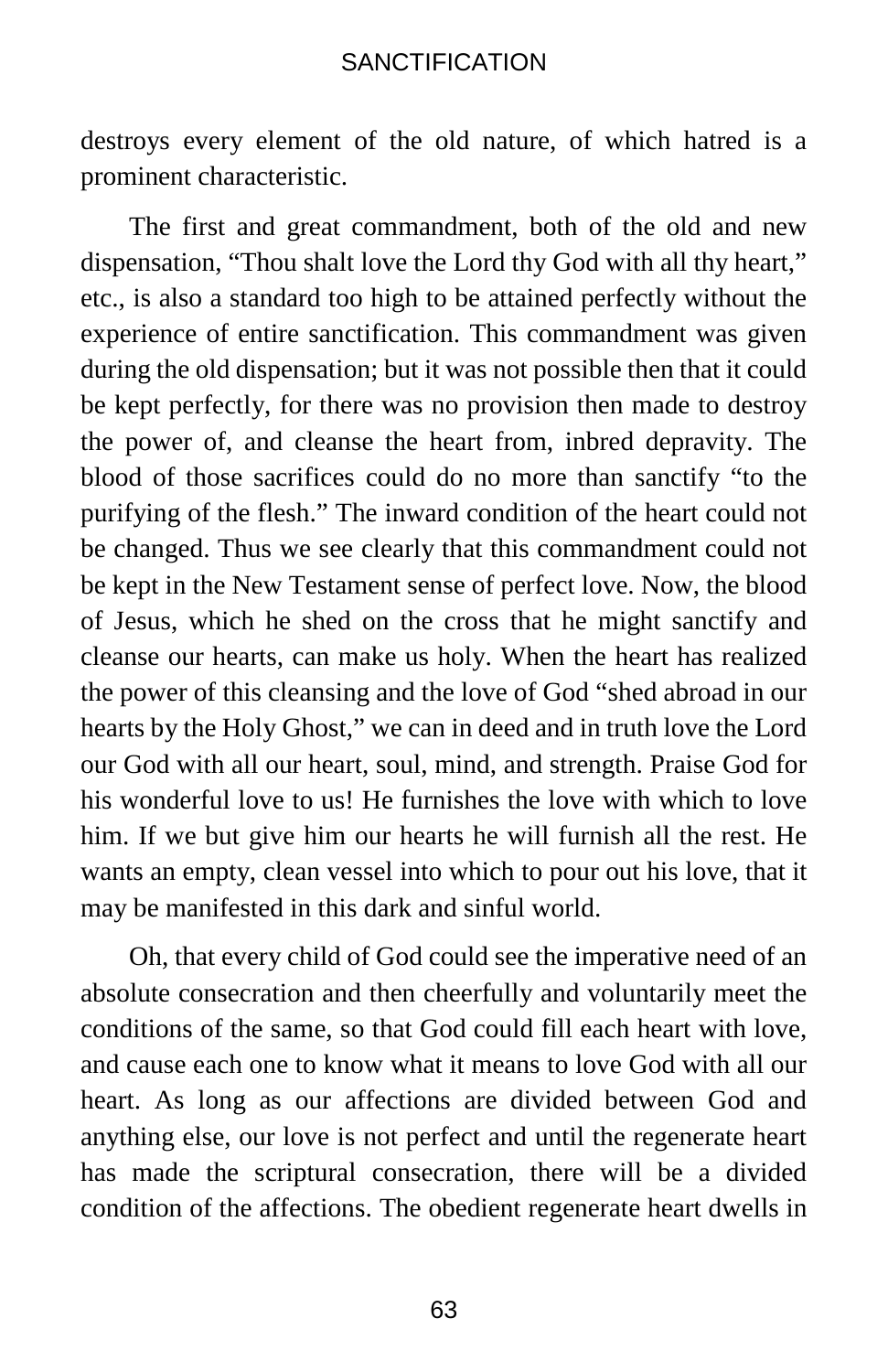God, and thus is taught of God the necessity of the perfect consecration, which, when fully complied with, enables the perfect cleansing to become effected. The apostle John says, "Herein is our love made perfect," and "his love is perfected in us."

No one can ever be fully satisfied in this redemption life until this second work of grace is accomplished in the heart. Justification brings us into the blessed kingdom of God's love. Sanctification perfects his love in us. This second grace enables us to realize not only the meaning of perfect love, but we also comprehend the glorious fact that God has wrought in us perfect purity and holiness. This implies our being perfect in God's will, and because we have yielded our will completely to him. Every disposition of our will which sought its own way is now in perfect conformity with his and as Jesus could say in Gethsemane, "Thy will be done," which meant death on Calvary to him, so we have said the same to God with a vivid consciousness that once for all it meant death to us. It has required the perfect will of Jesus to obtain this grace of sanctification for us, and it now requires our perfect will to receive it from him. Here is where we can stand perfect and complete in all the will of God. Another beautiful characteristic of sanctification is perfect unity. One of the most striking features of the religious world today is division among those who profess to believe in and follow Christ. There is no greater evil existing than this. Men have made creeds and sects and have persuaded the people to join them, until the disgusting spectacle of division is seen everywhere, and the nonprofessing world is amazed at the sickening sight. Hireling preachers are pleading for their respective denominations, and while many honest children of God are dissatisfied with this sad state of affairs, they are taught from the pulpit that God has made these divisions and it is the duty of every Christian to join and support them. But such is not the will of God; he has designed that his people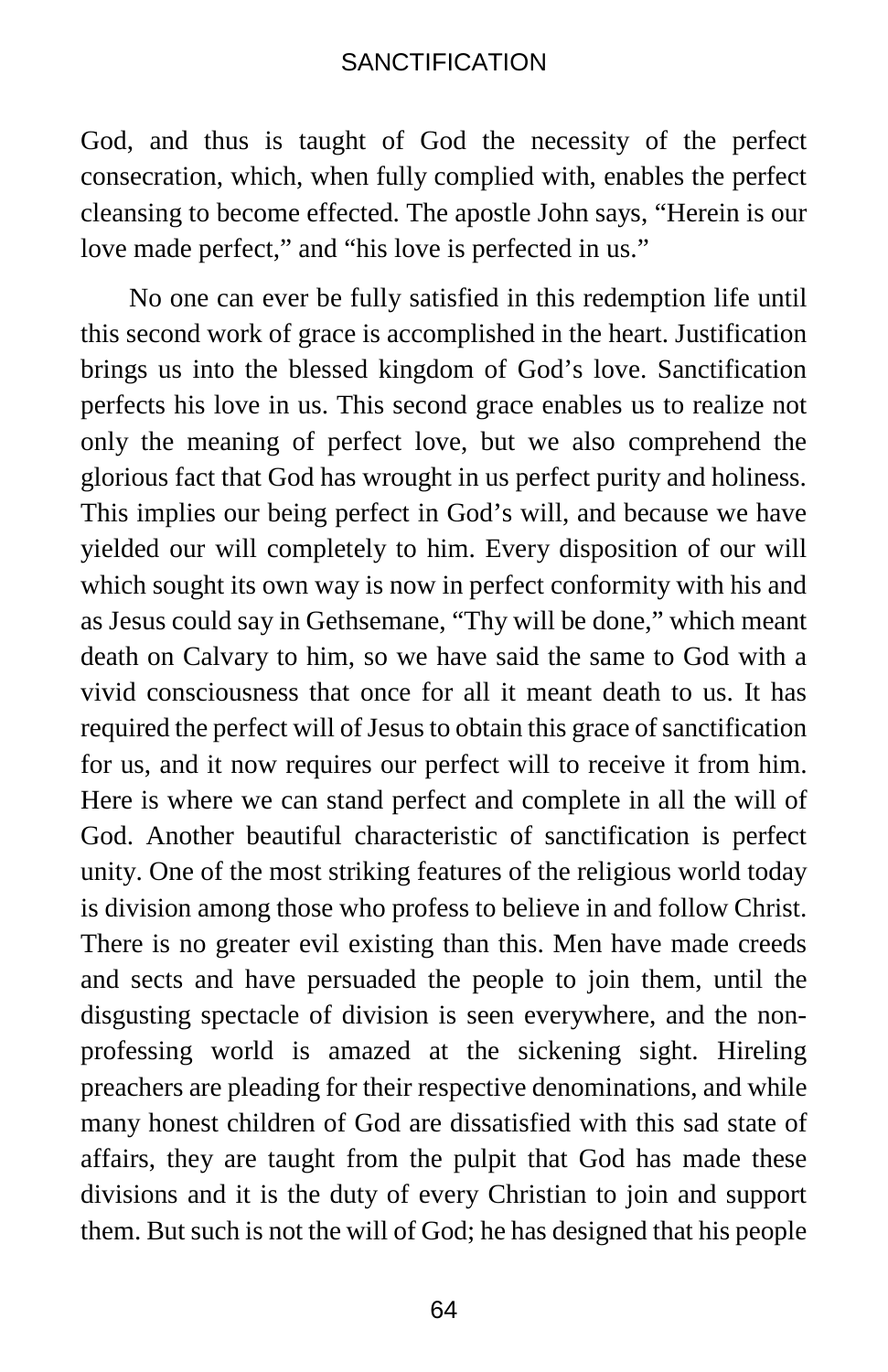should all be one, and in his prayer Jesus expresses the extent of this unity. "That they all may be one; as thou, Father, art in me, and I in thee, that they also may be one in us." This certainly implies a wonderful and perfect unity. Many sect advocates cry, "Impossible, impossible; God's people cannot be one." But the whole theme of Jesus' prayer is unity. As we carefully read this prayer we can readily perceive the divine method to effect this unity. It is plain and simple: "Sanctify them through thy truth: thy word is truth. . . . Neither pray I for these alone, but for them also which shall believe on me through their word; that they all may be one." Then in Heb. 2:11 we see again that this is God's plan—"For both he that sanctifieth and they who are sanctified are all of one."

This grace not only brings us into a perfect inward unity with Jesus himself, but it just as truly brings us all into a perfect inward unity with each other. Divisions, sects, and factions are productions of the flesh (Gal. 5:19-21) and not of the Spirit. Sanctification destroys all the works of the flesh and extracts the very root itself and renders divisions impossible. Every sect yoke is destroyed because of the anointing. Isa. 10:27. It is the work of the Holy Spirit to effect this unity in us with God and with each other. Every human effort to accomplish this must necessarily end in failure. There are many efforts today to effect a union among Christians, but union is not scriptural unity. Union of sects is far from the scriptural unity of believers. A union consists upon a human basis and may consist of a union of sects, or a union of individuals, without any conditions of spirituality whatever. Each individual or body retaining its distinctive and separate division. Scriptural unity is based upon the inner-wrought grace of sanctification, where everything nonspiritual is entirely destroyed and the Holy Spirit has the right of way in every respect according to the perfect will of God.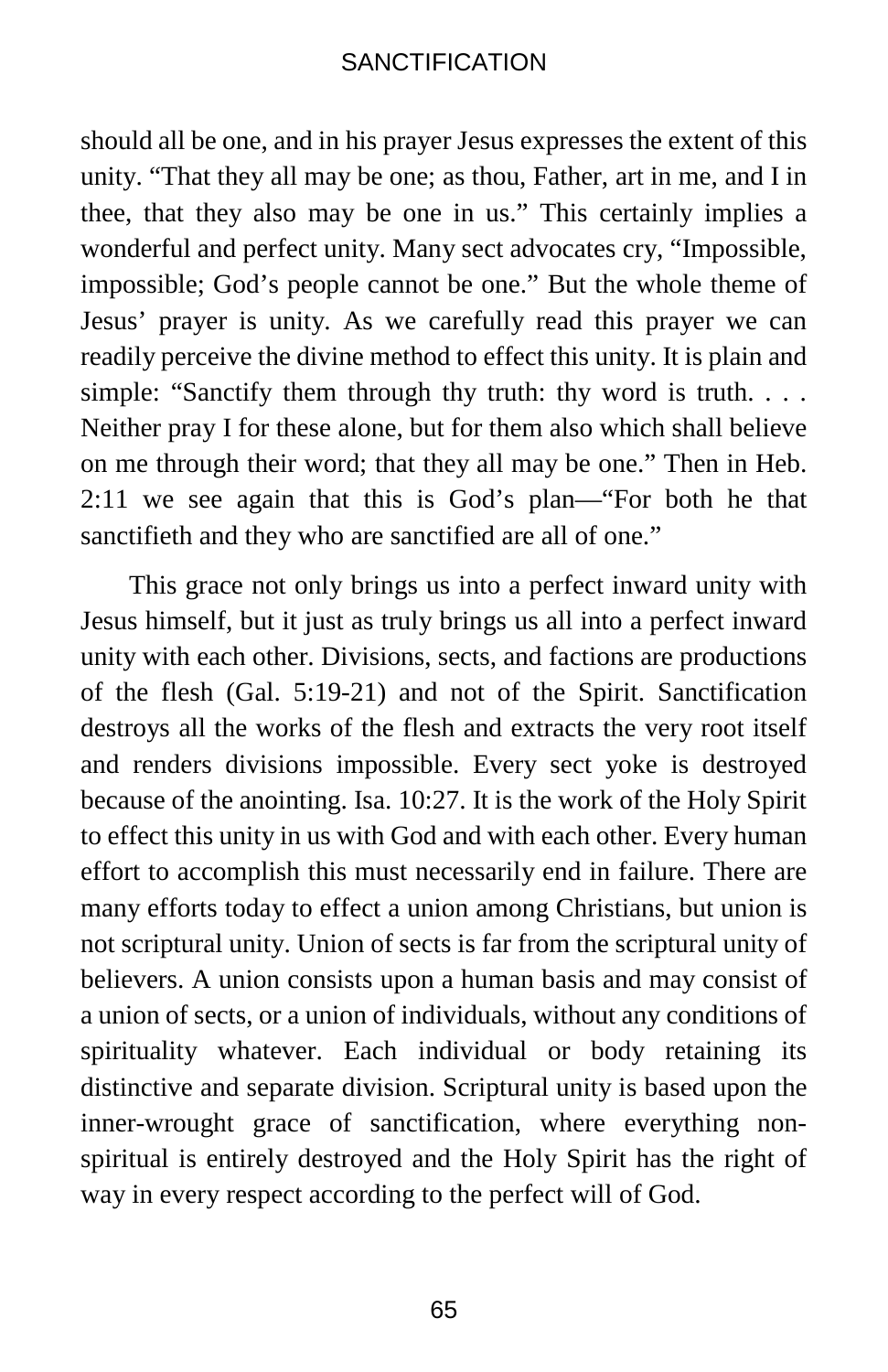It is only as we are thus perfected in this grace that the prayer of Jesus will be fully answered and his people lose every vestige of division. No sanctified heart can remain loyal to anything that separates the people of God. All sect holiness is below the Bible standard, for it upholds that which sanctification destroys. This is a far-reaching assertion, but in the light of God's word it is true. Many have lost this experience by listening to the perverted teachings of false shepherds and remaining in sectism. God says the "anointing" breaks and destroys the yoke, and no sect yoke will ever again fit on the neck of a sanctified person, if such remains loyal to the Holy Spirit. Praise God! He alone can effect perfect unity in us, by his divine process—sanctification. Then by the careful adherence to the teachings of God's word this beautiful apostolic unity can be maintained and demonstrated among men, and the prayer of Jesus further answered, "That the world may believe that thou hast sent me."

**The difference between present and future perfection.** In his letter to the church at Philippi, the apostle speaks of a perfection in the future, which unless understood may confuse some minds upon this subject. In Phil. 3:12 he writes, "Not as though I had already attained, either were already perfect: but I follow after, if that I may apprehend that for which also I am apprehended of Christ Jesus." Here it sounds as though perfection is not attainable in this life, but if we notice the language of the context we can clearly see that he is speaking of the resurrection of the dead. Ver. 11. It is the resurrection perfection that he here has reference to, which cannot be attained in this life. We must wait with the apostle until this "mortality shall be swallowed up of life," before we reach a state of absolute perfection, and with him, "press toward the mark for the prize of the high calling of God in Christ Jesus." But in verse 15 he says, "Let us therefore as many as be perfect be thus minded,"

66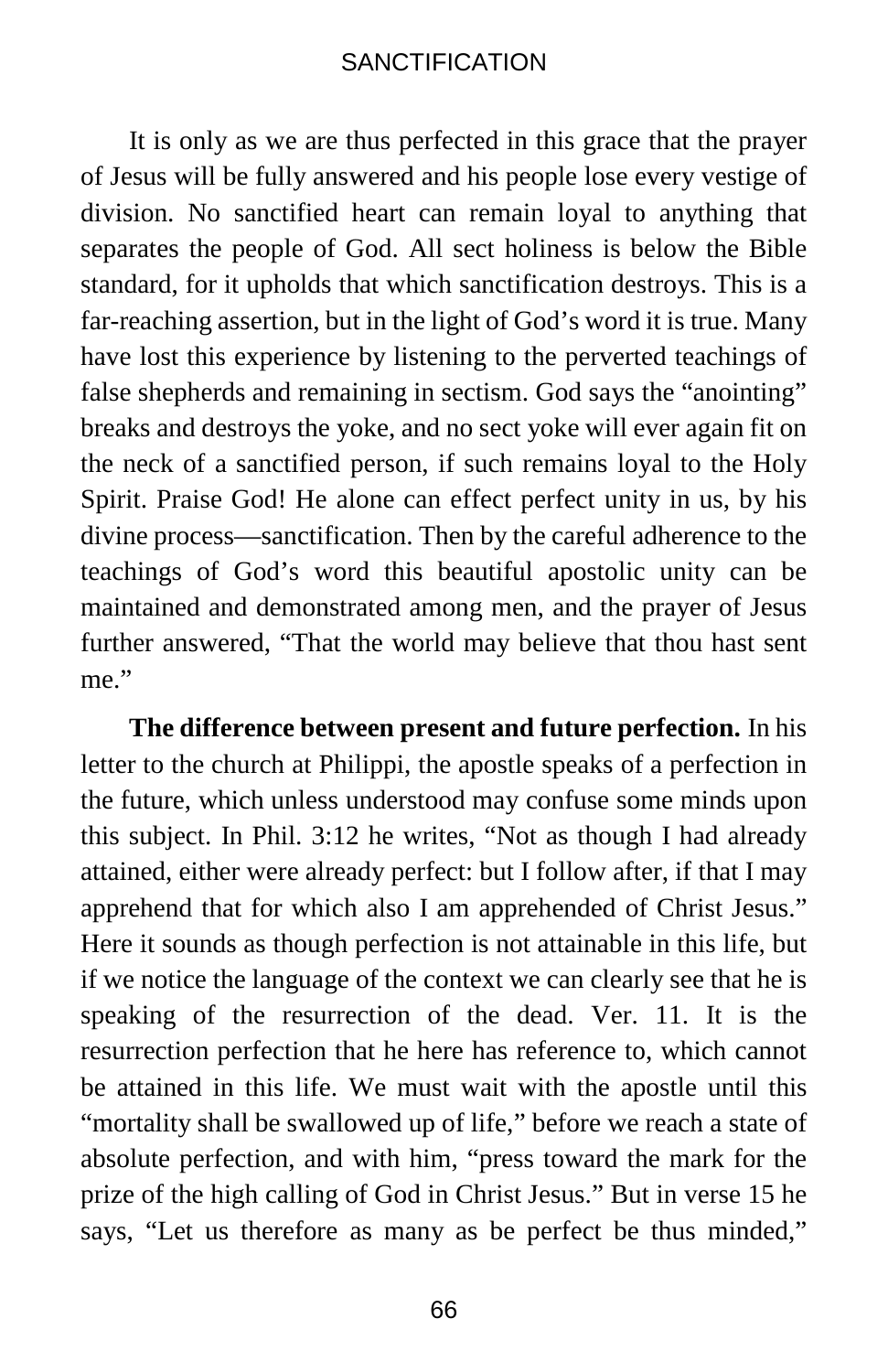showing that there is a present perfection which he, with others, has already attained. This is the experience which it is the will of God for us all to enjoy. For by one offering he hath perfected forever them that are sanctified. Dear reader, have you attained it, or are you yet living beneath your blood-bought privilege? "Now the God of peace, that brought again from the dead our Lord Jesus, that great shepherd of the sheep, through the blood of the everlasting covenant, make you perfect in every good work to do his will, working in you that which is well-pleasing in his sight, through Jesus Christ; to whom be glory forever and ever. Amen."—Heb. 13:20, 21.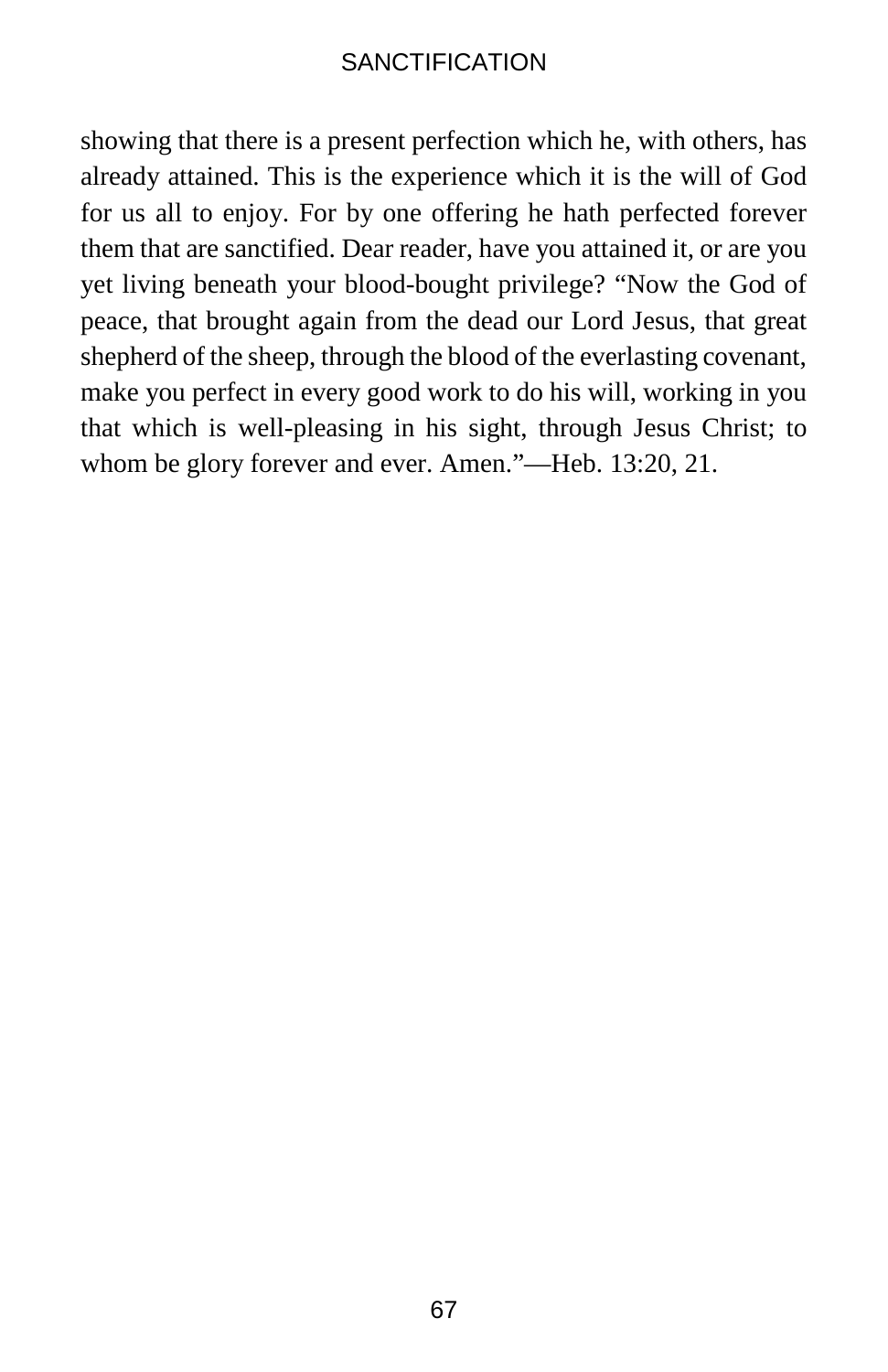### **Chapter IX**

# **Holiness**

**Holiness an attribute of God.** "Who is like unto thee, O Lord, among the gods? who is like thee, glorious in holiness, fearful in praises, doing wonders?"—Ex. 15:11. "And one cried unto another, and said, Holy, holy, holy, is the Lord of hosts: the whole earth is full of his glory."—Isa. 6:3. "And the four beasts had each of them six wings about him; and they were full of eyes within: and they rest not day and night, saying, Holy, holy, holy, Lord God Almighty, which was, and is, and is to come."—Rev. 4:8.

**God must be worshiped in holiness.** "Give unto the Lord the glory due unto his name: bring an offering and come before him: worship the Lord in the beauty of holiness."—1 Chron. 16:29. "Sing unto the Lord, O ye saints of his, and give thanks at the remembrance of his holiness."—Psa. 30:4.

**God's throne and dwelling-place.** "God reigneth over the heathen: God sitteth upon the throne of his holiness."—Psa. 47:8. "For thus saith the high and lofty One that inhabiteth eternity, whose name is Holy; I dwell in the high and holy place, with him also that is of a contrite and humble spirit."—Isa. 57:15. "Be silent, O all flesh, before the Lord: for he is raised up out of his holy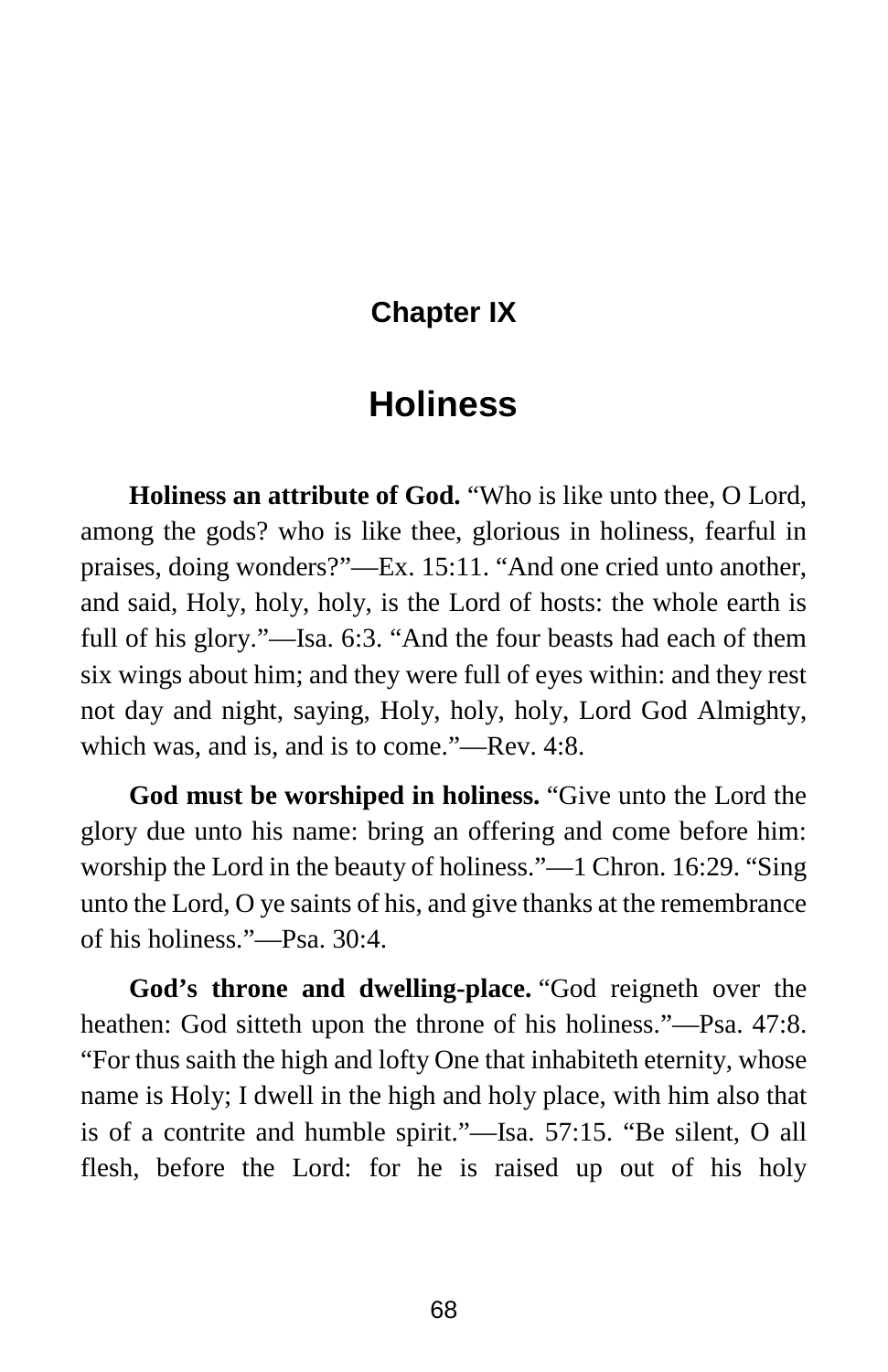habitation."—Zech. 2:13. "Look down from heaven, and behold from the habitation of thy holiness and thy glory."—Isa. 63:15.

**Holiness becomes God's house.** "Thy testimonies are very sure: holiness becometh thine house, O Lord, forever."—Psa. 93:5. "The aged women likewise, that they be in behavior as becometh holiness."—Titus 2:3.

**The church of God is called a mountain of holiness.** "The Lord bless thee, O habitation of justice, and mountain of holiness."—Jer. 31:23. "Thus saith the Lord; I am returned unto Zion, and will dwell in the midst of Jerusalem: and Jerusalem shall be called a city of truth; and the mountain of the Lord of hosts the holy mountain."—Zech. 8:3. "The wolf and the lamb shall feed together, and the lion shall eat straw like the bullock: and the dust shall be the serpent's meat. They shall not hurt nor destroy in all my holy mountain saith the Lord."—Isa. 65:25.

**God speaks in holiness.** "God hath spoken in his holiness; I will rejoice."—Psa. 60:6. "Mine heart within me is broken because of the prophets; all my bones shake; I am like a drunken man, and like a man whom wine hath overcome, because of the Lord, and because of the words of his holiness."—Jer. 23:9.

**The way of holiness.** "And an highway shall be there, and a way, and it shall be called The way of holiness; the unclean shall not pass over it; but it shall be for those; the wayfaring men, though fools, shall not err therein. No lion shall be there, nor any ravenous beast shall go up thereon, it shall not be found there; but the redeemed shall walk there and the ransomed of the Lord shall return, and come to Zion with songs and everlasting joy upon their heads: they shall obtain joy and gladness, and sorrow and sighing shall flee away."—Isa. 35:8-10.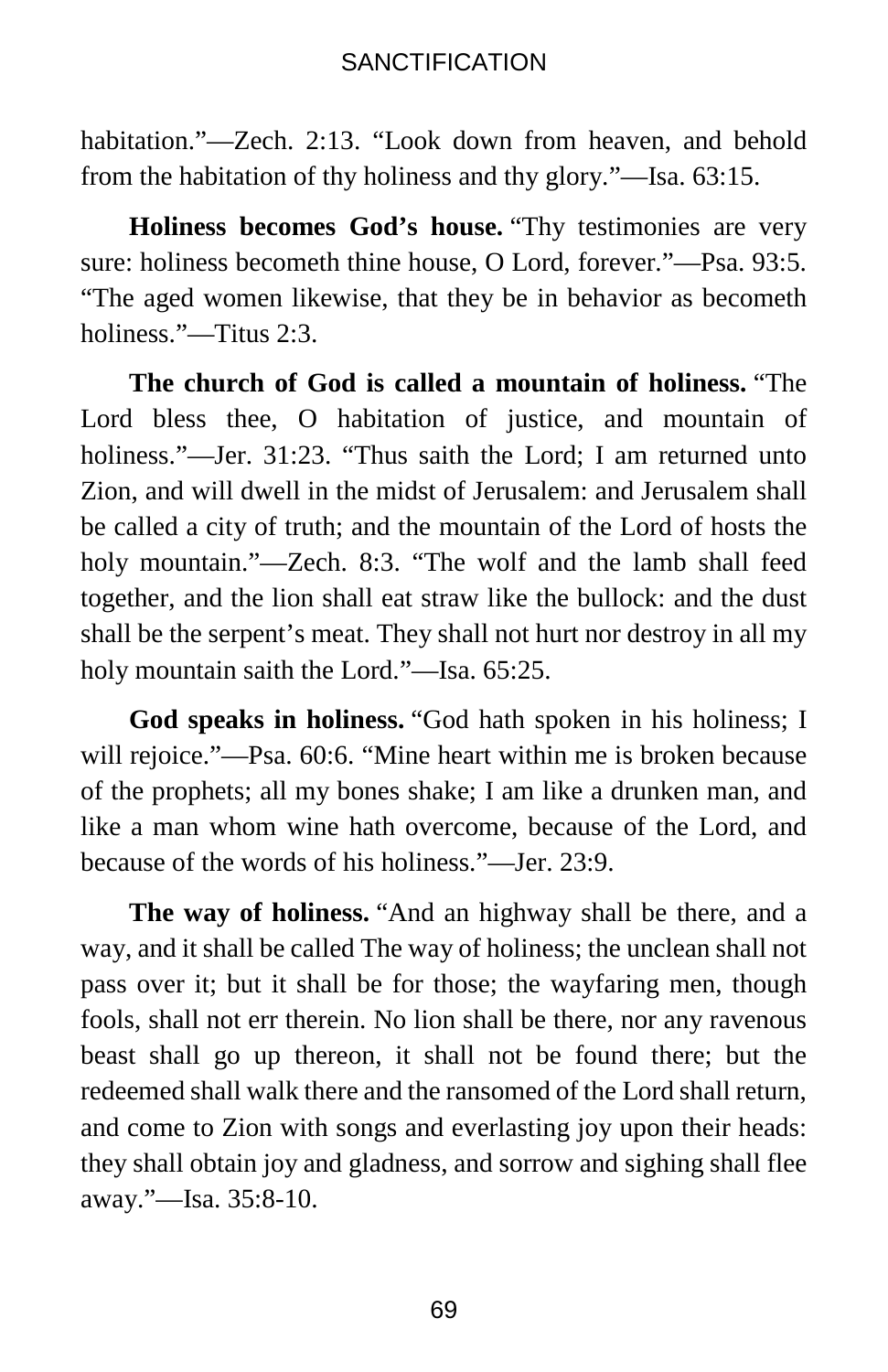**The courts of holiness.** "But they that have gathered it shall eat it, and praise the Lord; and they that have brought it together shall drink it in the courts of my holiness."—Isa. 62:9.

**The people of God are holy.** "The people of thy holiness have possessed but a little while: our adversaries have trodden down thy sanctuary."—Isa. 63:18. "And they shall call them, The holy people, The redeemed of the Lord: and thou shalt be called, Sought out, A city not forsaken."—Isa. 62:12. "And the Lord hath avouched thee this day to be his peculiar people, as he hath promised thee, and that thou shouldest keep all his commandments; and to make thee high above all nations which he hath made, in praise, and in name, and in honor; and that thou mayest be an holy people unto the Lord thy God, as he hath spoken."—Deut. 26:18, 19. "But ye are a chosen generation, a royal priesthood, an holy nation, a peculiar people; that ye should show forth the praises of him who hath called you out of darkness into his marvelous light."—1 Pet. 2:9.

**We are called unto holiness.** "Follow peace with all men, and holiness, without which no man shall see the Lord."—Heb. 12:14. "But as he which hath called you is holy, so be ye holy in all manner of conversation; because it is written, Be ye holy, for I am holy."— 1 Pet. 1:15, 16. "For God hath not called us unto uncleanness, but unto holiness."—1 Thess. 4:7. "That he would grant unto us, that we being delivered out of the hand of our enemies might serve him without fear, in holiness and righteousness before him, all the days of our life."—Luke 1:74, 75. "For they verily for a few days chastened us after their own pleasure; but he for our profit, that we might be partakers of his holiness."—Heb. 12:10.

**A perfect holiness attainable.** "Having therefore these promises, dearly beloved, let us cleanse ourselves from all filthiness of the flesh and spirit, perfecting holiness in the fear of God."—2 Cor. 7:1.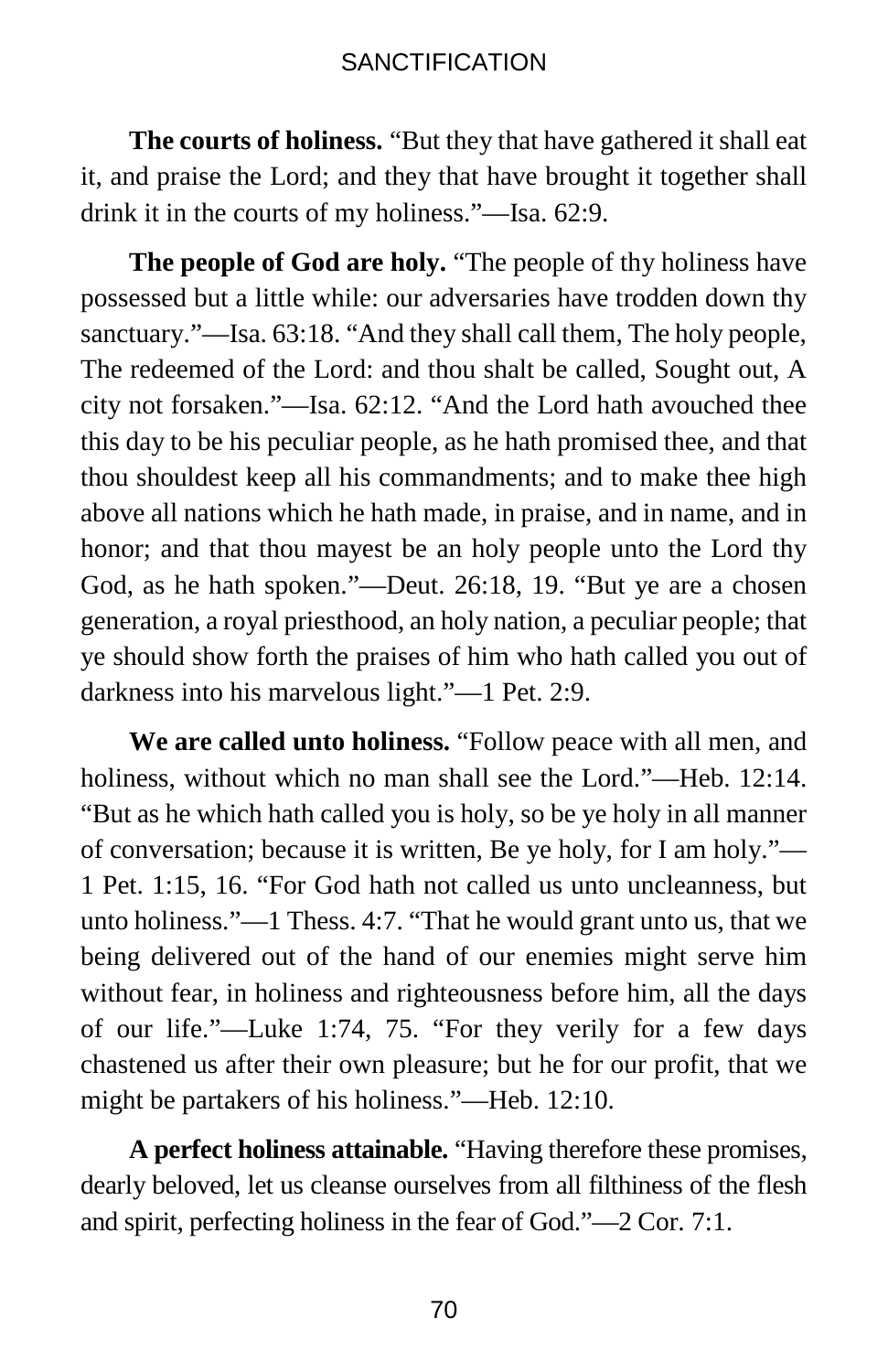**Fruit unto holiness.** "But now being made free from sin, and become servants to God, ye have your fruit unto holiness, and the end everlasting life."—Rom. 6:22.

The foregoing scriptures are but a few out of the many plain texts from the word of God teaching us the glorious doctrine of holiness. Some professing Christians look upon this doctrine as unscriptural and impracticable, but in the light of the gospel of Christ there is no other doctrine taught than holiness. The very fact that God, and Jesus Christ, and the Holy Spirit, the word of God, and heaven, and all the celestial hosts are holy, at once suggests to every reasonable mind the utter necessity of holiness in the heart and life of man. The apostle says (Eph. 2:10) that "we are his workmanship, created in Jesus Christ unto good works."

Were we to look upon depraved humanity in the image of Adam, we would see nothing but sin and unholiness; but God has brought into existence a new order of creation in Christ Jesus. The first Adam is a sad and irreparable failure, and in him we see nothing good. All who are living according to the flesh are dead in trespasses and sins, and of course are unholy; but the second Adam, which is Christ has brought redemption and life, in whom there is purity and holiness. The old man is corrupt according to the deceitful lusts, which **must be put off**. The new man is created in righteousness and true holiness, which **must be put on**. The reason some do not comprehend the doctrine of holiness is, they are yet living in the old creation, hence their nature and mind are corrupt. It is utterly impossible for such to be holy in this condition. The command, "Be ye holy," does not apply to them. They are not God's people. The first step for such to take is to repent, which if they obey they will be brought into the kingdom of God's holiness; into the new creation, the workmanship of God in Christ Jesus. Bless the Lord, O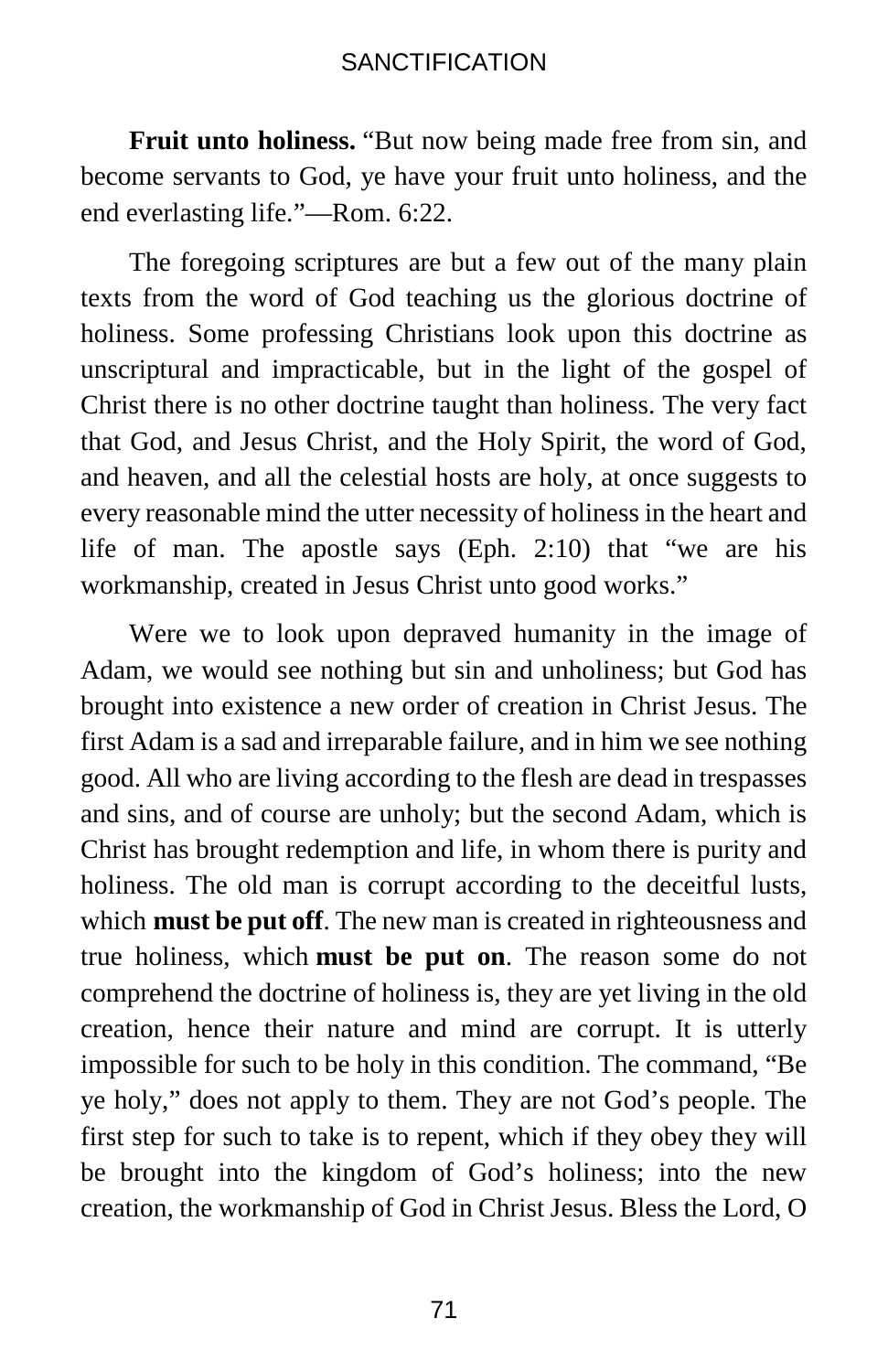my soul, for this new creation of purity and holiness. All the living creatures of heaven bow before him that sitteth upon the throne, saying, Holy, holy, holy! and every sanctified heart on earth can join the blessed anthem of praise and adoration with the consciousness that the all-cleansing blood of Christ has reached its inmost depth and purified it for the habitation of the heavenly guest, the Holy Spirit. The pure heart is God's dwelling-place on earth. Jesus says (John 14:23) "If a man love me, he will keep my words and my Father will love him, and we will come unto him, and make our abode with him."

Thus we see that God not only dwells in the high and holy heaven, but also upon earth in the hearts of his obedient people. Who could consistently believe that God would dwell in a corrupt heart? "He shall be in you," is the promise of Jesus. "At that day [the day when the Holy Spirit comes into the heart], ye shall know that I am in my Father, and ye in me, and I in you." Oh, the depths of the riches of this wonderful redemption, that God would forgive the guilty sinner, then purify his heart and make it his earthly abode. This is his will toward every son and daughter of Adam's race. He will create us in the image of Christ, so that we may truly serve him without fear, in holiness and righteousness before him all the days of our life. This can be called none other than the way of holiness. It is God's own way, and is truly a highway too high for anything unclean to pass over. It is on a perfect level with heaven itself, and yet it is a highway here upon earth for all the ransomed of the Lord to travel upon. It is so plain and simple that no one need be led astray. The wayfaring men though fools, shall not err therein. A wayfaring man means one who is on the way, one who lives on the way. A seafaring man is one who lives on the sea. This way is so safe that though a man may be simple in the estimation of the world, and may be called a fool, yet if he keeps obedient to God he shall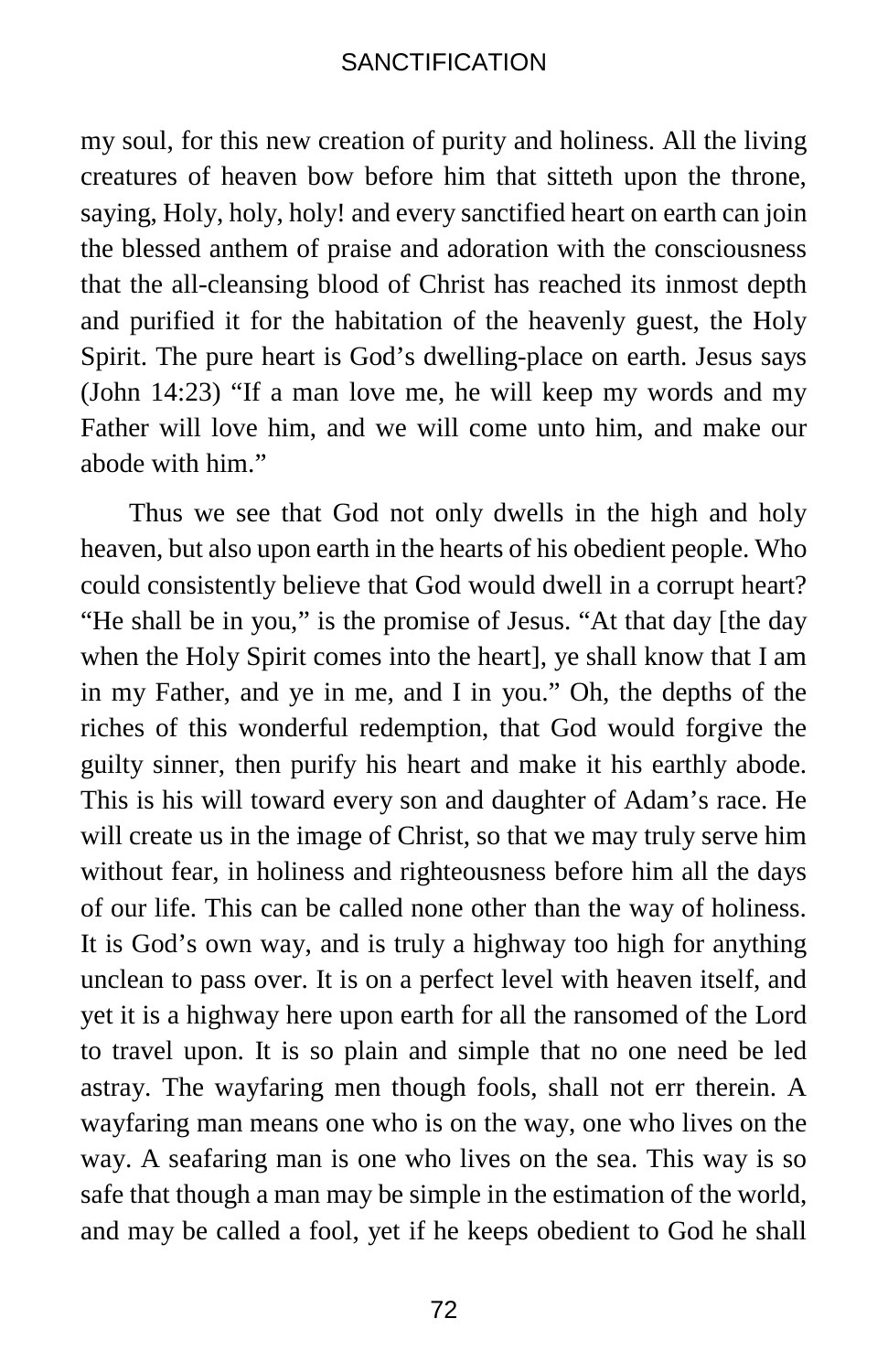not be led astray. "No lion shall be there, nor any ravenous beast shall go up thereon." This indicates a very safe way, where we need not fear any evil. Everything of the flesh or the old man is ruled out, and none but the redeemed shall walk there. We see therefore from the description of the prophet that this is a highway, a clean way, a simple way, a safe way, a way of songs and everlasting joy, which necessarily constitutes a way of holiness.

This is the way upon which the people of God are truly returning to Zion. This Zion is the scriptural name of the church of God. The people of God have been led into captivity of [ecclesiastical](https://www.gutenberg.org/files/26691/26691-h/26691-h.htm#cn6) bondage (Babylon), and the pure light of the gospel of holiness has been darkened by the creeds and doctrines of men, but God is revealing to his own that sanctification is a Bible doctrine; they seek for, and obtain it, and thereby every sectarian yoke is broken, his people find themselves upon this highway of holiness and at home in Zion, the church, free from the bondage of sectism. This is the work of God himself, and will not cease until every one of his people are brought home to Zion, upon the way of holiness. This is the highway that is left for the remnant of his people. Isa. 11:16. This remnant shall be gathered out of all the creeds of men into the one fold, into the true unity of Christ. "For both he that sanctifieth and they who are sanctified are all of one."

The prophet foresaw this blessed return of the people of God and tells us "they shall call them, The holy people." There are some who call themselves holiness people, but the prophet says we shall be called, "The holy people." Holiness factions and sects have actually sprung into existence, which declare that sectism and division is necessary. This class of holiness is not that described in the foregoing scriptures. Bible holiness will in every [individual](https://www.gutenberg.org/files/26691/26691-h/26691-h.htm#cn7) instance destroy everything out of men's hearts that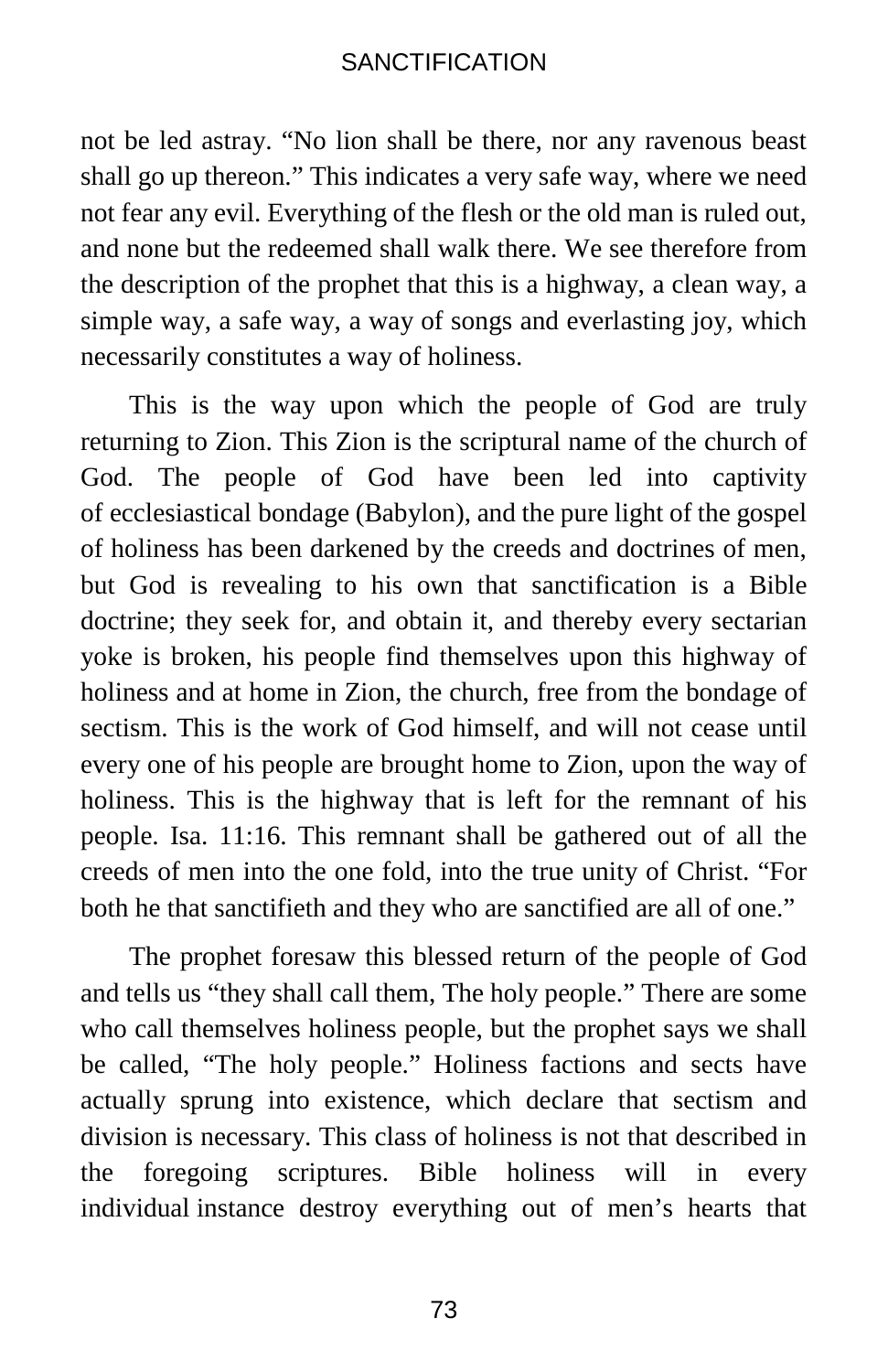separates or divides. Divisions are the outgrowth of carnality and not of the Spirit of God. Every profession of holiness, therefore, which sanctions division and sectism cannot possibly be the holiness of the Bible. This may seem to some a strong assertion, but it will stand the test of the word of God.

No scriptural unity will ever be effected among the people of God outside the experience of sanctification. Men have repeatedly laid other foundations, but all to no avail. It is a source of great satisfaction to know that wherever the Holy Spirit has the right of way in the hearts of men, there is found true apostolic unity, both in spirit and in doctrine. This is a well authenticated fact which is demonstrated in thousands of hearts today. The holy people are one people, and all are willing to be measured by all of the word of God, which proves to the "profitable for doctrine, for reproof, for correction, for instruction in righteousness. That the man of God may be perfect, [thoroughly](https://www.gutenberg.org/files/26691/26691-h/26691-h.htm#cn8) furnished unto all good works." The apostle teaches us, in Heb. 12:10, that God imparts unto us his holiness: we are partakers of it. It is not an experience which we by our efforts can attain to, but upon the clearly defined conditions of his word we come into possession of his holiness. It is all wrought within us by himself. "Not by works of righteousness which we have done, but according to his mercy he saved us, by the washing of regeneration, and renewing of the Holy Ghost." Bible holiness is truly an imported article directly from God out of heaven. Some imported goods in this country are much more expensive and of better quality than those of home manufacture. Many of our people prefer to pay the extra expense in order to obtain the better quality, and usually are abundantly satisfied with their purchase. This may serve to illustrate this blessed holiness of the Bible. Men's professions are sometimes like an inferior homemade piece of goods. It soon wears threadbare and betrays its quality, but the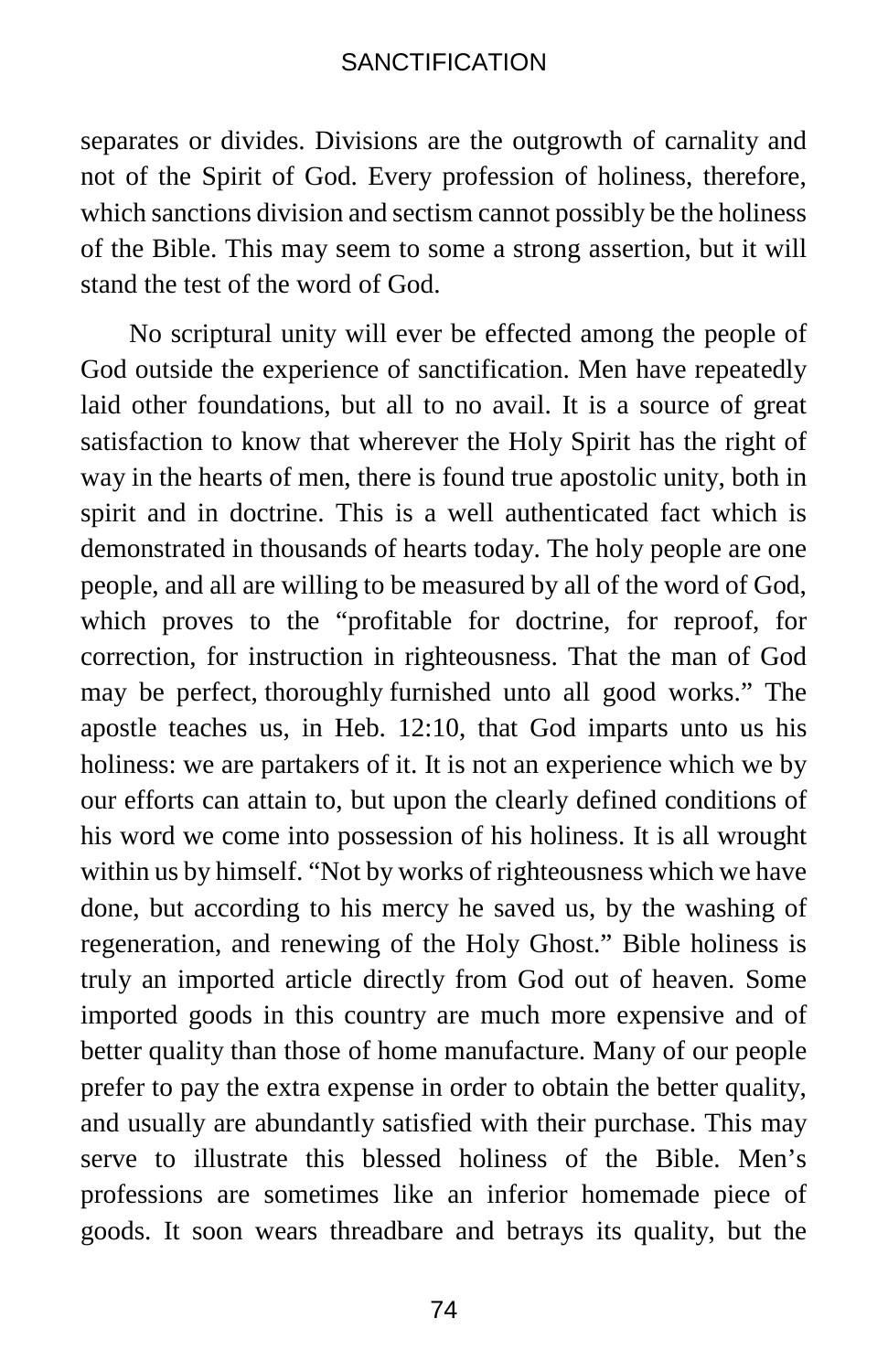genuine imported article of Bible holiness proves satisfactory in every respect, and the more it is worn the better it becomes. It has cost us everything, but it proves to be worth more than everything to us. The reason why some people have failed to get it is, they are unwilling to pay the price. They are deceived by the false doctrine that they do not need to consecrate their all, and hence have accepted a holiness manufactured by man, a homemade article which will never stand the test. A definite, absolute consecration to the loss of all things will never fail to procure the genuine article of true Bible holiness, which will stand the wear of every trial of life and the test of the judgment.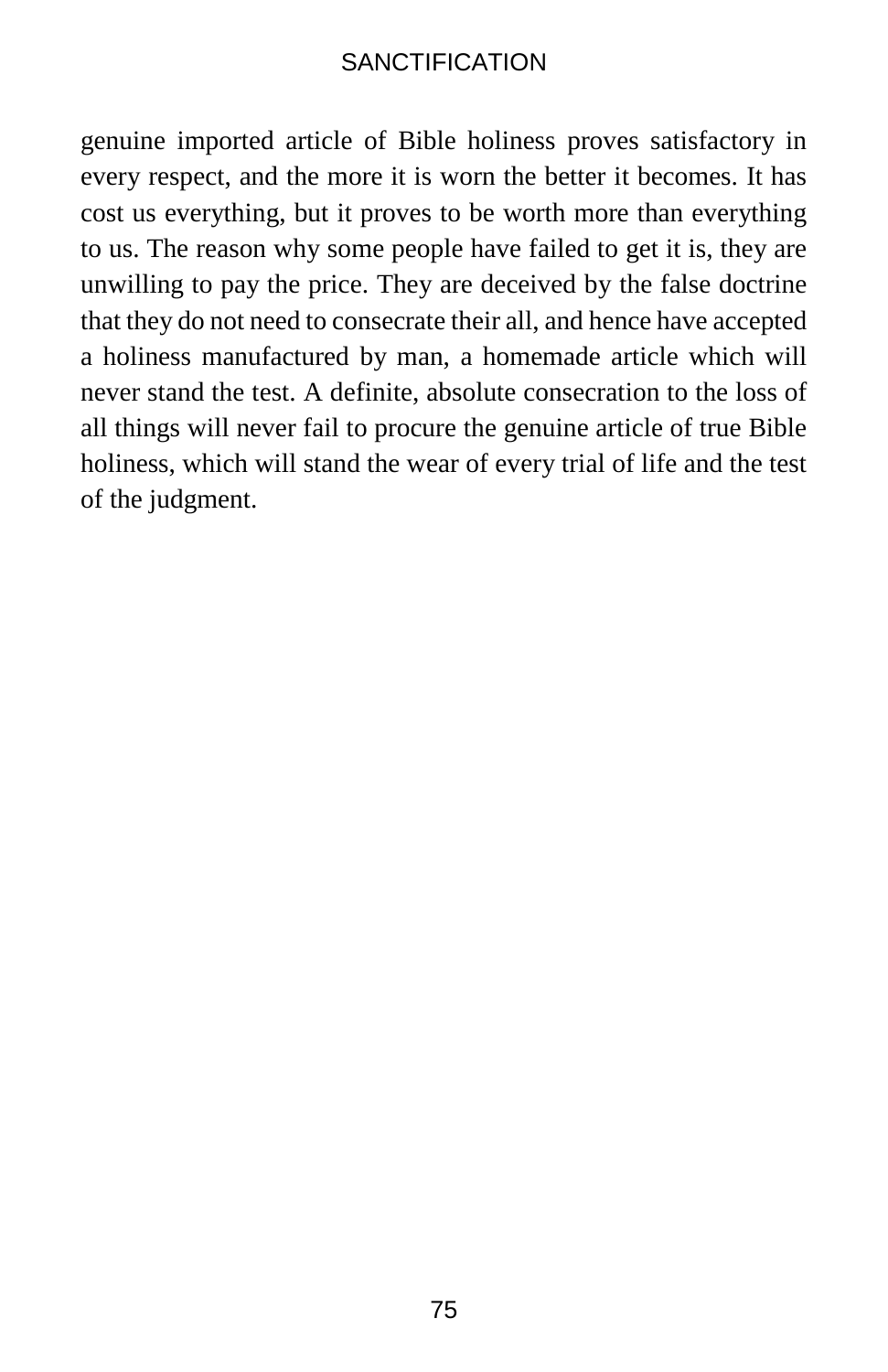## **Chapter X**

# **The Vine and the Branches**

"I am the true vine, and my Father is the husbandman. Every branch in me that beareth not fruit he taketh away; and every branch that beareth fruit, he purgeth it, that it may bring forth more fruit. Now ye are clean through the word which I have spoken unto you. Abide in me, and I in you. As the branch cannot bear fruit of itself, except it abide in the vine; no more can ye, except ye abide in me. I am the vine, ye are the branches: he that abideth in me, and I in him, the same bringeth forth much fruit: for without me ye can do nothing. If a man abide not in me, he is cast forth as a branch, and is withered; and men gather them, and cast them into the fire, and they are burned. If ye abide in me, and my words abide in you, ye shall ask what ye will, and it shall be done unto you. Herein is my Father glorified, that ye bear much fruit; so shall ye be my disciples."— John 15:1-8.

This beautiful analogy teaches us an important lesson. The standard of sanctification is clearly exemplified in the relation between the vine and the branches. Christ is the vine, and every individual Christian is an individual branch; every branch is an individual member of the vine, and every Christian is an individual member of Christ.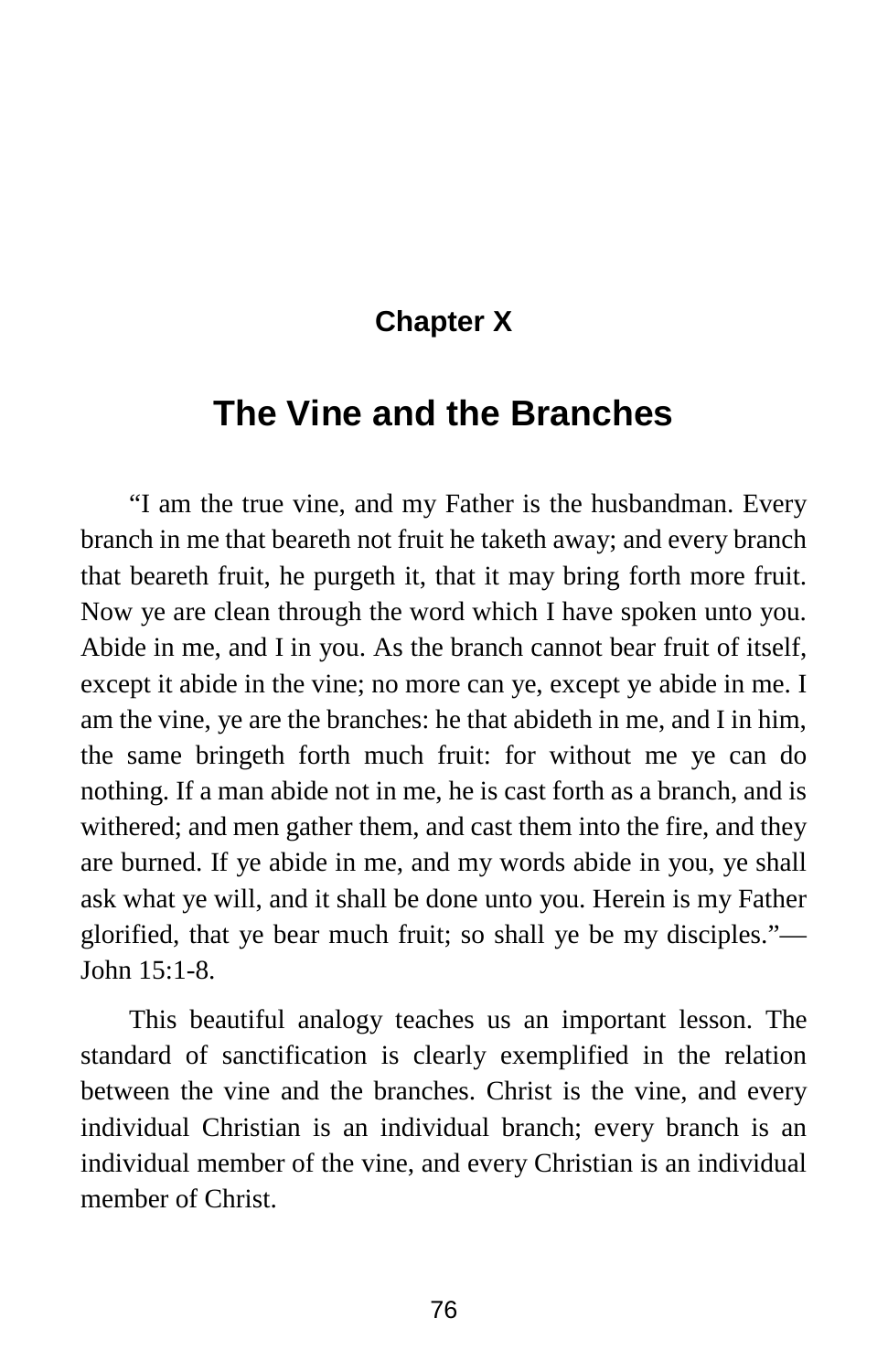What a clear view of the church, and how plainly we can see that there is but one. Every regenerate soul is by one Spirit baptized into this one body. This vine is cared for and kept by God himself, who is the husbandman. Every branch must be a living, fruit-bearing one. It is placed into the vine by the hand which will care for it, and give it every necessary treatment to cause it to bring forth much fruit. If it bears fruit it will be kept in the vine; if it does not bear fruit it will be taken away. The same life which flows through the vine also flows into the branches. It is the branches that bear the fruit. It is the part of the vine to sustain the branches, and the part of the branches to bear fruit. The fruit is the production of the vine-life in the branches. The word of God teaches us that Christ is pure and holy, and in Rom. 11:16 we are taught that if the root be holy, so are the branches. The manner of the induction of the branches into the vine is illustrated by the process of grafting. We are not grown into Christ, but grafted into him. The natural branches of a vine grow out of the vine, and accordingly bear the vine-fruit, but by grace we are grafted into Christ, the vine, and bear the vine-fruit.

A certain writer who advocates the repression theory of sanctification says: "But if I want a tree wholly made good I take it when young and, cutting the stem off on the ground, I graft just where it emerges from the soil; I watch over every bud which the old nature could possibly put forth until the flow of sap from the old roots into the new stem is so complete that the old life has, as it were, been entirely conquered and covered of the new. Now I have a tree entirely renewed—emblem of a Christian who has learned in entire consecration to surrender everything for Christ, and in a wholehearted faith wholly to abide in him. If in this case the old tree were a reasonable being that could co-operate with the gardener, what would the gardener's language be to it? Would it not be this: 'Yield now thyself entirely to this new nature with which I have invested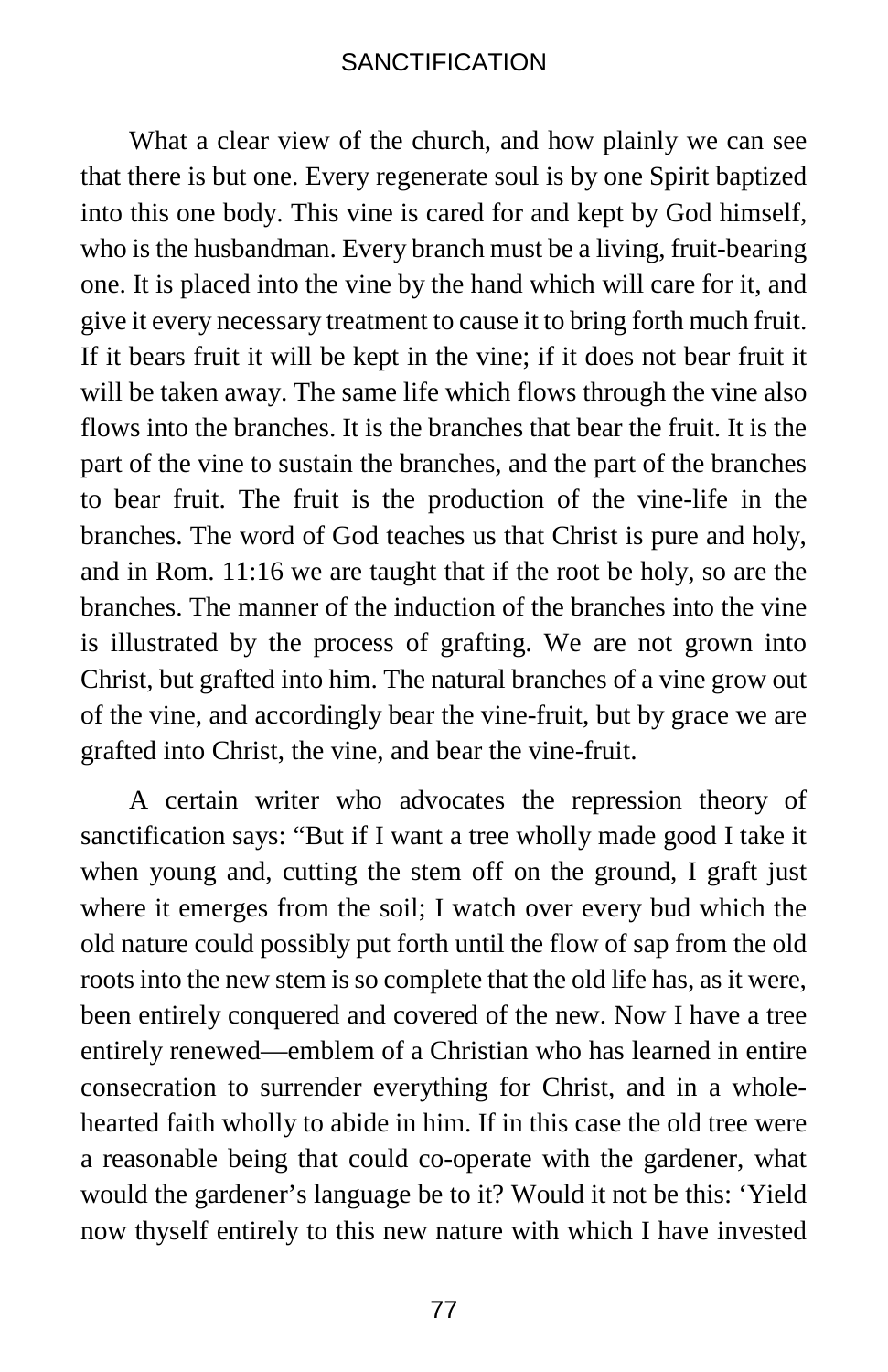thee; repress every tendency of the old nature to give buds or sprouts; let all thy sap and all thy life-powers rise up into this graft from yonder beautiful tree which I have put on thee, so shalt thou bring forth sweet and much fruit.' And the language of the tree to the gardener would be: 'When thou graftest me, oh, spare not a single branch, let everything of the old self, even the smallest bud, be destroyed, that I may no longer live in my own, but in that other life that was cut off and brought and put upon me that I might be wholly new and good.' And once again, could you afterwards ask the renewed tree, as it was bearing abundant fruit, what it could say of itself, its answer would be this: 'In me (that is, my roots) there dwelleth no good thing; I am ever inclined to evil; the sap I collect from the soil is in its nature corrupt, and ready to show itself in bearing evil fruit. But just where the sap rises into the sunshine to ripen into fruit, the wise gardener hath clothed me with a new life through which my sap is purified and all my powers are renewed to the bringing forth of good fruit.' "

This author has entirely reversed the scriptural order of grafting in his application of the graft and root, and has illustrated the relation of Christ and the believer by the natural grafting process which can in no sense scripturally apply to this holy relation. Christ is the vine or root, and not the graft. The natural process of grafting is to graft the good graft into a poor root. The graft will grow into a tree and bear the same kind of fruit as the tree from which it was taken, and thus the gardener increases the production of good fruit. But the divine process of grafting is just the reverse. In Rom. 11:24 the apostle says we are grafted into the olive tree (Christ) "contrary to nature." The husbandman takes the penitent sinner out of the kingdom of darkness and translates him into the kingdom of his dear Son. In this regeneration process the sinner (the graft) that was sinful and bore fruit is by God's own process grafted into Christ, the holy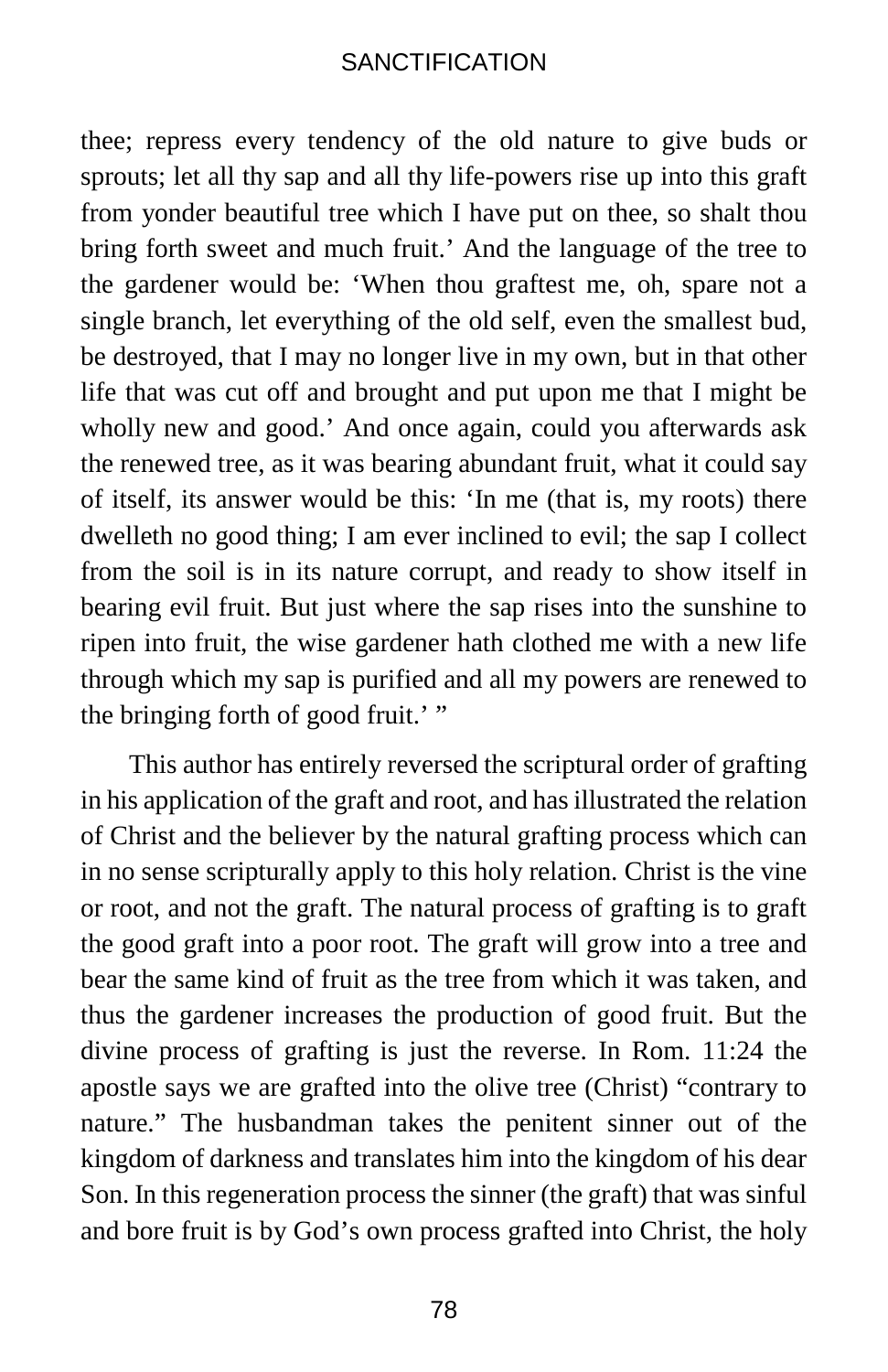vine, and from thence to bear holy fruit. This is certainly a great mystery, like all the works of God's grace, and is indeed contrary to nature, but in perfect conformity with the plan of redemption.

Now, in this condition, there is a certain requirement of the graft necessary that it may bear the vine-fruit; it must **abide** in the vine. This abiding requires a careful watchfulness lest there might be some sprout of the old inward nature, which yet exists within the newly grafted branch, which would spring up and hinder the perfect fruit-bearing of the vine-life. And in this early life, in this new relation of the branch with the vine, it is an attested fact that in quantity this fruit production is more or less hindered by the presence of the old inward nature, in the branch, which if permitted to sprout and grow would certainly prevent the growth of the vinefruit entirely, and thereby cause the branch to be cut off. That the branch is in the vine there can be no question, for its environments are completely changed and it finds itself a stranger to all of its former associations, customs, and habits. That the vine-life is in the branch there can equally be no question, for the branch has the inward consciousness bearing witness that it belongs to the vine, and it enjoys the sweet fellowship of the vine and all its branches. Also it bears the vine-fruit which brings upon itself the approval of the husbandman.

But this early and new relationship is only the justified life of the branch. The standard of sanctification of the author from whom we have just quoted is in no respect any higher than this, and were it not that there is a higher standard taught in this lesson and in many other scriptures, we would have to be satisfied with justification only.

"Every branch that beareth fruit, he purgeth it, that it may bring forth more fruit." This purging is another process quite contrary to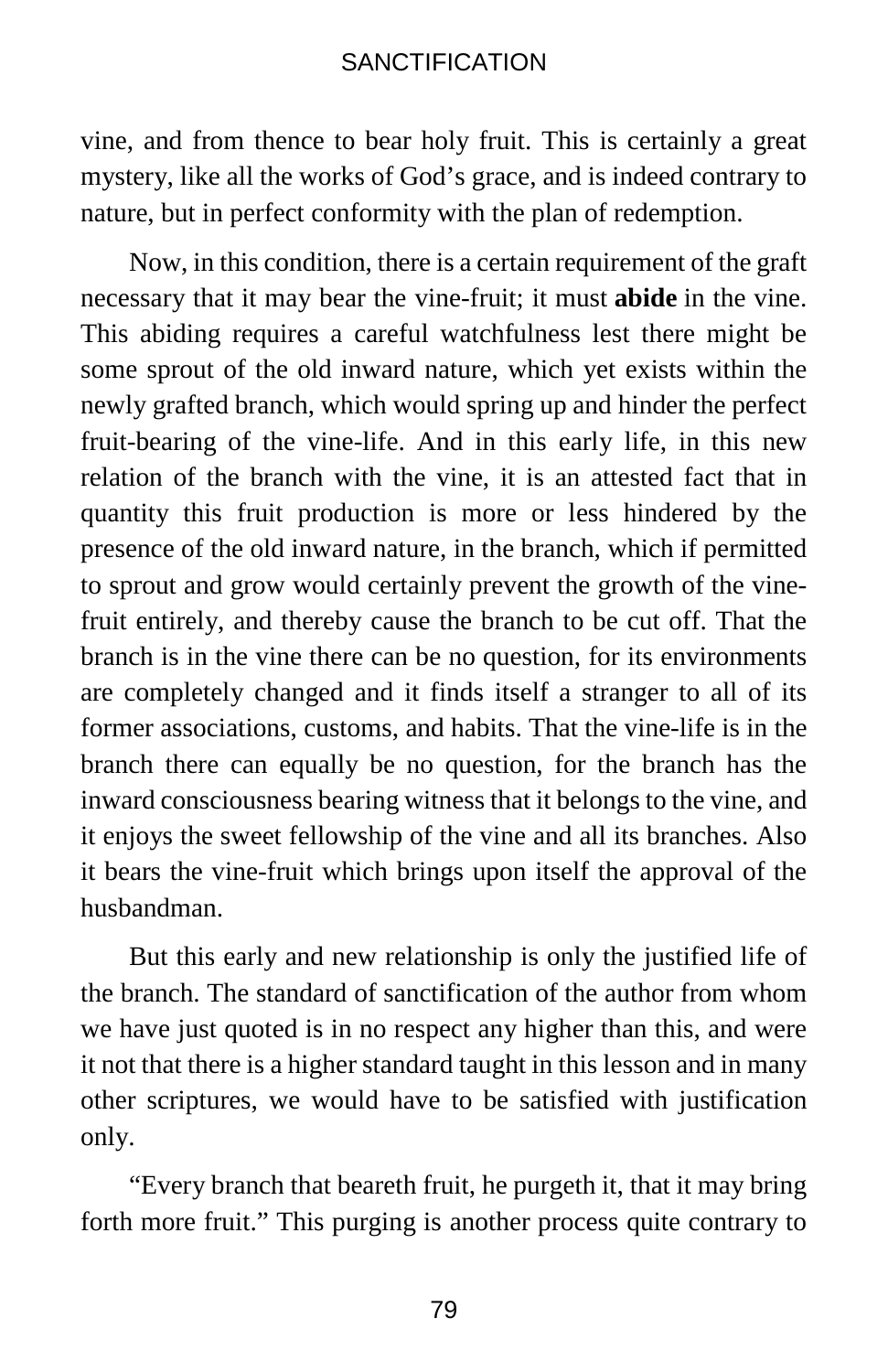nature, for the term signifies an inward cleansing. A vine-dresser can prune or trim a branch and thereby practically make it clean outwardly from all unnecessary or harmful sprouts which would hinder it from bearing fruit, but there is no known natural process by which the grafted branch could have its inward conditions changed which would affect its nature.

We can see clearly that the entire process of grafting the inferior branch into the good root, and the subsequent purging is wholly contrary to nature, for no man with an object of profit would do any such grafting, neither could anyone reasonably expect the inward conditions of such a graft to become changed.

This purging is wrought within for the purpose of an increase of holy fruit. How beautifully it pictures the experience of sanctification, and subsequent work wrought in the soul of the justified fruit-bearing child of God. It is not a pruning of any unholy sprouts, for they are to be wholly kept from sprouting in the process of the life of bearing holy fruit in this justified relation. The branch is now bearing the very fruit of the holy root, but there is something to be done in it that it may bring forth more fruit; it must be purged from its inward depraved dispositions which it possessed from its parent stock—its "old man ... that the body of sin might be destroyed." Before the purging there was much time and energy occupied in keeping its depraved nature from sprouting. The holy nature of the root was indeed being manifested in the production of holy fruit which was a source of satisfaction, but there was that inward consciousness of an unfavorable condition which hindered the root-life from producing in the branch the quantity necessary to the perfect satisfaction of the husbandman, the vine or the branch.

But now what a glorious change: the old nature is entirely gone, and the sweet soul-rest which the purged branch now enjoys is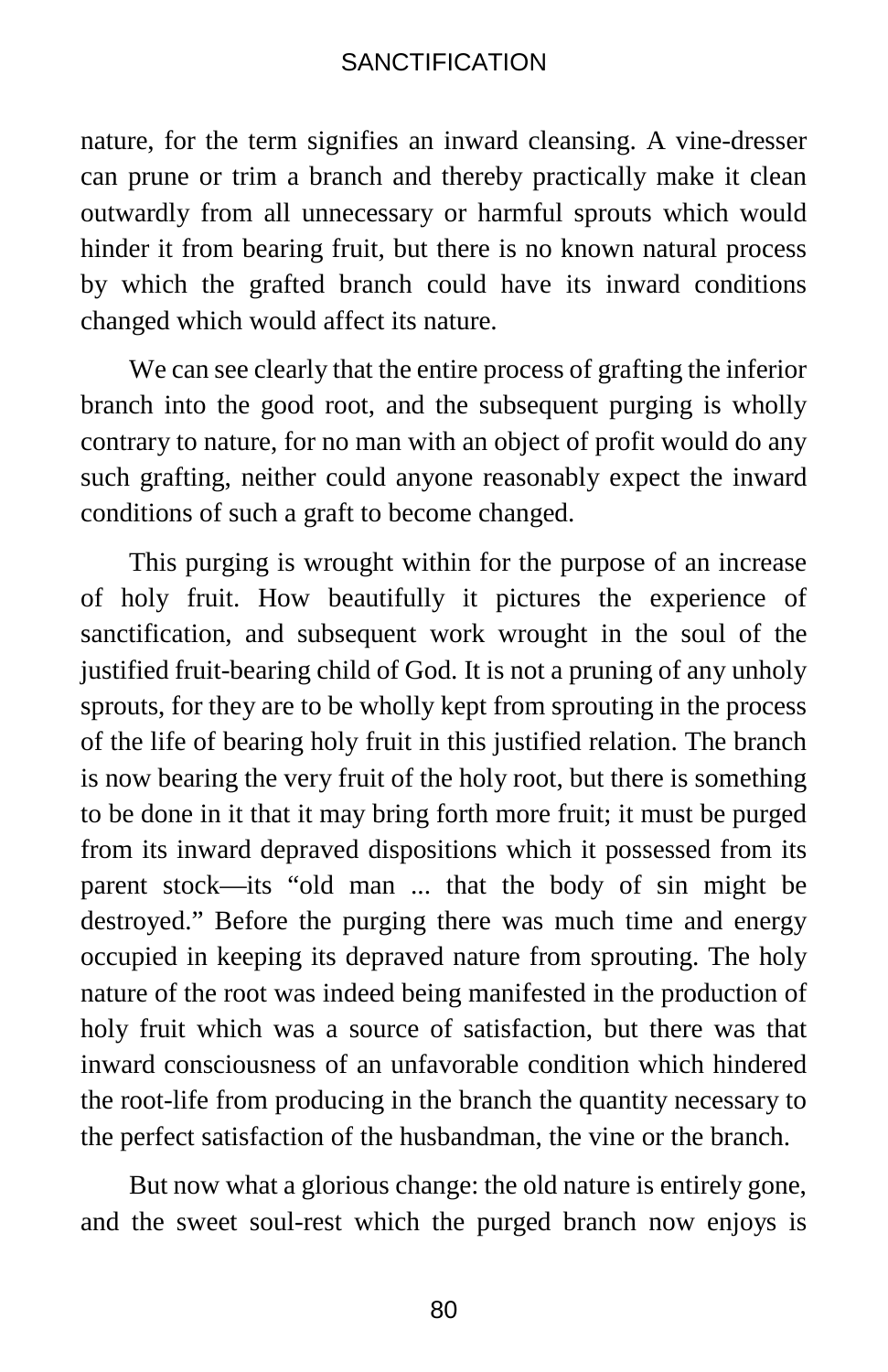beyond the power of mortal to express; it can now repose itself so sweetly in the holy vine in its perfectly consecrated life, without any inward hindrance to a perfect flow of the vine-life through its entire being. It can now bring forth more fruit, for every energy from the root is sent direct into the fruit-buds of the branch, and the result is glorious. This purging is just what perfects the inward harmony of the branch with the vine. It could not continue very long in the abiding condition without a consciousness of the need of the purging process. This process becomes a necessity to every branch which abides. "He that abideth in me, and I in him, the same bringeth forth much fruit," which is equivalent to the text, "Every branch that beareth fruit, he purgeth it, that it may bring forth more fruit." It is purged that it may bring forth "more fruit," and now the object of purging is realized, it brings forth "much fruit." Thank God for the purging, the subsequent work in the heart!

The apostles had not yet received this experience. They were clean through the word which Jesus had spoken unto them, to the extent of their knowledge and experience. Unquestionably they were clean from guilt and condemnation, for they were taken out from the world—were no more of it, and the world hated them. They were living in perfect obedience to all the known word of God and were clean through that word, but they had not had the pentecostal purging, "purifying their hearts by faith," as Peter himself testifies of the sanctification of himself and all who were at Pentecost, as well as the experience of Cornelius and his household.

Truly we have much reason to praise God for his wonderful grace in which he brings man, his fallen creature, into such a position that he may become a son of God, then made pure from all the depraved dispositions of his fallen nature. "If a man therefore purge himself from these, he shall be a vessel unto honor, sanctified,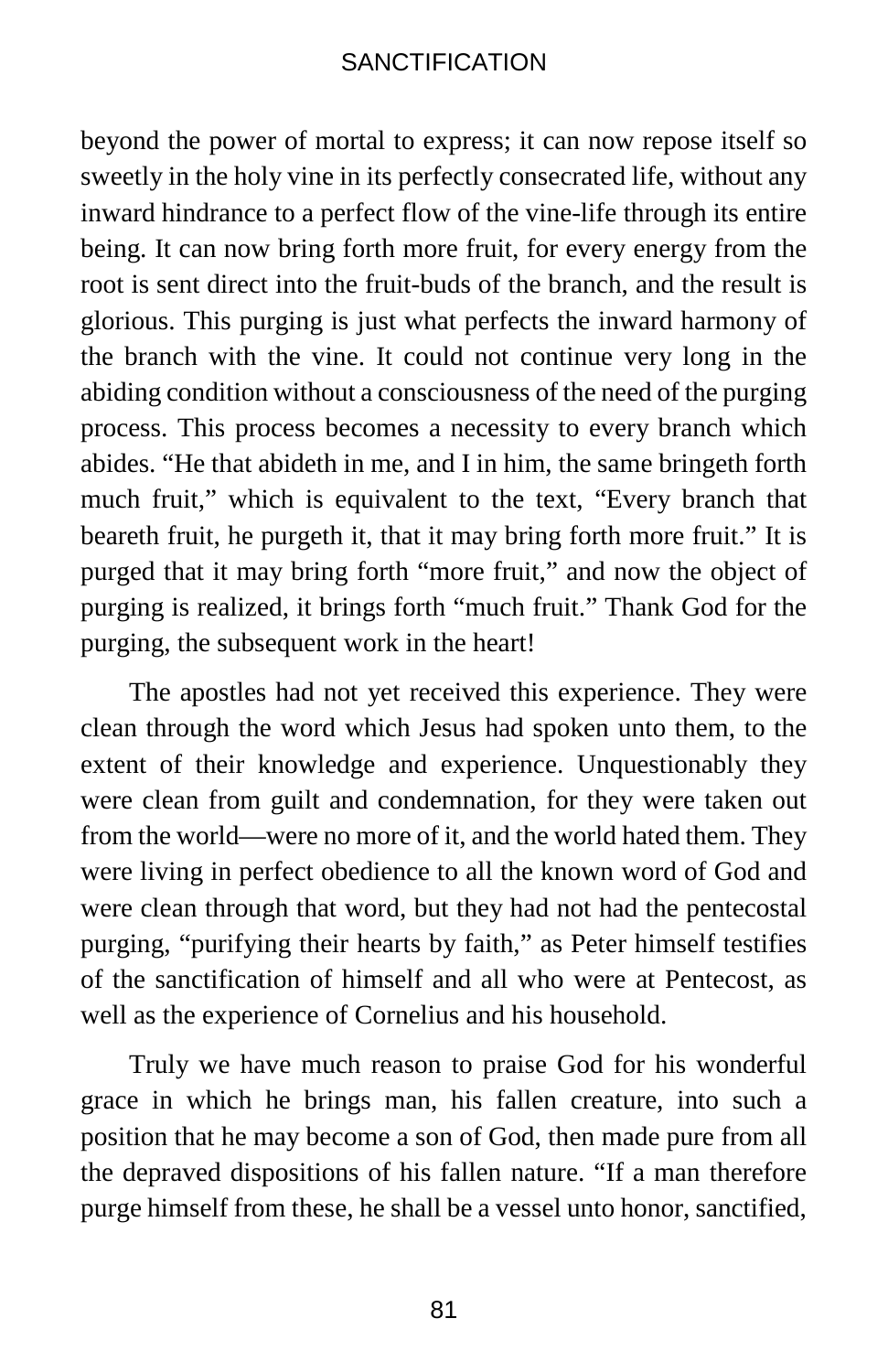and meet for the Master's use, and prepared unto every good work."—2 Timothy 2:21.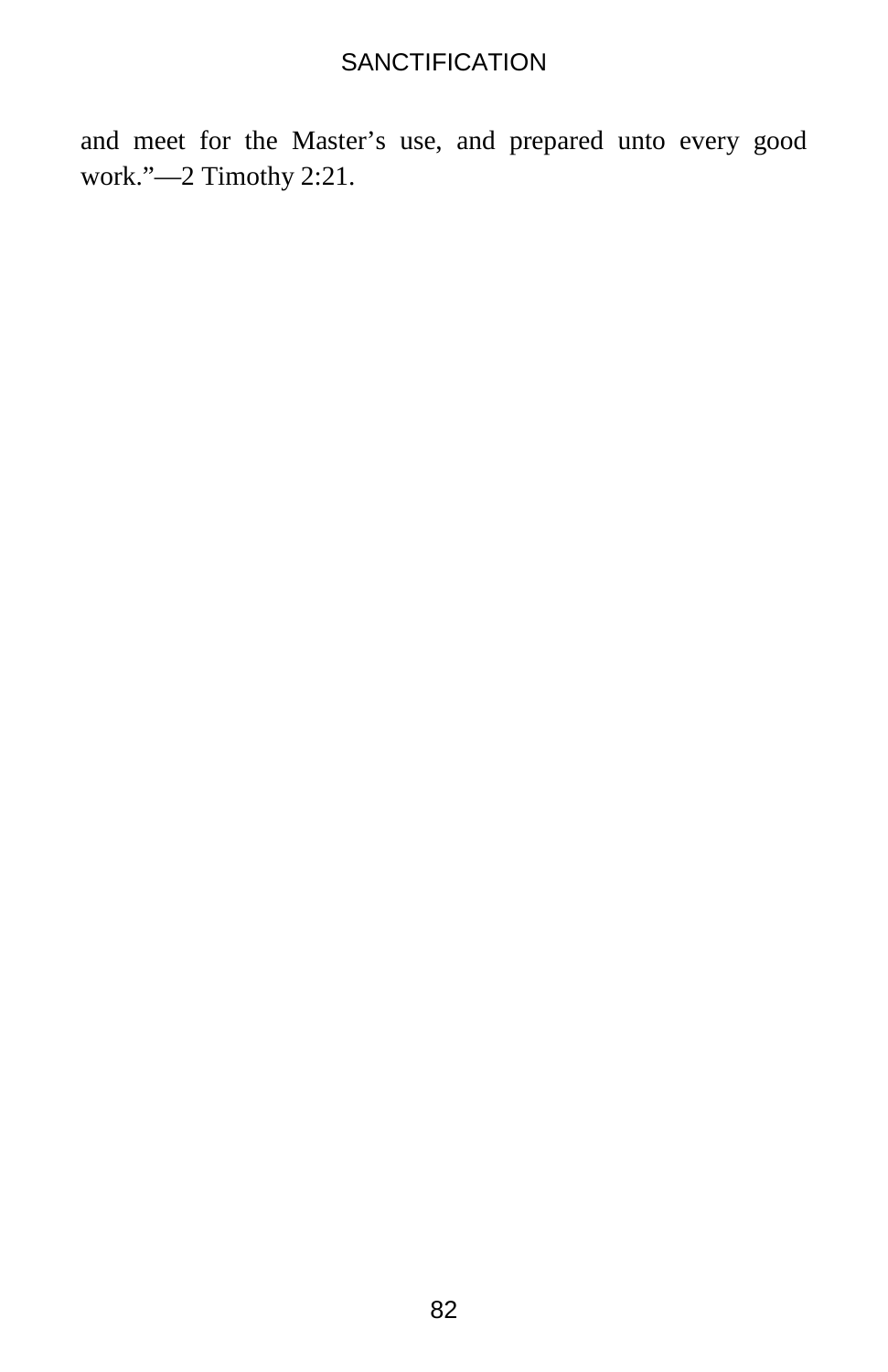## **Chapter XI**

## **Some Helpful Thoughts on Consecration**

The experience of sanctification is obtained upon the conditions of definite consecration and faith. In every consecration the soul reaches a point where it must either go through to the death, or else go back and lose the grace of God entirely. The Holy Spirit will make it plain what this death implies, and at last the dying soul goes through its last struggle and yields up its last treasure. When this point is reached and passed, the Holy Spirit will bear witness that the demands of God are now fully met. When Moses had completed the work of building the tabernacle and had placed everything in its proper order, as God commanded him, it is said that "Moses finished the work." So it can be said of us and so each of us can personally testify by the witness of the Spirit bearing witness with our spirit in this absolute and definite consecration, that we have "finished the work." Every doubt as to the completion of this consecration is banished, and has no room to exist in our hearts, for we know that it is complete. We can so sweetly and willingly say, "Thy will be done," with a most delightful consciousness that all the past, present, and future, of all that pertains to our life, is yielded up to his blessed will. Nothing on earth is held half so sweet and precious as his will.

We can realize down deep in our souls what Jesus meant when he gave himself to sanctify us and said, "I come to do thy will." We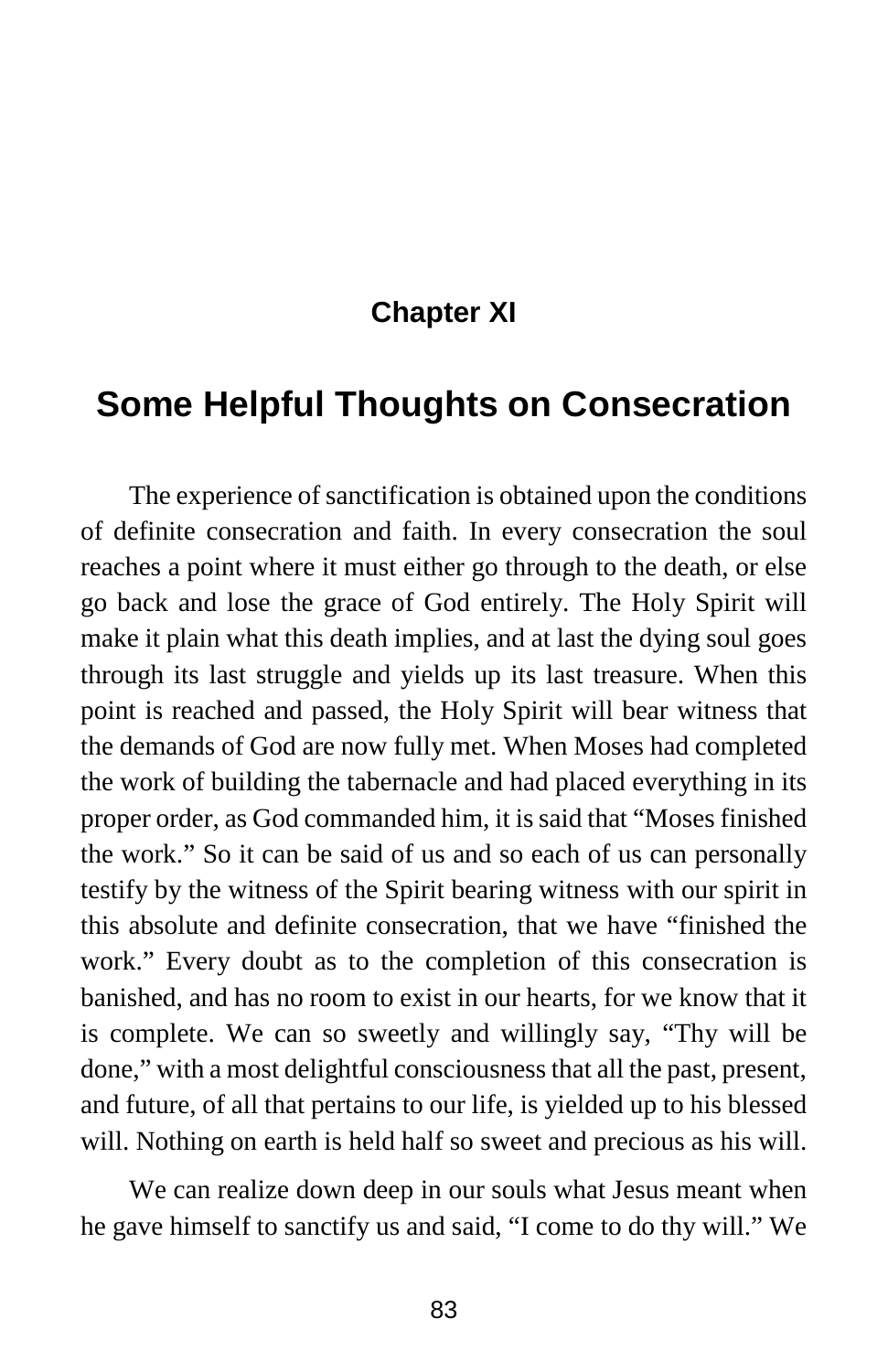can enter into the fellowship of his sufferings and death, for all that we have and are, and all that we expect to be in the future, and all that we know and ever expect to know, are now forever and eternally yielded up to that precious will of God. It required the will of Jesus to be yielded up to death to do the will of the Father that we might be sanctified, and it equally requires our will to be yielded up to death and the loss of all things, that we might be sanctified. It required his will even to the death to obtain it for us, and it requires our will even to death to receive it from him. Yes, dear reader, a real death; so real that it includes everything, and it can only be said of us as it was said of the Colossian saints, "Ye are dead, and your life is hid with Christ in God."

This death consecration is beautifully typified in the consecration and sanctification of the priests of the Old Testament dispensation. In Lev. 8 we read that Moses was commanded of the Lord to take Aaron and his sons and three animals with him. The blood of one of these animals was to be shed for the sin-offering; one for the "burnt offering," and one for the "consecration" offering. The blood of each was shed and applied separately for a special purpose. Each finds its antitype in the precious blood of Jesus, who offered himself without spot to God that he might sanctify the church. The blood of the sin-offering provides for that part of our nature which would naturally reach out and cling to those things which are sinful. In every justified heart which is not yet wholly sanctified there exists such a principle which in itself is depraved and sinful, and were it permitted to respond to the sinful things without, it would bring the believers into transgression. This is the "body of sin," or "our old man," which according to the law of the Spirit of life in Christ Jesus, must be destroyed and cleansed out. This existing in the heart, if unrestrained, is the fruitful soil out of which grows every evil work. We can see its productions in many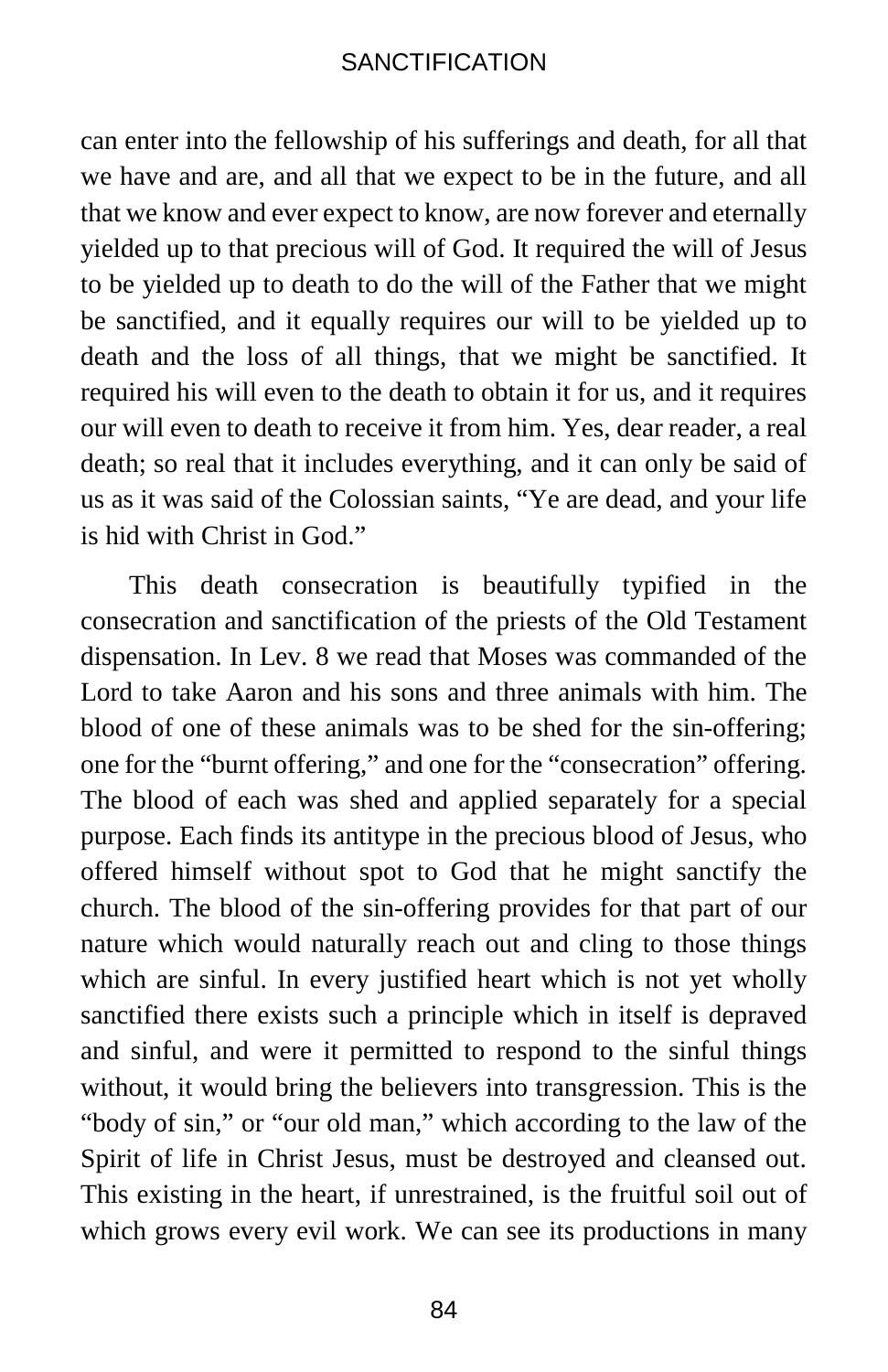different aspects in the religious world today. Every sect on earth is a production of this body of sin. Every manifestation of carnal division is some of its evil fruits. Everything that is in the least degree contrary to the pure word of God, whether it be word or deed, is but the outgrowth of this evil thing, which was created and planted into the hearts of Adam and Eve by the devil, and has become the dominating characteristic of depraved humanity. Justification does not cleanse this out of the heart. It only takes away the guilt and trespasses of the sinner, and brings him into the favor of God, who gave his Son a "trespass-offering" for the world. But Jesus gave himself a "sin-offering" for the church, and when the heart has yielded up to the death for the destruction of this depravity it can truly be said of such an one that we are dead to sin, for the blood of Jesus in this sin-offering will most certainly effect this cleansing.

But a true Bible consecration includes something more than a yielding up of the heart for the cleansing out of this sin principle. In the type, we see there was another animal sacrificed in this consecration service. It was the one for the "burnt offering." The blood of this sacrifice corresponds with the sacrifice of the blood of Jesus which also provides for the cleansing of that part of our nature that clings to the things of life which in themselves are not sinful but are God-given blessings. Our unsanctified affections must also become purified from every taint of depravity. That this may be accomplished, it becomes necessary that the heart yield up to the death every cherished object, even though it be a God-given blessing; it must be yielded up and laid upon the altar as a "burnt offering." The affections cannot be purified until the object of the affections is yielded. We cannot perfectly obey the first and great commandment, "Thou shalt love the Lord thy God with all thy heart, and with all thy soul, and with all thy mind, and with all thy strength," until every affection is fully taken off from every object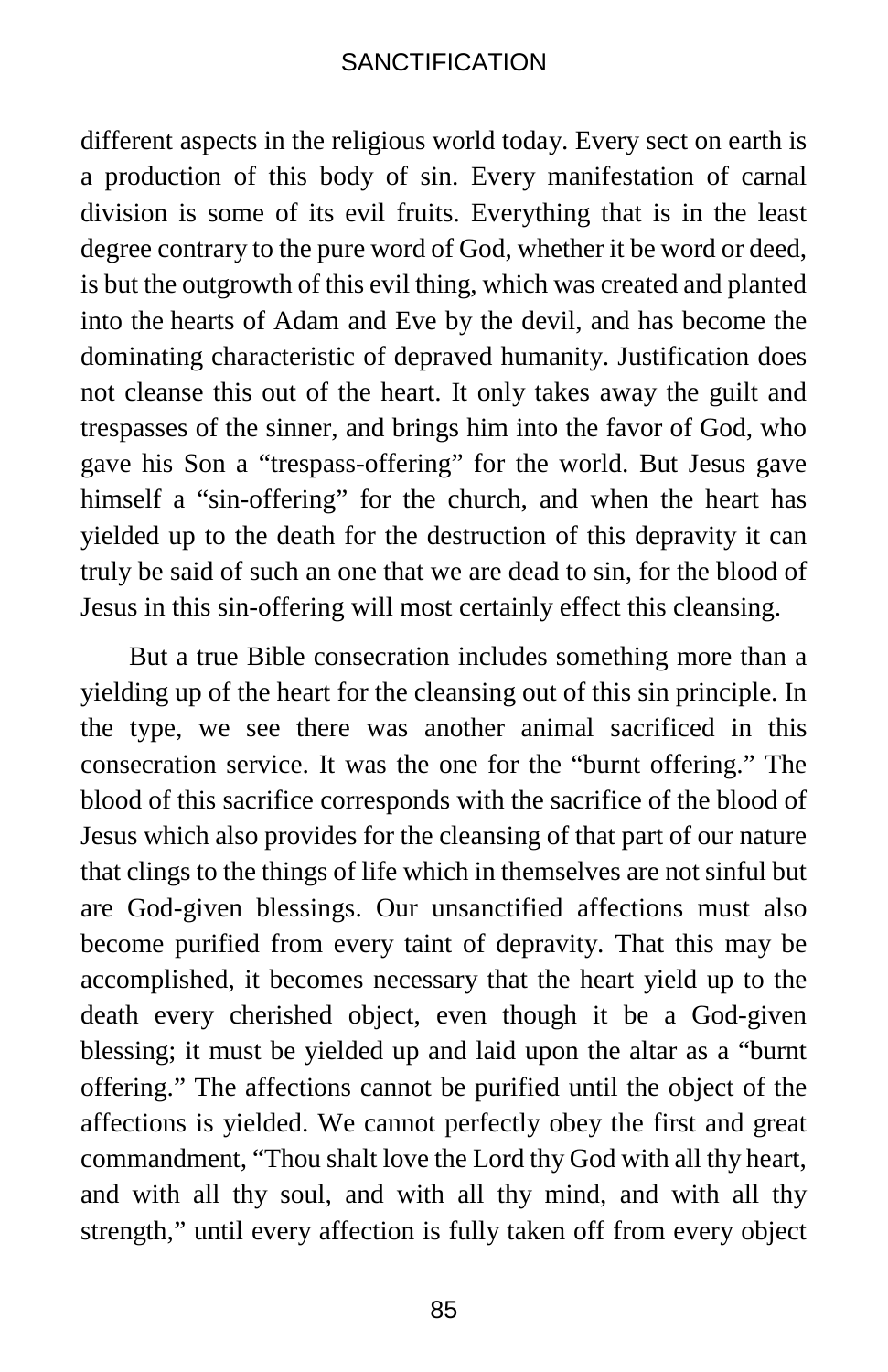of earth and placed upon God exclusively. This means that we willingly lay upon the altar our loved ones, no matter how sacred or precious they may be—father, mother, brother, sister, husband, wife, children, home, property, reputation, and everything within the scope of our earthly existence. All henceforth and forever yielded up to God, no more to be ours, as really and as perfectly as though we were breathing our last upon our death-bed, and then in due time we were laid into our coffin, the lid fastened down, and lowered into the grave, the grave filled up and nothing left but a mound to mark where our earthly remains lie. Or, to view the subject from another standpoint, this yielding up must be as real as though our loved ones and every cherished treasure of earth were laid upon the altar, to be offered up a burnt sacrifice. In due time the fire will be kindled, and our cherished objects will one by one be consumed into smoke and finally all will disappear, a consumed sacrifice unto the Lord.

A quarter of a century ago my own precious mother was brought to this consecration. She was shown by the Holy Spirit that she did not have her children perfectly yielded up to the Lord. She was praying for their conversion. At last she became willing to lay them upon the altar and she did it thoroughly. She gave them to the Lord a living sacrifice. In a short time her four oldest were converted, and in due time the two others as they grew up were also brought into the fold of Christ. She rejoiced and praised God for this and often expressed herself that her children were not her own, they were the Lord's, for his service or sacrifice, just as he should see proper. At last this consecration was brought to the test. The Lord began to kindle the fire to consume the "burnt offering." He laid his hand upon one and took her home to heaven. Then another, and sent him thousands of miles away to preach the gospel in regions beyond. Then another, and sent him far distant in another direction to labor in the gospel vineyard. Then another, and sent her still another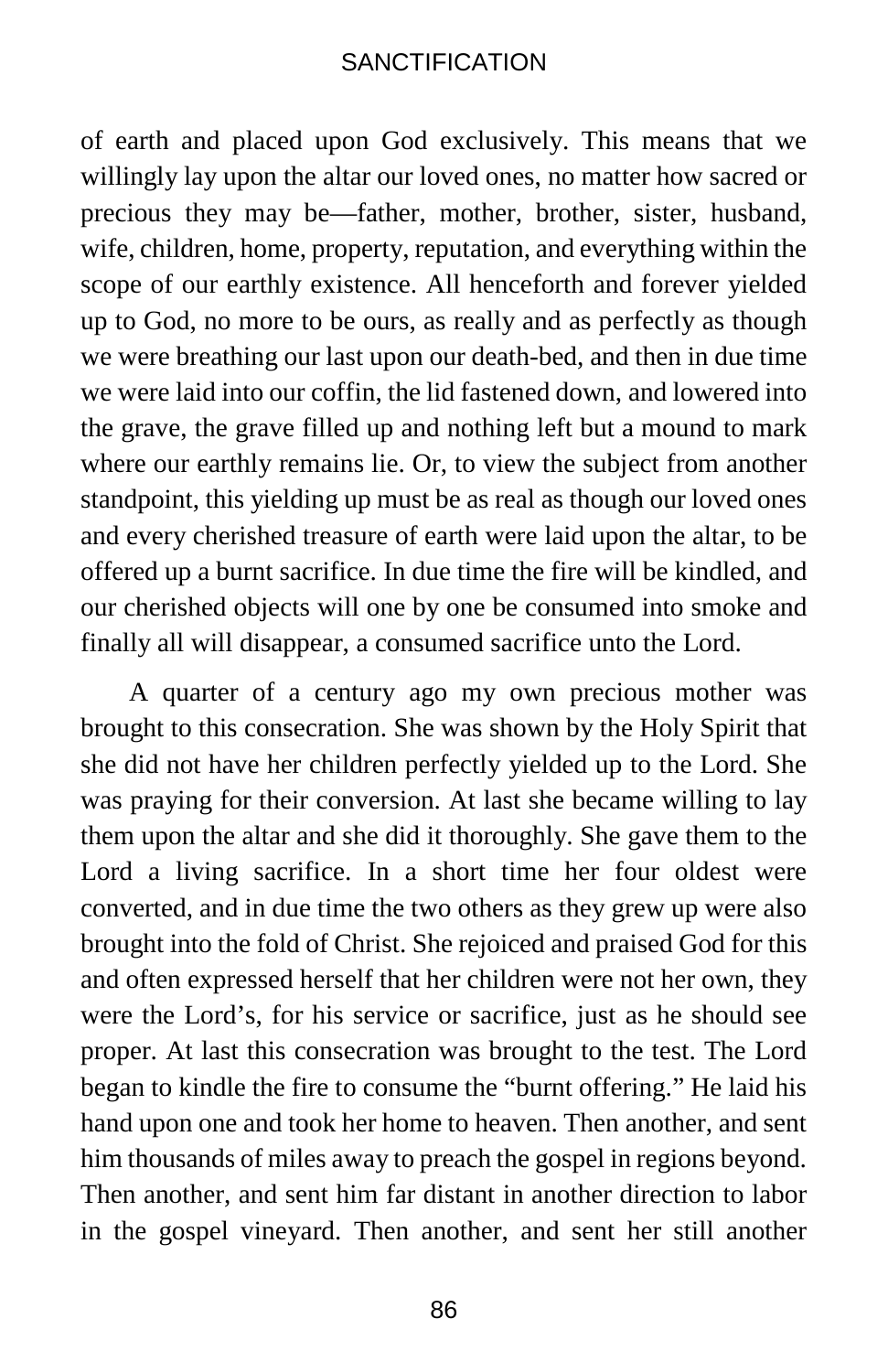direction to publish the word of God; and as these cherished objects thus vanished out of her sight she could say, "They are the Lord's, not mine." In one of her letters she wrote me these words: "Well, my dear boy, I truly realized what it meant years ago to lay my dear children upon the altar of the Lord: but now I realize what it means to see them consumed into smoke."

Dear brother and sister, this is what a burnt offering means, and how good our heavenly Father is to require this sacrifice of us! Oh, how many sad heartaches it saves us! How many bitter tears of anguish and sorrow! I have stood at the open grave where a poor grief-stricken mother wrung her hands and cried out, "Oh, I cannot, I cannot give up my precious darling. Let me be buried with it—I cannot be parted from it!" I have also stood at another grave, where the form of a consecrated loved one was sinking out of human sight. The mother stood gazing at the object of earth as it was laid back to dust, then with her eyes turned toward heaven she said, "Dear Lord, thou hast only taken thine own to thyself; my heart feels the parting pangs, but I say willingly, 'Thy will be done.' "

Ah, what a contrast! The one mother knew nothing of this blessed consecration, the other did. The one had but little grace to sustain her in her bereavement, the other had the abounding grace, for she had already yielded up her sacred treasures to the Lord. The one buried all her comfort and hope in the grave, the other simply buried a lifeless form of clay; though sacred and precious to her heart, yet she had consecrated it to the Lord, and now in seeing it vanish out of her sight, she could feel that it was not her own. The one returned to her empty home with her heart full of sorrow, the other returned in the comfort of Him who comforteth us in all our tribulations. She had paid the price of **her all**, and now she enjoys the blessing of **Jesus' all**—the abiding of his glorious presence,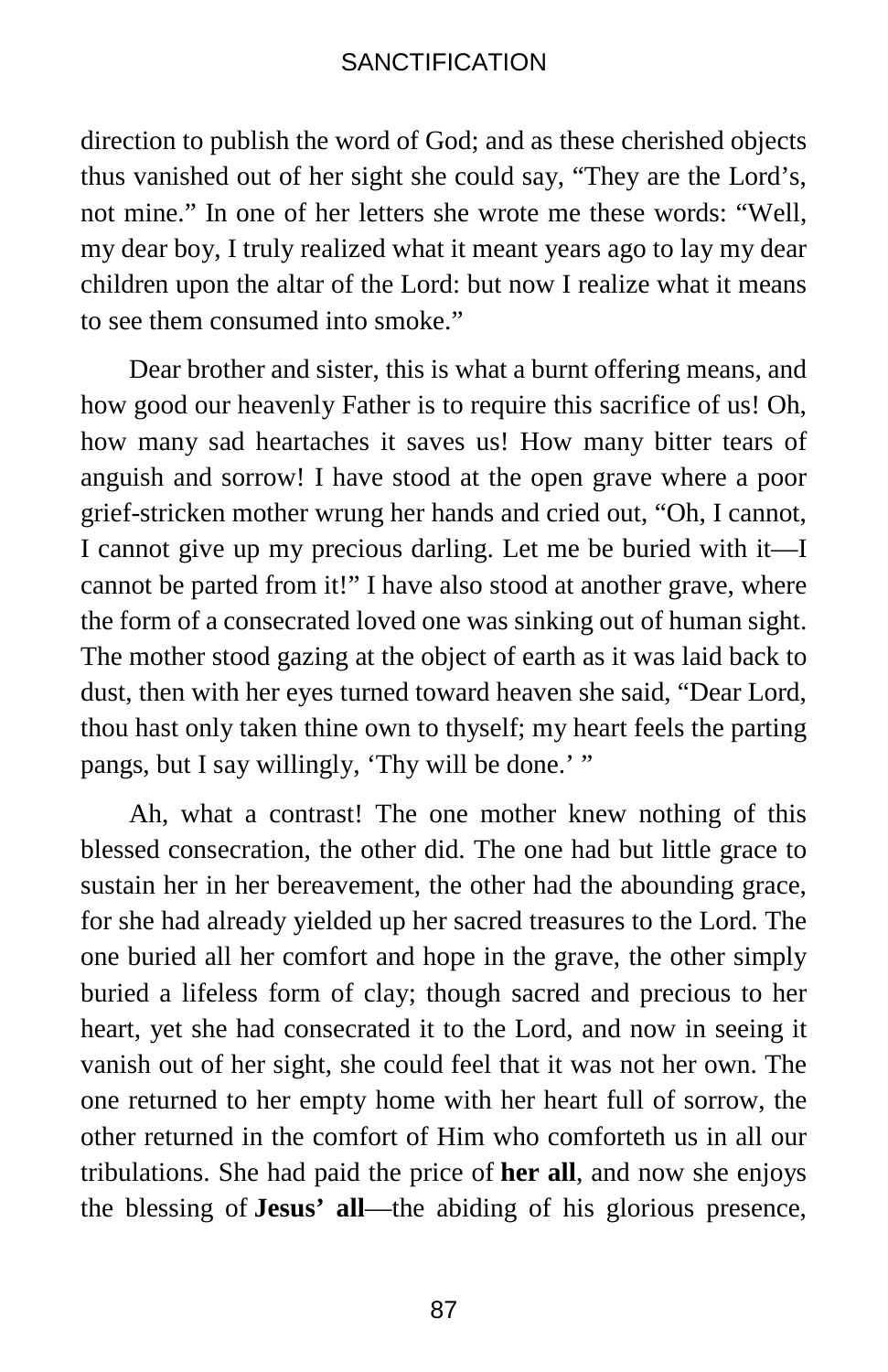which comforts her heart and home, and fills the emptiness with himself and his bountiful grace.

Oh, how beautiful and reasonable to consecrate everything that our affections have held sacred and dear, to him. We all know very well that all these treasures of earth are of no enduring substance. No matter how much they may be to us, they in due time will either vanish out of our sight, or else we will have to leave them. How much better, and how much more satisfactory it is to yield them all up to Jesus, to whom they rightly belong, and who has only loaned them to us in the first place. He is justly entitled to all of our affections, for what has he not yielded up that was due to himself, that he might purchase this glorious grace for us? Now he wants the supremacy in our hearts' affections, so that he can fashion us according to himself through and through, and impart his own nature into our affections, that we may henceforth love with his love, those sacred treasures around which our affections have so entwined, and claimed as ours. Before our consecration we loved him, but these other objects of our love were between us and him. They hindered our love towards him, and equally hindered his love from perfectly flowing into our hearts. We loved him, and realized that he loved us, but it was not perfect; there were objects in our way, and there were objects in his way. These objects were our sacred treasures. Depravity had affected our affections so that we could not hold these treasures as we should. But now what a satisfactory change! We yielded all these objects to him, and took him in their stead. Now he occupies the place. He owns our treasures, and we own him. But what of our treasures? We have them all back again, through him. Before our consecration, they were between us and him. Now he is between us and them, and with him he freely gives us all things. He can use all of these things according to his own good pleasure, making any disposition of them which might seem good in his sight,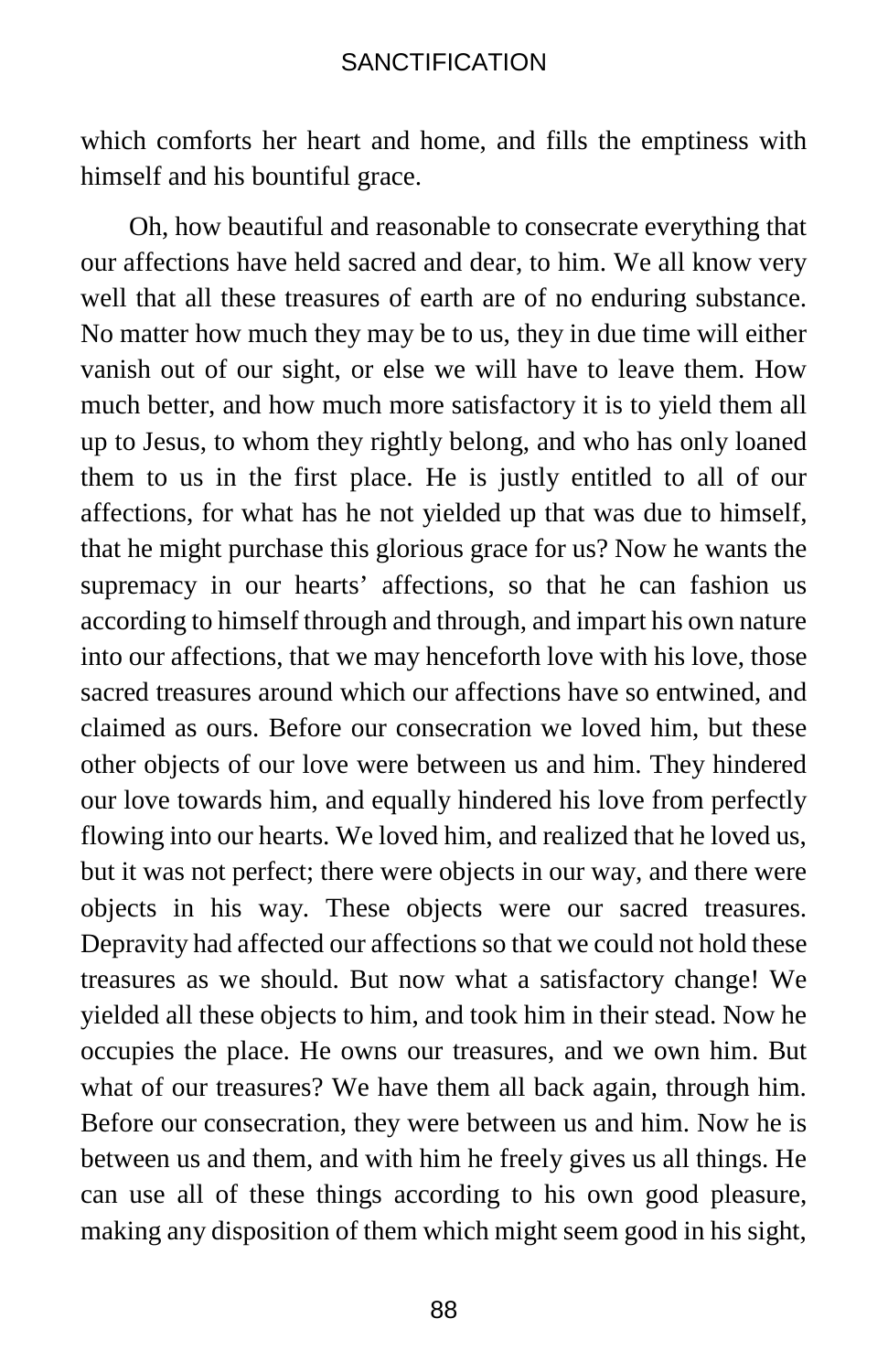for they are his, not ours. If he should place us over them as his stewards, then we hold them in trust for him and do with them just as he orders, and when, one by one, they consume away on the altar of his service, or, if according to his sovereign will, he shall remove them out of our sight, we can say, "Amen, Lord, thy will be done."

Now, in the act of Bible consecration, the believer may not realize all of this, and the utmost depth of the cleansing that has been wrought in the heart and affections, or the difference between the sin-offering and the burnt offering, but it will not be long afterward, until the knowledge of this cleansing shall begin to dawn upon us and our soul becomes more and more enraptured in this glorious experience of sanctification. But we see in the type still another animal to be slain—the consecration offering. The blood of this animal was applied to the body of Aaron and his sons. First it was put upon the tips of their right ears, the thumbs of their right hands, and the great toes of their right feet. Then afterwards it was sprinkled with the anointing oil upon Aaron and his garments too, and upon his sons and their garments. This ceremonial process was the completion of their sanctification. The blood of this consecration offering corresponds with the blood of Jesus which provides for the sanctification of our body. In this consecration we not only offer up our hearts and affections to Jesus, but we also present our bodies a living sacrifice. This includes our all, spirit, soul and body. Our ears, hands, and feet, our entire physical being, is dedicated henceforth to his service, to labor and suffer hardships, to be used in sacrifice, or service, either at the martyrs' stake or on the gospel altar, any way, and every way, in which he may order it for his own honor and glory. These eyes shall see, this tongue shall speak, this mind shall think, these ears shall hear, these hands shall labor, these feet shall run, this strength and these energies, this heart shall beat, every faculty, organ, and appetite shall be used only for him, who has so freely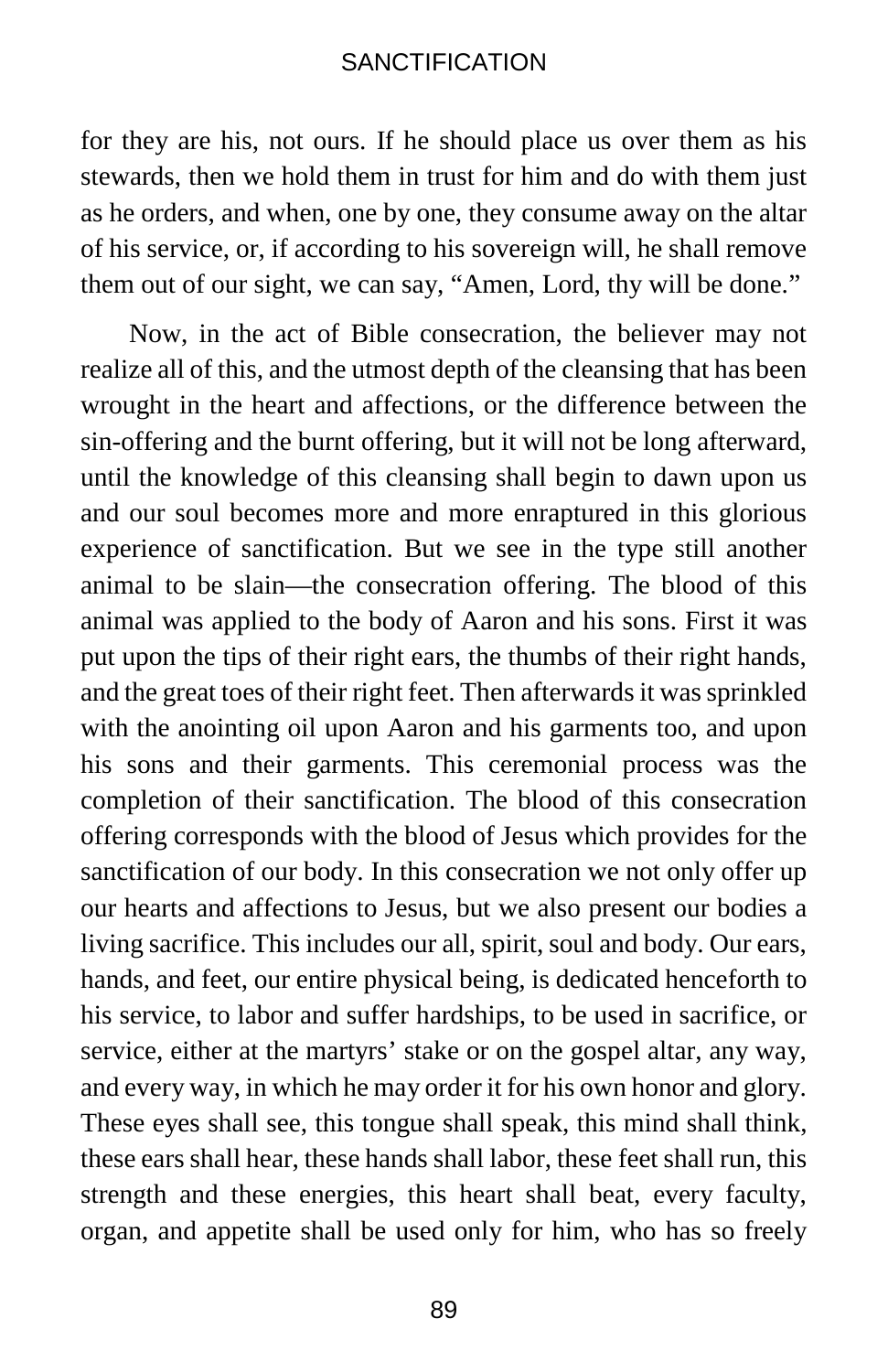given himself for us; and thus this body becomes the temple, and the earthly dwelling-place of the Holy Ghost, his own exclusive dedicated property. While it is not possible that we could itemize these things in the consecration of our bodies, there is a yielding up of our all which sweeps the scope and brings the witness of the Spirit that our consecration is complete and we have "finished the work." We are now upon believing grounds, and faith can appropriate the power of the all-cleansing blood.

> "By faith I venture on his word, My doubts are o'er, the vict'ry won, He said the altar sanctifies, I just believe him and 'tis done."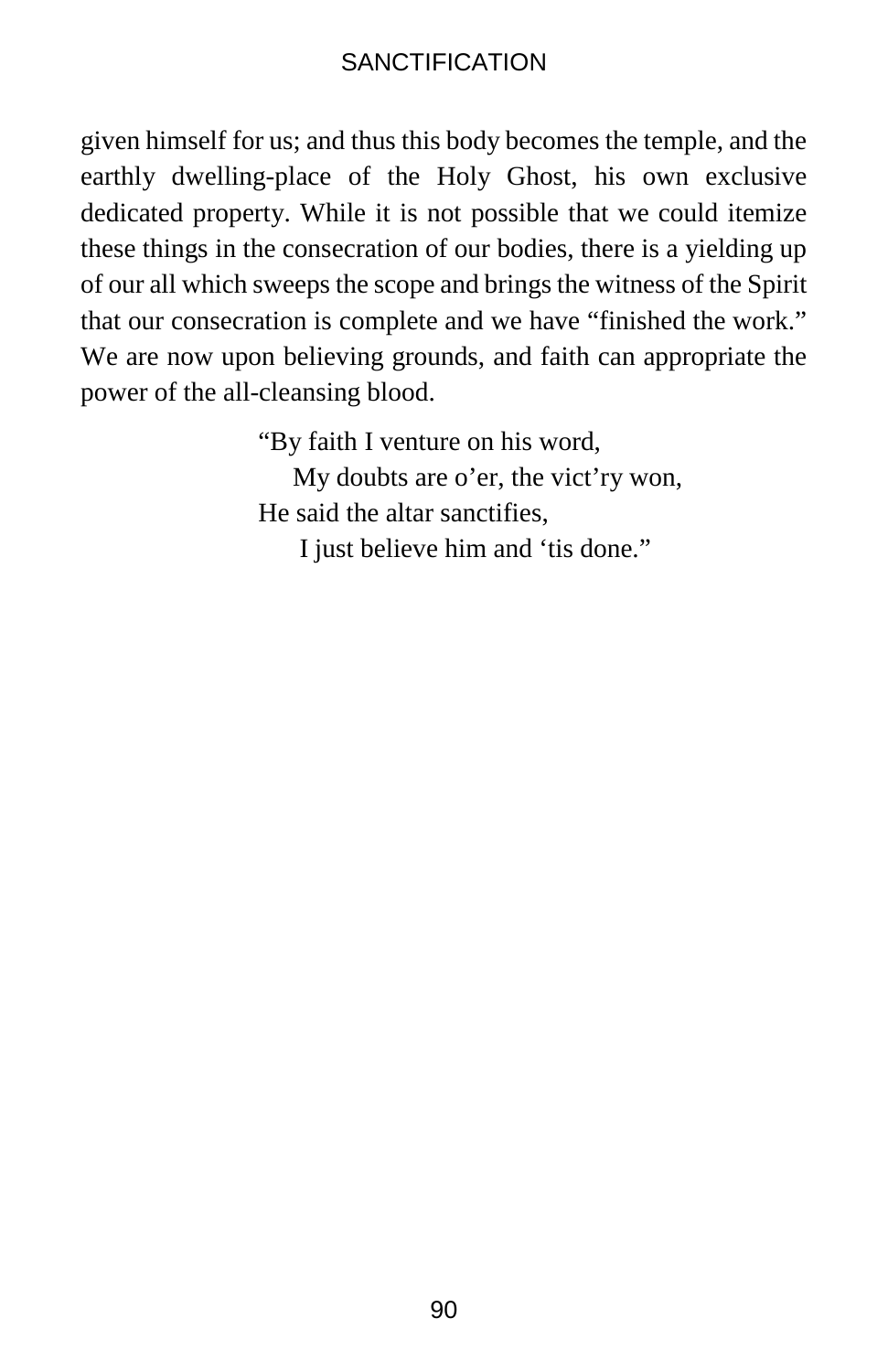### **Chapter XII**

# **Questions and Answers**

Question. How may we know definitely that we are sanctified?

Answer. We may know it by knowing that we have met all the conditions. This grace is obtained upon the conditions of consecration and faith. When we are sure that we have measured up to a true Bible consecration, we will have no difficulty in knowing that we are sanctified. The depth of meaning of this consecration does not necessarily need to be fully comprehended by the seeker, as we enter into this covenant, but there is a yielding up of ourself and entire all, to the known and unknown will of God, to an extent that covers everything. God knows when we have reached and passed this point, and it will not be long before the Holy Spirit will definitely witness to us that the consecration is complete, and the covenant ratified by this glorious indwelling consciousness.

This consecration may be illustrated by the contract and union of holy matrimony. When the bride and groom enter into the covenant according to God's word, they have little knowledge of the obligations they are taking upon themselves. They know nothing of the detailed realities of life; its joys and sorrows, hardships and trials that are before them; but they know that they dearly love each other, and have not the slightest fear in yielding themselves to each other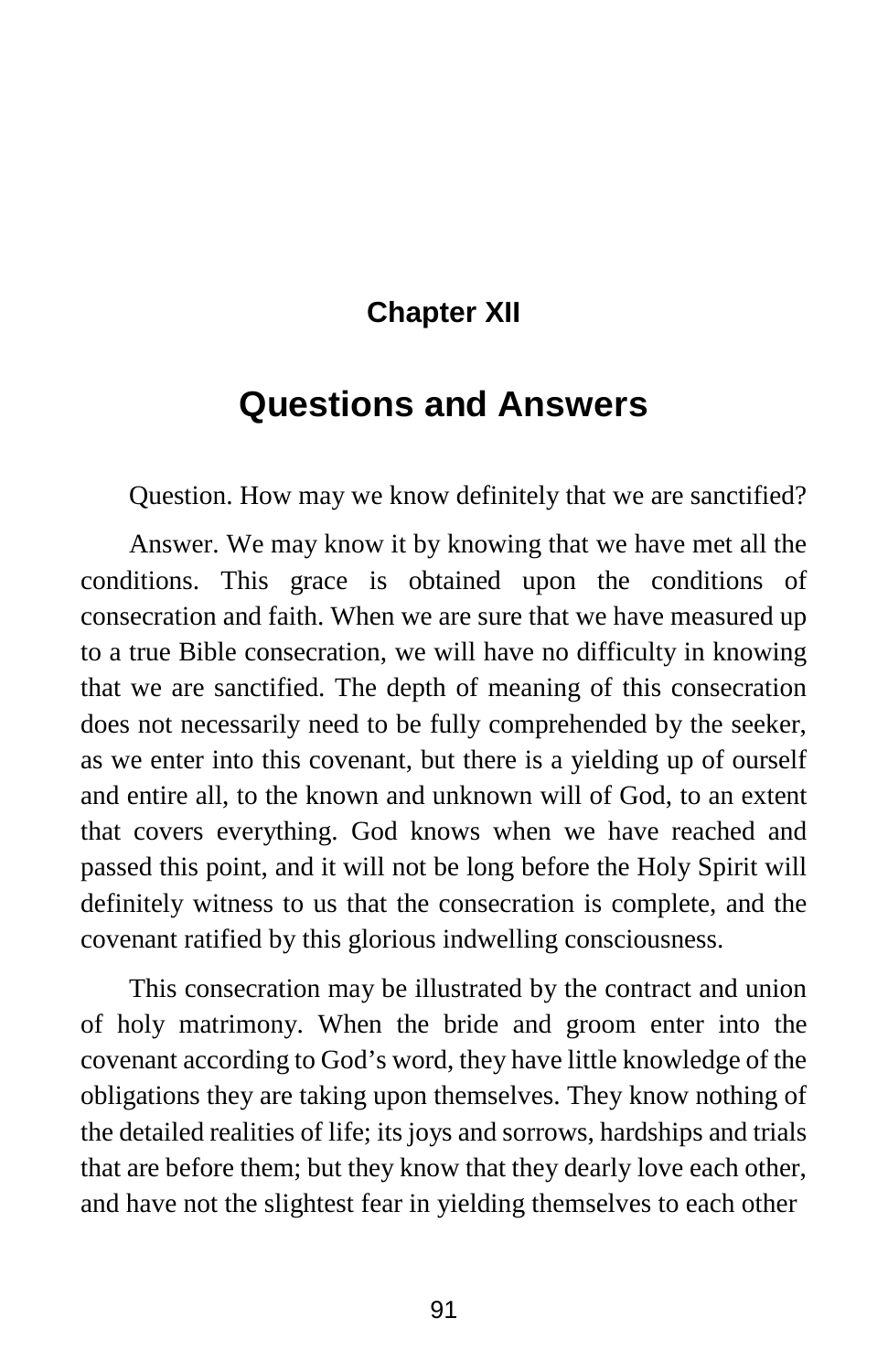completely and exclusively, so long as they both shall live. They enter into this covenant with all good confidence that the object of their love will not require anything hard or impossible, and as the future realities of life unfold and one by one they meet the many responsibilities that the covenant implies, they find that their love is equal to the responsibility, and as long as they continue to love each other they will never have the slightest disposition to break that marriage covenant.

So the heart which makes the consecration for sanctification will not comprehend the great scope of its meaning at the time of entering into this covenant, but if we love Jesus as we should we will not fear what he may require of us in the details of his will in the future. We are already enraptured with his love. He has proved himself to be a loving and faithful Redeemer in dying for us, and now as we see he requires us to yield ourselves even to death for him, we can confidently enter into the conditions of this covenant with the assurance that he will demand nothing of us beyond the power of the love to fulfill.

Yes, we will know definitely when our consecration is complete, and then we will have no trouble to believe in the promises for the cleansing. As Bible repentance is the believing ground for justification, so Bible consecration is the believing ground for sanctification.

Ques. How may we keep sanctified?

Ans. By abiding in the conditions by which we obtained the experience. As long as our consecration remains intact, and our faith remains firm in the promises, we are sanctified, no matter what the assertions of our feelings may be. To cease believing will forfeit our experience. To cease obeying in any respect will produce the same effect; but "if we walk in the light as he is in the light, we have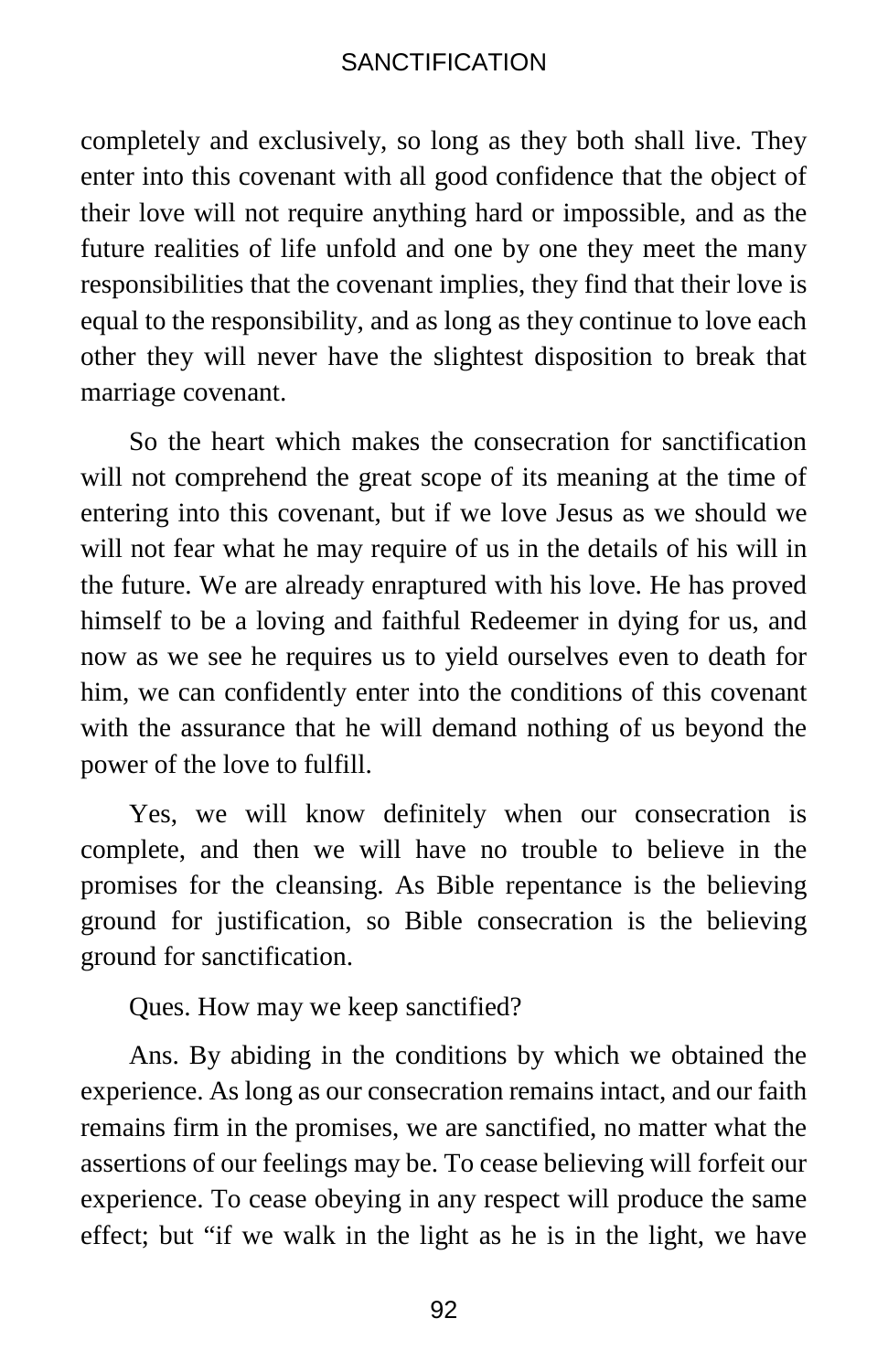fellowship one with another; and the blood of Jesus Christ his Son cleanseth us from all sin."

Ques. If Jesus was not sanctified until his death, how can we be?

Ans. Jesus was sanctified before his death. He testifies to it in John 10:36. There is a sense in which he was sanctified by his death; that is, he became a perfect redeemer by his death. He set himself apart for this specific purpose. This is the meaning of the saying of Jesus in John 17:19—"And for their sakes I sanctify myself, that they also might be sanctified through the truth." Another scripture, Heb. 5:9 has the same meaning. "And being made perfect, he became the author of eternal salvation unto all them that obey him." In the use of the terms "sanctify" and "perfect" we could by no means infer that Jesus was not pure and holy before his suffering on the cross. He became a perfect Saviour by his death and through suffering. It is absurd and casts a reflection upon the redemption plan, to say that Jesus was not holy until resurrection. In this sense only was he made "perfect" [by](https://www.gutenberg.org/files/26691/26691-h/26691-h.htm#cn9) his death. As to his people being holy and sanctified in this life, we have the whole word of God in favor of such a life. Thank God, it is his will that we should live "in holiness and righteousness before him all the days of our life." It does require a death on our part to obtain this glorious grace. In this respect we must die to get it. Jesus died to purchase it for us. We must die to receive it—not a literal death, but a death to sin and the world. The river of Jordan truly signifies a death, but we can cross over it and remain in this mortal life. The land of Canaan is the land of holiness, which all of God's people can enter into and possess in this life.

Ques. Does not the Bible say, "If we say that we have no sin we deceive ourselves and the truth is not in us?"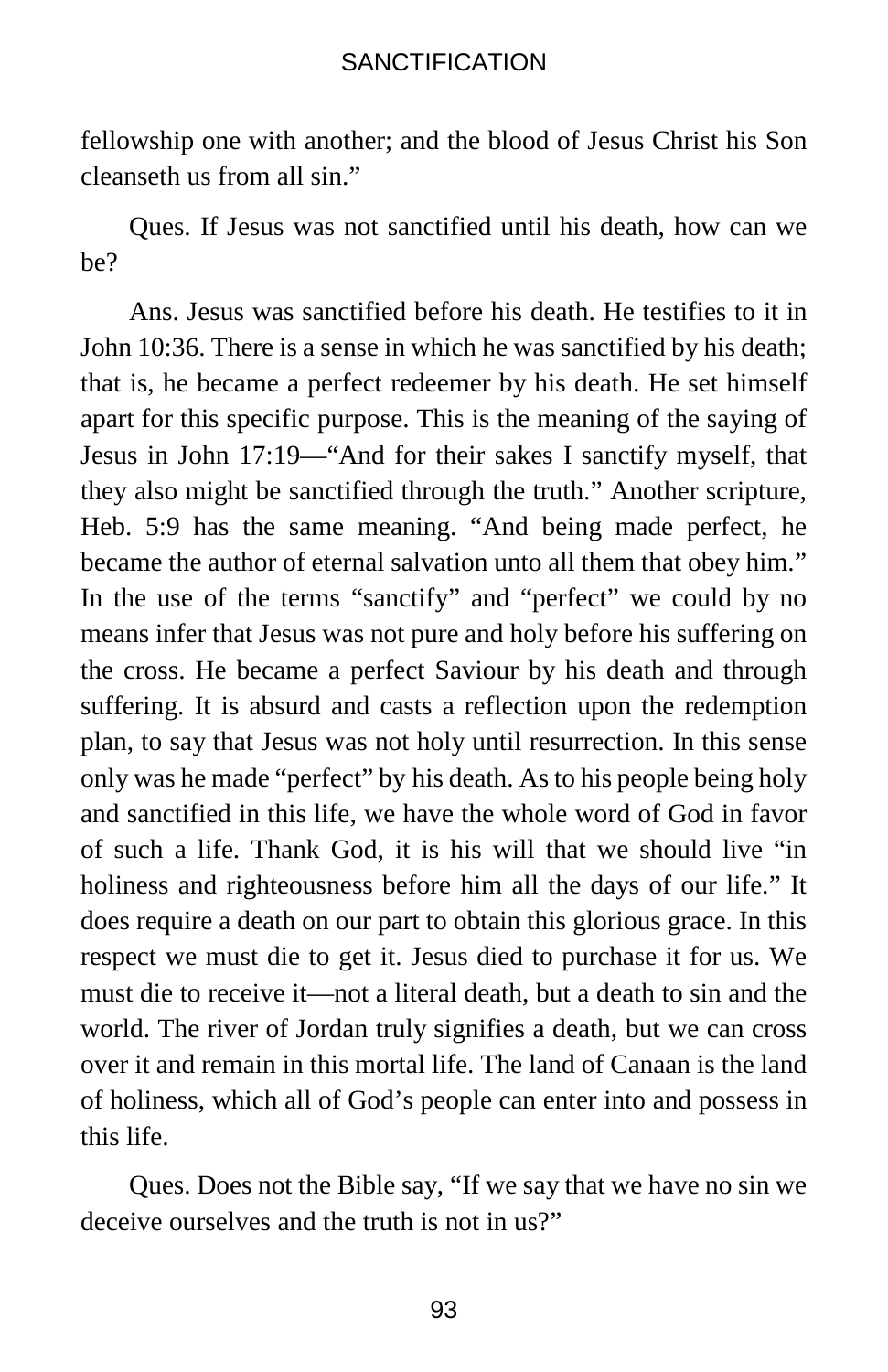Ans. Yes, but this does not teach us that we cannot be free from sin. If we were to take this verse by itself without its context we might have a scripture contradictory to the word of God, but if we read the seventh and ninth verses with the eighth verse of 1 John 1, we see plainly by these three verses connected that we can be cleansed from all sin and unrighteousness. This verse implies that if any one who has not been cleansed from sin should say he has no sin to be cleansed from, he deceives himself.

Ques. Do we not grow into sanctification and therefore reach it gradually?

Ans. No; this would be contrary to the plan of redemption. We do not grow **into** any of the graces. We are commanded to grow IN grace. The grace of pardon and justification is imparted by the Holy Spirit. We can grow in this grace and in the knowledge of our Lord and Saviour which, if we do, will soon bring us to the knowledge of our need of purity and sanctification, and we will see that this is a grace which is intended for us. We gladly comply with the conditions for the same, and enter into it by faith. God now performs the work in our hearts by the power of his Holy Spirit. We cannot do it ourselves, only in the sense that we meet the required conditions. It is impossible for us to grow into purity. This is beyond our individual power; it requires the power of God. We purify ourselves by making the separation of everything outwardly; God then purifies our hearts by an instantaneous work of grace. This grace by no means implies a maturity in growth. It only brings us into a position where we can the more rapidly grow up in spiritual things.

Ques. Why do we not get it all when we are justified?

Ans. Because the conditions for the two graces are not the same. The penitent sinner cannot, in his sinful condition, meet the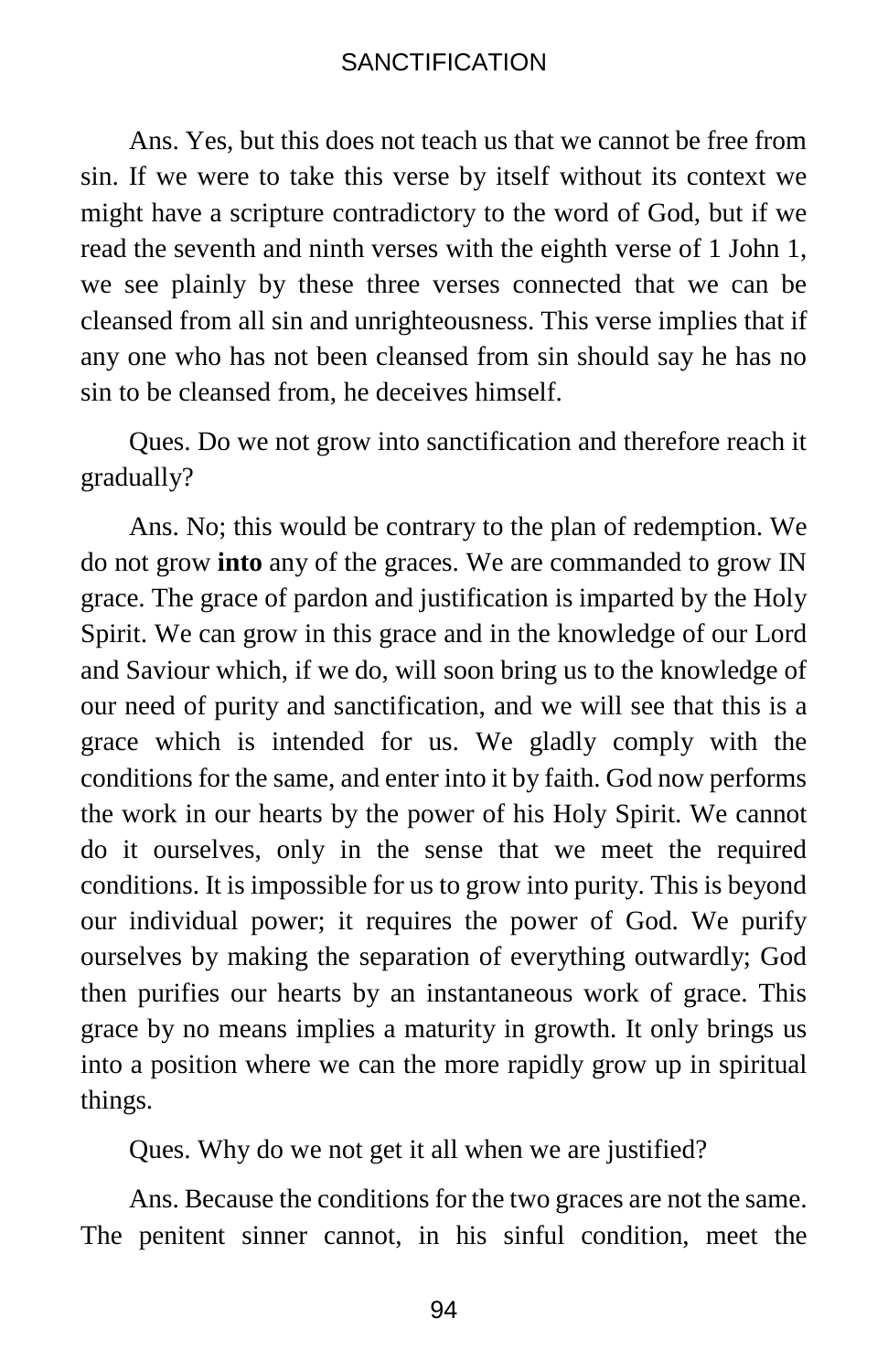requirements for sanctification, and God does not mean that he should. All that the sinner can possibly do is to repent. When he has fully repented, then he can believe on the Lord Jesus Christ and receive his pardon. This is justification. He is justified from all his sins through true repentance and faith. Those are the Scriptural conditions for justification, but the conditions for sanctification are consecration and faith. Repentance and consecration are vastly different. The first means to give up all sinful things, with a godly sorrow for all sins committed, and a solemn determination that by the grace of God all sinning shall forever cease. The second means to yield up to God all our good things, every sacred treasure of our heart and affections, with our body and every ransomed power, as a living sacrifice. The first is God's requirement of every sinner. The second is his requirement of every justified believer. The first is all that the guilty sinner can possibly comprehend. The second is that which only the justified believer can comprehend. Therefore it is utterly impossible for us to get sanctified at the time of our justification. The two are distinct and separate works of grace, obtained upon distinct and separate conditions.

Some people have vainly believed, and some vainly teach, that there is but one work of grace; but such a doctrine is contrary to the word of God, the conditions of the plan of redemption, and the glorious testimonies of thousands of saints who have lived in the past and those who are living witnesses today. It is perfectly natural and logical to every honest and willing child of God who is not yet sanctified to soon believe that there is a second work of grace. Perhaps it will take a few months for some to find out their need, but it is only a question of time till everyone will find an inward longing for something more, to satisfy the inward condition of the heart. To prove this statement let us listen to the testimonies of those who are simply justified and have had no teaching on sanctification, whether

95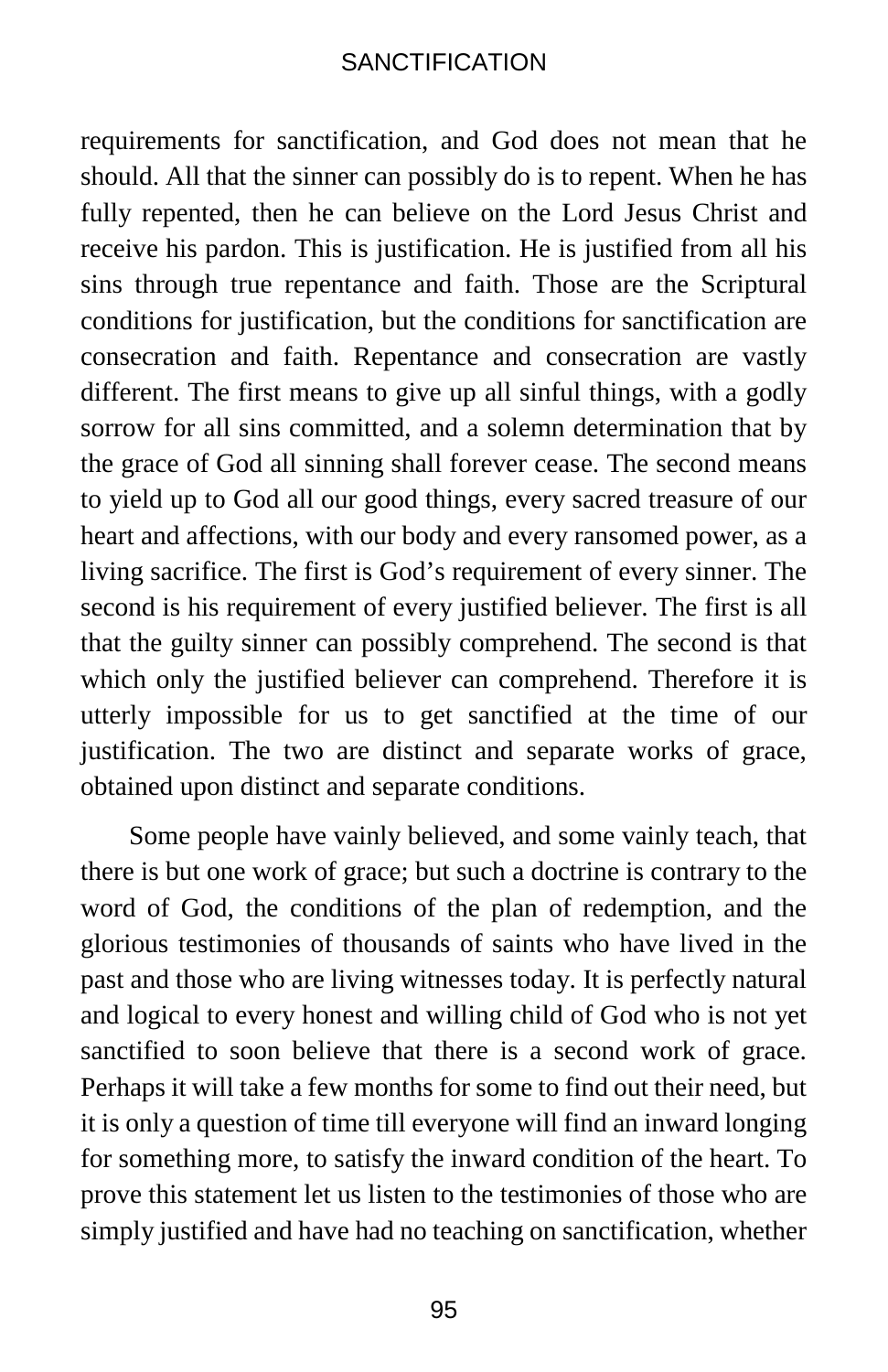their Christian life be one of years or but a few months. Everyone who stands in this justified relation with God gives expression in some respects according to the following: "I thank God for salvation and am not sorry that I ever gave my heart to God, but I do feel the need of a deeper work of grace." Another will say, "Pray for me that I may have a clean heart." Another will request prayer for perfect love; another will confess to having been overcome by sin, and having made some crooked paths, and feels sorry and wants to get nearer to God and get a better experience.

Now we cannot doubt the sincerity of these hearts, neither their experience. Their experiences are those of honest, willing children of God who are anxious to do the whole will of God. Such expressions would not be given by professors who are void of salvation. The fact is, the experiences of these hearts teach them the need of the second grace, and unless they should be deceived by some false doctrines, they would keep on with such testimonies until they should obtain that perfect love, or a clean heart, or a deeper work of grace.

Do they not testify that the first work of grace is not deep enough? They are glad for the first work, but they want something deeper. They are glad that grace has found their heart, but they want a clean heart—one that is free from those conscious uprisings of evil which, if unrestrained, would bring them into condemnation and guilt, and perhaps have already overcome them and produced such an effect in their lives. They are glad for the sweet love of God that has found its way into their hearts, but they long for perfect love. They are conscious of some obstacles which hinder that love from being perfect, and yet they do not understand just how those obstacles can be removed. Someone may tell them that they have all they can get from God and to ask for more would be presumption,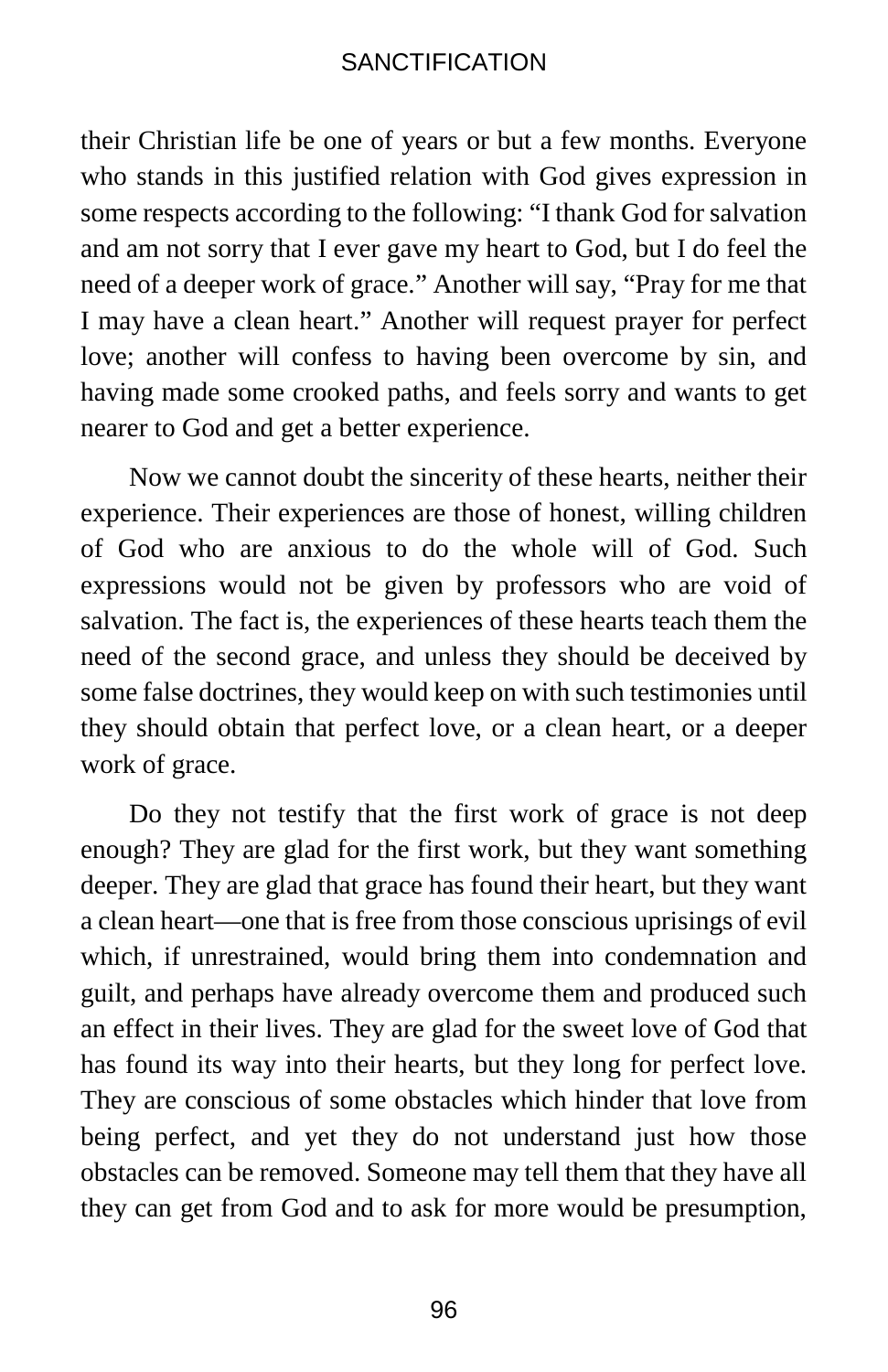and yet their souls cry out for that which is natural in the grace of God, and how ready they are, when they hear sanctification taught, to meet the conditions and enter into the rest for their souls—this perfect love, this deeper work of grace, and this experience of a clean heart, and this baptism with the Holy Ghost.

Now let us listen to their testimonies. What do we hear? Ah, we hear them praising God for this they were so longing for. One will praise God for a clean heart; another will say he has found the perfect love; another will testify to the baptism of the Holy Ghost. Others will thank God for sanctification, and others will call it this sweet soul-rest, etc., which all mean the same blessed experience of sanctification. Now if we ask them if they believe in a second work of grace, what will they answer us? Ah, there is no question about it. They have it in their hearts, and they are spoiled for any argument upon the subject.

So it is with all God's people who have met the definite conditions for sanctification and have come into this precious grace. We know it is a second work.

Ques. How can one keep free from evil thoughts?

Ans. The pure heart and mind do not entertain an evil thought. As soon as such thoughts are presented they are banished. In 2 Cor. 10:5 we read how such things are dealt with. "Casting down imaginations, and every high thing that exalteth itself against the knowledge of God, and bringing into captivity every thought to the obedience of Christ." An evil thought thus captivated does not enter into the heart and therefore does not become a sin to us. The apostle James says, "When lust hath conceived, it bringeth forth sin." The evil thought must first enter into the heart and be conceived into a desire before it becomes sin.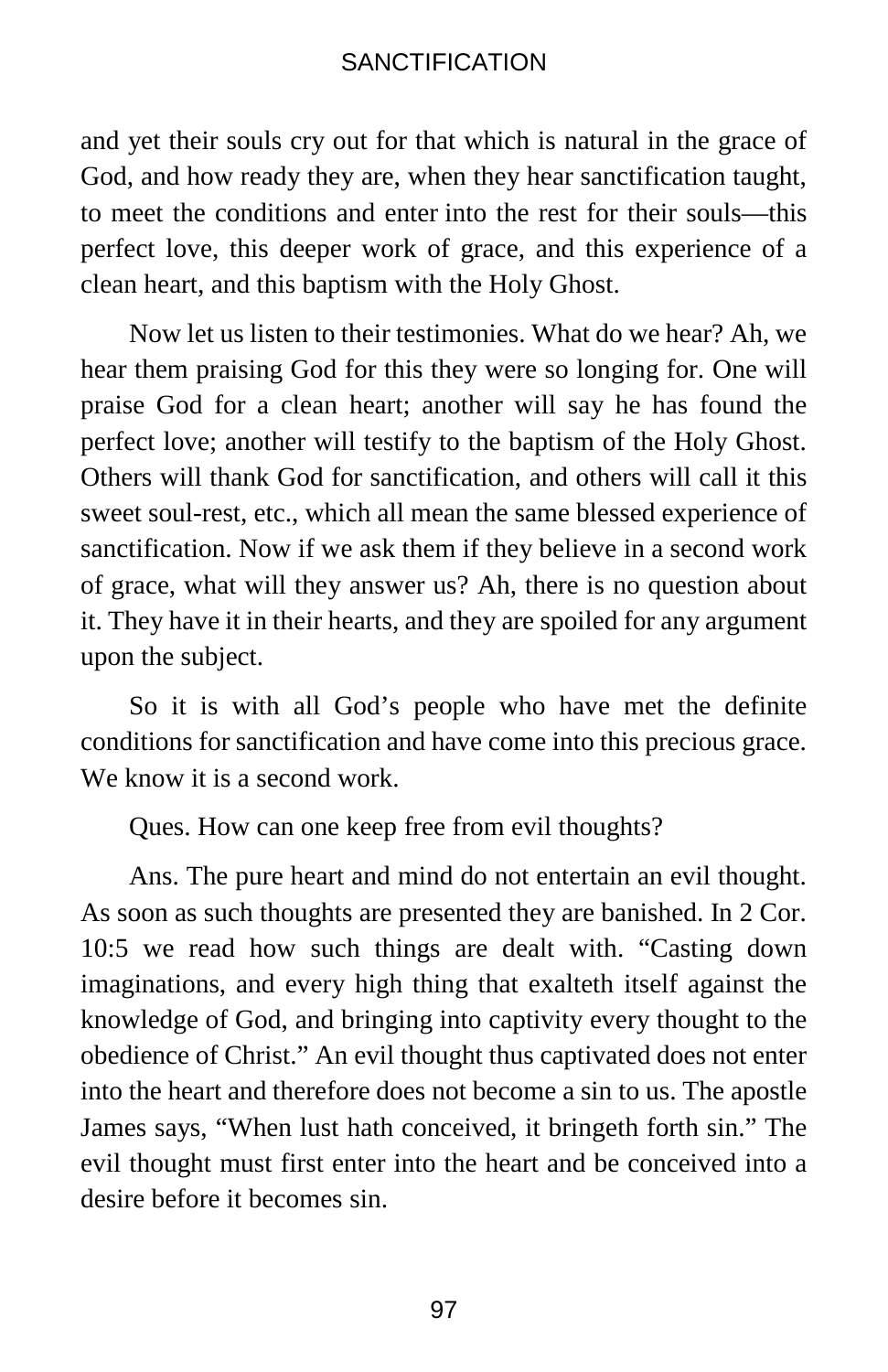This world is full of sin and iniquity on every hand. We may hear profanity as we pass along the street, or we may see iniquity before our eyes daily as we come in contact with the world, we may pick up a secular paper and read of murder and theft, and thus these evil thoughts may enter into our minds, but they do not conceive or take root in our hearts. They are brought into captivity and banished from us. If when reading or hearing of a murder or theft, someone should see an opportunity to commit a similar deed and resolve in his heart that he would do so at his first opportunity, that person would have conceived the thought in his heart, and in the sight of God he would be a murderer or a thief, even though he never had the opportunity to carry out the design. The heart that is purified by the cleansing blood of Christ and momently kept in the efficacy of that blood, is the sacred dwelling-place of the Holy Spirit, who has the full and exclusive control of the heart.

As long as our will is kept in line with the will of God the Holy Spirit will abide. The word of God says, "Greater is he that is in you than he that is in the world," and, "No man can enter into a strong man's house and spoil his goods, except he will first bind the strong man." The strong man—the Holy Spirit—is in his own house, and it is impossible for sin to enter in unless we by our own will consent to it. The word of God speaks of the Holy Spirit as the seal. This thought is practically illustrated by the common use of a seal in canning fruit. We may be ever so careful with fruit in getting it properly prepared for the can, but if we set it away without the seal, it will not be long until the fruit is spoiled. It requires the seal to keep the fruit from spoiling. There is something in the air which, if not excluded, will spoil the fruit. The use of the seal is to exclude the air.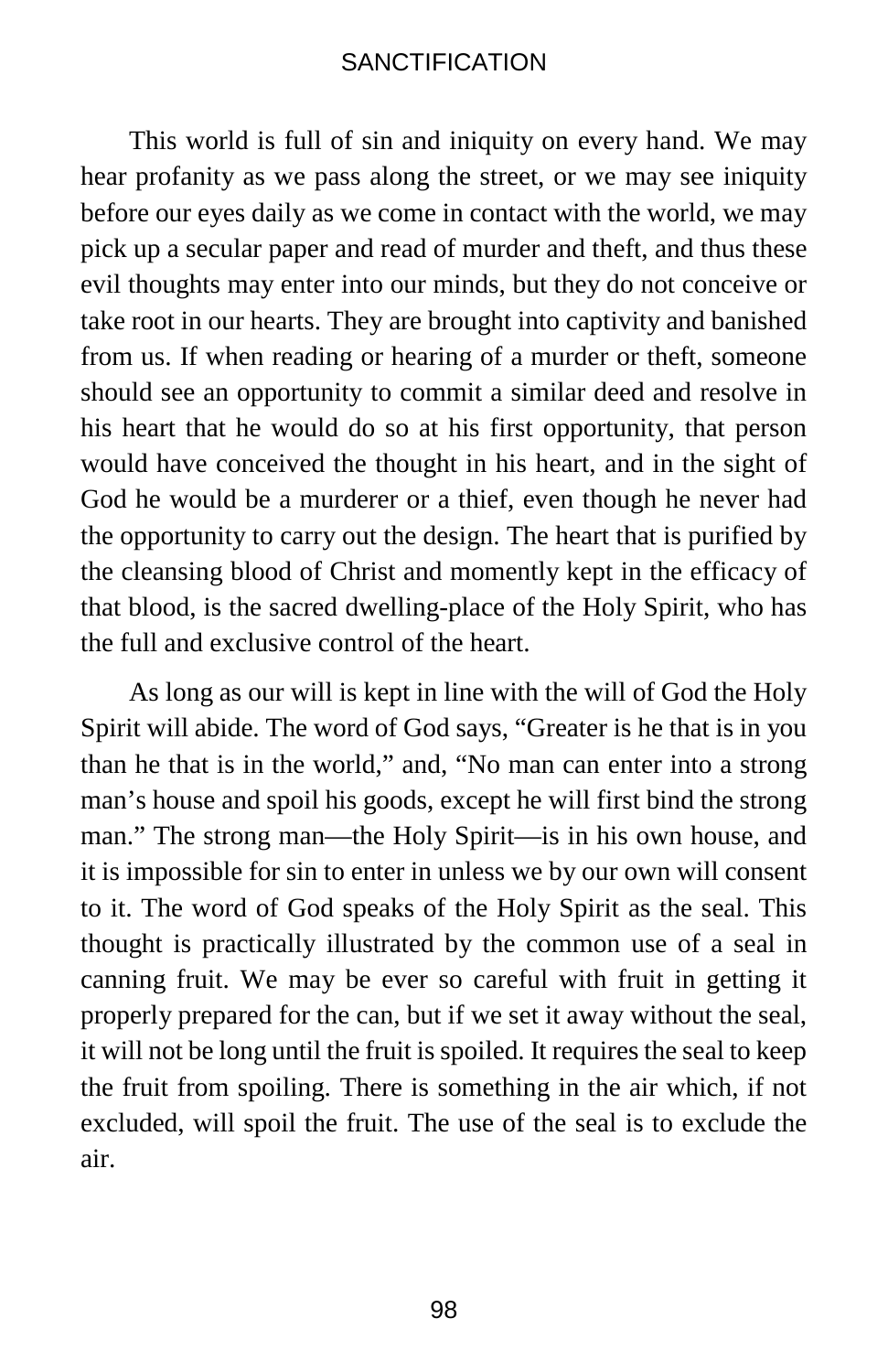So it is with our heart. Justification inducts us into Christ; sanctification purifies our hearts and seals us in him; now when sin would come in contact with our hearts and defile it, there is something there, the Holy Spirit, the seal, which keeps sin from entering in. "If we walk in the light, as he is in the light, we have fellowship one with another and the blood of Jesus Christ his Son cleanseth us from all sin."—1 John 1:7. Notice the word "cleanseth." It is in the present tense. By our walking in the light, which signifies our perfect obedience continually to all the known will of God, our heart is kept in line with God's will and hence under the provisions of his grace—the sin-cleansing blood of Jesus. Thus the perpetual cleansing keeps our heart pure. By the inwrought work of sanctification we **obtain** this purity, and by our obedience to God, walking in the light, we **retain** it.

In this blessed grace, no evil thought can enter our heart unless by our consent. We have willed it so that we forsake all sin and turn to God; thus his grace of justification has found its way into our heart. Then by a definite consecration we willed it so that the cleansing blood of Jesus should purify our heart from inborn depravity, and his grace of sanctification has found its way within, and has brought the glorious heavenly guest, the Holy Spirit, there to abide. Now as we continue to walk in this light we are kept from sin. By our will we either open or close our heart toward God. The will is the entrance and door. The grace of God is free, and more abundant than the sunshine that lights and warms this earth. All of this sunshine may be kept out of the room if we will to have it so. We can darken the windows and doors, and keep every ray of light out, or we can have abundant sunshine if we will, by simply removing the obstacles. So it is with the illimitable grace of God. If we open up wide the door of our heart—our will—and keep it open continually, the grace will flow in and keep out everything that is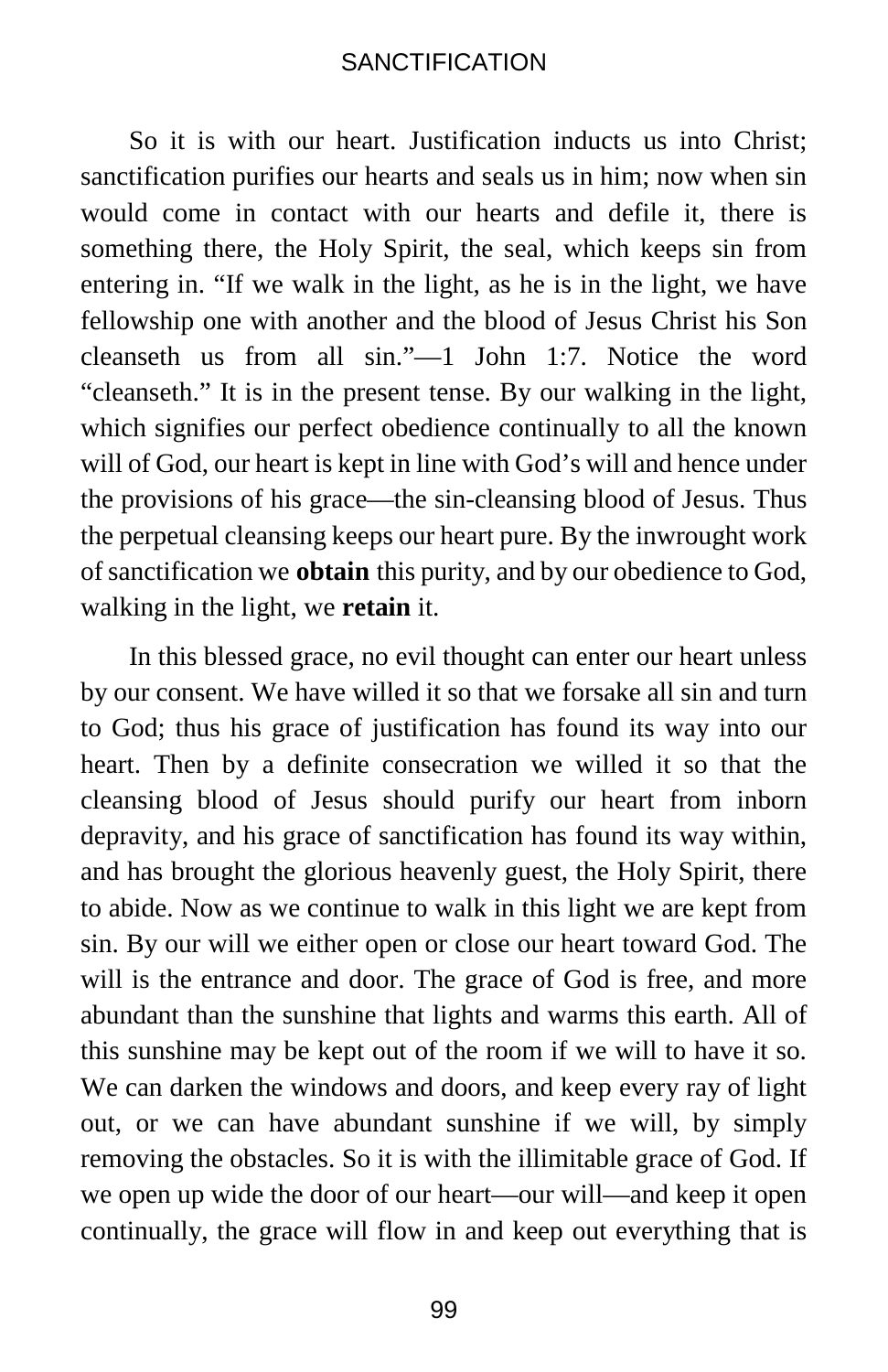not like heaven. "For God, who commanded the light to shine out of darkness, hath shined in our hearts, to give the light of the knowledge of the glory of God in the face of Jesus Christ. But we have this treasure in earthen vessels, that the excellency of the power may be of God, and not of us."—2 Cor. 4:6, 7.

If we close the door of our heart toward God, it will be opening it toward sin, and the result will be darkness. Depravity will at once have entered in, and then as every evil thought comes into the mind it will find no obstruction to its way into the heart, where it will find a fruitful soil in which to germinate and bring forth evil work.

Ques. Does not the word of God say that "from within, out of the heart of men, proceed evil thoughts," etc.?

Ans. Yes, this is true; but we must consider what kind of heart Jesus is speaking about. Let us turn to Mark 7. The Pharisees and certain scribes found fault because they saw some of Jesus' disciples eat bread without washing their hands; not that their hands were not clean enough to eat with, but because they did not serve the traditional ceremony, thinking that thus the hearts of the disciples were defiled, but Jesus explained that nothing can defile the heart except that which enters into it. Ver. 19. "And he said, That which cometh out of the man, that defileth the man. For from within, out of the heart of men, proceed evil thoughts, adulteries, fornication, murders, thefts, covetousness, wickedness, deceit, lasciviousness, an evil eye, blasphemy, pride, foolishness: all these evil things come from within, and defile the man."—Verses 20-23.

We see that this is a true picture of the unregenerated heart, which has no good thing in it. We also see that it is not an evil thought presented to the mind from without which defileth the man, but it is the evil thought that comes from within a corrupted heart. There are two sources of evil thoughts. 1. The devil himself directly.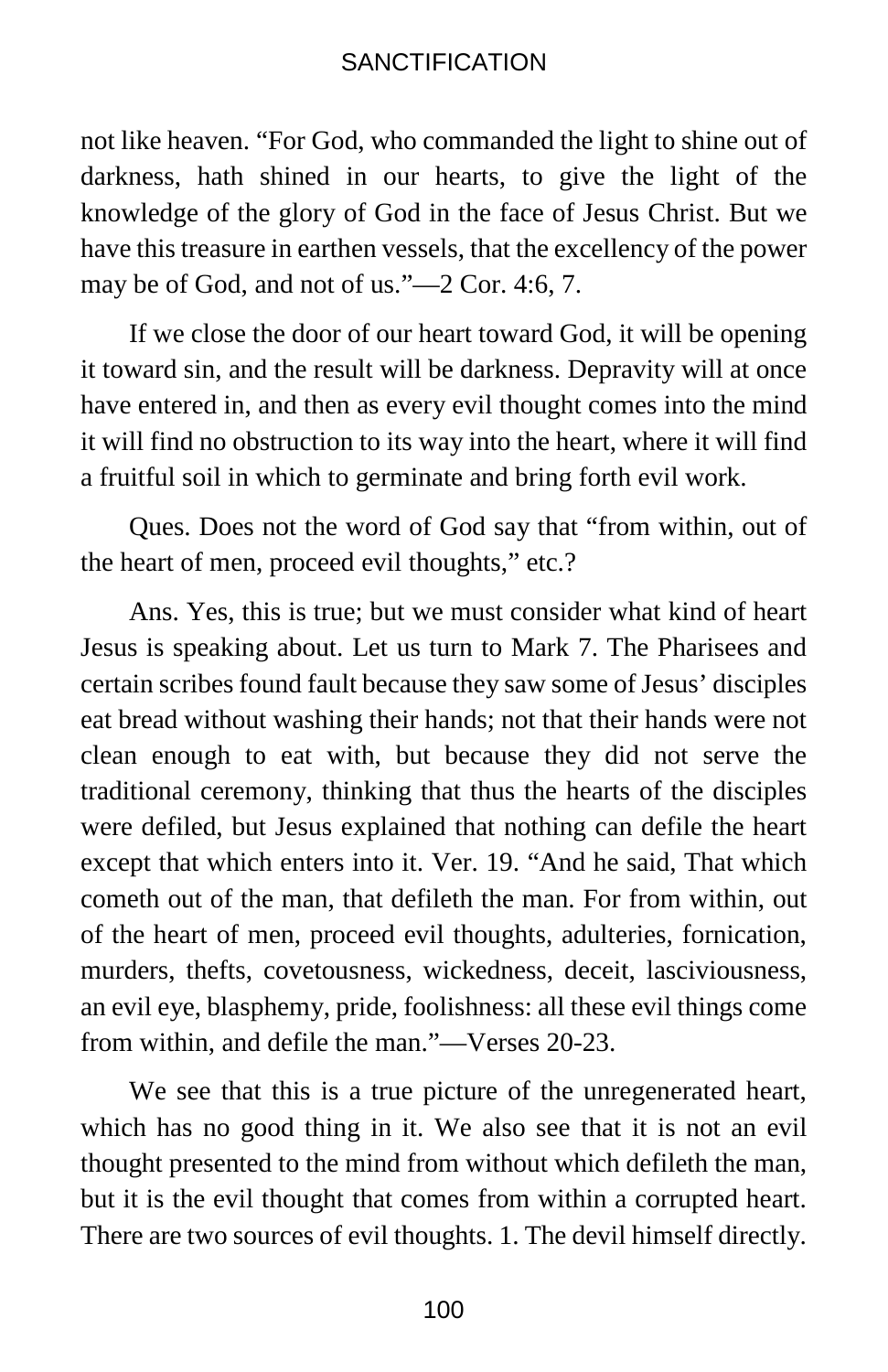2. A corrupt, unregenerate heart, which is a hotbed and nursery of the devil. From either of these outward sources evil thoughts may be presented to the mind of a child of God, but from neither can our hearts be defiled if they are brought into captivity and banished, as will be the case with every obedient soul.

Ques. Is not every mistake a sin?

Ans. No; there are many mistakes which are not sinful. There is no doubt that every sin is a serious mistake, but God's people do not make such mistakes. The word of God teaches what sin is, and if we abide in Christ we will not commit sin. The scriptural definition of sin will help us to understand this. "Therefore to him that knoweth to do good, and doeth it not, to him it is sin."—Jas. 4:17. "All unrighteousness is sin."—1 John 5:17. "When lust hath conceived it bringeth forth sin."—Jas. 1:15. "Sin is the transgression of the law."—1 John 3:4. "Whosoever abideth in him sinneth not."—1 John 3:6. Any mistake that would be a violation of God's law would be a sin, but aside from this, a simple error in judgment is not a sin. Salvation does not warrant an experience beyond the probability of error in our human nature, and Christian perfection is not infallibility.

Ques. Did not Paul say there was sin dwelling in him?

Ans. Yes. This expression we find in Rom. 7:17. The apostle when writing this chapter was not describing his [sanc](https://www.gutenberg.org/files/26691/26691-h/26691-h.htm#cn10)[tified](https://www.gutenberg.org/files/26691/26691-h/26691-h.htm#cn10) condition. It is a description of his condition when he was in the flesh, or carnal state. "For when we were in the flesh, the motions of sin, which were by the law, did work in our members to bring forth fruit unto death."—Ver. 5. And in Rom. 8:8, 9 he says, "So then they that are in the flesh cannot please God. But ye are not in the flesh, but in the Spirit, if so be that the Spirit of God dwell in you." "For the law of the Spirit of life in Christ Jesus hath made me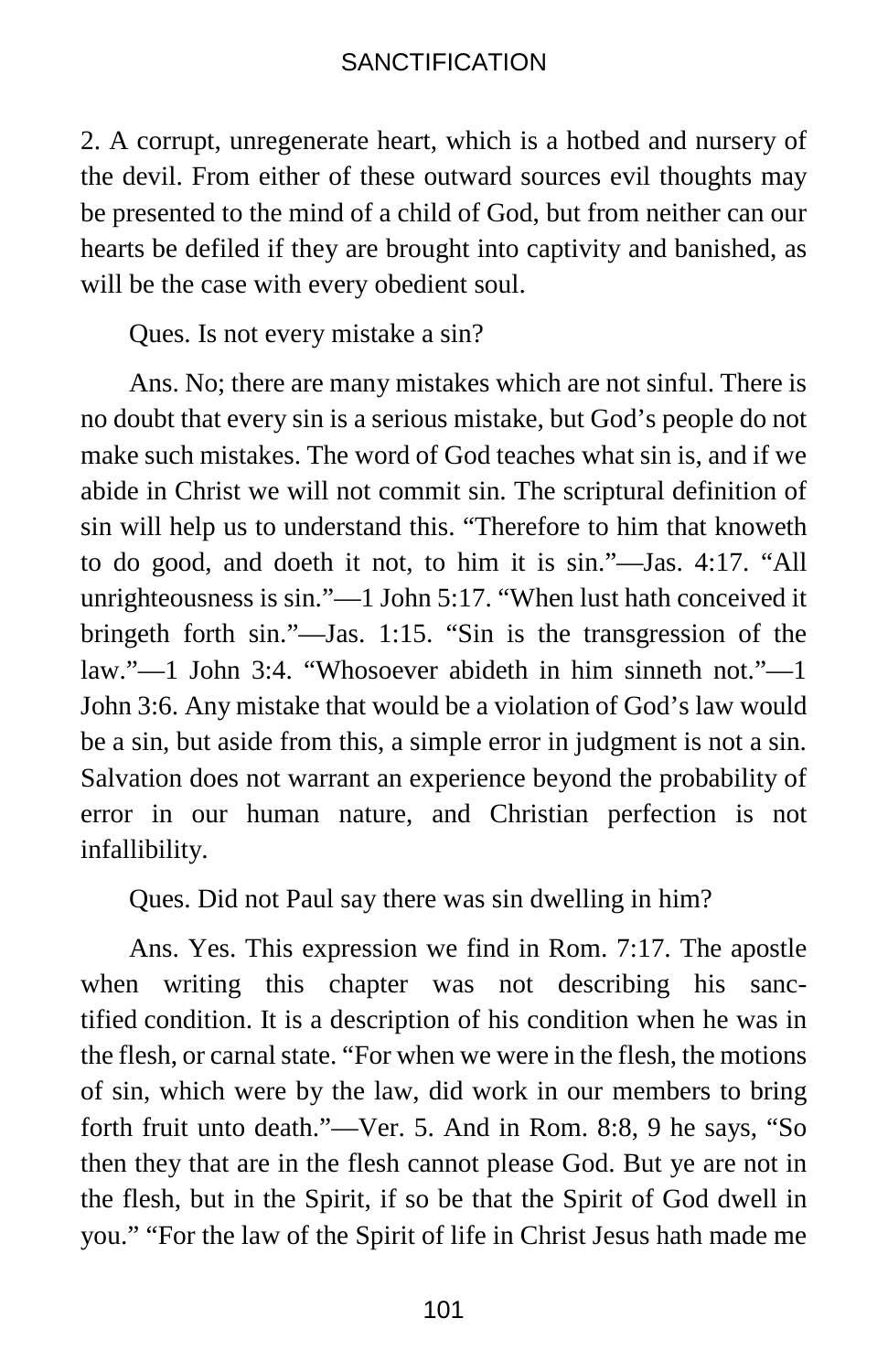free from the law of sin and death."—Ver. 2. Paul's condition when under the law is described in the 7th chapter of Romans. In chapters 6 and 8 he describes the condition of the child of God under grace.

Ques. But does he not say in Rom. 3:10 that "there is none righteous, no, not one"?

Ans. Yes. But he was not describing the condition of the child of God under grace. He refers to the world under the law. No Bible Christian can conscientiously apply Rom. 3:10-18 to himself.

Ques. How about Solomon, who said, "There is not a just man upon the earth, that doeth good, and sinneth not"?

Ans. This also was spoken of the condition of the people under the law. "The law made nothing perfect, but the bringing in of a better hope did by the which we draw nigh unto God."—Heb. 7:19.

In order to properly apply scripture it is very helpful to always consider: 1. Who wrote it? 2. When was it written? 3. Of whom or to whom was it written? In this manner it is easy to determine the meaning of such scriptures as here have been mentioned and many others, which would otherwise render it impossible to harmonize the whole word of God. The two dispensations, the law and grace, are vastly different in many respects. The first was but the shadow of the second. In the first there was no power to take away sin, or to change the inward moral condition of man but in the second there is the power and provision in the redemption of Christ to save us to the uttermost.

Ques. But did not Paul say of himself when under grace that he kept his body under and brought it into subjection? Does not this indicate that his body was yet sinful?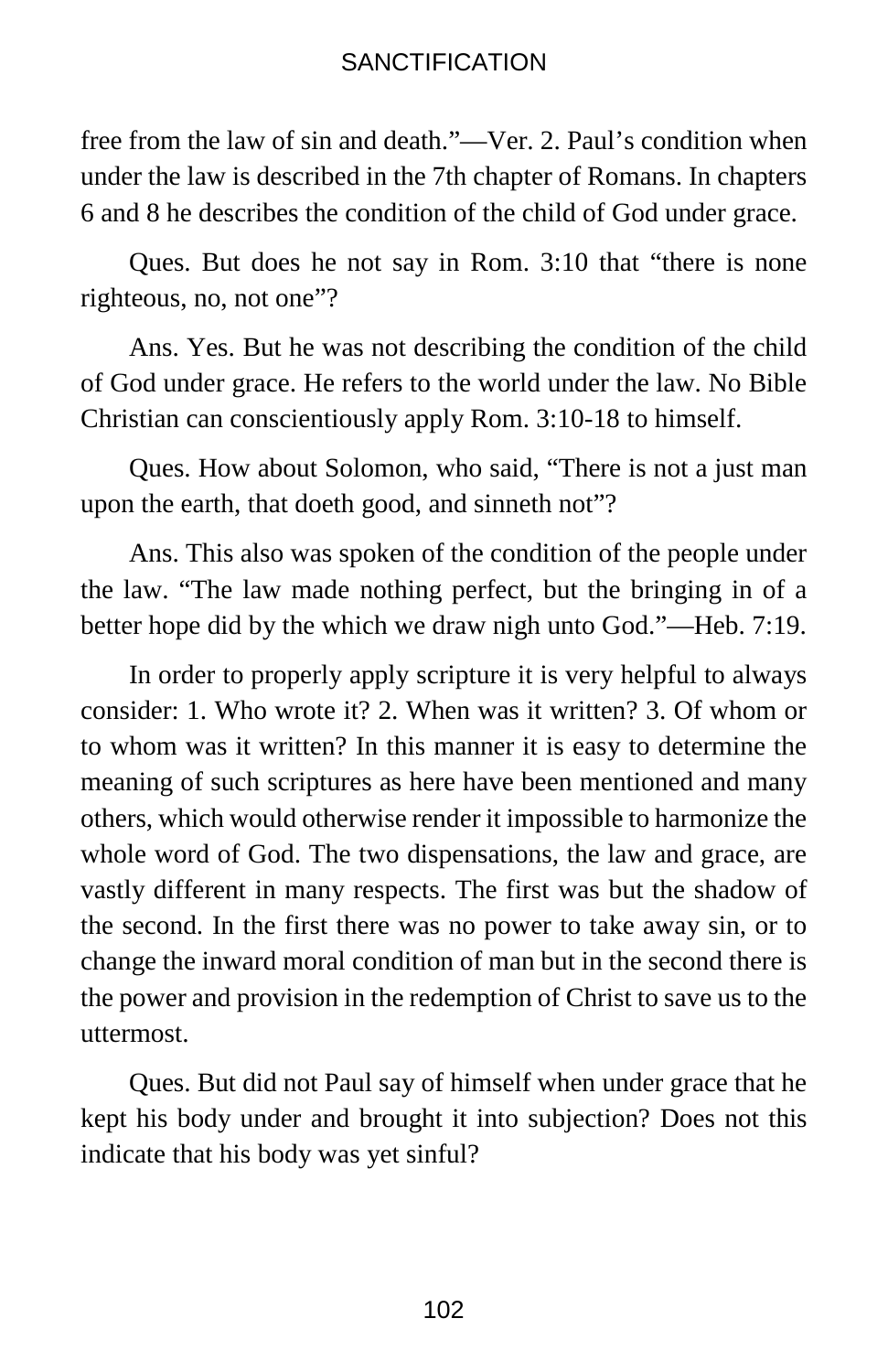Ans. Let us turn to 1 Cor. 9:25-27. We see here that he makes no reference to his body being sinful, but tells how he practices temperance in all things. Like one who prepares himself for a race, in training himself physically, bringing his body into subjection in everything, that he may be able to win the prize. In sanctification the sinful and depraved nature is destroyed, and everything unholy cleansed out; therefore there are no sinful propensities to be kept down and under, but all sin is kept out. The sanctified body is not sinful but holy (1 Cor. 3:17) and is designed for God for the dwelling-place of his Holy Spirit.

Every propensity and appetite is now restored to its condition of purity, in which it was created before sin entered into the world, but yet we are human. Sanctification does not destroy our human nature, but simply brings it into easy control, with every propensity in harmony with the design of its Creator. But we are yet in this world and the creature—our physical nature—is yet subject to vanity.

Satan with all his malicious and crafty devices is lying in wait to deceive and lead astray. He comes to us and appeals to our physical nature in many respects, and it is necessary that we keep in a watchful and prayerful attitude "lest by any means, as the serpent beguiled Eve through his subtilty, so your minds should be corrupted from the simplicity that is in Christ."—2 Cor. 11:3. Even through our appetites would Satan gain the advantage over us, and finally bring us into bondage, if he were permitted to do so. In this respect the apostle Paul kept his body under and brought every appetite and propensity into subjection to serve him, rather than he should serve them, and all his ransomed powers were bent upon his faithful obedience to the one object of his existence—the ministry of the gospel.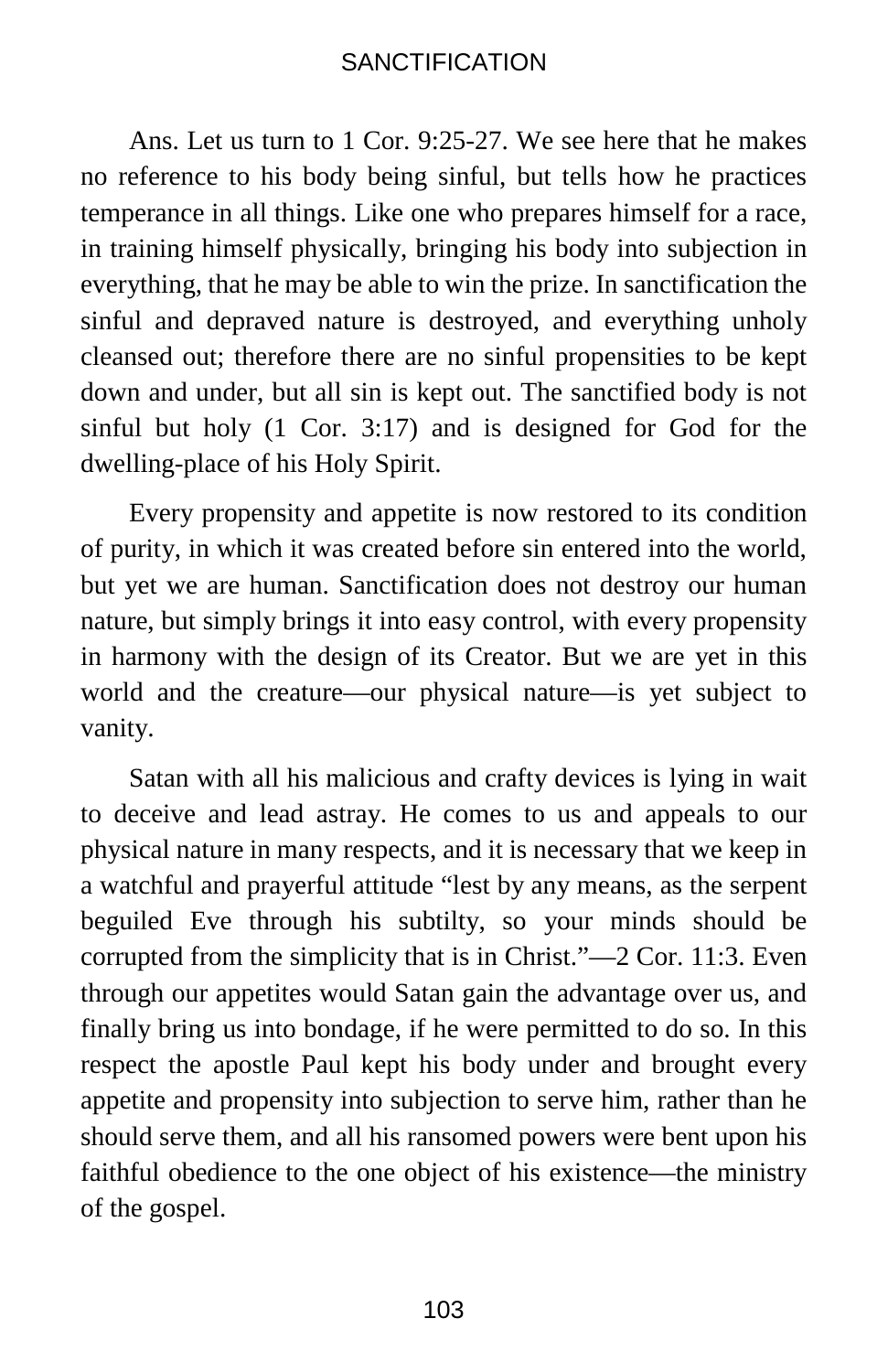Ques. Can a person lose the experience of sanctification?

Ans. Yes, it is possible to lose it.

This experience does not place us beyond temptation. It only fortifies us more strongly against the world, the flesh, and the devil, and greatly diminishes the probability of falling.

Ques. Does not the word of God teach that "Whosoever abideth in him sinneth not"; and "Whosoever is born of God doth not commit sin"?

Ans. Yes; this is certainly true. There is no possibility of sinning in Christ. It is only when a person gets out of Christ that it is possible to commit sin. The term "born of God" includes both justified and sanctified. No justified person can commit sin and retain the justified experience; therefore, no one who is born of God and retains this divine relationship in him will sin. Everyone who commits sin must do so outside of this life in God. The apostle John says, "Whosoever sinneth hath not seen him, neither known him," which signifies that in the act of committing sin a person gets entirely outside of Christ. In such an act he has not seen, nor known him. The apostle also says concerning those who are born of God, that they "cannot sin," because they are "born of God." This statement agrees with the one just quoted, and proves that it is not possible to commit sin in Christ; but it does not infer that it is not possible to get out of Christ and commit sin. The expression "cannot sin" simply signifies that there is no disposition in the heart to commit sin. We are constrained by love to him who gave his life for us, to do nothing to displease him. We have the privilege and power to displease him if we will, but we have no will to do so. We "cannot" do it and abide loyal to him. A mother may be requested to take a weapon and slay her child, but she at once answers, I cannot! Yea, she can if she will; but the answer would in every case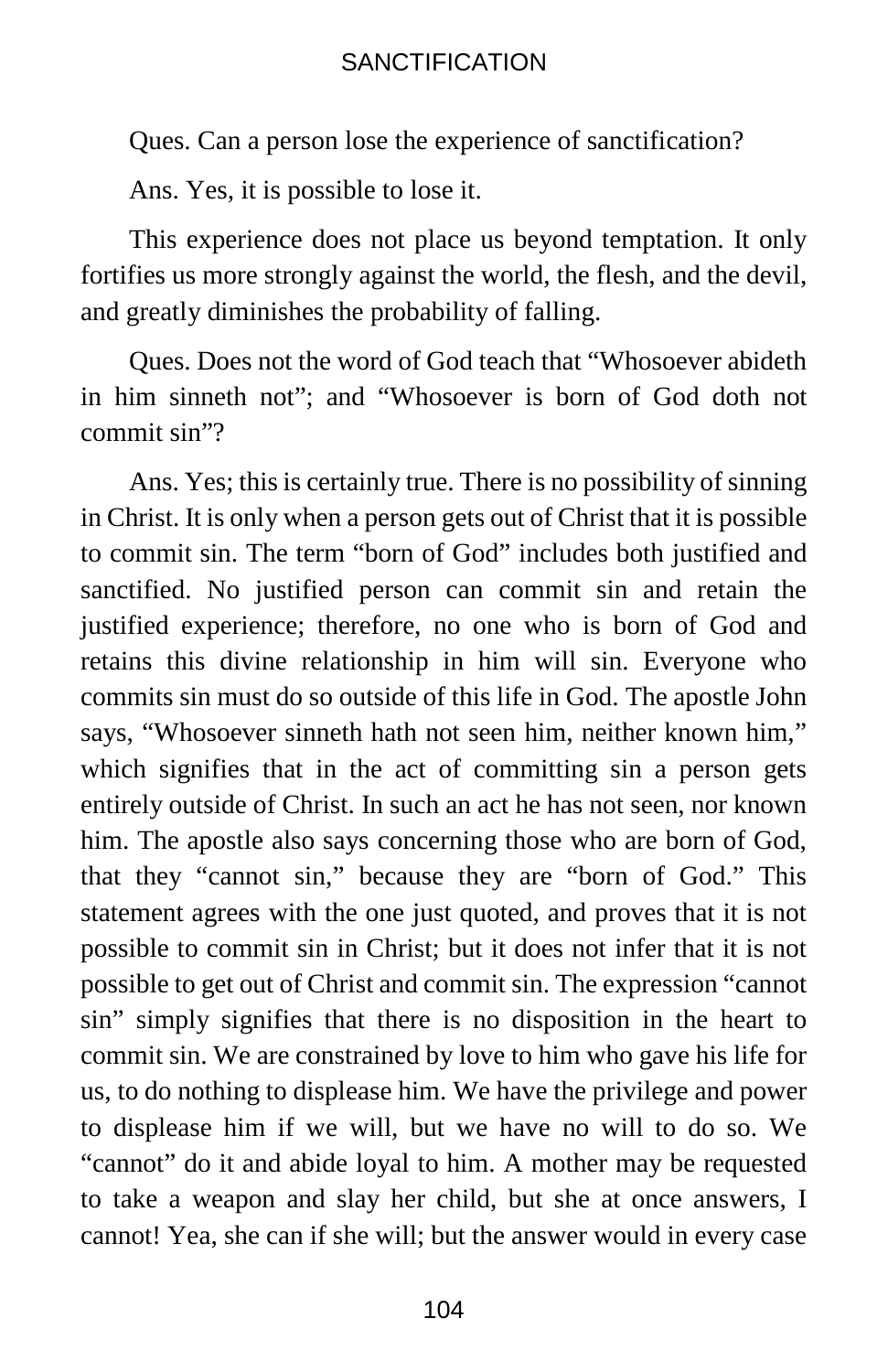be repeated "I cannot!" It is not difficult to see why she cannot do such a deed. She has no disposition to do so, even though she has the power to do it. Her love for her child renders it impossible so long as that love continues.

Ques. Can a person be restored to this experience of sanctification if it should be lost?

Ans. Yes, by complying with the conditions; but the same act of sin which would cause us to lose our experience of sanctification would also forfeit our justification, and bring us into condemnation. Therefore the conditions necessary to get back into Christ would be first, repentance and faith; then by a definite consecration, or a renewal of our consecration which has been broken, and a definite faith in the all-cleansing blood of Christ we will be restored to sanctification.

Ques. In case a person shall unfortunately sustain such a loss, how long would it take to become restored?

Ans. Just as long as it would take to meet the conditions. No one in such a case should wait an hour, but knowing just what conditions are required, they should be complied with at once.

Ques. How can we understand the seventh chapter of Romans to harmonize with the doctrine of holiness?

Ans. From the seventh verse of this chapter the apostle describes his experience when under the law, before he had been brought into the grace of God. From the seventh to the fourteenth verse he speaks of his experience, making use of the past tense. From the fourteenth verse through the rest of the chapter he makes use of the present tense, but still continues the description of his past experience.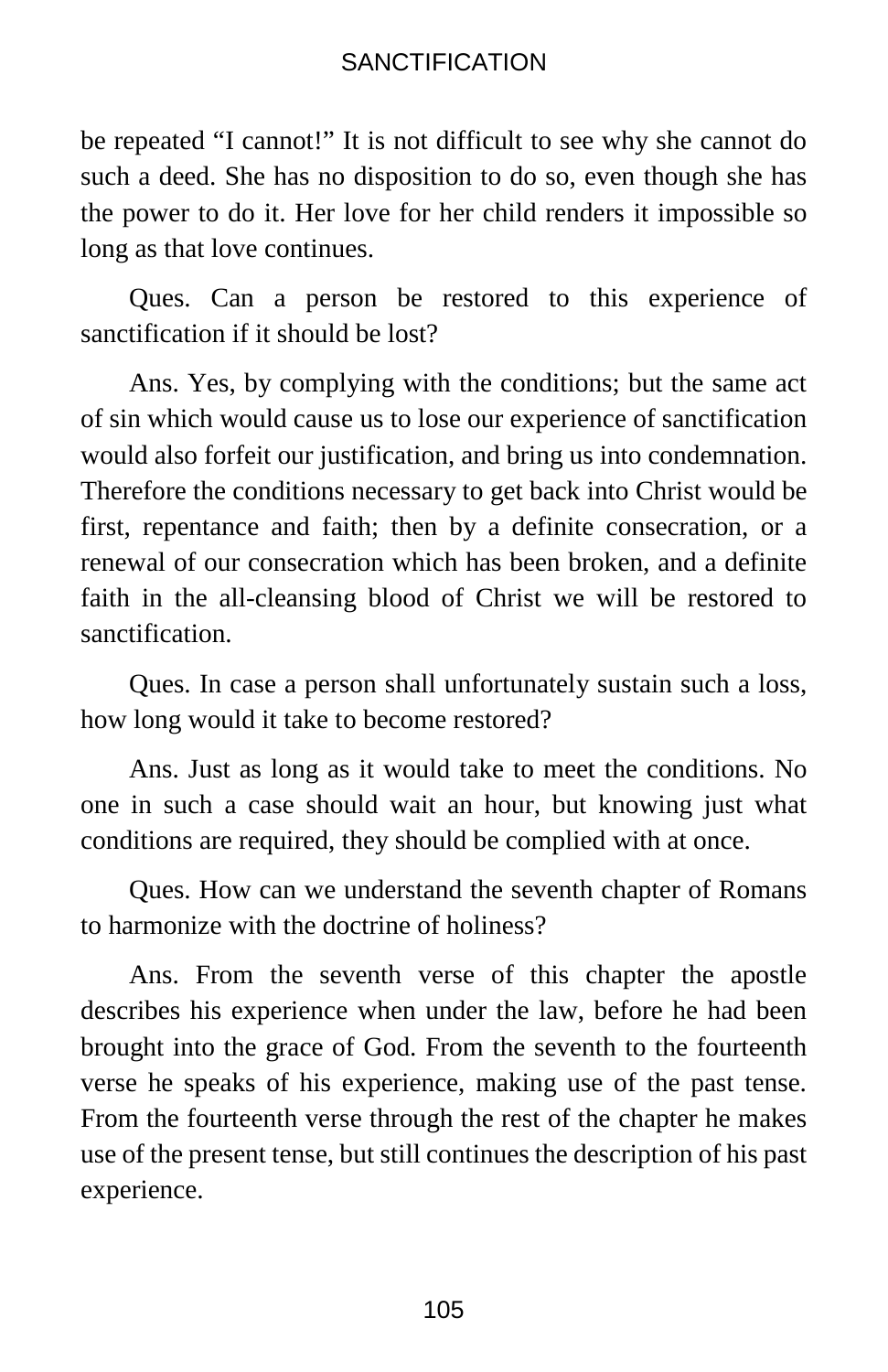It is held by holiness opposers that this chapter is a description of the apostle's experience under grace, and that this is the highest possible experience attainable in this gospel dispensation. But such an experience is not consistent with grace at all. If this were all that grace can do, there would be no encouragement in it for anyone to accept. No sinner could do worse than the experience described here, except that he might deliberately choose to sin and do everything wrong. This chapter describes the sinner as having a desire in his mind to do right but no power within him to carry out his desires, in any respect. He is awakened to the requirements of the law of God, but finds he is held fast by another law which holds him with such power as to render him helpless, utterly helpless, to do anything good. This does not apply to the justified experience under grace. It applies perfectly to that under the law, because the Mosaic law had no other power, nor design, than to awaken the conscience; and this is just what the apostle here describes concerning himself. "For I was alive without the law once: but when the commandment came, sin revived, and I died."—Rom. 7:9. He died in trespasses and sin. This was the condition of all men under the law, and this is where grace found the world. "Now we know that what things soever the law saith, it saith to them who are under the law that every mouth may be stopped, and all the world may become guilty before God."—Rom. 3:19.

Ques. Is every child at birth sinful by nature?

Ans. The race of mankind has descended from Adam through Seth, who was born not in the image of God as Adam and Eve were created, but in the image and after the likeness of Adam as he was after the fall. It is evident that our first parents lost the image of God through their disobedience, and it is also evident that this image of God has never been regained through the first Adam. The word of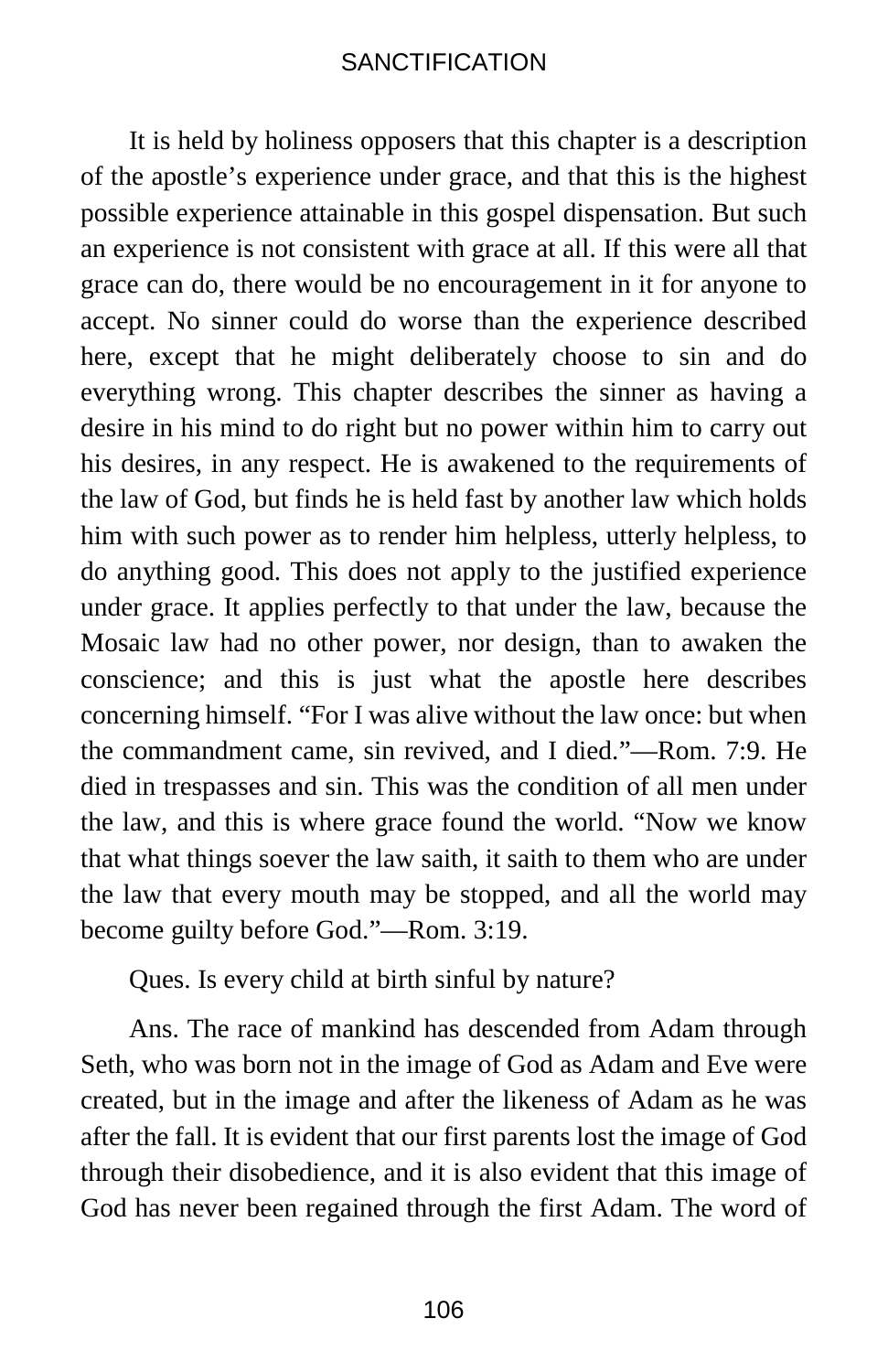God plainly teaches that Christ, the second Adam, is the image of God, and by the power of his redemption grace, he will restore this image to every son and daughter of Adam's race who will meet the conditions for the same. The first Adam is depraved and a sad failure. He has no power within himself to change his moral condition. The second Adam (Christ) is a glorious success. He possesses all the moral characteristics of purity and holiness that the first Adam did before the fall, and also has the power to impart this image of God to all who come to him.

The image of Adam is entailed upon the race through the fall, and evidently, though mysteriously, affects mankind through the natural law of generation. The image of God is provided for the race through redemption in Christ, and is imparted to each individual through the divine law of regeneration and its accompanying grace. It is compatible with the word of God, with reason, and with observation, that every child born into this world through the natural law of generation, very early in life in a greater or lesser degree manifests some of the characteristics of this image of Adam. Just how, when, and where the child partakes of this nature would be a subject of conjecture and speculation. The psalmist says he was conceived in sin and shapen in iniquity (See Psa. 51:5.) and according to the condition of the unregenerate world this is as true today as it was in the days of David. The innocent child, of course, is not accountable for this inward condition of its nature, but as it grows to the age of accountability it becomes an easy prey to the powers of sin because of this condition. While innocent, it is unquestionably acceptable in the sight of God and comes under the provisions of the redemption of Christ unconditionally: for "sin is not imputed where there is no law."—Rom. 5:13. The apostle says "I was alive without the law once; but when the commandment came, sin revived, and I died."—Rom. 7:9. He no doubt had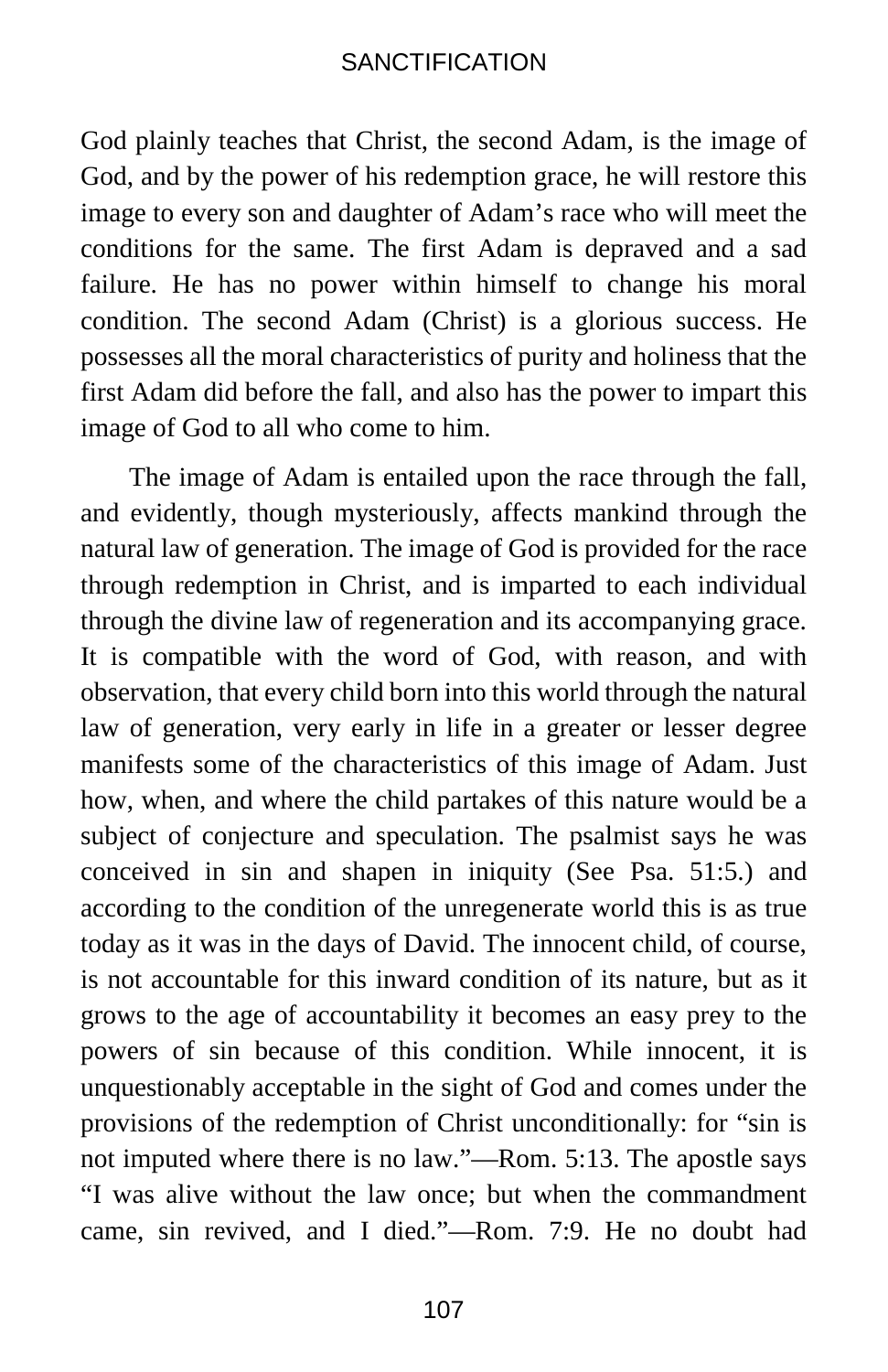reference to the innocent period of his life. The principle of sin was in his nature, but "without the law sin was dead"; it had no power to bring him into condemnation. As soon, however, as he became able to know what the law required of him, sin revived and made him a transgressor by causing him to disobey the commands of God. There is no room to question the fact that sin was in his nature; for he plainly states it so, and the expression, "sin revived" indicates that it had been in him during the period of his innocent state.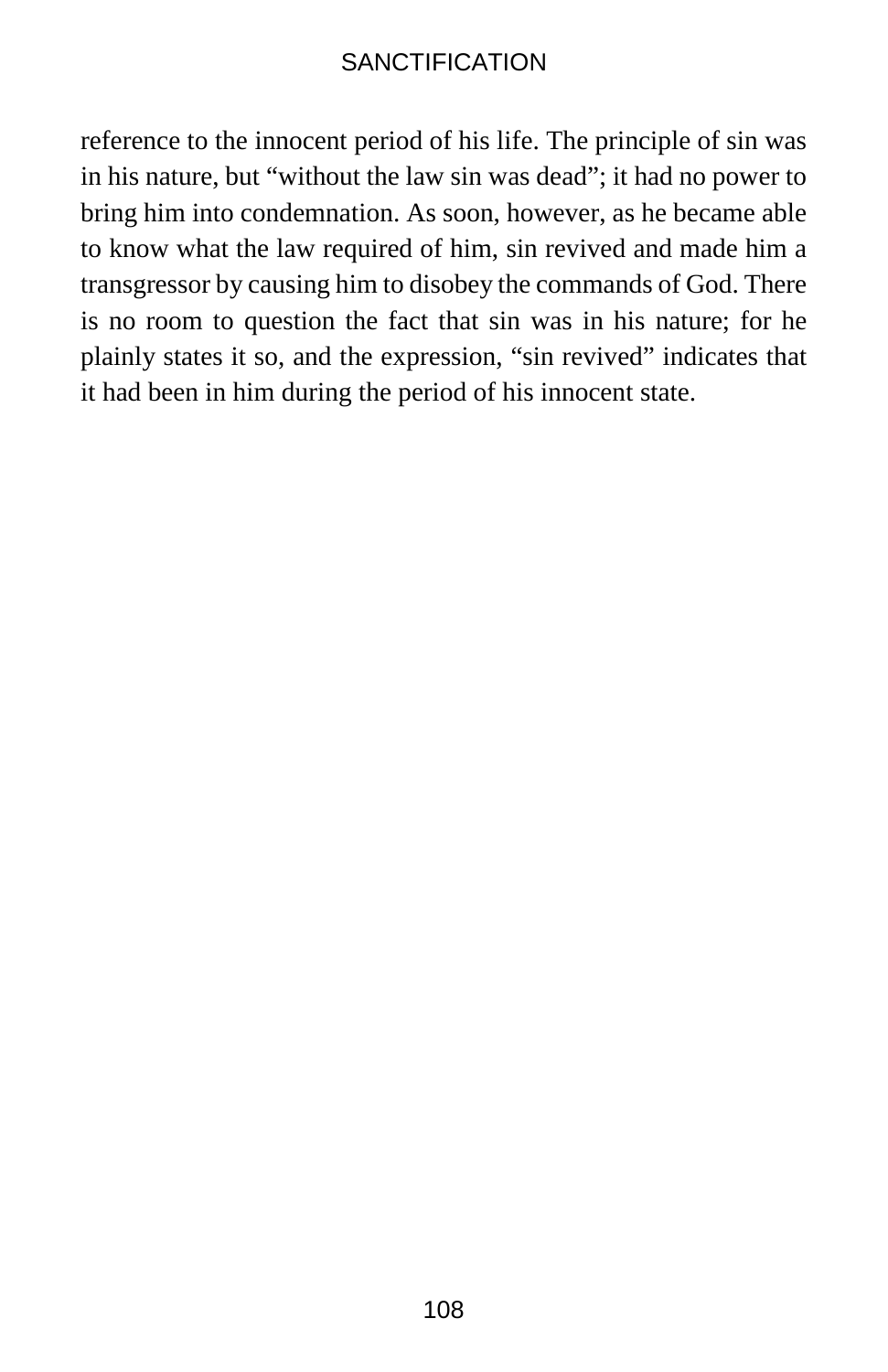# **Chapter [XIII](https://www.gutenberg.org/files/26691/26691-h/26691-h.htm#cn11)**

# **Personal Experience**

In conclusion I desire to add my humble testimony of a personal experience of the glorious work of entire sanctification.

At the age of seventeen years I was converted. All who were acquainted with me had no reason to doubt the genuine, inwrought grace of pardon and the new life which at once began to bring forth fruit unto God. But the one to whom this mighty change seemed the most marvelous was myself. My poor soul, which for several years had been held under the terrible bondage and darkness of sin, was now turned from darkness unto light and from the power of Satan unto God, and there was no room either internally or externally to question that I had received forgiveness of sins. The glory and blessedness of that sacred hour and that hallowed spot "when love divine first found me" can never be erased from my memory. I will not say, as I have often heard others testify of their own, that my experience was more wonderful than that of anyone else, but I do not see how it could have been any more wonderful to me than it was, and it is but useless to make an effort to tell it. All who have come into this precious life, and have the Spirit bearing witness with our spirit that we are the children of God, understand what it means to be justified by faith and have this sweet peace with God through our Lord Jesus Christ.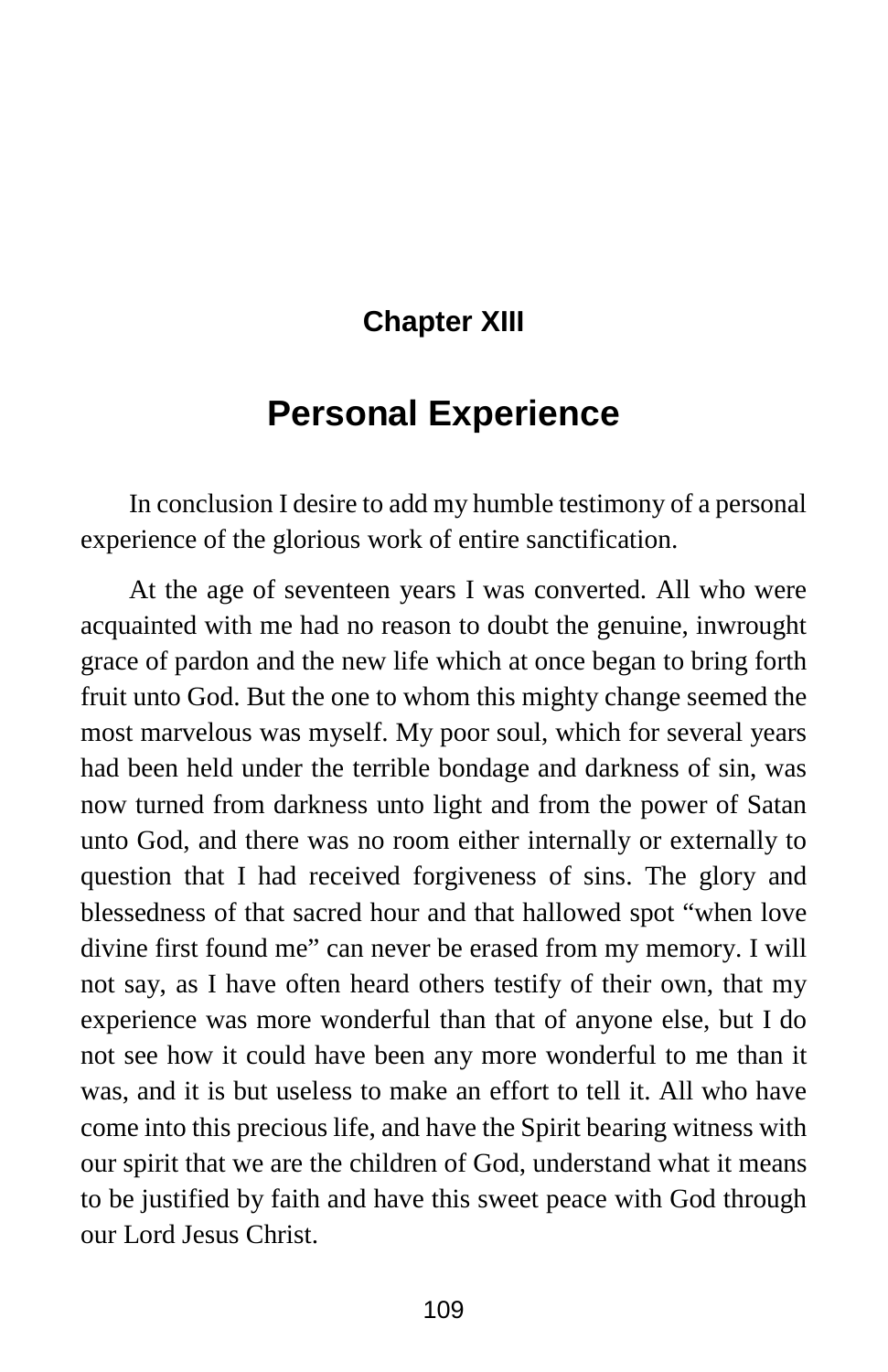But this peace with God meant war with the enemy of my soul, and I soon learned that the battle was a serious one. The artful schemes of the enemy were deeply planned for my overthrow, and while attending school the spirit of the world succeeded in leading me into defeat, and I decided to yield myself again unto the world, and gave up the struggle against sin. But oh, what darkness! God only knows what horrors I suffered. I had been saved but a few months and had had the taste of true happiness which so spoiled me for the empty pleasures of sin that I was often so wretched and miserable that life was a burden. But thank God, this condition of life was only of about two month's duration. Through the burning tears of my precious mother, which fairly bathed my face and neck one day as she suddenly came into my room and clasped her arms around me, I was enabled again to decide for God and heaven. This decision was so thoroughly burned in upon my soul by those scalding tears that, by the grace of God, I believe it will last from that day to my latest breath. The sweet joy and peace of heaven was restored and I believe I enjoyed salvation as much as anyone could in my circumstances. I knew I was a child of God, but it was not long until I became fully conscious that there was a deeper work of grace needed within me. My parents both professed entire sanctification at the time of the conversion of the four oldest children, which included myself, but my life was much occupied in securing an education, and having but limited opportunities I was absorbed mostly with my studies, then afterward became engaged in educational work for a number of years. It needed no arguments to prove that my parents possessed a deeper spiritual life than I did, and although the doctrine of sanctification was not so clearly taught and understood then as now, yet I was fully aware this was what I needed. Sometimes I thought I had obtained the experience, but soon it was proved by unmistakable evidence that I was not sanctified. I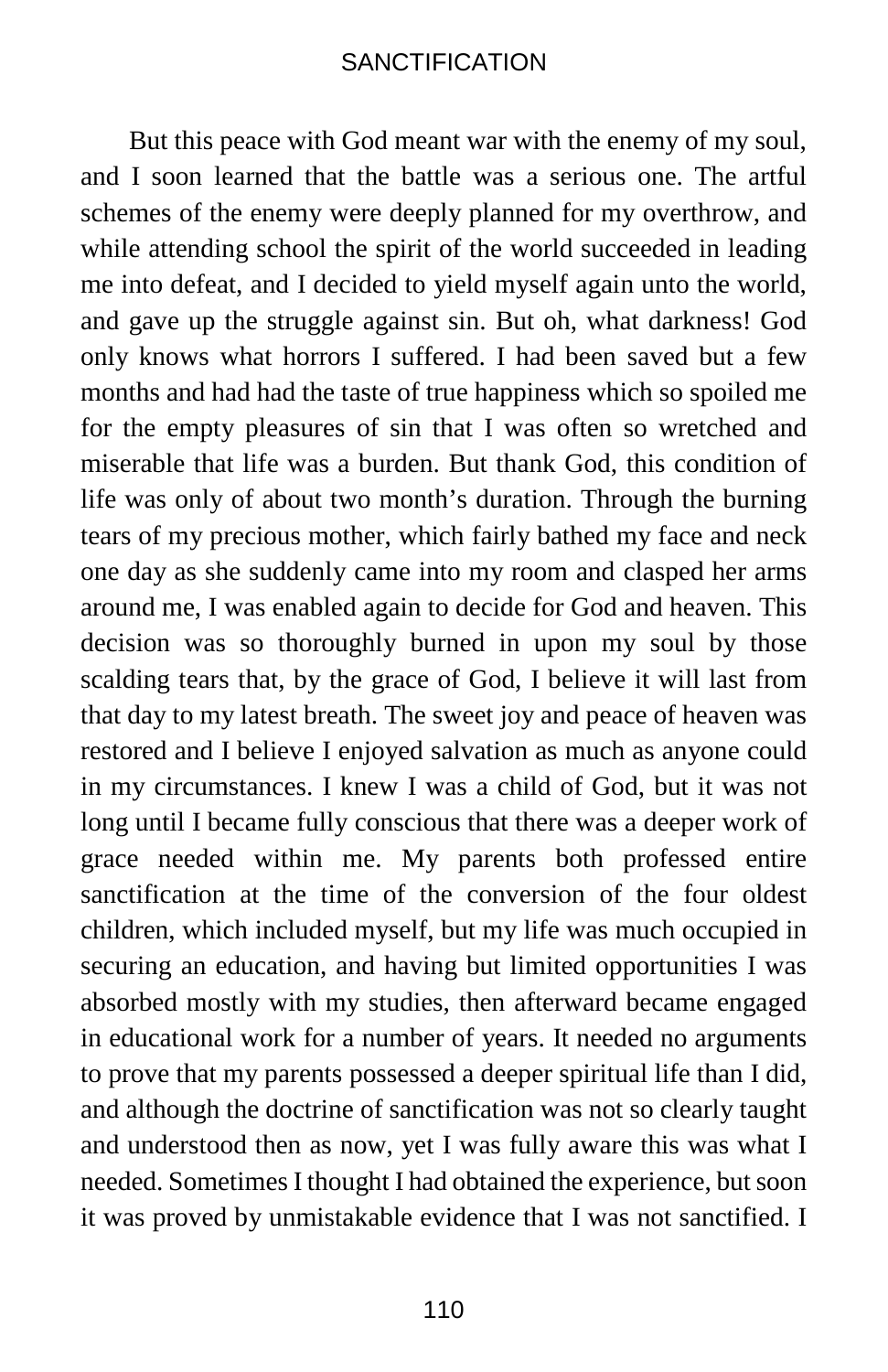had not come to the point of a definite and absolute consecration, and really did not understand how to make this consecration. My great ambition in life was to make a mark in the world. This was so deeply implanted within me that I caused every energy to bend in that direction. I dearly loved God and fully realized my utter dependence upon him, but my love was not perfected. Then unfortunately I had a quick temper, which I found justification had not destroyed. It was materially repressed and generally held under control, but it was there and needed only the provocation to assert its presence; and sometimes, I am sorry to say, it brought me under condemnation and I had cause to repent and regain the sweet peace of God.

But the manner of my life, I believe, as a whole, was such that none of my most intimate acquaintances had any reason to question the sincerity of my heart or my profession as a Christian. The one who was most dissatisfied with my inward condition was myself, and for more than eight years I knew that a deeper work must be wrought before I could be satisfied. Oh, how truly I could understand the prayer of David when he so longed for a clean heart; and had I been brought to the knowledge of the complete consecration, I might have been living in this blessed Canaan rest of soul soon after my conversion. But God was good and full of tender mercy. He carried me along and forgave my defeats and so lovingly bore with me, even though my heart was divided between him and some things of this world. I had forsaken all that I had to follow Jesus, but unconsciously these objects would come between Jesus, the object of my love, and myself, and thus hinder the perfect communion of the Holy Spirit. About one year prior to my entering into this perfect rest, the doctrine of sanctification was quite thoroughly agitated. Some advocates of the Zinzendorf doctrine produced some strong efforts to overthrow the doctrine of the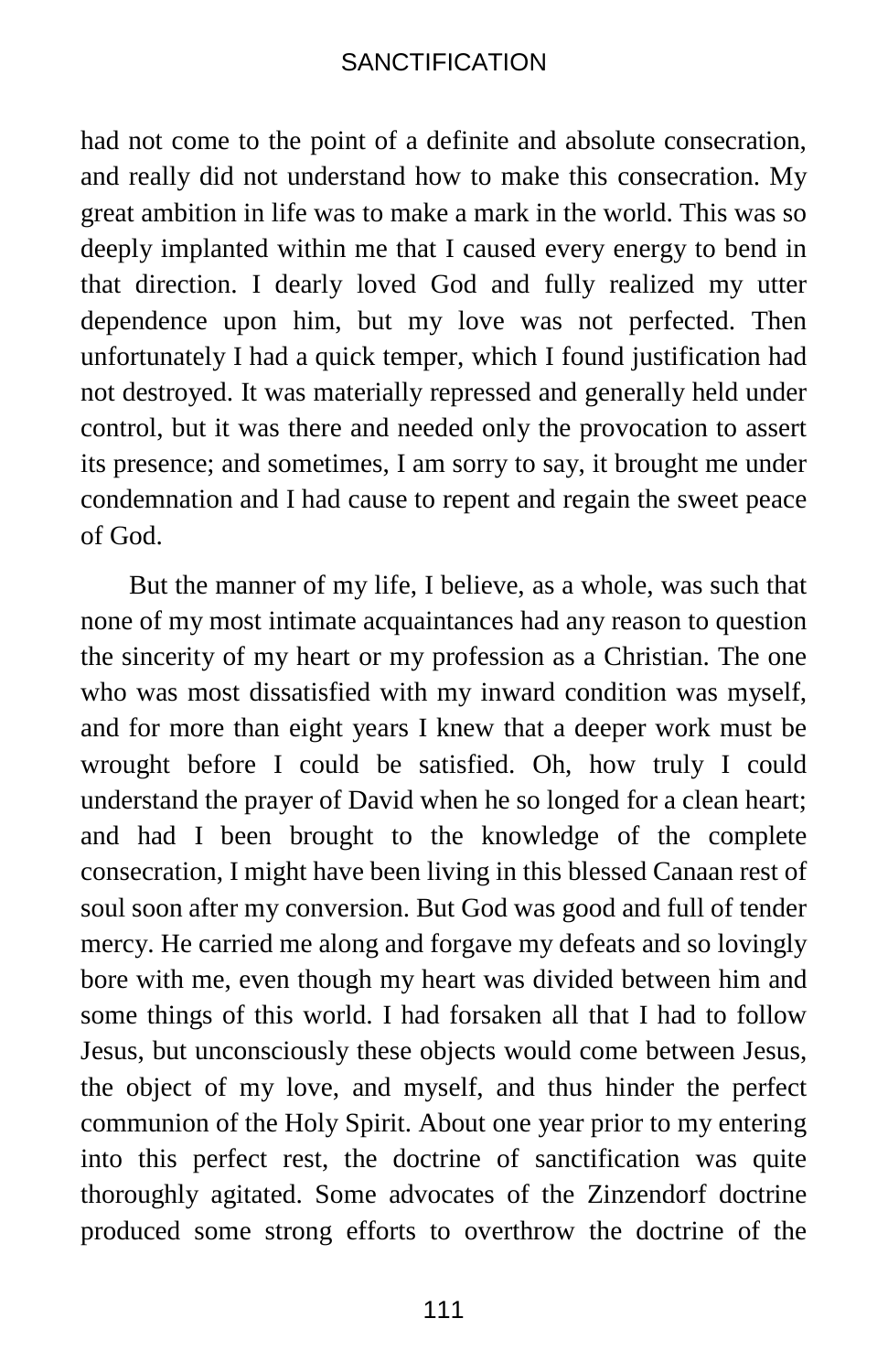second work of grace. I had studied the scriptures carefully and honestly, and while I did not have the experience of the second grace myself, I was certain that the one-work teaching was not correct; for I knew I had received all that my heart could receive in the grace of pardon, and knew also that I soon found that I needed just exactly what the term sanctification implies, and what the dear ones who believed in and were advocating the second work of grace were testifying to by word and deed.

In the winter of 1883-4, while dear companion and myself were engaged with some sanctified ones in a protracted meeting, to rescue the perishing, we were brought as never before face to face with the stern necessity of more spiritual power and life. We were shown by the Holy Spirit that there is but one route to the promised land and that is by crossing the Jordan. Death was inevitable if we would come into this abundant life. We paused and reflected, looked backward and forward, but there was no alternative—death was our doom. One day while I was absent from home, and dear companion was left alone, the Lord spoke to her so plainly that she had one cherished idol that must necessarily be sacrificed. It was a Godgiven blessing, but must be yielded freely to him. She obeyed and entered into the glory of sanctification. When I returned home I soon found that the work in her was done. Something marvelous had been accomplished. It was wonderful what a change. She told me of the death she had to pass through and I fully realized it. The divine glory which had come into her heart was unspeakable. She tried to show me how to die the same death. I was desirous to yield and cross over with her, but I found a resistance in my will which held me back. I came to my cherished treasures, some of which were God-given blessings, but unquestionably the Holy Spirit said they must be yielded up a burnt offering unto the Lord. My will must become swallowed up into the will of God completely, even to this death. I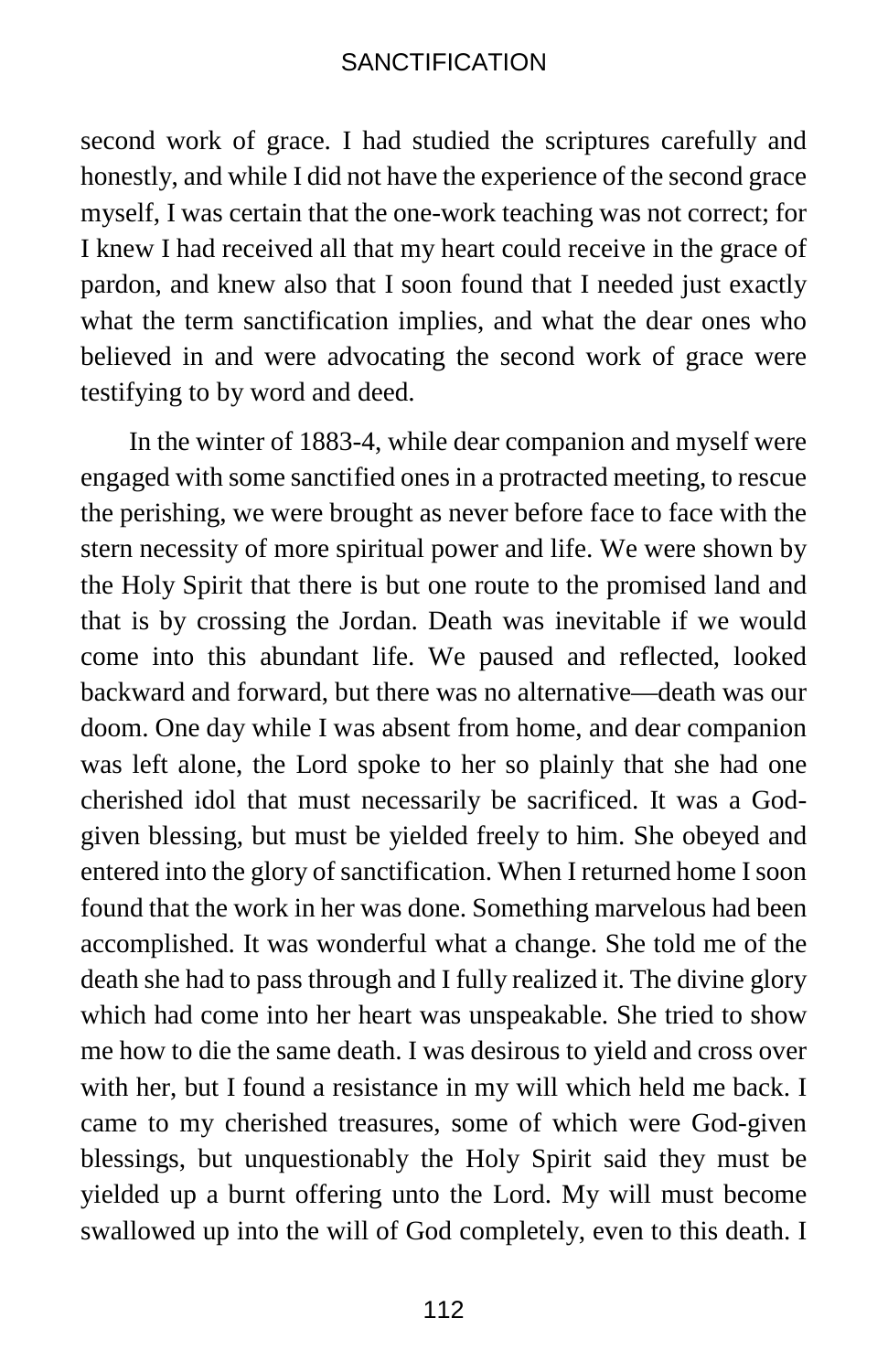said, "Yes, Lord, I will"; but the yes found a hesitancy. It did not reach the depths of my heart. I kept saying it over and over—"Yes, Lord"—and tried to get it deeper every time I said it; but the Lord knew it did not reach the inmost depths. That was a wonderful day to me, but it was not the day of my death, as it was of my companion. She told in meeting that evening what the Lord had wrought. I told what I was trying to say to the Lord—"Thy will be done."

Time passed by and I still hesitated. I wanted the Lord's perfect will, but also wanted just a little of my will. I wanted both, but the Lord showed that I could have but one; and I plainly knew which one, if I was ever to obtain the grace of sanctification. The life of my companion was a daily testimony which only added to my trouble. I knew she had what she never had before. Her life before was all that I ever expected to find in a true, devoted, Christian woman, but now in some marvelous manner there was vastly more heaven in her life than before, and the marked absence of everything unlike heaven. I knew she was sanctified, and I knew I was not. She had just what I must have, and what my soul was longing for these years. Oh, why could I not just now say "Yes!" with my whole heart and die the death and gain the abundant life? Sometimes I was under such conviction that I felt miserable. I asked God to forgive me for not yielding up my whole heart as I knew he would have me do.

Weeks and months passed and my attention became absorbed in business and the cares of life, but these months were more unsatisfactory than all my previous Christian life, and some of this time I certainly lived on a very low plane of spirituality, and it is evident that I at last came to the point where my justification would have been forfeited had I not gone over and possessed the land. I struggled and suffered sometimes unutterably. After the struggle was over and I was sanctified I could look back and see where I had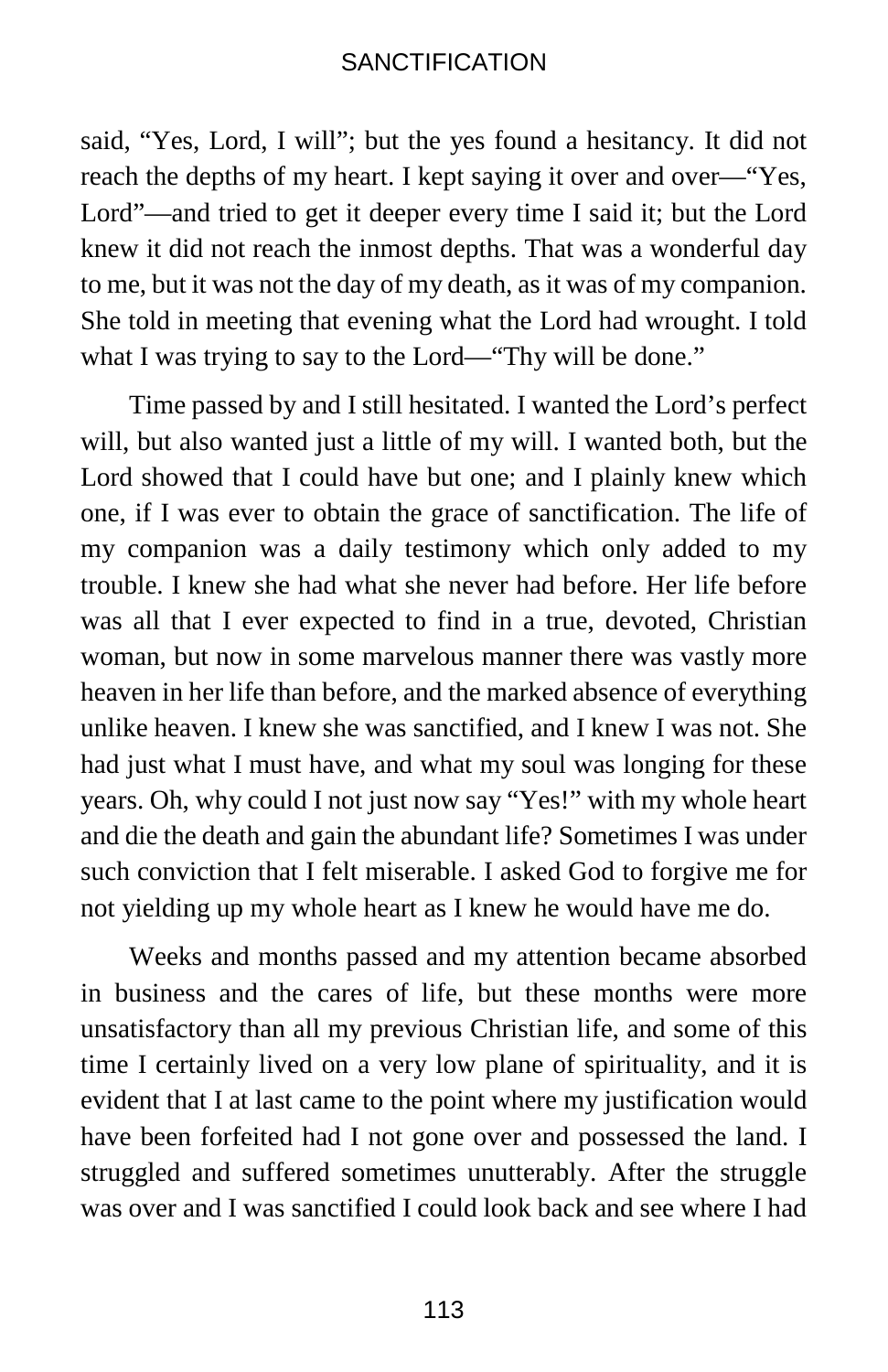come up to a deep chasm so deep and dark that I could not see the bottom. It was too wide for me to step across. On the other side was everything my soul longed for. I could see the beautiful plane and way of sanctification. My loved ones were walking on it and rejoicing in its glory. Above the chasm there seemed suspended a rope securely fastened and strong enough to hold my weight, and it seemed that I could easily take hold of this rope and by a desperate effort swing myself across the chasm. I had taken hold of the rope and was for a long time hesitating about making the leap. The chasm was the depth I must drop into in order to reach sanctification, but it seemed awful—so deep and dark, and no assurance that I would ever see life again. The rope was my will. I had presumed to swing across without going into the death, but God knew that would not be his way, and there I stood, gazing with fear and trembling into the immensity of this dark chasm into which to leap meant certain death. Later I had taken hold of the rope and swung myself away from where I had been standing, with the hope of reaching the other side. I could not reach it and now was worse off than before, for I was now suspended above the chasm and could neither go back nor go forward. There I was hanging and swinging, holding on for life, and yet the Holy Spirit kept saying, "Let go."

My sufferings increased until I began to feel that death would be a relief. At that time God sent a brother to us who preached a sermon from the text, 1 Peter 4:1, 2, with emphasis upon the clause, "For he that hath suffered in the flesh hath ceased from sin." The Holy Spirit applied this to me and revealed to my soul the utter necessity of death to gain sanctification. The end came, I let go my death grip of the rope and said as I never said before, "Yes, Lord, thy will be done!" I knew that it reached the uttermost depth of my soul. God knew it, and I am certain that Satan knew it. At the close of that meeting I said, "I am now offered up." There was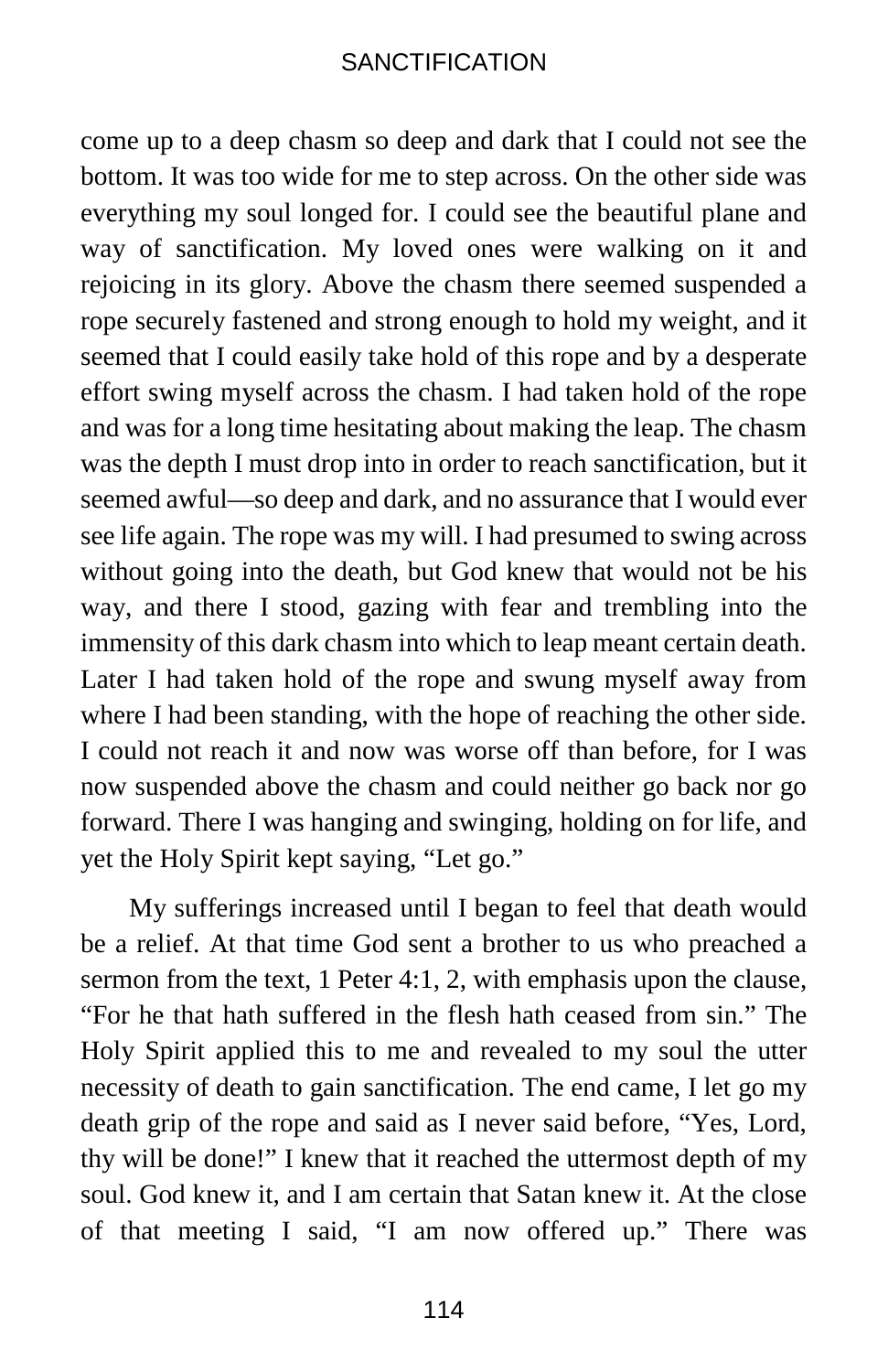no [conscious](https://www.gutenberg.org/files/26691/26691-h/26691-h.htm#cn12) change only I knew my will was yielded, and I am certain that not an atom of earth existed between God and me. We went home late in the evening, and as I was retiring I knelt once more before God and simply told him that now after these months of struggle it was all ended and I was so thankful to him that I could say so sweetly, "Thy will be done." My hold upon the rope had become so weary. How sweet and blessed now to rest so securely in that infinite will. The great chasm was deep and dark, but I was so glad that I had let go and dropped into it; for I was so conscious now that even in the darkness and depths I was in his will. As I dropped, loving arms of Jesus had caught me and I was glad to be in death with him. I felt within me that something wonderful was about to take place. I arose from my knees and scarcely had time to lie down when truly I experienced a taste of death. Wholly unconscious of my earthly surroundings, but knowing I was in the presence of Jesus, I believe a death was wrought within me, after which the baptism of pentecostal fire and the Holy Ghost came upon me. The refining fire went through my very body and the effect seemed terrible. The sublime consciousness of the presence of heaven and the majesty of God was such as mortal tongue can never describe. Then following the distinct baptism of fire the floodgates of heaven's glory were opened upon me, and, oh, the heavenly deluge that followed can be realized only by those who have experienced the same.

More than sixteen years have passed since this wonderful event, and while the emotions of feeling have been varied through the labors and toils of a busy life (both in business life, and twelve years in the gospel ministry), I can testify to the glory of God that the power and victory in this blessed second grace has been allsufficient. The word of God, now I found, was full of sanctification, and my new experience spoiled me for any arguments against the doctrine as a second work of grace, and in due time I could plainly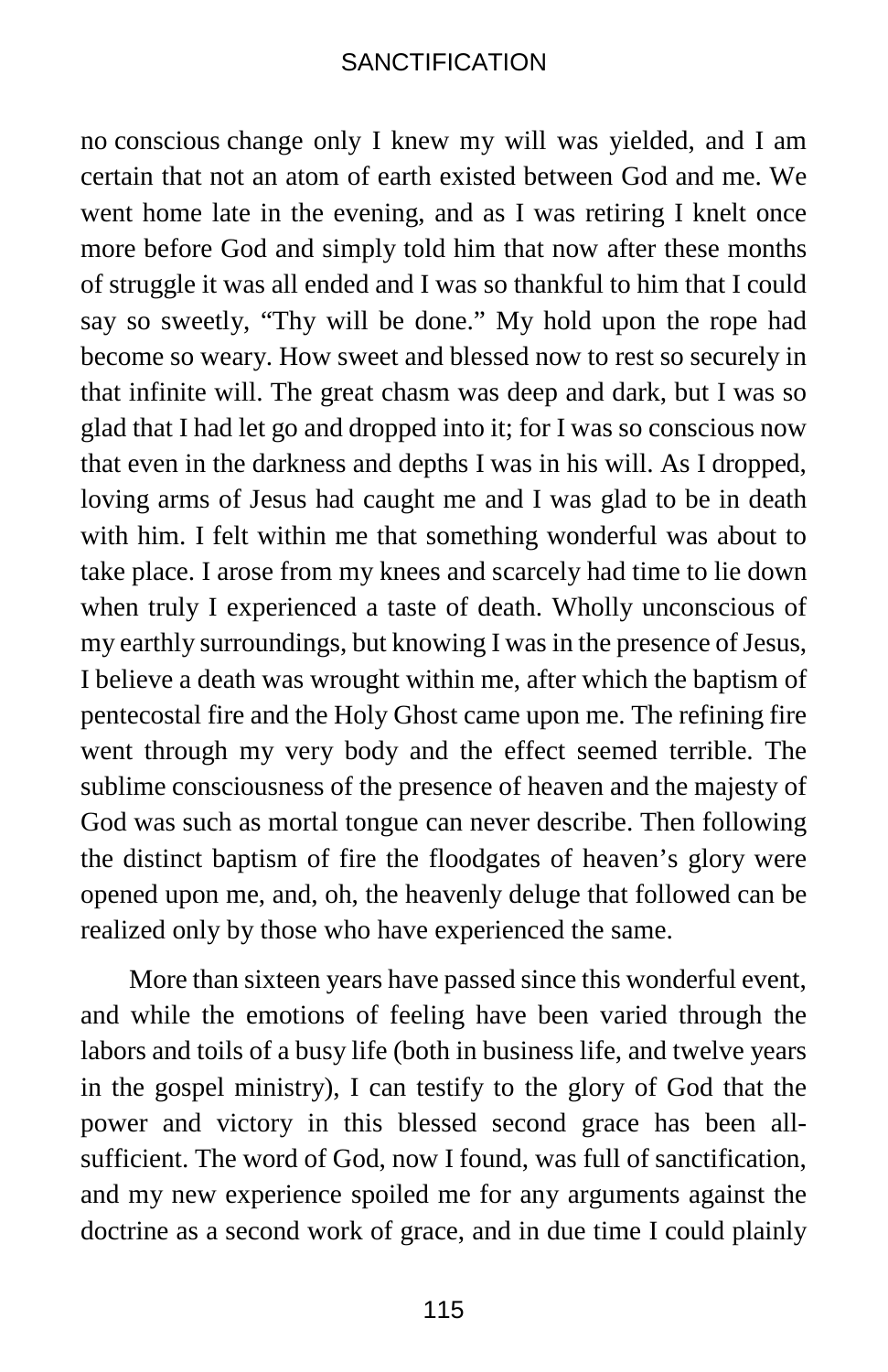see that according to the word of God and the plan of redemption it must be an experience subsequent to justification. The conscious presence of the indwelling Holy Spirit and the knowledge of a pure heart in this precious grace is what we need continually in this battle against the powers of the enemy.

Brother and sister, have you had your Pentecost? If not, tarry at Jerusalem. "And the very God of peace sanctify you wholly; and I pray God your whole spirit and soul and body be preserved blameless unto the coming of our Lord Jesus Christ. Faithful is he that calleth you, who also will do it."—1 Thess. 5:23, 24.